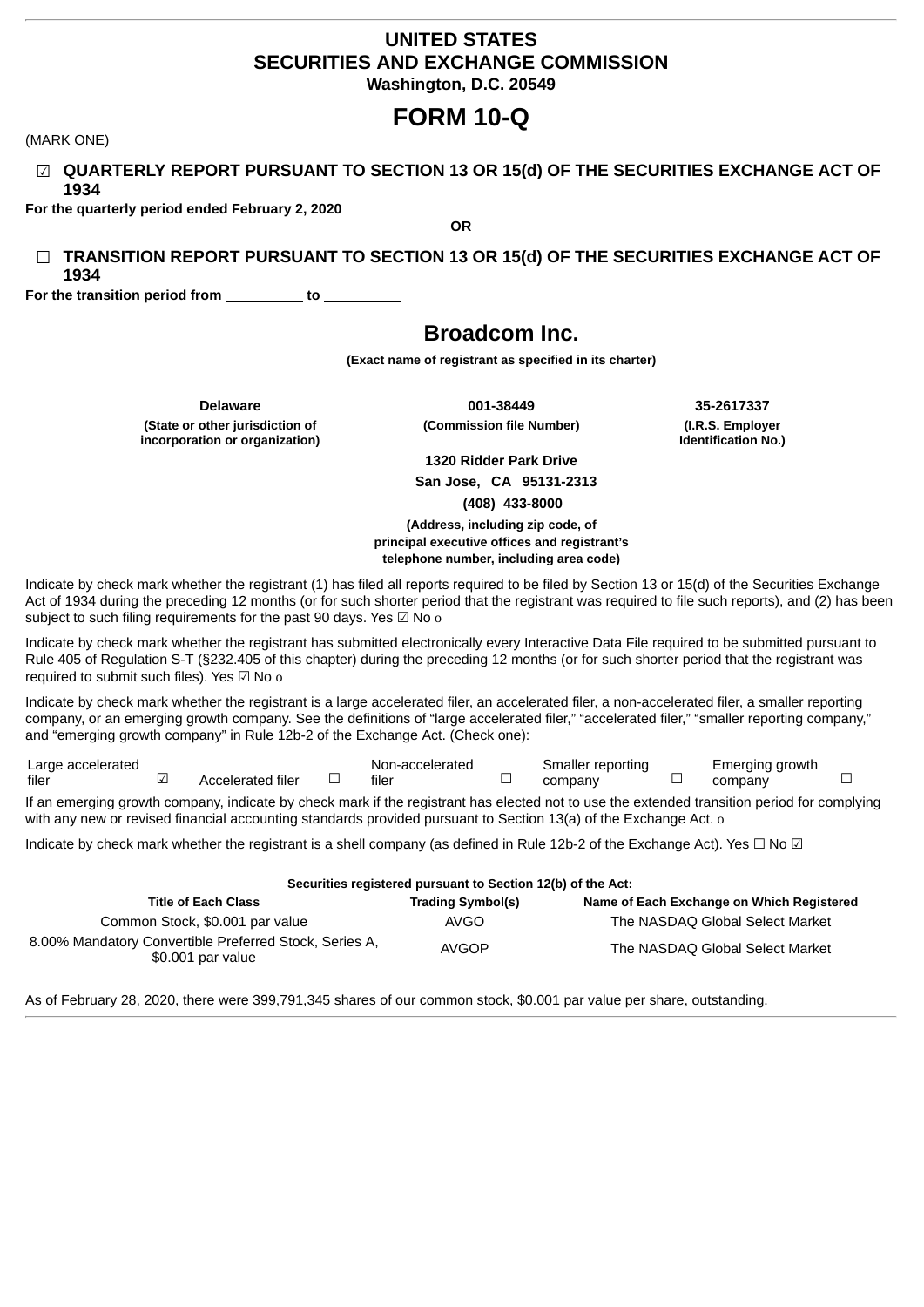#### **BROADCOM INC. Quarterly Report on Form 10-Q For the Quarterly Period Ended February 2, 2020**

## **TABLE OF CONTENTS**

<span id="page-1-0"></span>

|                                                                                                      | Page |
|------------------------------------------------------------------------------------------------------|------|
| <b>PART I - FINANCIAL INFORMATION</b>                                                                |      |
| Item 1. Condensed Consolidated Financial Statements - Unaudited                                      |      |
| <u>Item 2. Management's Discussion and Analysis of Financial Condition and Results of Operations</u> | 33   |
| <b>Item 3. Quantitative and Qualitative Disclosures About Market Risk</b>                            | 40   |
| Item 4. Controls and Procedures                                                                      | 40   |
| <b>PART II - OTHER INFORMATION</b>                                                                   | 41   |
| <b>Item 1. Legal Proceedings</b>                                                                     | 41   |
| Item 1A. Risk Factors                                                                                | 41   |
| Item 2. Unregistered Sales of Equity Securities and Use of Proceeds                                  | 62   |
| <b>Item 3. Defaults Upon Senior Securities</b>                                                       | 62   |
| <b>Item 4. Mine Safety Disclosures</b>                                                               | 62   |
| Item 5. Other Information                                                                            | 62   |
| Item 6. Exhibits                                                                                     | 63   |
| <b>SIGNATURES</b>                                                                                    | 64   |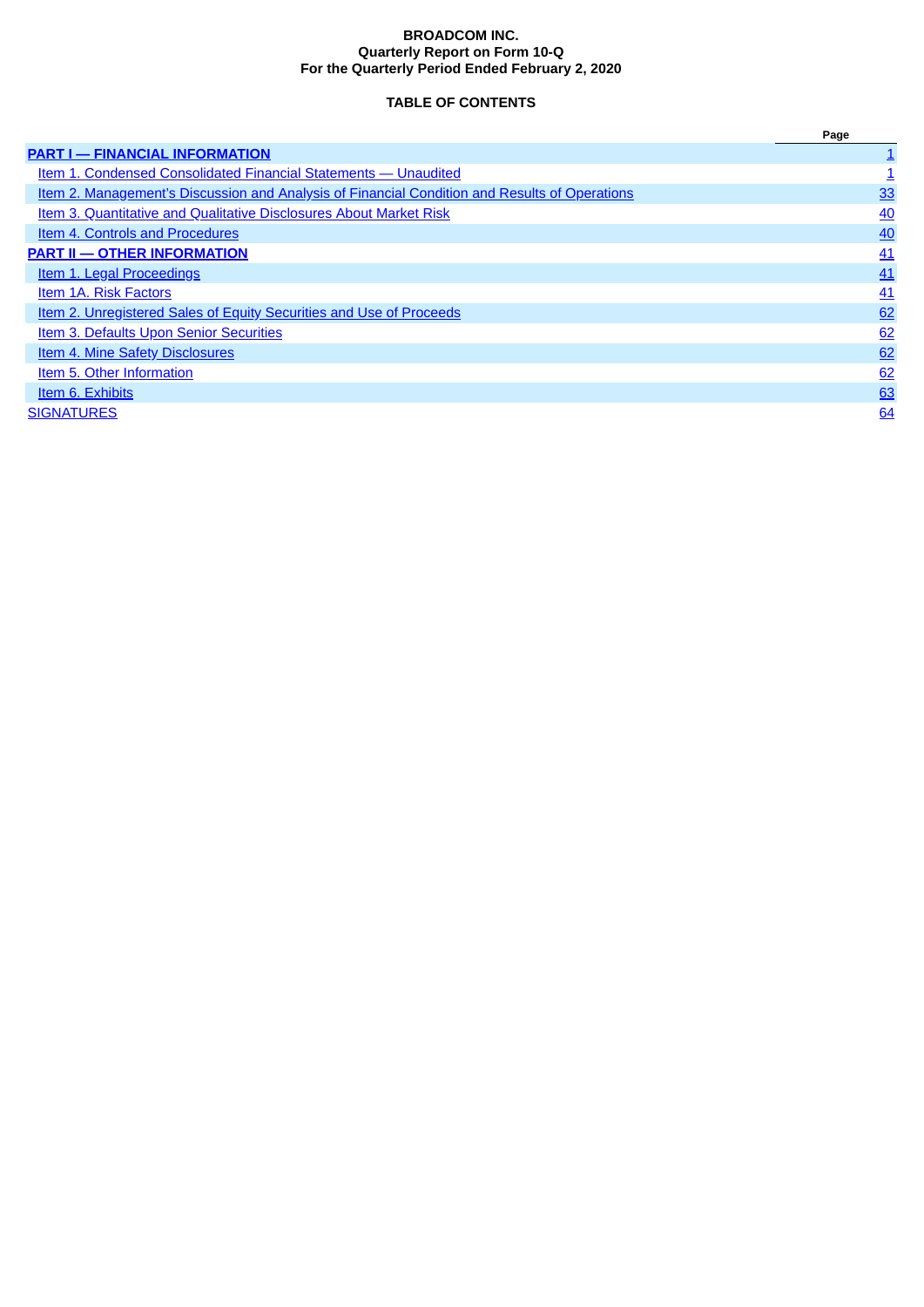## **PART I — FINANCIAL INFORMATION**

<span id="page-2-1"></span><span id="page-2-0"></span>**Item 1. Condensed Consolidated Financial Statements — Unaudited**

**BROADCOM INC.**

## **INDEX TO CONDENSED CONSOLIDATED FINANCIAL STATEMENTS — UNAUDITED**

|                                                                                             | Page |
|---------------------------------------------------------------------------------------------|------|
| Condensed Consolidated Balance Sheets — Unaudited                                           |      |
| <b>Condensed Consolidated Statements of Operations and Comprehensive Income - Unaudited</b> |      |
| Condensed Consolidated Statements of Cash Flows — Unaudited                                 |      |
| Condensed Consolidated Statements of Stockholders' Equity — Unaudited                       | 5    |
| Notes to Unaudited Condensed Consolidated Financial Statements                              |      |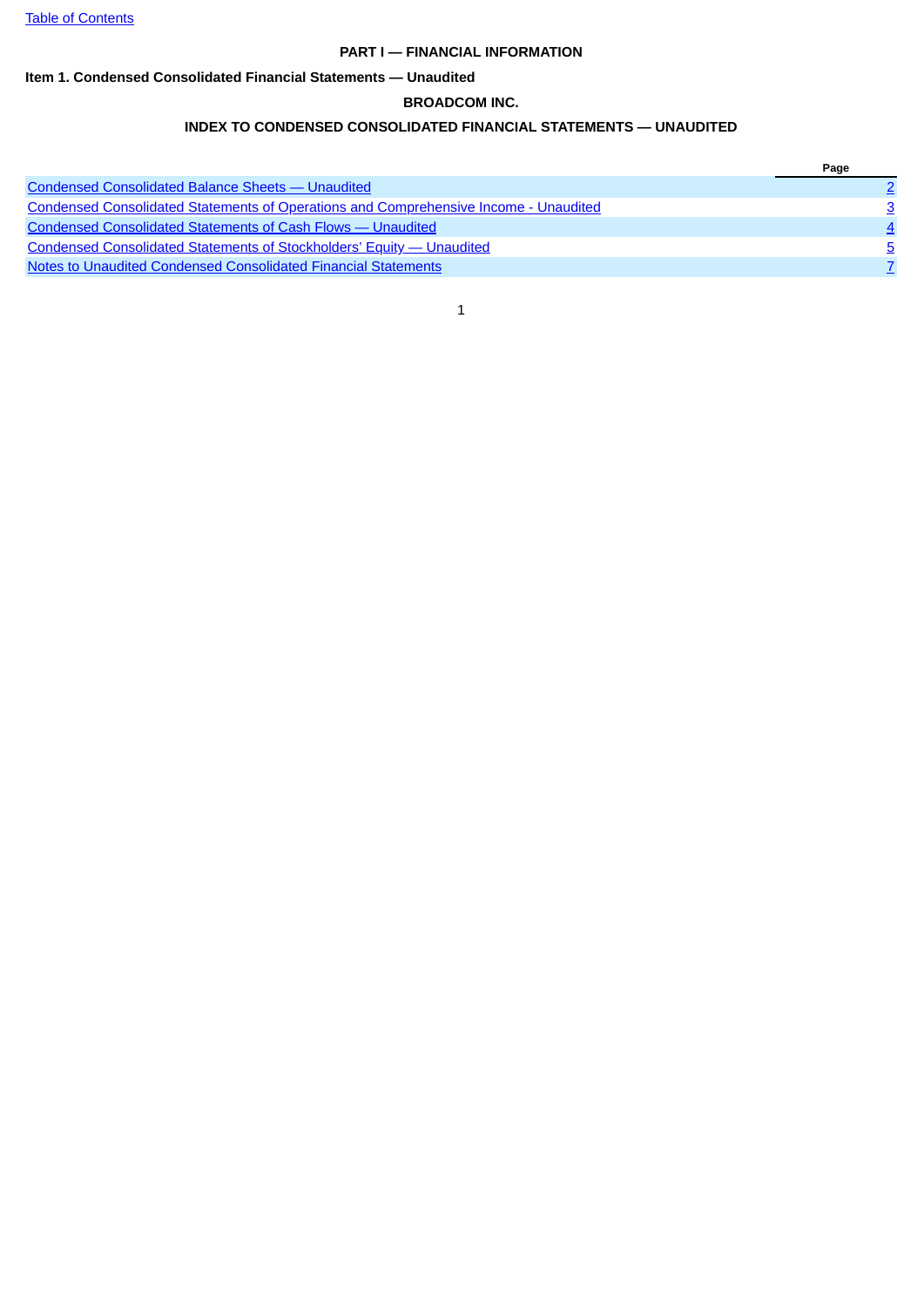## **BROADCOM INC. CONDENSED CONSOLIDATED BALANCE SHEETS — UNAUDITED**

<span id="page-3-0"></span>

|                                                                                                                                                                                                                                             | February 2,<br>2020 |                                 |               | November 3,<br>2019 |
|---------------------------------------------------------------------------------------------------------------------------------------------------------------------------------------------------------------------------------------------|---------------------|---------------------------------|---------------|---------------------|
|                                                                                                                                                                                                                                             |                     | (In millions, except par value) |               |                     |
| <b>ASSETS</b>                                                                                                                                                                                                                               |                     |                                 |               |                     |
| Current assets:                                                                                                                                                                                                                             |                     |                                 |               |                     |
| Cash and cash equivalents                                                                                                                                                                                                                   | \$                  | 6.444                           | $\frac{1}{2}$ | 5,055               |
| Trade accounts receivable, net                                                                                                                                                                                                              |                     | 3,651                           |               | 3,259               |
| Inventory                                                                                                                                                                                                                                   |                     | 944                             |               | 874                 |
| Other current assets                                                                                                                                                                                                                        |                     | 1,070                           |               | 729                 |
| <b>Total current assets</b>                                                                                                                                                                                                                 |                     | 12,109                          |               | 9,917               |
| Long-term assets:                                                                                                                                                                                                                           |                     |                                 |               |                     |
| Property, plant and equipment, net                                                                                                                                                                                                          |                     | 2,616                           |               | 2,565               |
| Goodwill                                                                                                                                                                                                                                    |                     | 43,472                          |               | 36,714              |
| Intangible assets, net                                                                                                                                                                                                                      |                     | 21,465                          |               | 17,554              |
| Other long-term assets                                                                                                                                                                                                                      |                     | 1,344                           |               | 743                 |
| <b>Total assets</b>                                                                                                                                                                                                                         | $\pmb{\$}$          | 81,006                          | $\frac{1}{2}$ | 67,493              |
| <b>LIABILITIES AND EQUITY</b>                                                                                                                                                                                                               |                     |                                 |               |                     |
| <b>Current liabilities:</b>                                                                                                                                                                                                                 |                     |                                 |               |                     |
| Accounts payable                                                                                                                                                                                                                            | \$                  | 985                             | \$            | 855                 |
| Employee compensation and benefits                                                                                                                                                                                                          |                     | 435                             |               | 641                 |
| Current portion of long-term debt                                                                                                                                                                                                           |                     | 2,311                           |               | 2,787               |
| Other current liabilities                                                                                                                                                                                                                   |                     | 4,008                           |               | 2,616               |
| Total current liabilities                                                                                                                                                                                                                   |                     | 7,739                           |               | 6,899               |
| Long-term liabilities:                                                                                                                                                                                                                      |                     |                                 |               |                     |
| Long-term debt                                                                                                                                                                                                                              |                     | 42,407                          |               | 30,011              |
| Other long-term liabilities                                                                                                                                                                                                                 |                     | 6,464                           |               | 5,613               |
| <b>Total liabilities</b>                                                                                                                                                                                                                    |                     | 56,610                          |               | 42,523              |
| Commitments and contingencies (Note 12)                                                                                                                                                                                                     |                     |                                 |               |                     |
| Preferred stock dividend obligation                                                                                                                                                                                                         |                     | 28                              |               | 29                  |
| Stockholders' equity:                                                                                                                                                                                                                       |                     |                                 |               |                     |
| Preferred stock, \$0.001 par value; 100 shares authorized; 8.00% Mandatory Convertible<br>Preferred Stock, Series A, 4 shares issued and outstanding; aggregate liquidation value of<br>\$3,738 as of February 2, 2020 and November 3, 2019 |                     |                                 |               |                     |
| Common stock, \$0.001 par value; 2,900 shares authorized; 399 and 398 shares issued and<br>outstanding as of February 2, 2020 and November 3, 2019, respectively                                                                            |                     |                                 |               |                     |
| Additional paid-in capital                                                                                                                                                                                                                  |                     | 24,500                          |               | 25,081              |
| Retained earnings                                                                                                                                                                                                                           |                     |                                 |               |                     |
| Accumulated other comprehensive loss                                                                                                                                                                                                        |                     | (132)                           |               | (140)               |
| Total stockholders' equity                                                                                                                                                                                                                  |                     | 24,368                          |               | 24,941              |
| Total liabilities and equity                                                                                                                                                                                                                | \$                  | 81,006                          | \$            | 67,493              |

The accompanying notes are an integral part of these unaudited condensed consolidated financial statements.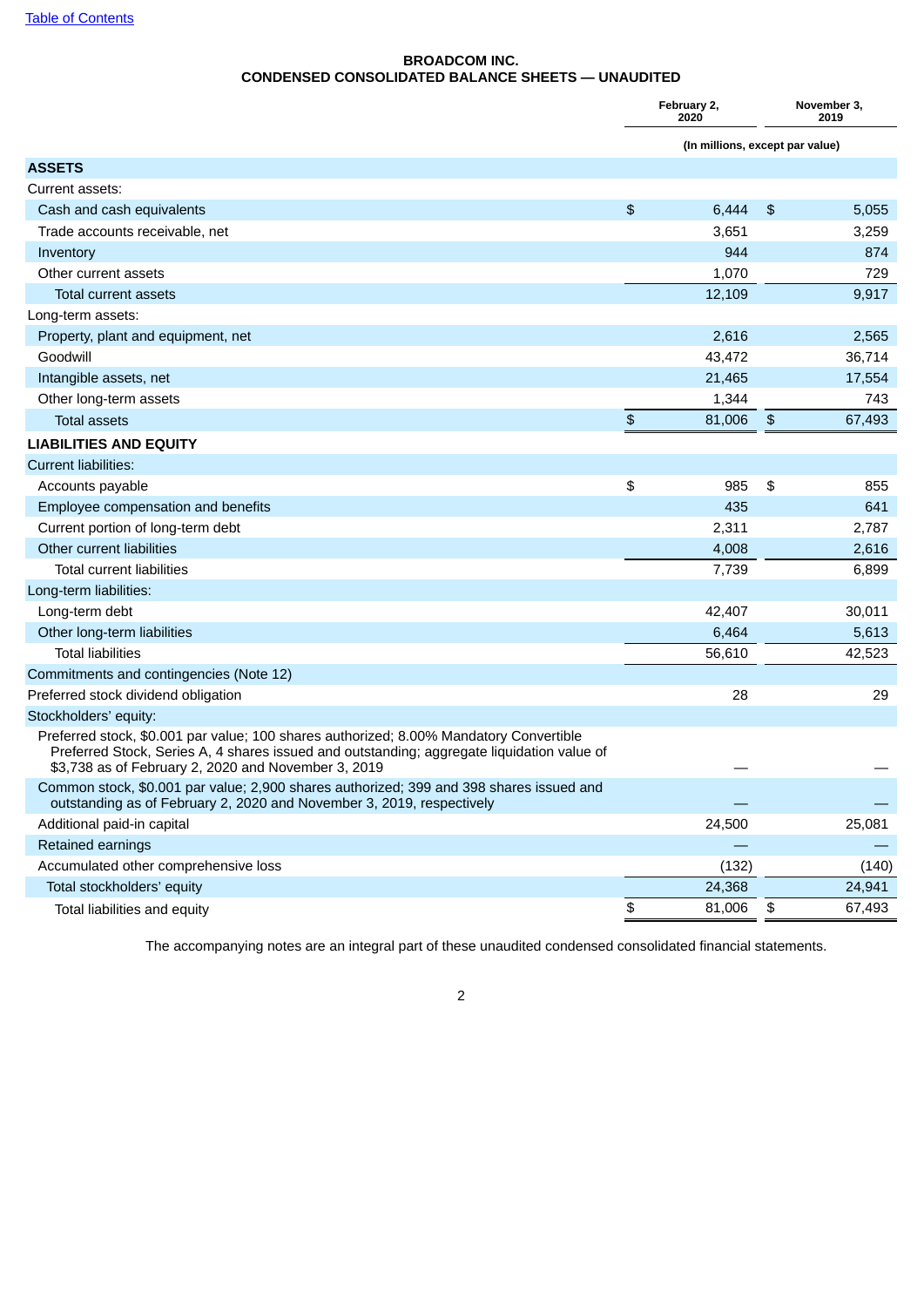## **BROADCOM INC.**

## <span id="page-4-0"></span>**CONDENSED CONSOLIDATED STATEMENTS OF OPERATIONS AND COMPREHENSIVE INCOME — UNAUDITED**

|                                                                 | <b>Fiscal Quarter Ended</b>          |      |                     |  |  |
|-----------------------------------------------------------------|--------------------------------------|------|---------------------|--|--|
|                                                                 | February 2,<br>2020                  |      | February 3,<br>2019 |  |  |
|                                                                 | (In millions, except per share data) |      |                     |  |  |
| Net revenue:                                                    |                                      |      |                     |  |  |
| Products                                                        | \$<br>4,204                          | \$   | 4,639               |  |  |
| Subscriptions and services                                      | 1,654                                |      | 1,150               |  |  |
| Total net revenue                                               | 5,858                                |      | 5,789               |  |  |
| Cost of revenue:                                                |                                      |      |                     |  |  |
| Cost of products sold                                           | 1,459                                |      | 1,554               |  |  |
| Cost of subscriptions and services                              | 177                                  |      | 138                 |  |  |
| Amortization of acquisition-related intangible assets           | 950                                  |      | 833                 |  |  |
| Restructuring charges                                           | 8                                    |      | 56                  |  |  |
| Total cost of revenue                                           | 2,594                                |      | 2,581               |  |  |
| Gross margin                                                    | 3,264                                |      | 3,208               |  |  |
| Research and development                                        | 1,289                                |      | 1,133               |  |  |
| Selling, general and administrative                             | 601                                  |      | 471                 |  |  |
| Amortization of acquisition-related intangible assets           | 603                                  |      | 476                 |  |  |
| Restructuring, impairment and disposal charges                  | 57                                   |      | 573                 |  |  |
| Total operating expenses                                        | 2,550                                |      | 2,653               |  |  |
| Operating income                                                | 714                                  |      | 555                 |  |  |
| Interest expense                                                | (406)                                |      | (345)               |  |  |
| Other income (expense), net                                     | (4)                                  |      | 68                  |  |  |
| Income from continuing operations before income taxes           | 304                                  |      | 278                 |  |  |
| Benefit from income taxes                                       | (76)                                 |      | (203)               |  |  |
| Income from continuing operations                               | 380                                  |      | 481                 |  |  |
| Income (loss) from discontinued operations, net of income taxes | 5                                    |      | (10)                |  |  |
| Net income                                                      | 385                                  |      | 471                 |  |  |
| Dividends on preferred stock                                    | 74                                   |      |                     |  |  |
| Net income attributable to common stock                         | \$<br>311                            | \$   | 471                 |  |  |
|                                                                 |                                      |      |                     |  |  |
| Comprehensive income                                            | \$<br>385                            | \$   | 471                 |  |  |
|                                                                 |                                      |      |                     |  |  |
| Basic income per share attributable to common stock:            |                                      |      |                     |  |  |
| Income per share from continuing operations                     | \$<br>0.77                           | \$   | 1.20                |  |  |
| Income (loss) per share from discontinued operations            | 0.01                                 |      | (0.03)              |  |  |
| Net income per share                                            | \$<br>0.78                           | $\,$ | 1.17                |  |  |
|                                                                 |                                      |      |                     |  |  |
| Diluted income per share attributable to common stock:          |                                      |      |                     |  |  |
| Income per share from continuing operations                     | \$<br>0.73                           | \$   | 1.15                |  |  |
| Income (loss) per share from discontinued operations            | 0.01                                 |      | (0.03)              |  |  |
| Net income per share                                            | \$<br>0.74                           | \$   | 1.12                |  |  |
|                                                                 |                                      |      |                     |  |  |
| Weighted-average shares used in per share calculations:         |                                      |      |                     |  |  |
| <b>Basic</b>                                                    | 398                                  |      | 401                 |  |  |
| Diluted                                                         | 420                                  |      | 419                 |  |  |
|                                                                 |                                      |      |                     |  |  |

The accompanying notes are an integral part of these unaudited condensed consolidated financial statements.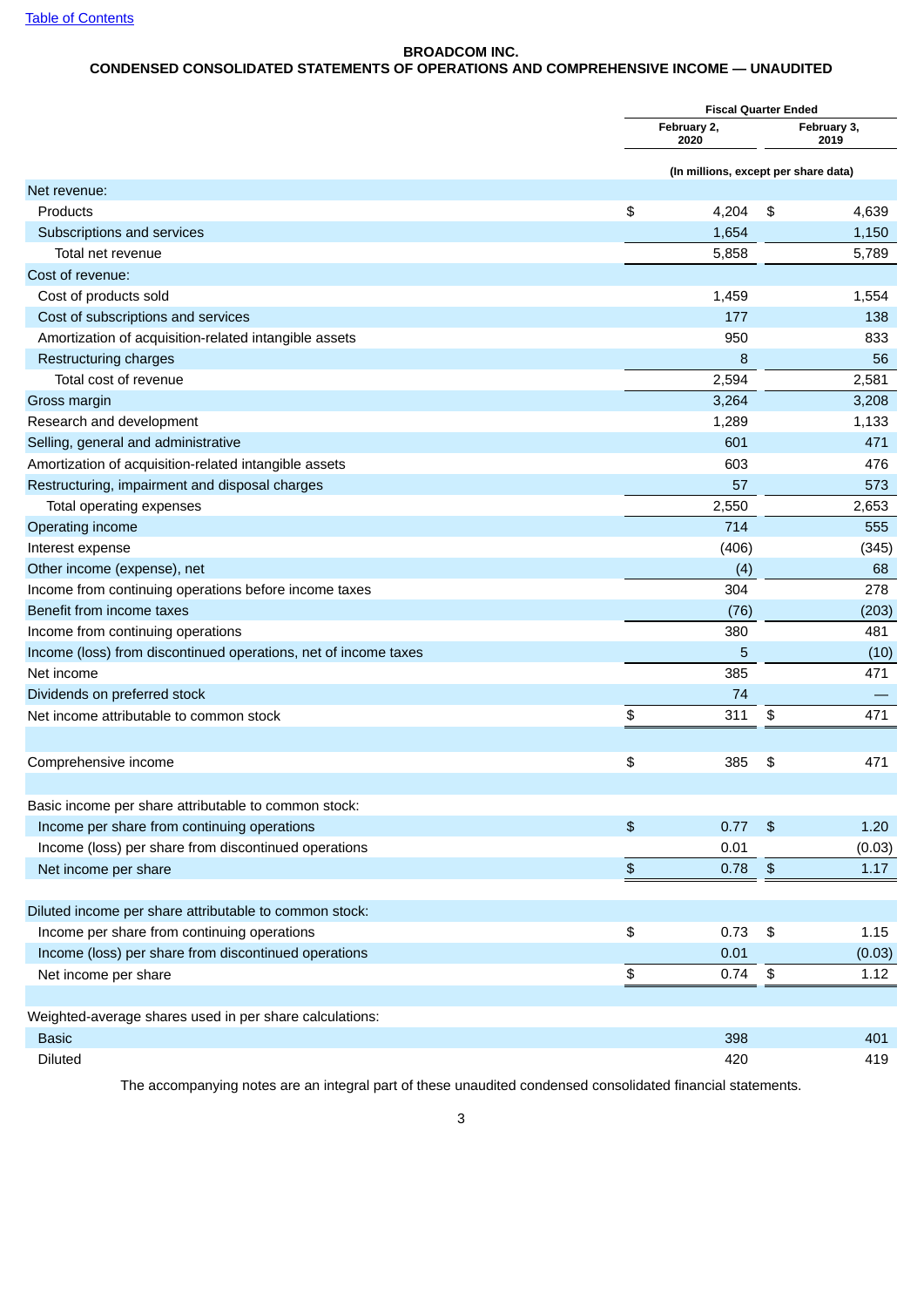## **BROADCOM INC. CONDENSED CONSOLIDATED STATEMENTS OF CASH FLOWS — UNAUDITED**

<span id="page-5-0"></span>

|                                                                                   | <b>Fiscal Quarter Ended</b> |                     |               |           |  |
|-----------------------------------------------------------------------------------|-----------------------------|---------------------|---------------|-----------|--|
|                                                                                   |                             | February 2,<br>2020 |               |           |  |
|                                                                                   |                             |                     | (In millions) |           |  |
| Cash flows from operating activities:                                             |                             |                     |               |           |  |
| Net income                                                                        | \$                          | 385                 | \$            | 471       |  |
| Adjustments to reconcile net income to net cash provided by operating activities: |                             |                     |               |           |  |
| Amortization of intangible and right-of-use assets                                |                             | 1,582               |               | 1,316     |  |
| Depreciation                                                                      |                             | 146                 |               | 143       |  |
| Stock-based compensation                                                          |                             | 545                 |               | 465       |  |
| Deferred taxes and other non-cash taxes                                           |                             | (72)                |               | (379)     |  |
| Non-cash restructuring, impairment and disposal charges                           |                             | 11                  |               | 92        |  |
| Non-cash interest expense                                                         |                             | 35                  |               | 13        |  |
| Other                                                                             |                             | 19                  |               | (21)      |  |
| Changes in assets and liabilities, net of acquisitions and disposals:             |                             |                     |               |           |  |
| Trade accounts receivable, net                                                    |                             | (392)               |               | 68        |  |
| Inventory                                                                         |                             | 40                  |               | 50        |  |
| Accounts payable                                                                  |                             | 117                 |               | (169)     |  |
| Employee compensation and benefits                                                |                             | (217)               |               | (458)     |  |
| Other current assets and current liabilities                                      |                             | 346                 |               | 506       |  |
| Other long-term assets and long-term liabilities                                  |                             | (223)               |               | 35        |  |
| Net cash provided by operating activities                                         |                             | 2,322               |               | 2,132     |  |
| Cash flows from investing activities:                                             |                             |                     |               |           |  |
| Acquisitions of businesses, net of cash acquired                                  |                             | (10, 870)           |               | (16, 027) |  |
| Proceeds from sale of business                                                    |                             |                     |               | 957       |  |
| Purchases of property, plant and equipment                                        |                             | (108)               |               | (99)      |  |
| Other                                                                             |                             | (9)                 |               | (24)      |  |
| Net cash used in investing activities                                             |                             | (10, 987)           |               | (15, 193) |  |
| Cash flows from financing activities:                                             |                             |                     |               |           |  |
| Proceeds from long-term borrowings                                                |                             | 15,381              |               | 17,896    |  |
| Repayment of debt                                                                 |                             | (4,537)             |               |           |  |
| Other borrowings, net                                                             |                             | 718                 |               | 531       |  |
| Payment of dividends                                                              |                             | (1, 372)            |               | (1,067)   |  |
| Repurchases of common stock - repurchase program                                  |                             |                     |               | (3, 436)  |  |
| Shares repurchased for tax withholdings on vesting of equity awards               |                             | (169)               |               | (77)      |  |
| Issuance of common stock                                                          |                             | 37                  |               | 62        |  |
| Other                                                                             |                             | (4)                 |               | (47)      |  |
| Net cash provided by financing activities                                         |                             | 10,054              |               | 13,862    |  |
| Net change in cash and cash equivalents                                           |                             | 1,389               |               | 801       |  |
| Cash and cash equivalents at beginning of period                                  |                             | 5,055               |               | 4,292     |  |
| Cash and cash equivalents at end of period                                        | $\,$                        | 6,444               | $\pmb{\$}$    | 5,093     |  |

The accompanying notes are an integral part of these unaudited condensed consolidated financial statements.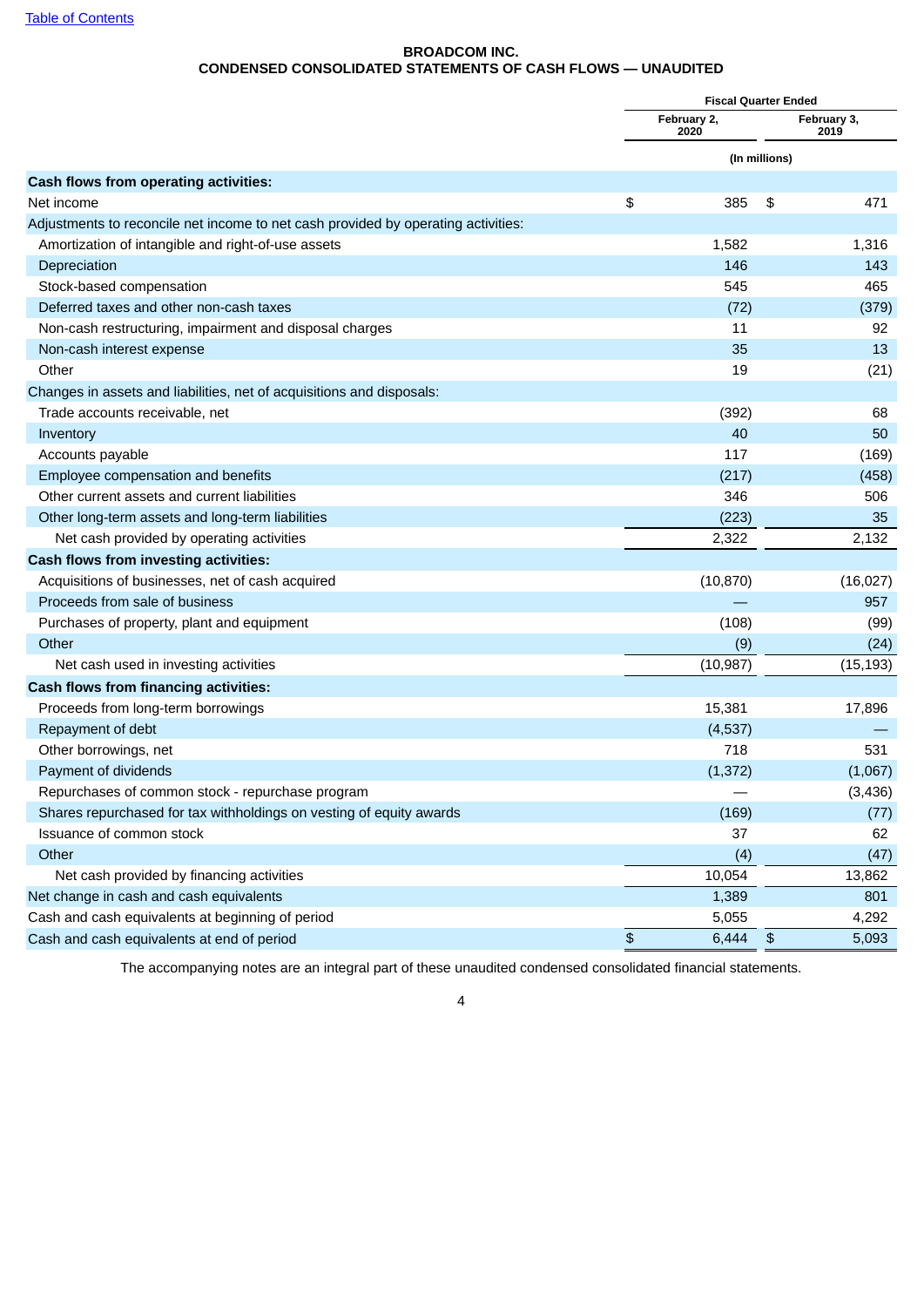## **BROADCOM INC. CONDENSED CONSOLIDATED STATEMENT OF STOCKHOLDERS' EQUITY — UNAUDITED Fiscal Quarter Ended February 2, 2020**

<span id="page-6-0"></span>

|                                                                                              | 8.00% Mandatory<br><b>Convertible Preferred</b><br><b>Stock</b> |                  | <b>Common Stock</b> |                | <b>Additional</b><br>Paid-in |                  | Retained            |    | <b>Accumulated</b><br>Other<br>Comprehensive |      | Total<br>Stockholders' |               |          |
|----------------------------------------------------------------------------------------------|-----------------------------------------------------------------|------------------|---------------------|----------------|------------------------------|------------------|---------------------|----|----------------------------------------------|------|------------------------|---------------|----------|
|                                                                                              | <b>Shares</b>                                                   | <b>Par Value</b> |                     | <b>Shares</b>  |                              | <b>Par Value</b> | Capital<br>Earnings |    |                                              | Loss |                        | <b>Equity</b> |          |
|                                                                                              |                                                                 |                  |                     |                |                              |                  | (In millions)       |    |                                              |      |                        |               |          |
| Balance as of November 3, 2019                                                               | $\overline{4}$                                                  | $\mathfrak{L}$   |                     | 398            | \$                           |                  | 25,081<br>\$        | \$ |                                              | \$.  | (140)                  | \$            | 24,941   |
| Net income                                                                                   |                                                                 |                  |                     |                |                              |                  |                     |    | 385                                          |      |                        |               | 385      |
| Cumulative effect of accounting change                                                       |                                                                 |                  |                     |                |                              |                  |                     |    | (10)                                         |      | 8                      |               | (2)      |
| Fair value of partially vested equity<br>awards assumed in connection with an<br>acquisition |                                                                 |                  |                     |                |                              |                  | 1                   |    |                                              |      |                        |               |          |
| Dividends to common stockholders                                                             |                                                                 |                  |                     |                |                              |                  | (996)               |    | (301)                                        |      |                        |               | (1, 297) |
| Dividends to preferred stockholders                                                          |                                                                 |                  |                     |                |                              |                  |                     |    | (74)                                         |      |                        |               | (74)     |
| Common stock issued                                                                          |                                                                 |                  |                     | $\overline{2}$ |                              |                  | 37                  |    |                                              |      |                        |               | 37       |
| Stock-based compensation                                                                     |                                                                 |                  |                     |                |                              |                  | 545                 |    |                                              |      |                        |               | 545      |
| Shares repurchased for tax withholdings<br>on vesting of equity awards                       |                                                                 |                  |                     | (1)            |                              |                  | (168)               |    |                                              |      |                        |               | (168)    |
| Balance as of February 2, 2020                                                               | 4                                                               | \$               |                     | 399            | \$                           |                  | 24,500<br>\$        | \$ |                                              |      | (132)                  | \$            | 24,368   |

The accompanying notes are an integral part of these unaudited condensed consolidated financial statements.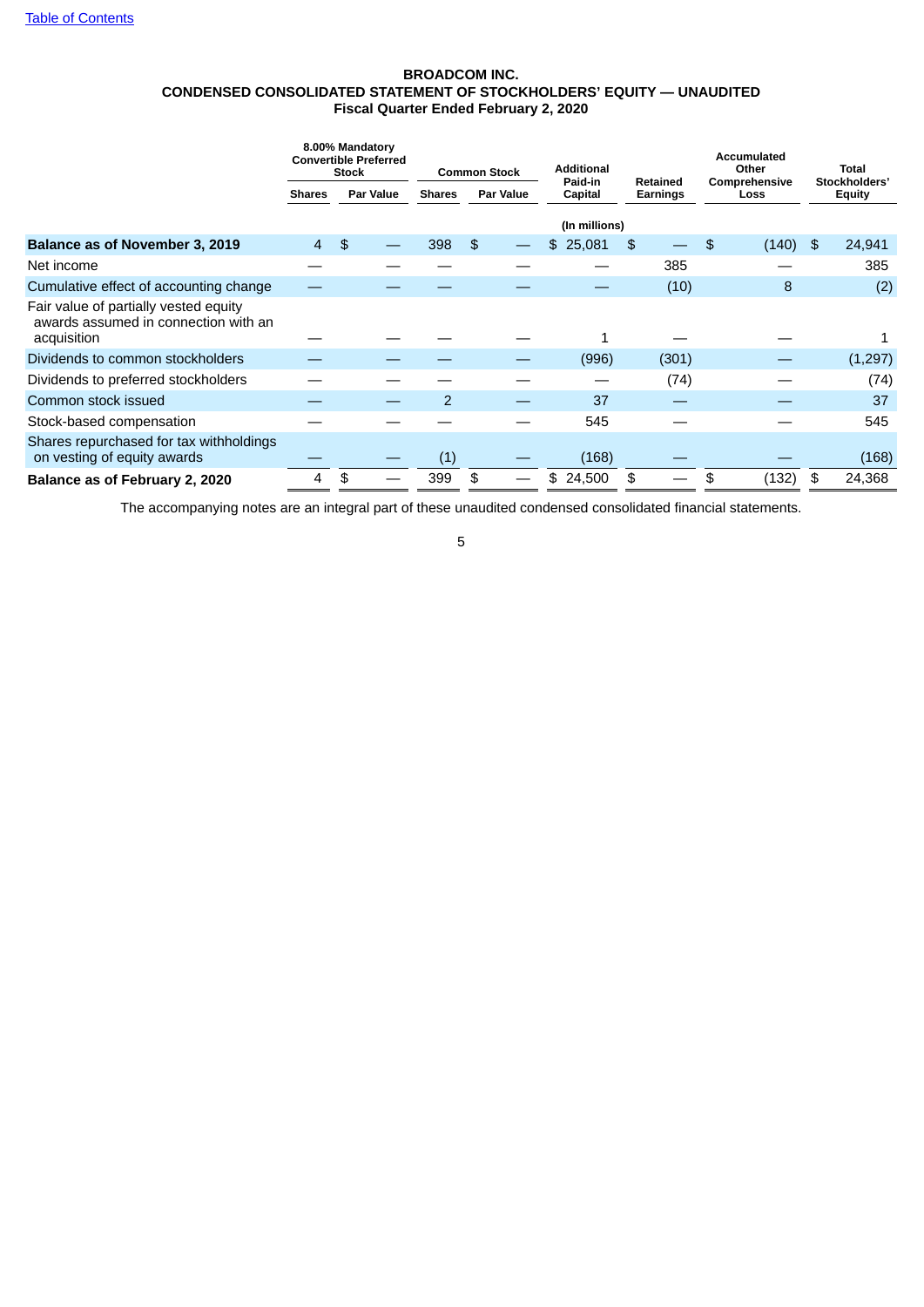## **BROADCOM INC. CONDENSED CONSOLIDATED STATEMENT OF STOCKHOLDERS' EQUITY — UNAUDITED Fiscal Quarter Ended February 3, 2019**

|                                                                                                        | <b>Common Stock</b> |                  |  | <b>Additional</b>  |          |                             |               | <b>Accumulated</b><br>Other |       | Total |                                |
|--------------------------------------------------------------------------------------------------------|---------------------|------------------|--|--------------------|----------|-----------------------------|---------------|-----------------------------|-------|-------|--------------------------------|
|                                                                                                        | <b>Shares</b>       | <b>Par Value</b> |  | Paid-in<br>Capital |          | Retained<br><b>Earnings</b> |               | Comprehensive<br>Loss       |       |       | Stockholders'<br><b>Equity</b> |
|                                                                                                        |                     |                  |  |                    |          |                             | (In millions) |                             |       |       |                                |
| Balance as of November 4, 2018                                                                         | 408                 | \$               |  | £                  | 23,285   | \$.                         | 3,487         | \$                          | (115) | -\$   | 26,657                         |
| Net income                                                                                             |                     |                  |  |                    |          |                             | 471           |                             |       |       | 471                            |
| Cumulative effect of accounting change                                                                 |                     |                  |  |                    |          |                             | 8             |                             | (1)   |       |                                |
| Fair value of partially vested equity awards assumed in<br>connection with the acquisition of CA, Inc. |                     |                  |  |                    | 67       |                             |               |                             |       |       | 67                             |
| Dividends to common stockholders                                                                       |                     |                  |  |                    | —        |                             | (1,067)       |                             |       |       | (1,067)                        |
| Common stock issued                                                                                    | 2                   |                  |  |                    | 62       |                             |               |                             |       |       | 62                             |
| Stock-based compensation                                                                               |                     |                  |  |                    | 540      |                             |               |                             |       |       | 540                            |
| Repurchases of common stock                                                                            | (14)                |                  |  |                    | (796)    |                             | (2,640)       |                             |       |       | (3,436)                        |
| Shares repurchased for tax withholdings on vesting of equity<br>awards                                 |                     |                  |  |                    | (77)     |                             |               |                             |       |       | (77)                           |
| Balance as of February 3, 2019                                                                         | 396                 | \$               |  |                    | \$23,081 | \$                          | 259           | \$                          | (116) | -SG   | 23,224                         |

The accompanying notes are an integral part of these unaudited condensed consolidated financial statements.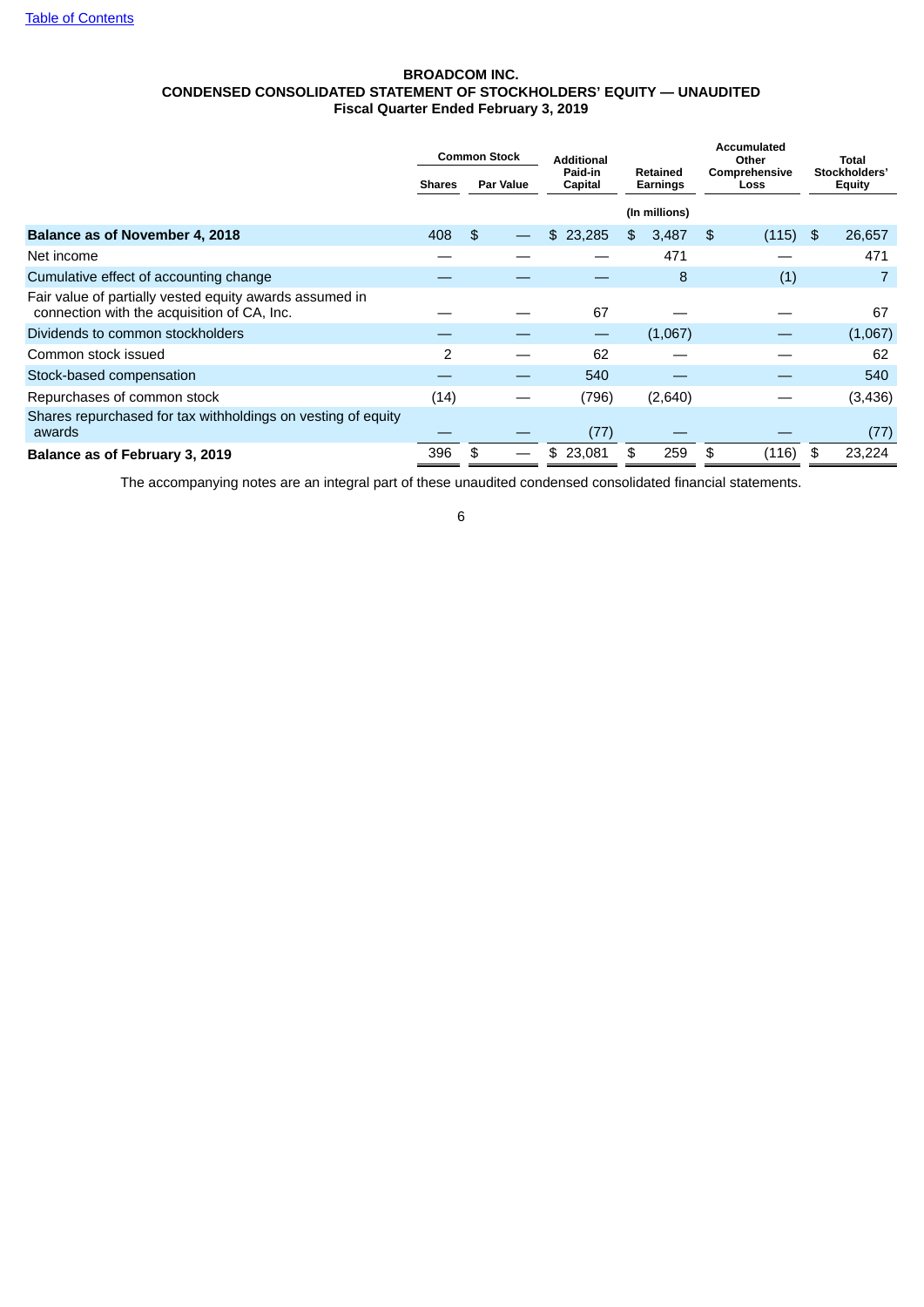#### **BROADCOM INC.**

#### **NOTES TO UNAUDITED CONDENSED CONSOLIDATED FINANCIAL STATEMENTS**

## <span id="page-8-0"></span>**1. Overview, Basis of Presentation and Significant Accounting Policies**

#### *Overview*

Broadcom Inc. ("Broadcom"), a Delaware corporation, is a global technology leader that designs, develops and supplies a broad range of semiconductor and infrastructure software solutions. We develop semiconductor devices with a focus on complex digital and mixed signal complementary metal oxide semiconductor based devices and analog III-V based products. We have a history of innovation and offer thousands of products that are used in end products such as enterprise and data center networking, home connectivity, set-top boxes, broadband access, telecommunication equipment, smartphones and base stations, data center servers and storage systems, factory automation, power generation and alternative energy systems, and electronic displays. Our infrastructure software solutions enable customers to plan, develop, automate, manage and secure applications across mainframe, distributed, mobile and cloud platforms. We also offer a cybersecurity solutions portfolio, including data loss prevention, endpoint protection, and web, email and cloud security solutions. Unless stated otherwise or the context otherwise requires, references to "Broadcom," "we," "our" and "us" mean Broadcom and its consolidated subsidiaries.

On November 4, 2019, we completed the purchase of certain assets and assumption of certain liabilities of the Symantec Corporation Enterprise Security business (the "Symantec Business") for \$10.7 billion in cash (the "Symantec Asset Purchase"). The results of operations of the Symantec Business are included in the unaudited condensed consolidated financial statements commencing as of the acquisition date.

During the first quarter of our fiscal year ending November 1, 2020 ("fiscal year 2020"), we changed our organizational structure, resulting in two reportable segments: semiconductor solutions and infrastructure software. Prior period segment results have been recast to conform to the current presentation.

#### *Basis of Presentation*

We operate on a 52- or 53-week fiscal year ending on the Sunday closest to October 31 in a 52-week year and the first Sunday in November in a 53-week year. Our fiscal year 2020 is a 52-week fiscal year. The first quarter of our fiscal year 2020 ended on February 2, 2020, the second quarter ends on May 3, 2020 and the third quarter ends on August 2, 2020. Our fiscal year ended November 3, 2019 ("fiscal year 2019") was also a 52-week fiscal year.

The accompanying condensed consolidated financial statements include the accounts of Broadcom and its subsidiaries, and have been prepared in accordance with generally accepted accounting principles in the United States ("GAAP") for interim financial information. The financial information included herein is unaudited, and reflects all adjustments which are, in the opinion of our management, of a normal recurring nature and necessary for a fair statement of the results for the periods presented. The November 3, 2019 condensed consolidated balance sheet data were derived from Broadcom's audited consolidated financial statements included in its Annual Report on Form 10-K for fiscal year 2019 as filed with the Securities and Exchange Commission (the "SEC"). All intercompany transactions and balances have been eliminated in consolidation. The operating results for the fiscal quarter ended February 2, 2020 are not necessarily indicative of the results that may be expected for fiscal year 2020, or for any other future period.

## *Significant Accounting Policies*

*Use of estimates.* The preparation of condensed consolidated financial statements in conformity with GAAP requires management to make estimates and assumptions that affect the reported amounts of assets and liabilities and disclosure of contingent assets and liabilities at the date of the condensed consolidated financial statements and the reported amounts of revenues and expenses during the reporting period. Actual results could differ from those estimates, and such differences could affect the results of operations reported in future periods.

*Reclassifications.* Certain reclassifications have been made to the prior period condensed consolidated statement of cash flows to conform to current period presentation. These reclassifications had no impact on previously reported net cash activities.

#### *Recently Adopted Accounting Guidance*

In February 2016, the Financial Accounting Standards Board issued ASU 2016-02, Leases ("Topic 842"), which requires a lessee to recognize lease assets and lease liabilities on the balance sheet for operating leases. At the beginning of fiscal year 2020, we adopted Topic 842 using the optional adoption method, whereby no adjustment to the financial statements of the comparative period is required. Upon adoption, we recorded net right-of-use ("ROU") assets of \$545 million and lease liabilities of \$591 million and there were no cumulative effect adjustments as of November 4, 2019. The net ROU assets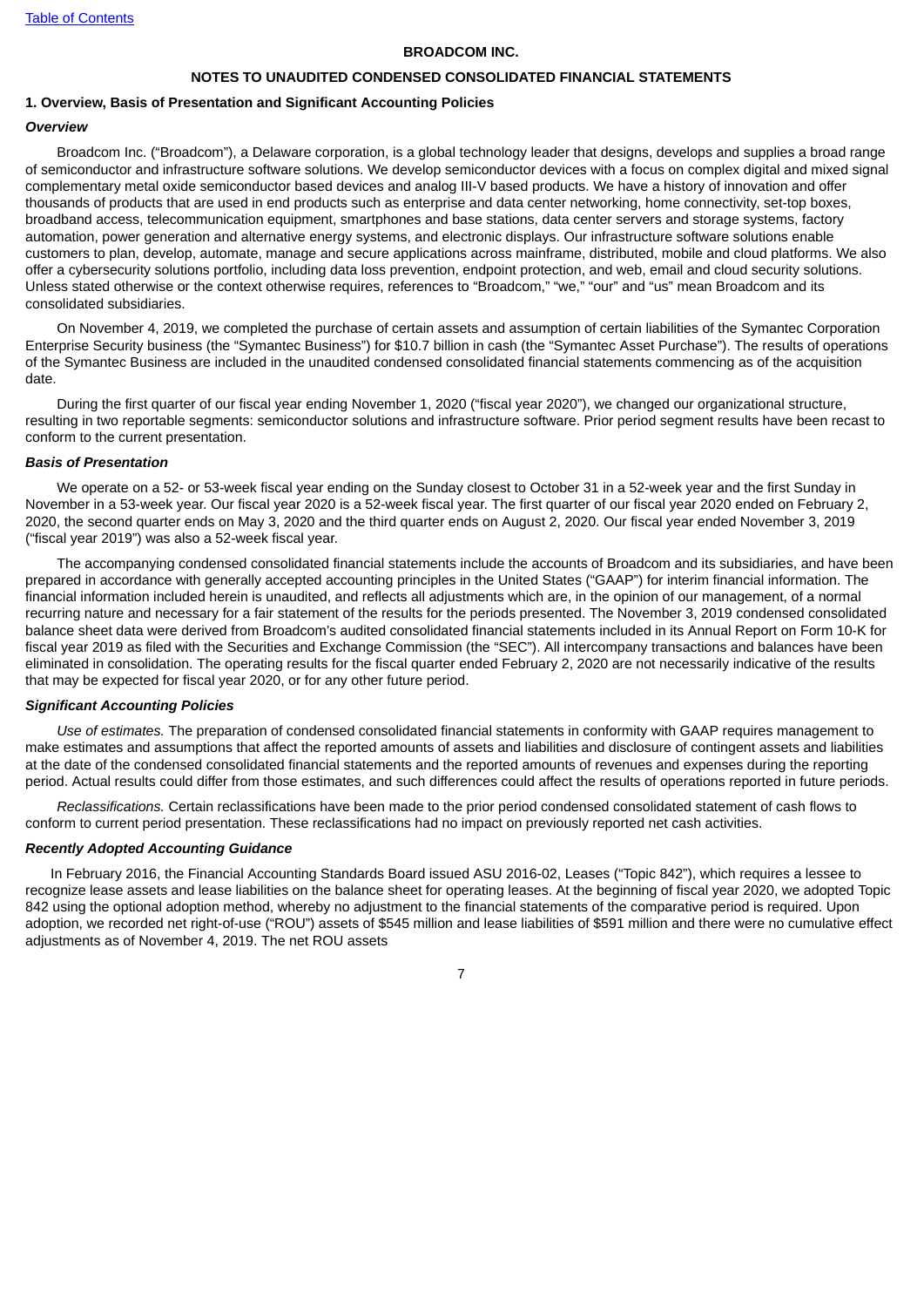included the effect of reclassifying deferred rent and a portion of facilities-related restructuring reserves as an offset in accordance with the transition guidance. The standard did not materially affect the condensed consolidated statement of operations and comprehensive income and the condensed consolidated statement of cash flows. See Note 5. "Leases" for further information.

#### **2. Revenue from Contracts with Customers**

We account for a contract with a customer when both parties have approved the contract and are committed to perform their respective obligations, each party's rights can be identified, payment terms can be identified, the contract has commercial substance, and it is probable we will collect substantially all of the consideration we are entitled to. Revenue is recognized when, or as, performance obligations are satisfied by transferring control of a promised product or service to a customer.

#### *Disaggregation*

We have considered (1) information that is regularly reviewed by our Chief Executive Officer, who has been identified as the Chief Operating Decision Maker (the "CODM") as defined by the authoritative guidance on segment reporting, in evaluating financial performance and (2) disclosures presented outside of our financial statements in our earnings releases and used in investor presentations to disaggregate revenues. The principal category we use to disaggregate revenues is the nature of our products and subscriptions and services, as presented in our condensed consolidated statements of operations and comprehensive income. In addition, revenues by reportable segment are presented in Note 11. "Segment Information".

The following tables present revenue disaggregated by type of revenue and by region for the periods presented:

|                                |               |      | Fiscal Quarter Ended February 2, 2020 |               |                                              |    |              |  |  |  |
|--------------------------------|---------------|------|---------------------------------------|---------------|----------------------------------------------|----|--------------|--|--|--|
|                                | Americas      |      | <b>Asia Pacific</b>                   |               | <b>Europe, the Middle East</b><br>and Africa |    | Total        |  |  |  |
|                                | (In millions) |      |                                       |               |                                              |    |              |  |  |  |
| <b>Products</b>                | \$<br>440     | - \$ | 3,451                                 | -\$           | $313 - $$                                    |    | 4,204        |  |  |  |
| Subscriptions and services (a) | 1,099         |      | 169                                   |               | 386                                          |    | 1,654        |  |  |  |
| <b>Total</b>                   | \$<br>1,539   | \$   | 3,620                                 | \$            | 699                                          | \$ | 5,858        |  |  |  |
|                                |               |      |                                       |               |                                              |    |              |  |  |  |
|                                |               |      | Fiscal Quarter Ended February 3, 2019 |               |                                              |    |              |  |  |  |
|                                | Americas      |      | Asia Pacific                          |               | <b>Europe, the Middle East</b><br>and Africa |    | <b>Total</b> |  |  |  |
|                                |               |      |                                       | (In millions) |                                              |    |              |  |  |  |
| <b>Products</b>                | \$<br>617     | \$   | 3,720                                 | -\$           | $302 - $$                                    |    | 4,639        |  |  |  |
| Subscriptions and services (a) | 816           |      | 114                                   |               | 220                                          |    | 1.150        |  |  |  |

(a) Subscriptions and services predominantly includes software licenses with termination for convenience clauses.

Although we recognize revenue for the majority of our products when title and control transfer in Penang, Malaysia, we disclose net revenue by region based on the geographic shipment or delivery location specified by distributors, original equipment manufacturers, contract manufacturers, channel partners, or software customers.

Total \$ 1,433 \$ 3,834 \$ 522 \$ 5,789

#### *Contract Balances*

\_\_\_\_\_\_\_\_\_\_\_\_\_\_\_\_\_\_\_\_\_\_\_\_\_\_\_\_\_\_\_\_

\_\_\_\_\_\_\_\_\_\_\_\_\_\_\_\_\_\_\_\_\_\_\_\_\_\_\_\_\_\_\_\_

Contract assets and contract liabilities balances were as follows:

|                                    |              | <b>Contract Assets</b> |               | <b>Contract Liabilities</b> |
|------------------------------------|--------------|------------------------|---------------|-----------------------------|
|                                    |              |                        | (In millions) |                             |
| Balance as of November 3, 2019     | \$           | 259                    | -\$           | 1,808                       |
|                                    |              |                        |               |                             |
| Balance as of February 2, 2020 (a) | $\mathbf{f}$ | 208                    | -\$           | 3,668                       |

(a) Contract liabilities associated with the Symantec Business were included in the balance as of February 2, 2020.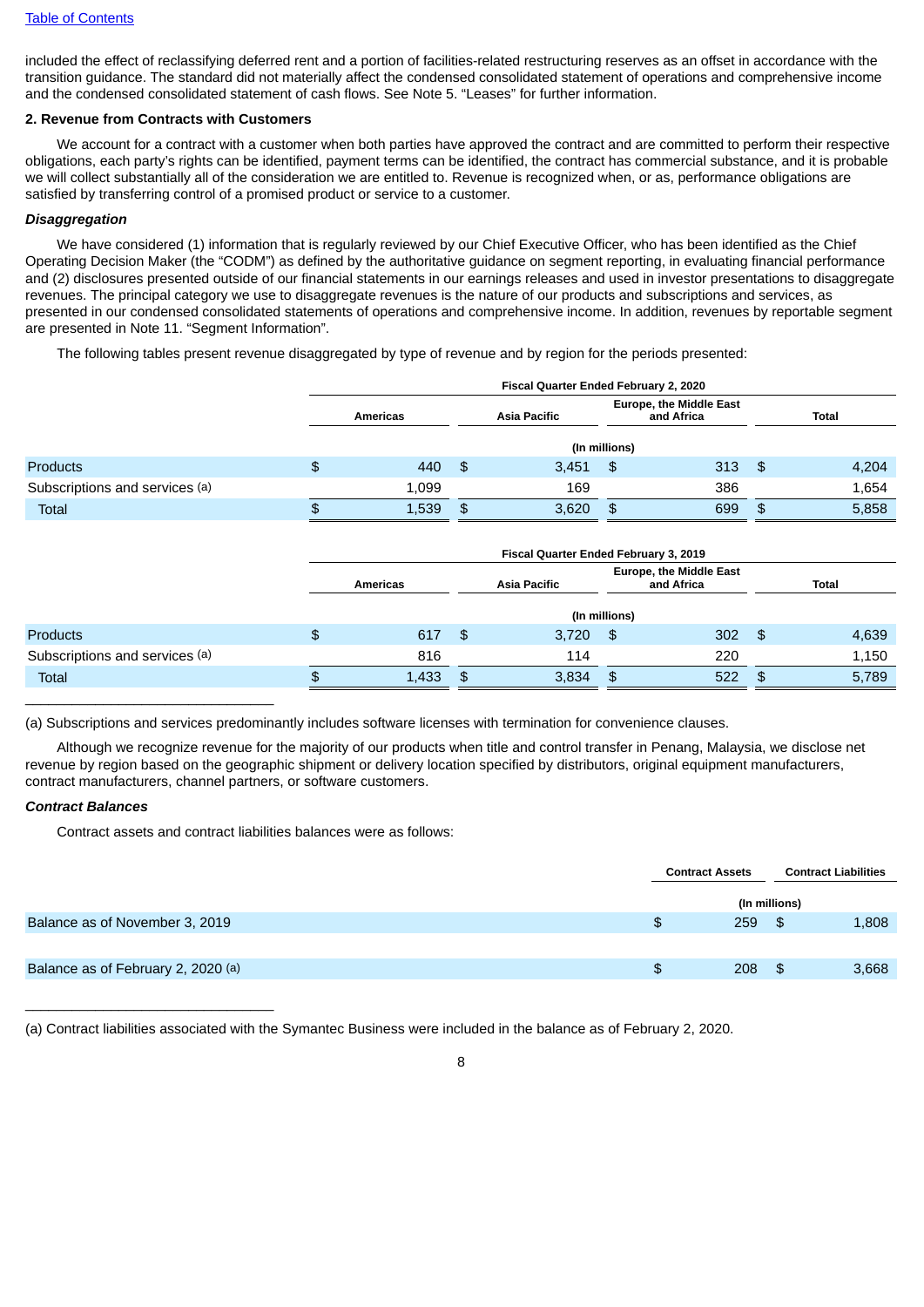|                                    | <b>Contract Assets</b> |               | <b>Contract Liabilities</b> |
|------------------------------------|------------------------|---------------|-----------------------------|
|                                    |                        | (In millions) |                             |
| Balance as of November 5, 2018 (a) | \$<br>18               | - \$          | 272                         |
|                                    |                        |               |                             |
| Balance as of February 3, 2019     | \$<br>173              | - \$          | 2,209                       |
|                                    |                        |               |                             |

(a) We adopted ASU 2014-09, Revenue from Contracts with Customers, on November 5, 2018, immediately prior to the acquisition of CA, Inc. ("CA"). Accordingly, the opening balance does not include contract assets or contract liabilities associated with CA.

Changes in our contract assets and contract liabilities primarily result from the timing difference between our performance and the customer's payment. We fulfill our obligations under a contract with a customer by transferring products and services in exchange for consideration from the customer. We recognize a contract asset when we transfer products or services to a customer and the right to consideration is conditional on something other than the passage of time. Accounts receivable are recorded when the customer has been billed or the right to consideration is unconditional. We recognize contract liabilities when we have received consideration or an amount of consideration is due from the customer and we have a future obligation to transfer products or services. Contract liabilities include amounts billed or collected and advanced payments on contracts or arrangements which may include termination for convenience provisions. The amount of revenue recognized during the fiscal quarter ended February 2, 2020 that was included in the contract liabilities balance as of November 3, 2019 was \$669 million. The amount of revenue recognized during the fiscal quarter ended February 3, 2019 that was included in the contract liabilities balance as of November 5, 2018 was \$93 million.

## *Remaining Performance Obligations*

Revenue allocated to remaining performance obligations represents the transaction price allocated to the performance obligations that are unsatisfied, or partially unsatisfied. It includes unearned revenue and amounts that will be invoiced and recognized as revenue in future periods and does not include contracts for CA where the customer is not committed. The customer is not considered committed when termination for convenience without payment of a substantive penalty exists. This has been extended to all CA customers, either contractually or through customary business practice. Additionally, as a practical expedient, we have not included contracts that have an original duration of one year or less nor have we included contracts with sales-based and usage-based royalties promised in exchange for a license of intellectual property ("IP").

Because the substantial majority of our customer contracts allow our customers to terminate for convenience or have an original duration of one year or less, the total amount of the transaction price allocated to remaining performance obligations as of February 2, 2020 was not material. Since our customers generally do not exercise their termination for convenience rights and the majority of the contracts we execute for products, as well as subscription and services, have a duration of one year or less, our remaining performance obligations are not indicative of revenue for future periods.

#### **3. Acquisitions**

#### *Acquisition of Symantec Corporation's Enterprise Security Business*

On November 4, 2019 (the "Symantec Asset Purchase Date"), we completed the purchase of the Symantec Business, which was an established leader in cybersecurity, for \$10.7 billion in cash. We acquired the Symantec Business to expand our footprint of mission critical infrastructure software with our existing customer base. The Symantec Business includes a deep and broad mix of products, services and solutions, unifying cloud and on-premises security to provide advanced threat protection and information protection across endpoints, network, email and cloud applications. We financed the Symantec Asset Purchase with the net proceeds from borrowings under the 2020 Term Loans, as defined in Note 8. "Borrowings".

We allocated the purchase price to tangible and identified intangible assets acquired and liabilities assumed based on their estimated fair values, which were based on estimates and assumptions made by management at the time of acquisition. As additional information becomes available, we may further revise our preliminary purchase price allocation during the remainder of the measurement period (which will not exceed 12 months from the Symantec Asset Purchase Date). Any such revisions or changes may be material.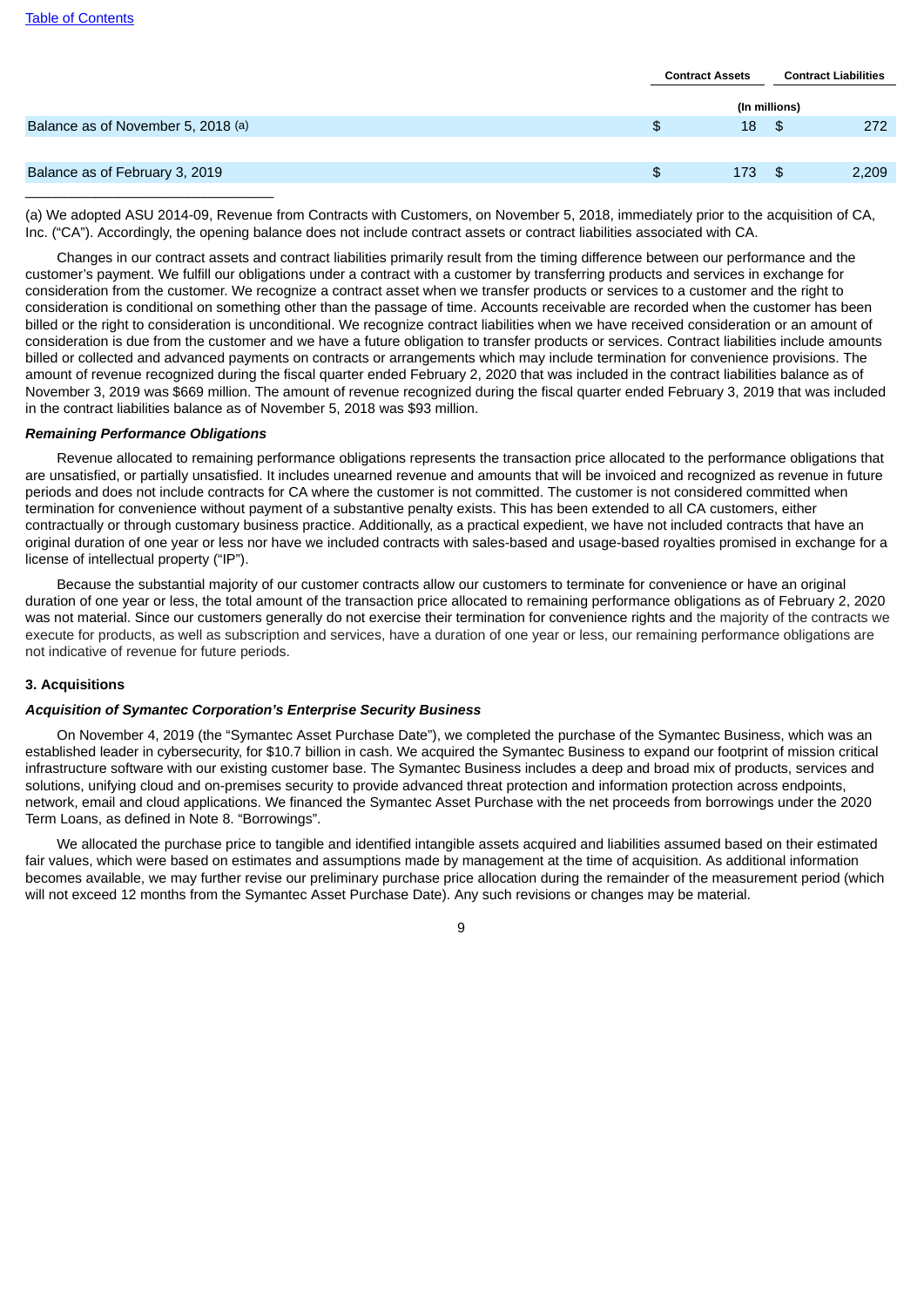The following table presents our preliminary allocation of the total purchase price:

|                                   | <b>Estimated Fair Value</b> |          |
|-----------------------------------|-----------------------------|----------|
|                                   | (In millions)               |          |
| <b>Current assets</b>             | \$                          | 258      |
| Goodwill                          |                             | 6,650    |
| Intangible assets                 |                             | 5,413    |
| Other long-term assets            |                             | 93       |
| Total assets acquired             |                             | 12,414   |
| <b>Current liabilities</b>        |                             | (1, 126) |
| Other long-term liabilities       |                             | (588)    |
| Total liabilities assumed         |                             | (1,714)  |
| Fair value of net assets acquired | \$                          | 10,700   |

Goodwill is primarily attributable to the assembled workforce and anticipated synergies and economies of scale expected from the integration of the Symantec Business. The synergies include certain cost savings, operating efficiencies, and other strategic benefits projected to be achieved as a result of the Symantec Asset Purchase. Substantially all goodwill is deductible for tax purposes.

Current assets and current liabilities included amounts held-for-sale related to the acquired Symantec Cyber Security Services ("CSS") business. The CSS business was not aligned with our acquisition-date strategic objectives and in January 2020, we entered into an agreement to sell this business. Accordingly, the results of CSS are presented in discontinued operations.

Revenue attributable to the Symantec Business has been included in our infrastructure software segment. Transaction costs related to the Symantec Asset Purchase of \$104 million were included in selling, general and administrative expense for the fiscal quarter ended February 2, 2020.

#### *Intangible Assets*

|                                              | <b>Fair Value</b> | <b>Weighted-Average</b><br><b>Amortization Periods</b> |  |
|----------------------------------------------|-------------------|--------------------------------------------------------|--|
|                                              | (In millions)     | (In years)                                             |  |
| Developed technology                         | \$<br>2,902       | 5                                                      |  |
| Customer contracts and related relationships | 2.410             | 5                                                      |  |
| Trade names                                  | 90                | 6                                                      |  |
| Order backlog                                | 11                |                                                        |  |
| Total identified intangible assets           | \$<br>5,413       |                                                        |  |

Developed technology relates to products used for cybersecurity solutions, including data loss prevention, endpoint protection, network security, email security and cloud application security. We valued the developed technology using the multi-period excess earnings method under the income approach. This method reflects the present value of the projected cash flows that are expected to be generated by the developed technology less charges representing the contribution of other assets to those cash flows. The economic useful life was determined based on the technology cycle related to each developed technology, as well as the cash flows over the forecast period.

Customer contracts and related relationships represent the fair value of future projected revenue that will be derived from sales of products to existing customers of the Symantec Business. Customer contracts and related relationships were valued using the with-andwithout-method under the income approach. In the with-and-without method, the fair value was measured by the difference between the present values of the cash flows with and without the existing customers in place over the period of time necessary to reacquire the customers. The economic useful life was determined by evaluating many factors, including the useful life of other intangible assets, the length of time remaining on the acquired contracts and the historical customer turnover rates.

Order backlog represents business under existing contractual obligations. The fair value of backlog was determined using the multiperiod excess earnings method under the income approach based on expected operating cash flows from future contractual revenue. The economic useful life was determined based on the expected life of the backlog and the cash flows over the forecast period.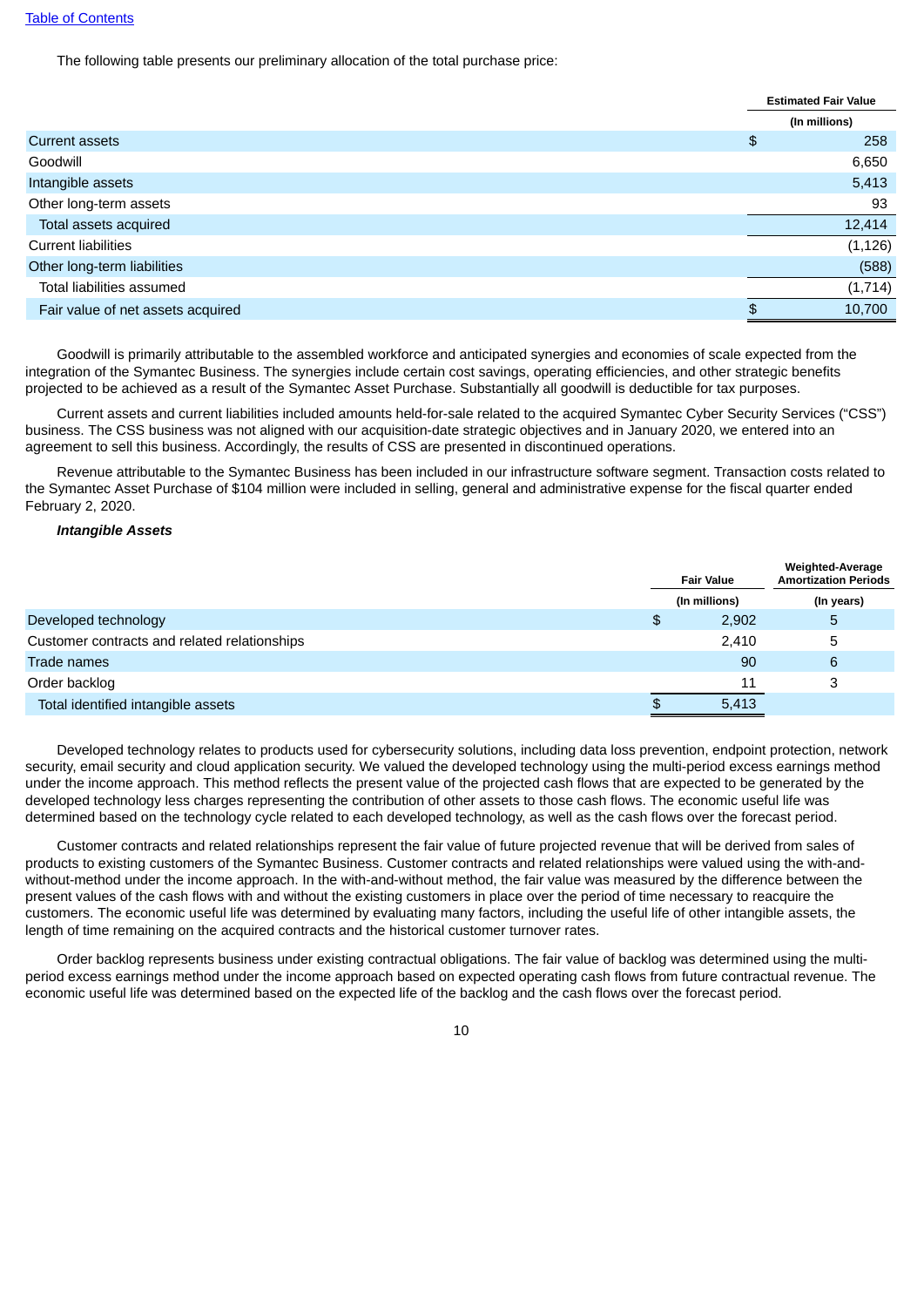Trade name relates to the "Symantec" trade name. The fair value was determined by applying the relief-from-royalty method under the income approach. This method is based on the application of a royalty rate to forecasted revenue under the trade name. The economic useful life was determined based on the expected life of the trade name and the cash flows anticipated over the forecast period.

We believe the amounts of purchased intangible assets recorded above represent the fair values of, and approximate the amounts a market participant would pay for, these intangible assets as of the Symantec Asset Purchase Date.

#### *Unaudited Pro Forma Information*

The following unaudited pro forma financial information presents combined results of operations for each of the periods presented, as if we had completed the Symantec Asset Purchase as of the beginning of fiscal year 2019. The unaudited pro forma information includes adjustments to amortization and depreciation for intangible assets and property, plant and equipment acquired, adjustments to interest expense for the additional indebtedness incurred to complete the acquisition, restructuring charges related to the acquisition and transaction costs. For fiscal year 2019, non-recurring pro forma adjustments directly attributable to the Symantec Asset Purchase included transaction costs of \$130 million. The unaudited pro forma information presented below is for informational purposes only and is not necessarily indicative of our consolidated results of operations of the combined business had the acquisition actually occurred at the beginning of fiscal year 2019 or of the results of our future operations of the combined business.

|                                                   | <b>Fiscal Quarter Ended</b> |               |                     |  |
|---------------------------------------------------|-----------------------------|---------------|---------------------|--|
|                                                   | February 2,<br>2020         |               | February 3,<br>2019 |  |
|                                                   |                             | (In millions) |                     |  |
| Pro forma net revenue                             | \$<br>5,639                 | \$            | 6,333               |  |
| Pro forma net income attributable to common stock | \$<br>229                   | \$            | 316                 |  |

#### *Other Acquisitions*

During the fiscal quarter ended February 2, 2020, we also completed three other acquisitions qualifying as business combinations for total consideration of \$201 million, of which \$108 million was allocated to goodwill and \$46 million was allocated to intangible assets. We do not consider these acquisitions to be material, individually or in the aggregate, to our condensed consolidated statements of operations and comprehensive income.

#### *Acquisition of CA, Inc.*

On November 5, 2018, we acquired CA for total consideration of \$16.1 billion, net of cash acquired ("CA Merger"). CA was a leading provider of information technology management software and solutions. We acquired CA to enhance our infrastructure software capabilities.

#### *Unaudited Pro Forma Information*

The following unaudited pro forma financial information presents combined results of operations for the period presented, as if CA had been acquired as of the beginning of our fiscal year ended November 4, 2018 ("fiscal year 2018"). The unaudited pro forma information includes adjustments to amortization and depreciation for intangible assets and property, plant and equipment acquired, adjustments to stock-based compensation expense, interest expense for the additional indebtedness incurred to complete the acquisition, restructuring charges related to the acquisition and transaction costs. The unaudited pro forma information presented below is for informational purposes only and is not necessarily indicative of our consolidated results of operations of the combined business had the acquisition actually occurred at the beginning of fiscal year 2018 or of the results of our future operations of the combined business.

|                                                   | <b>Fiscal Quarter</b><br>Ended |
|---------------------------------------------------|--------------------------------|
|                                                   | February 3,<br>2019            |
|                                                   |                                |
| Pro forma net revenue                             | \$<br>5,561                    |
| Pro forma net income attributable to common stock | \$<br>795                      |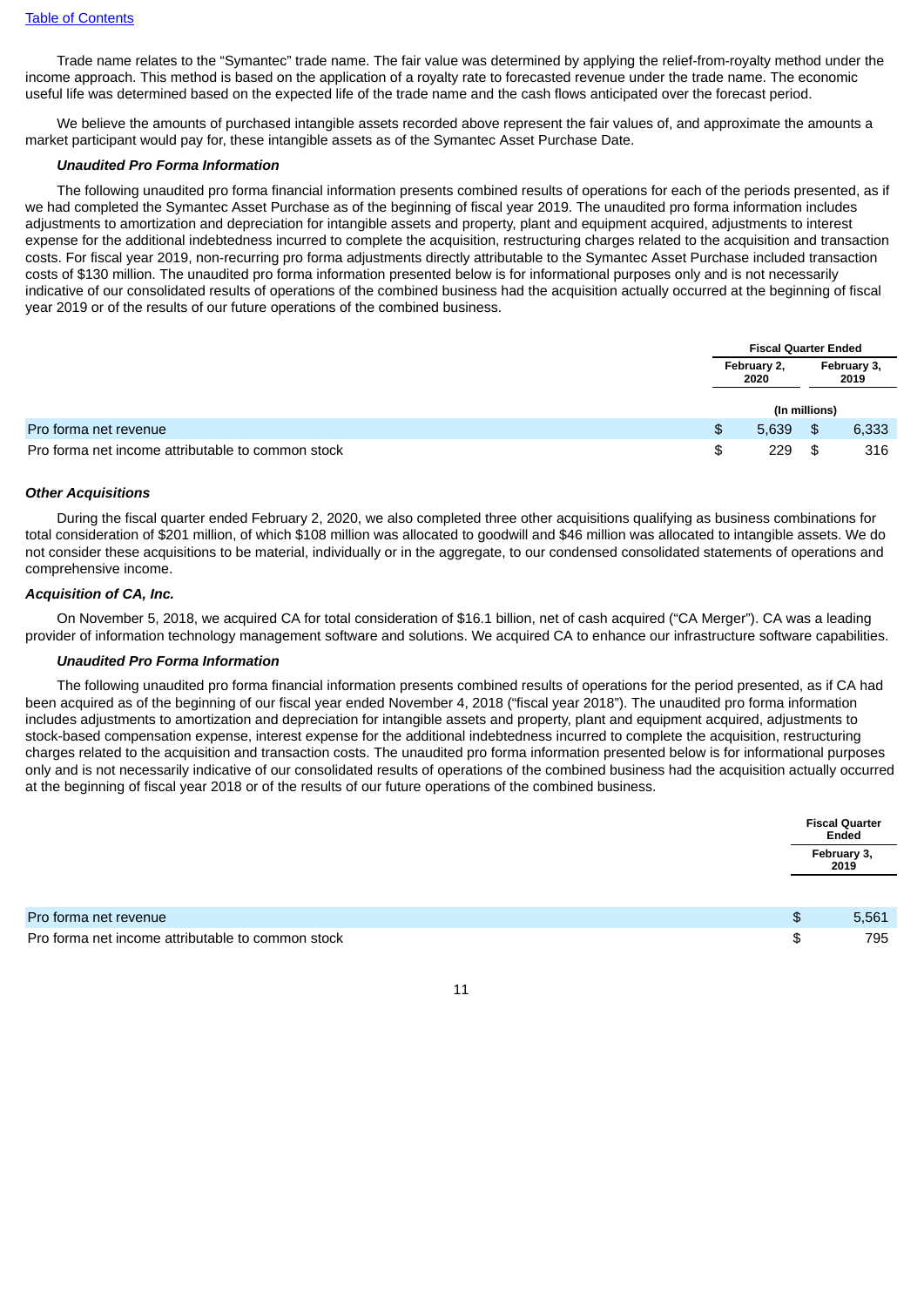## **4. Supplemental Financial Information**

### *Cash Equivalents*

Cash equivalents included \$1,167 million and \$850 million of time deposits as of February 2, 2020 and November 3, 2019, respectively. As of February 2, 2020 and November 3, 2019, cash equivalents also included \$716 million and \$649 million of money-market funds, respectively. For time deposits, carrying value approximates fair value due to the short-term nature of the instruments. The fair value of money-market funds, which was consistent with their carrying value, was determined using unadjusted prices in active, accessible markets for identical assets, and as such, they were classified as Level 1 assets in the fair value hierarchy.

#### *Accounts Receivable Factoring*

We sell certain of our trade accounts receivable on a non-recourse basis to third-party financial institutions pursuant to factoring agreements. We account for these transactions as sales of receivables and present cash proceeds as cash provided by operating activities in the condensed consolidated statements of cash flows. Total trade accounts receivable sold under the factoring agreements were \$901 million during the fiscal quarter ended February 2, 2020. Factoring fees for the sales of receivables were recorded in other income (expense), net and were not material for the fiscal quarter ended February 2, 2020. There were no accounts receivable factoring activities during the fiscal quarter ended February 3, 2019.

*Inventory*

|                 | February 2,<br>2020 |               | November 3,<br>2019 |
|-----------------|---------------------|---------------|---------------------|
|                 |                     | (In millions) |                     |
| Finished goods  | \$<br>359           | \$            | 339                 |
| Work-in-process | 427                 |               | 414                 |
| Raw materials   | 158                 |               | 121                 |
| Total inventory | \$<br>944           | \$            | 874                 |

#### *Other Current Assets*

|                            | February 2,<br>2020 |               | November 3,<br>2019 |
|----------------------------|---------------------|---------------|---------------------|
|                            |                     | (In millions) |                     |
| Prepaid expenses           | \$<br>420           | \$            | 302                 |
| Other (miscellaneous)      | 650                 |               | 427                 |
| Total other current assets | \$<br>1,070         | \$            | 729.                |

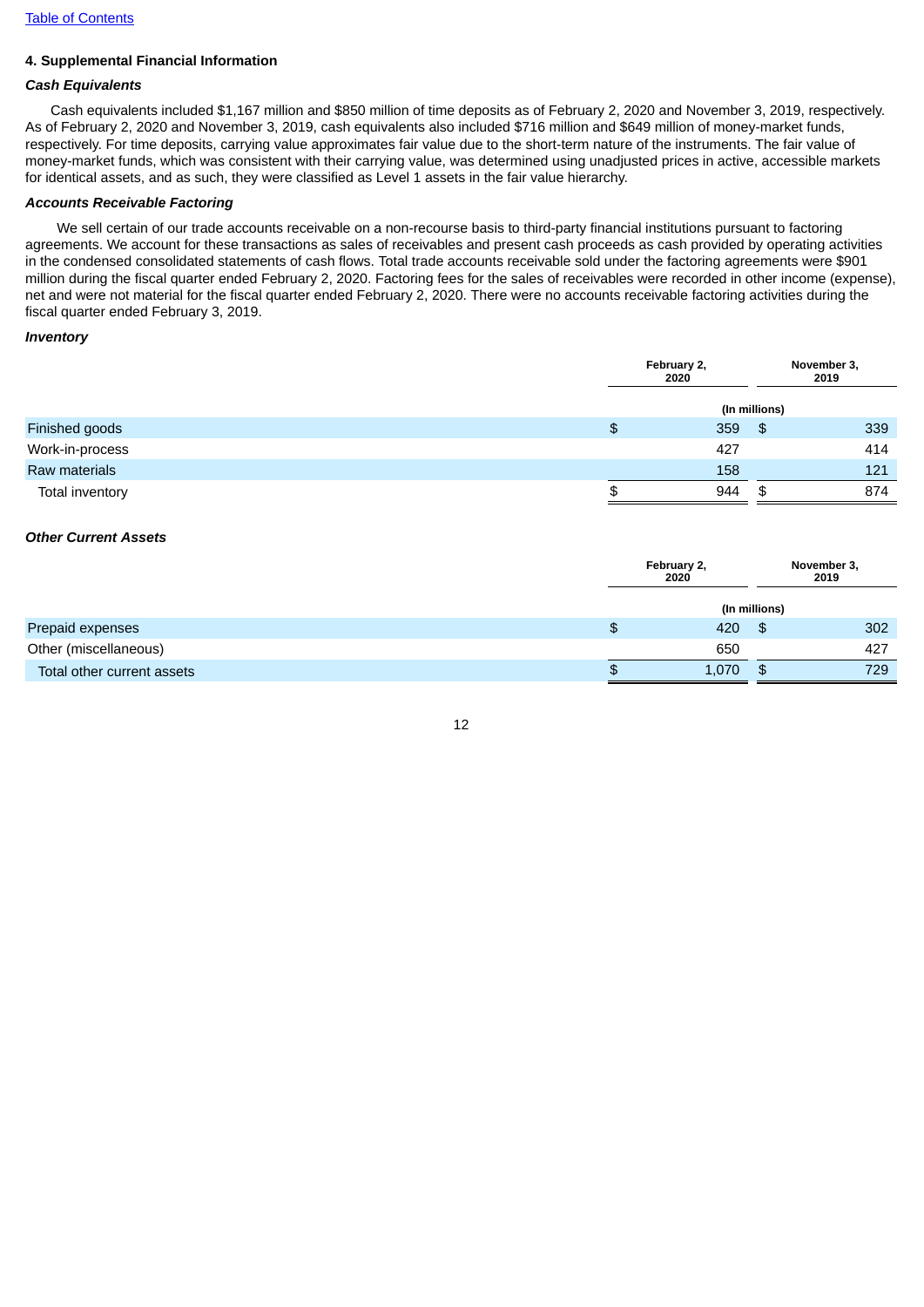## *Other Current Liabilities*

|                                 | February 2,<br>2020 |               | November 3,<br>2019 |
|---------------------------------|---------------------|---------------|---------------------|
|                                 |                     | (In millions) |                     |
| <b>Contract liabilities</b>     | \$<br>2,880         | \$            | 1,501               |
| Other (miscellaneous)           | 1,128               |               | 1,115               |
| Total other current liabilities | \$<br>4,008         | \$            | 2,616               |

#### *Other Long-Term Liabilities*

|                                   | February 2,<br>2020 |               | November 3,<br>2019 |
|-----------------------------------|---------------------|---------------|---------------------|
|                                   |                     | (In millions) |                     |
| Unrecognized tax benefits         | \$<br>3,297         | \$            | 3,269               |
| <b>Contract liabilities</b>       | 788                 |               | 307                 |
| Other (miscellaneous)             | 2,379               |               | 2,037               |
| Total other long-term liabilities | \$<br>6,464         |               | 5,613               |

#### *Supplemental Cash Flow Information*

|                            | <b>Fiscal Quarter Ended</b> |               |                     |  |
|----------------------------|-----------------------------|---------------|---------------------|--|
|                            | February 2,<br>2020         |               | February 3,<br>2019 |  |
|                            |                             | (In millions) |                     |  |
| Cash paid for interest     | \$<br>381                   | \$            | 423                 |  |
| Cash paid for income taxes | \$<br>131                   | \$            | 95                  |  |

As of February 2, 2020 and November 3, 2019, we had \$46 million and \$35 million, respectively, of unpaid purchases of property, plant and equipment included in accounts payable. Amounts reported as unpaid purchases are presented as cash outflows from investing activities for purchases of property, plant and equipment in the condensed consolidated statements of cash flows in the period in which they are paid.

#### **5. Leases**

Effective November 4, 2019, we adopted Topic 842 using the optional adoption method and elected practical expedients which allowed us to account for the lease and non-lease components as a single component. In addition, we elected not to reassess whether any expired or existing contracts contain leases and the corresponding lease classification and initial direct costs. The practical expedients were applied across our lease portfolios.

We determine if an arrangement is a lease, or contains a lease, at the inception of the arrangement and evaluate whether the lease is an operating lease or a finance lease at the commencement date. We recognize ROU assets and lease liabilities for operating and finance leases with terms greater than 12 months. ROU assets represent our right to use an asset for the lease term, while lease liabilities represent our obligation to make lease payments. Operating and finance lease ROU assets and liabilities are recognized based on the present value of lease payments over the lease term at the lease commencement date. We use the implicit interest rate or, if not readily determinable, our incremental borrowing rate as of the lease commencement date to determine the present value of lease payments. The incremental borrowing rate is based on our unsecured borrowing rate, adjusted for the effects of collateral. Operating and finance lease ROU assets are recognized net of any lease prepayments and incentives. Lease terms may include options to extend or terminate the lease when it is reasonably certain that we will exercise that option. Operating lease expense is recognized on a straight-line basis over the lease term. Finance lease expense is recognized based on the effective-interest method over the lease term.

We entered into operating and finance leases for our facilities, data centers and certain equipment. For the fiscal quarter ended February 2, 2020, we recorded \$25 million of operating lease expense and \$2 million of finance lease expense. For the fiscal quarter ended February 3, 2019, rent expense was \$67 million.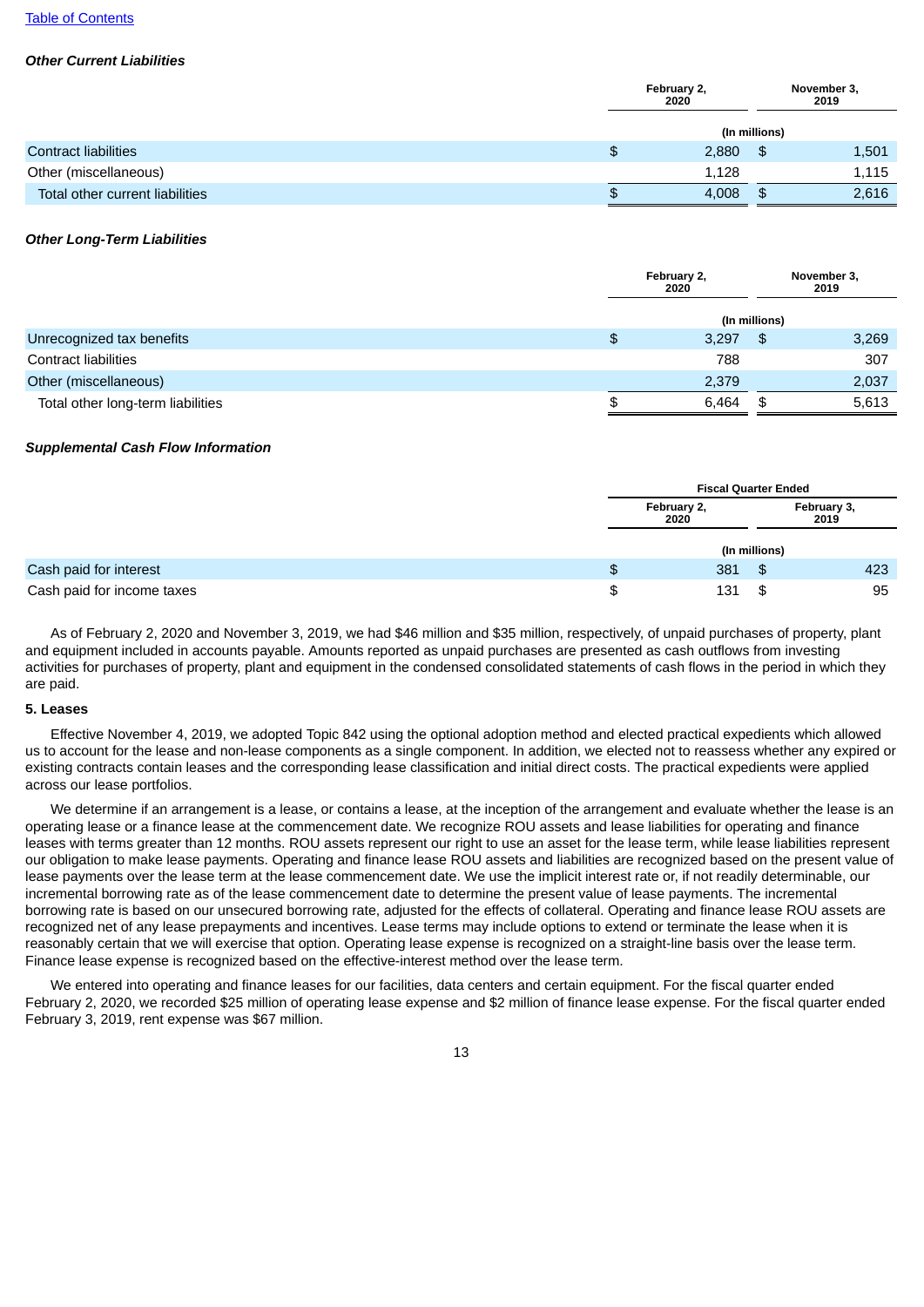Other information related to leases was as follows:

|                                                                 |     | <b>Fiscal Quarter Ended</b> |
|-----------------------------------------------------------------|-----|-----------------------------|
|                                                                 |     | February 2,<br>2020         |
|                                                                 |     | (In millions)               |
| Cash paid for operating leases included in operating cash flows |     | 32                          |
| ROU assets obtained in exchange for operating lease obligation  | \$. | 642                         |
| ROU assets obtained in exchange for finance lease obligation    | \$  | 57                          |
|                                                                 |     |                             |

|                                                                     | February 2, 2020 |
|---------------------------------------------------------------------|------------------|
| Weighted-average remaining lease term – operating leases (In years) |                  |
| Weighted-average remaining lease term – finance leases (In years)   | h                |
| Weighted-average discount rate – operating leases                   | 3.70%            |
| Weighted-average discount rate – finance leases                     | $3.33\%$         |

Supplemental balance sheet information related to leases was as follows:

|                                                 | <b>Classification on the Condensed Consolidated</b><br><b>Balance Sheet</b> | <b>February 2, 2020</b> |
|-------------------------------------------------|-----------------------------------------------------------------------------|-------------------------|
|                                                 |                                                                             | (In millions)           |
| ROU assets - operating leases                   | Other long-term assets                                                      | \$<br>620               |
| ROU assets - finance leases                     | Property, plant and equipment, net                                          | \$<br>55                |
|                                                 |                                                                             |                         |
| Short-term lease liabilities - operating leases | Other current liabilities                                                   | \$<br>95                |
| Long-term lease liabilities - operating leases  | Other long-term liabilities                                                 | \$<br>568               |
| Short-term lease liabilities - finance leases   | Current portion of long-term debt                                           | \$<br>11                |
| Long-term lease liabilities - finance leases    | Long-term debt                                                              | \$<br>44                |

The maturities of lease liabilities were as follows:

|                                       | <b>February 2, 2020</b> |               |                      |  |
|---------------------------------------|-------------------------|---------------|----------------------|--|
|                                       | <b>Operating Lease</b>  |               | <b>Finance Lease</b> |  |
|                                       |                         | (In millions) |                      |  |
| 2020 (remainder)                      | \$<br>87                | \$            | 9                    |  |
| 2021                                  | 110                     |               | 13                   |  |
| 2022                                  | 87                      |               | 13                   |  |
| 2023                                  | 80                      |               | 13                   |  |
| 2024                                  | 59                      |               | 12                   |  |
| Thereafter                            | 403                     |               |                      |  |
| <b>Total undiscounted liabilities</b> | 826                     |               | 60                   |  |
| Less: interest                        | 163                     |               | 5                    |  |
| Present value of lease liabilities    | \$<br>663               | \$            | 55                   |  |
|                                       |                         |               |                      |  |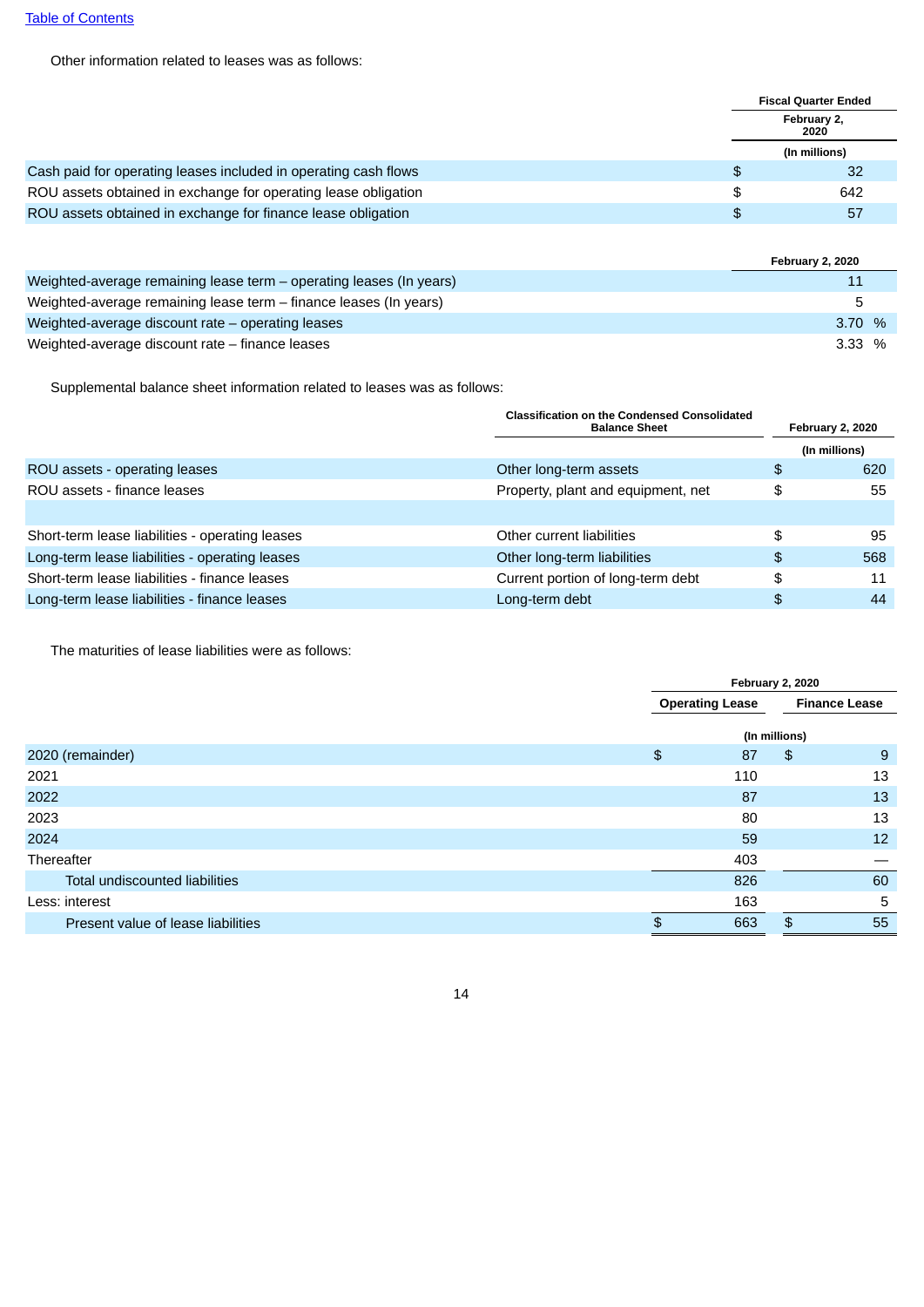## Table of [Contents](#page-1-0)

As of November 3, 2019, future minimum lease payments under non-cancelable lease liabilities prior to our adoption of Topic 842 were as follows:

|                              | November 3,<br>2019 |     |
|------------------------------|---------------------|-----|
|                              | (In millions)       |     |
| 2020                         | \$                  | 115 |
| 2021                         |                     | 99  |
| 2022                         |                     | 80  |
| 2023                         |                     | 69  |
| 2024                         |                     | 47  |
| Thereafter                   |                     | 390 |
| Total minimum lease payments | £                   | 800 |

## **6. Goodwill and Intangible Assets**

*Goodwill*

|                                        | Semiconductor<br><b>Solutions</b> | <b>Infrastructure</b><br>Software |        |               | <b>IP Licensing</b> |     | <b>Total</b> |
|----------------------------------------|-----------------------------------|-----------------------------------|--------|---------------|---------------------|-----|--------------|
|                                        |                                   |                                   |        | (In millions) |                     |     |              |
| Balance as of November 3, 2019         | \$<br>25,929                      | -\$                               | 10.776 | \$.           | 9.                  | -\$ | 36,714       |
| Reallocation due to change in segments | 9                                 |                                   |        |               | (9)                 |     |              |
| Acquisitions                           | 35                                |                                   | 6,723  |               |                     |     | 6,758        |
| Balance as of February 2, 2020         | \$<br>25.973                      | \$                                | 17,499 | \$            |                     | -\$ | 43.472       |

During the first quarter of fiscal year 2020, we changed our organizational structure to include our IP licensing segment in our semiconductor solutions segment, resulting in two reportable segments: semiconductor solutions and infrastructure software.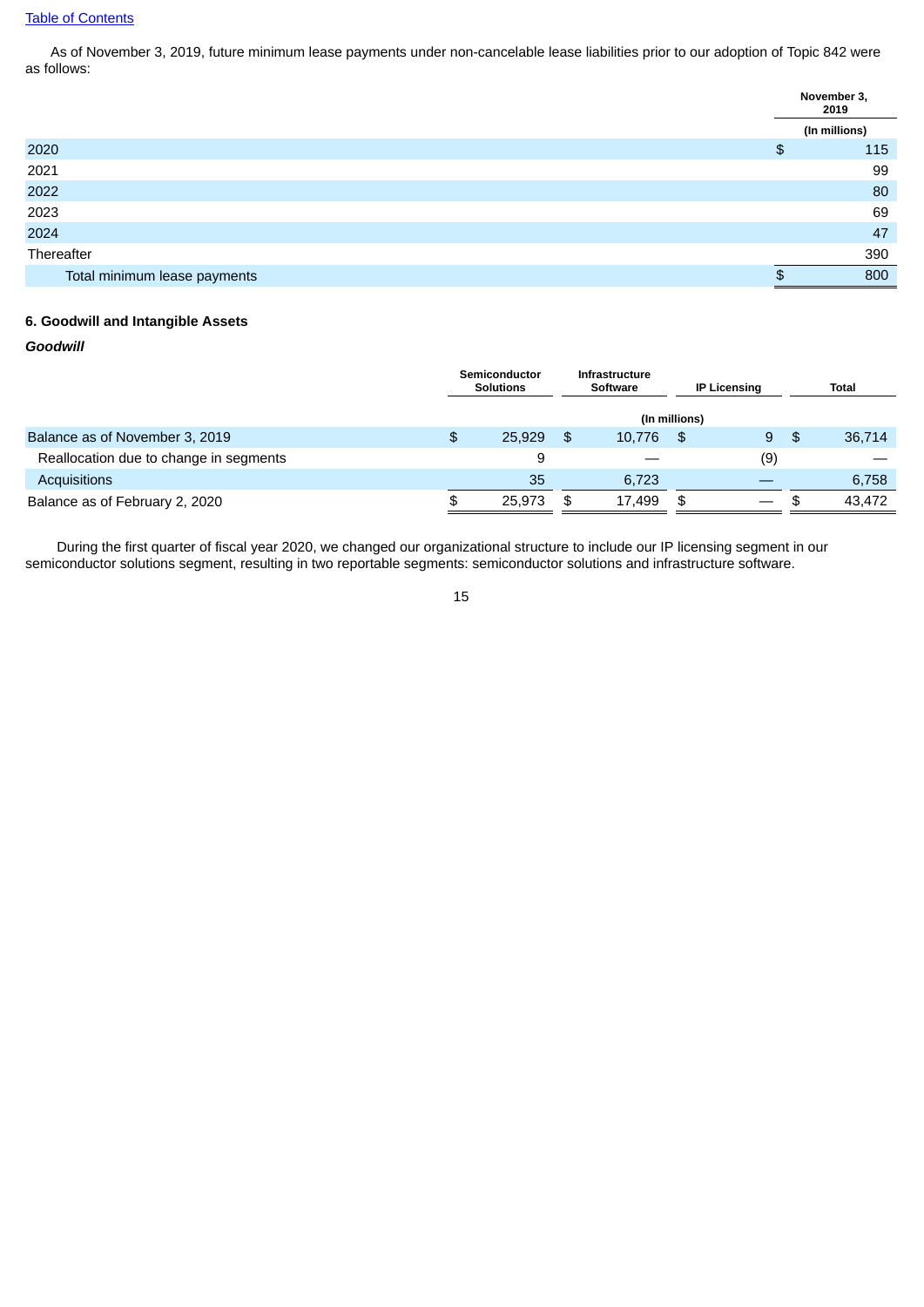## Table of [Contents](#page-1-0)

## *Intangible Assets*

|                                              | <b>Gross Carrying</b><br>Accumulated<br>Amortization<br>Amount |    |                |                | <b>Net Book</b><br>Value |  |
|----------------------------------------------|----------------------------------------------------------------|----|----------------|----------------|--------------------------|--|
|                                              |                                                                |    | (In millions)  |                |                          |  |
| As of February 2, 2020:                      |                                                                |    |                |                |                          |  |
| Purchased technology                         | \$<br>24,031                                                   | \$ | (11,061)       | \$             | 12,970                   |  |
| Customer contracts and related relationships | 8,389                                                          |    | (2, 138)       |                | 6,251                    |  |
| Order backlog                                | 2,579                                                          |    | (1, 140)       |                | 1,439                    |  |
| <b>Trade names</b>                           | 797                                                            |    | (262)          |                | 535                      |  |
| Other                                        | 247                                                            |    | (91)           |                | 156                      |  |
| Intangible assets subject to amortization    | 36,043                                                         |    | (14, 692)      |                | 21,351                   |  |
| In-process research and development          | 114                                                            |    |                |                | 114                      |  |
| <b>Total</b>                                 | \$<br>36,157                                                   | \$ | (14, 692)      | $\mathfrak{F}$ | 21,465                   |  |
|                                              |                                                                |    |                |                |                          |  |
| As of November 3, 2019:                      |                                                                |    |                |                |                          |  |
| Purchased technology                         | \$<br>20,935                                                   | \$ | $(10, 113)$ \$ |                | 10,822                   |  |
| Customer contracts and related relationships | 5,978                                                          |    | (1,787)        |                | 4,191                    |  |

| Castoliter contracts and related relationships |                  | (1, 101)        | ᆠᆞᅩ고         |
|------------------------------------------------|------------------|-----------------|--------------|
| Order backlog                                  | 2,569            | (908)           | 1,661        |
| Trade names                                    | 712              | (247)           | 465          |
| Other                                          | 241              | (89)            | 152          |
| Intangible assets subject to amortization      | 30,435           | (13, 144)       | 17,291       |
| In-process research and development            | 263              | _               | 263          |
| Total                                          | 30.698<br>ഹ<br>Ф | (13, 144)<br>\$ | 17,554<br>\$ |

Based on the amount of intangible assets subject to amortization at February 2, 2020, the expected amortization expense for each of the next five years and thereafter was as follows:

| <b>Fiscal Year:</b> |      | Expected<br>Amortization<br>Expense |
|---------------------|------|-------------------------------------|
|                     |      | (In millions)                       |
| 2020 (remainder)    | $\,$ | 4,675                               |
| 2021                |      | 5,394                               |
| 2022                |      | 4,351                               |
| 2023                |      | 3,222                               |
| 2024                |      | 2,355                               |
| Thereafter          |      | 1,354                               |
| Total               | \$.  | 21,351                              |

The weighted-average remaining amortization periods by intangible asset category were as follows:

| Amortizable intangible assets:               | February 2,<br>2020 |
|----------------------------------------------|---------------------|
|                                              | (In years)          |
| Purchased technology                         | 5                   |
| Customer contracts and related relationships | 5                   |
| Order backlog                                | 3                   |
| Trade names                                  | 9                   |
| Other                                        | 10                  |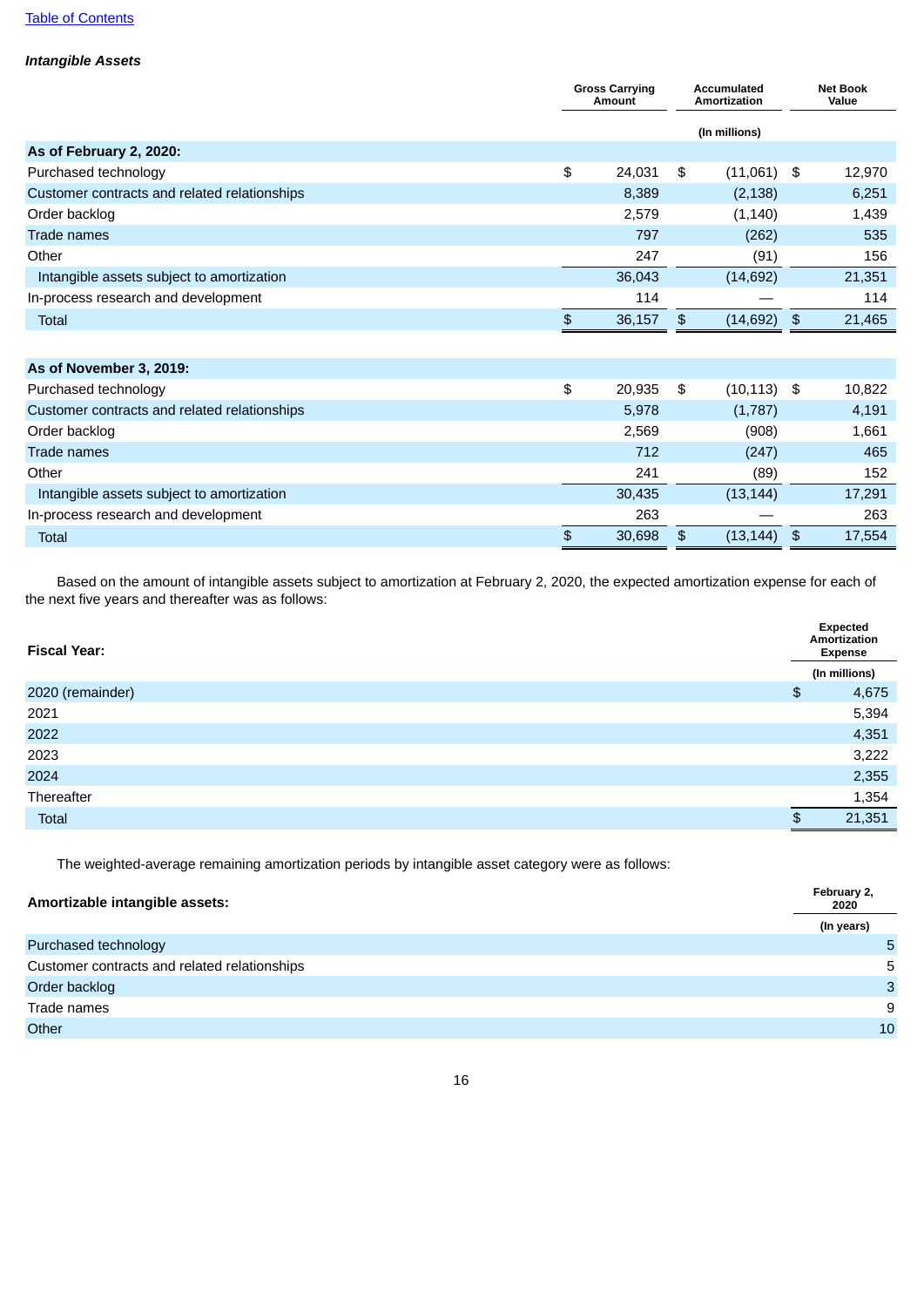#### **7. Net Income Per Share**

Basic net income per share is computed by dividing net income attributable to common stock by the weighted-average number of shares of common stock outstanding during the period. Diluted net income per share is computed by dividing net income attributable to common stock by the weighted-average number of shares of common stock and potentially dilutive shares of common stock outstanding during the period.

Diluted shares outstanding include the dilutive effect of in-the-money stock options, unvested restricted stock units ("RSUs"), and employee stock purchase plan rights under the Broadcom Inc. Employee Stock Purchase Plan, as amended ("ESPP"), collectively referred to as "equity awards," as well as Mandatory Convertible Preferred Stock, as defined in Note 9. "Stockholders' Equity." Potentially dilutive shares whose effect would have been antidilutive are excluded from the computation of diluted net income per share.

The dilutive effect of equity awards is calculated based on the average stock price for each fiscal period, using the treasury stock method. Under the treasury stock method, the amount the employee must pay for exercising stock options and purchasing shares under the ESPP and the amount of compensation cost for future service that we have not yet recognized are collectively assumed to be used to repurchase shares. The dilutive effect of Mandatory Convertible Preferred Stock is calculated using the if-converted method. The if-converted method assumes that these securities were converted at the beginning of the reporting period to the extent that the effect is dilutive.

For the fiscal quarter ended February 2, 2020, diluted net income per share excluded the potentially dilutive effect of 12 million shares of common stock issuable upon the conversion of Mandatory Convertible Preferred Stock as their effect was antidilutive.

The following is a reconciliation of the numerators and denominators of the basic and diluted net income per share computations for the periods presented:

|                                                                                                  | <b>Fiscal Quarter Ended</b>          |      |                     |        |
|--------------------------------------------------------------------------------------------------|--------------------------------------|------|---------------------|--------|
|                                                                                                  | February 2,<br>2020                  |      | February 3,<br>2019 |        |
|                                                                                                  | (In millions, except per share data) |      |                     |        |
| <b>Numerator:</b>                                                                                |                                      |      |                     |        |
| Income from continuing operations                                                                | \$                                   | 380  | \$                  | 481    |
| Less: Dividends on preferred stock                                                               |                                      | 74   |                     |        |
| Income from continuing operations attributable to common stock                                   |                                      | 306  |                     | 481    |
| Income (loss) from discontinued operations, net of income taxes, attributable to common<br>stock |                                      | 5    |                     | (10)   |
| Net income attributable to common stock                                                          | \$                                   | 311  | \$                  | 471    |
| <b>Denominator:</b>                                                                              |                                      |      |                     |        |
| Weighted-average shares outstanding - basic                                                      |                                      | 398  |                     | 401    |
| Dilutive effect of equity awards                                                                 |                                      | 22   |                     | 18     |
| Weighted-average shares outstanding - diluted                                                    |                                      | 420  |                     | 419    |
| Basic income per share attributable to common stock:                                             |                                      |      |                     |        |
| Income per share from continuing operations                                                      | \$                                   | 0.77 | $\mathfrak{F}$      | 1.20   |
| Income (loss) per share from discontinued operations                                             |                                      | 0.01 |                     | (0.03) |
| Net income per share                                                                             | \$                                   | 0.78 | $\frac{3}{2}$       | 1.17   |
| Diluted income per share attributable to common stock:                                           |                                      |      |                     |        |
| Income per share from continuing operations                                                      | \$                                   | 0.73 | \$                  | 1.15   |
| Income (loss) per share from discontinued operations                                             |                                      | 0.01 |                     | (0.03) |
| Net income per share                                                                             | \$                                   | 0.74 | \$                  | 1.12   |

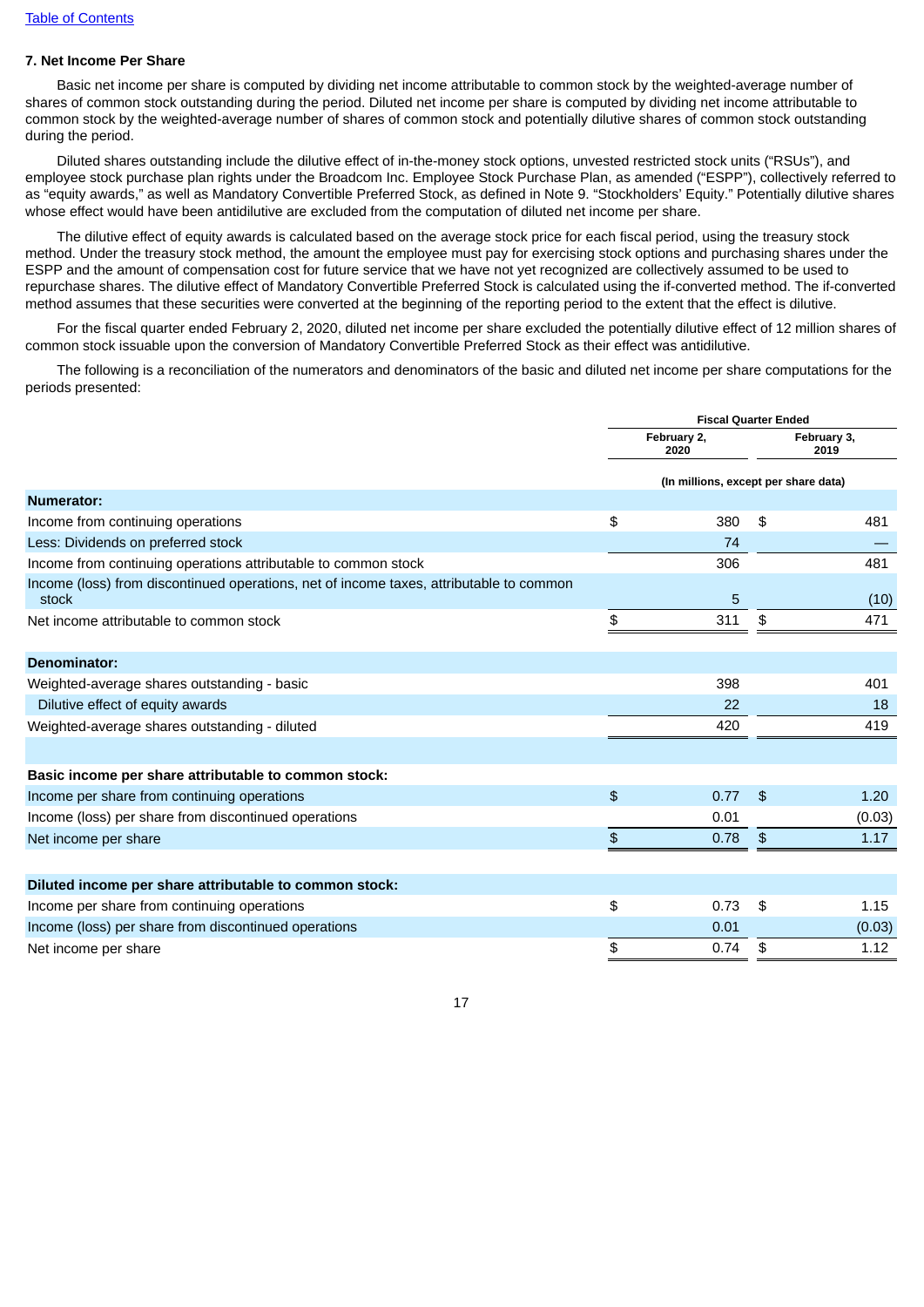## **8. Borrowings**

|                                                                      | February 2, 2020                         |                                         | <b>November 3, 2019</b>                  |                                  |  |  |
|----------------------------------------------------------------------|------------------------------------------|-----------------------------------------|------------------------------------------|----------------------------------|--|--|
|                                                                      | <b>Effective</b><br><b>Interest Rate</b> | Aggregate<br><b>Principal</b><br>Amount | <b>Effective</b><br><b>Interest Rate</b> | Aggregate<br>Principal<br>Amount |  |  |
|                                                                      |                                          | (In millions)                           |                                          |                                  |  |  |
| 2020 Term Loans - floating rate                                      |                                          |                                         |                                          |                                  |  |  |
| LIBOR plus 1.125% term loan due through November 2022                | 3.13%                                    | \$<br>7,750                             |                                          | \$                               |  |  |
| LIBOR plus 1.250% term loan due through November 2024                | 3.14%                                    | 7,750                                   |                                          |                                  |  |  |
|                                                                      |                                          | 15,500                                  |                                          |                                  |  |  |
| 2019 Senior Notes - fixed rate                                       |                                          |                                         |                                          |                                  |  |  |
| 3.125% notes due April 2021                                          | 3.61%                                    | 2,000                                   | 3.61%                                    | 2,000                            |  |  |
| 3.125% notes due October 2022                                        | 3.53%                                    | 1,500                                   | 3.53%                                    | 1,500                            |  |  |
| 3.625% notes due October 2024                                        | 3.98%                                    | 2,000                                   | 3.98%                                    | 2,000                            |  |  |
| 4.250% notes due April 2026                                          | 4.54%                                    | 2,500                                   | 4.54%                                    | 2,500                            |  |  |
| 4.750% notes due April 2029                                          | 4.95%                                    | 3,000                                   | 4.95%                                    | 3,000                            |  |  |
|                                                                      |                                          | 11,000                                  |                                          | 11,000                           |  |  |
| 2019 Term Loans - floating rate                                      |                                          |                                         |                                          |                                  |  |  |
| LIBOR plus 1.250% term loan due through May 2024                     | 3.10%                                    | 300                                     | 3.36%                                    | 800                              |  |  |
| LIBOR plus 1.375% term loan due through May 2026                     | 3.19%                                    | 300                                     | 3.45%                                    | 800                              |  |  |
|                                                                      |                                          | 600                                     |                                          | 1,600                            |  |  |
| 2017 Senior Notes - fixed rate                                       |                                          |                                         |                                          |                                  |  |  |
| 2.375% notes due January 2020                                        |                                          |                                         | 2.62%                                    | 2,750                            |  |  |
| 2.200% notes due January 2021                                        | 2.41%                                    | 750                                     | 2.41%                                    | 750                              |  |  |
| 3.000% notes due January 2022                                        | 3.21%                                    | 3,500                                   | 3.21%                                    | 3,500                            |  |  |
| 2.650% notes due January 2023                                        | 2.78%                                    | 1,000                                   | 2.78%                                    | 1,000                            |  |  |
| 3.625% notes due January 2024                                        | 3.74%                                    | 2,500                                   | 3.74%                                    | 2,500                            |  |  |
| 3.125% notes due January 2025                                        | 3.23%                                    | 1,000                                   | 3.23%                                    | 1,000                            |  |  |
| 3.875% notes due January 2027                                        | 4.02%                                    | 4,800                                   | 4.02%                                    | 4,800                            |  |  |
| 3.500% notes due January 2028                                        | 3.60%                                    | 1,250                                   | 3.60%                                    | 1,250                            |  |  |
|                                                                      |                                          | 14,800                                  |                                          | 17,550                           |  |  |
| <b>Assumed CA Senior Notes - fixed rate</b>                          |                                          |                                         |                                          |                                  |  |  |
| 5.375% notes due December 2019                                       |                                          |                                         | 3.43%                                    | 750                              |  |  |
| 3.600% notes due August 2022                                         | 4.07%                                    | 500                                     | 4.07%                                    | 500                              |  |  |
| 4.500% notes due August 2023                                         | 4.10%                                    | 250                                     | 4.10%                                    | 250                              |  |  |
| 4.700% notes due March 2027                                          | 5.15%                                    | 350                                     | 5.15%                                    | 350                              |  |  |
|                                                                      |                                          | 1,100                                   |                                          | 1,850                            |  |  |
|                                                                      |                                          |                                         |                                          |                                  |  |  |
| Commercial paper                                                     | $2.27%$ (a)                              | 2,000                                   | $2.55%$ (a)                              | 1,000                            |  |  |
| 1.375% convertible notes due January 2020                            |                                          |                                         | 0.63%                                    | 37                               |  |  |
|                                                                      | $2.59%$ -                                |                                         | $2.59%$ -                                |                                  |  |  |
| 2.500% - 4.500% senior notes due August 2022 - August 2034           | 4.55%                                    | 22                                      | 4.55%                                    | 22                               |  |  |
| Total principal amount outstanding                                   |                                          | 45,022                                  |                                          | 33,059                           |  |  |
| Less: Unaccreted net discount and unamortized debt issuance<br>costs |                                          | (359)                                   |                                          | (261)                            |  |  |
| Total debt                                                           |                                          | 44,663<br>\$                            |                                          | 32,798<br>\$                     |  |  |
|                                                                      |                                          |                                         |                                          |                                  |  |  |

<sup>(</sup>a) Represents the weighted average interest rate on outstanding commercial paper for each of the periods presented.

\_\_\_\_\_\_\_\_\_\_\_\_\_\_\_\_\_\_\_\_\_\_\_\_\_\_\_\_\_\_\_\_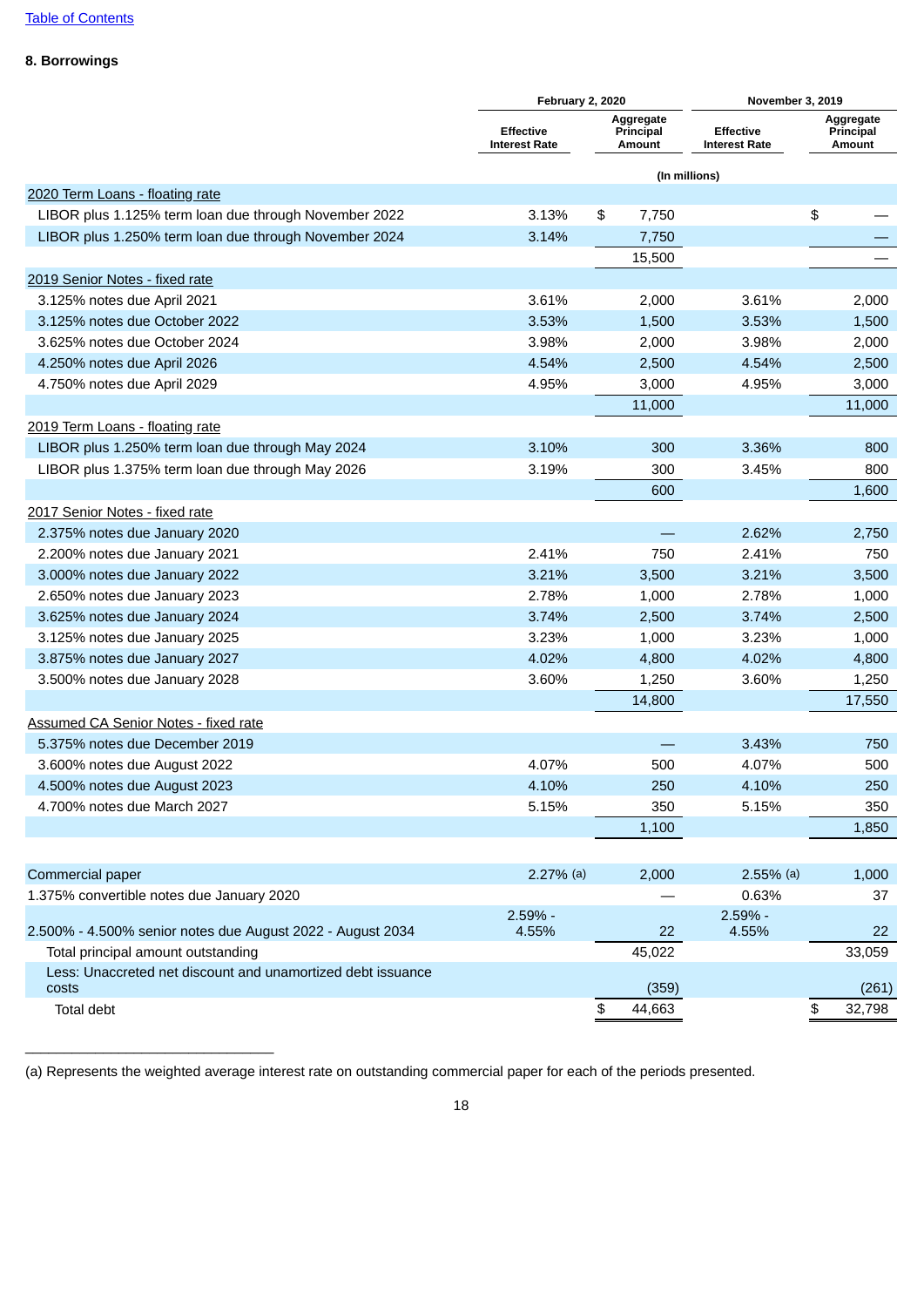As of February 2, 2020, \$11 million and \$44 million of short-term and long-term finance lease liabilities were included in the current portion of long-term debt and long-term debt, respectively, on the condensed consolidated balance sheet.

#### *2020 Term Loans*

On November 4, 2019, in connection with the Symantec Asset Purchase, we entered into a credit agreement (the "2020 Credit Agreement"), which provides for a \$7,750 million unsecured term A-3 facility and a \$7,750 million unsecured term A-5 facility, collectively referred to as the "2020 Term Loans". Interest on our 2020 Term Loans is based on a floating rate and is payable monthly. We used \$10.7 billion of the net proceeds from the 2020 Term Loans to fund the Symantec Asset Purchase. During the fiscal quarter ended February 2, 2020, we also used the net proceeds to pay off \$750 million principal amount of 5.375% notes due December 1, 2019 and \$2,750 million principal amount of 2.375% notes due January 15, 2020, on their respective maturity dates. Our obligations under the 2020 Credit Agreement are guaranteed on an unsecured basis by Broadcom Corporation ("BRCM") and Broadcom Technologies Inc. ("BTI").

#### *2019 Term Loans*

In January 2020, we repaid \$500 million of each of our unsecured term A-5 and A-7 facilities, collectively referred to as the "2019 Term Loans", under the credit agreement entered into in May 2019 (the "2019 Credit Agreement), using net proceeds from Commercial Paper, as defined below.

The 2019 Credit Agreement provides for a five-year \$5 billion unsecured revolving facility (the "Revolving Facility"), of which \$500 million was available for the issuance of multi-currency letters of credit. The issuance of letters of credit and certain other instruments would reduce the aggregate amount otherwise available under the Revolving Facility for revolving loans. Subject to the terms of the 2019 Credit Agreement, we are permitted to borrow, repay and reborrow revolving loans at any time, prior to the earlier of (a) May 2024 or (b) the date of termination, in whole of the revolving lenders' commitments under the 2019 Credit Agreement in accordance with the terms thereof. As of February 2, 2020 and November 3, 2019, we had no borrowings outstanding under the Revolving Facility.

#### *Commercial Paper*

In February 2019, we established a commercial paper program pursuant to which we may issue unsecured commercial paper notes ("Commercial Paper") in principal amount of up to \$2 billion outstanding at any time with maturities of up to 397 days from the date of issue. Commercial Paper is sold under customary terms in the commercial paper market and may be issued at a discount from par or, alternatively, may be sold at par and bear interest at rates dictated by market conditions at the time of their issuance. As of February 2, 2020 and November 3, 2019, we had \$2 billion and \$1 billion, respectively, of Commercial Paper outstanding with maturities generally less than seventy-five days. As our commercial paper program is supported by the Revolving Facility, we have the ability and intent to continuously refinance our Commercial Paper with newly issued Commercial Paper upon maturity. As a result, we have recorded Commercial Paper, net of discount, as long-term debt. The discount associated with the Commercial Paper is amortized to interest expense over its term. Outstanding Commercial Paper reduces the amount that would otherwise be available to borrow for general corporate purposes under the Revolving Facility.

#### *Fair Value of Debt*

As of February 2, 2020, the estimated aggregate fair value of debt was \$46,381 million. The fair value of our senior notes was determined using quoted prices from less active markets. The estimated fair value of our 2019 and 2020 Term Loans approximated carrying value due to their floating interest rates and consistency in our credit ratings. The estimated fair value of our Commercial Paper approximated its carrying value due to the short-term nature of these borrowings. All of our debt obligations are categorized as Level 2 instruments.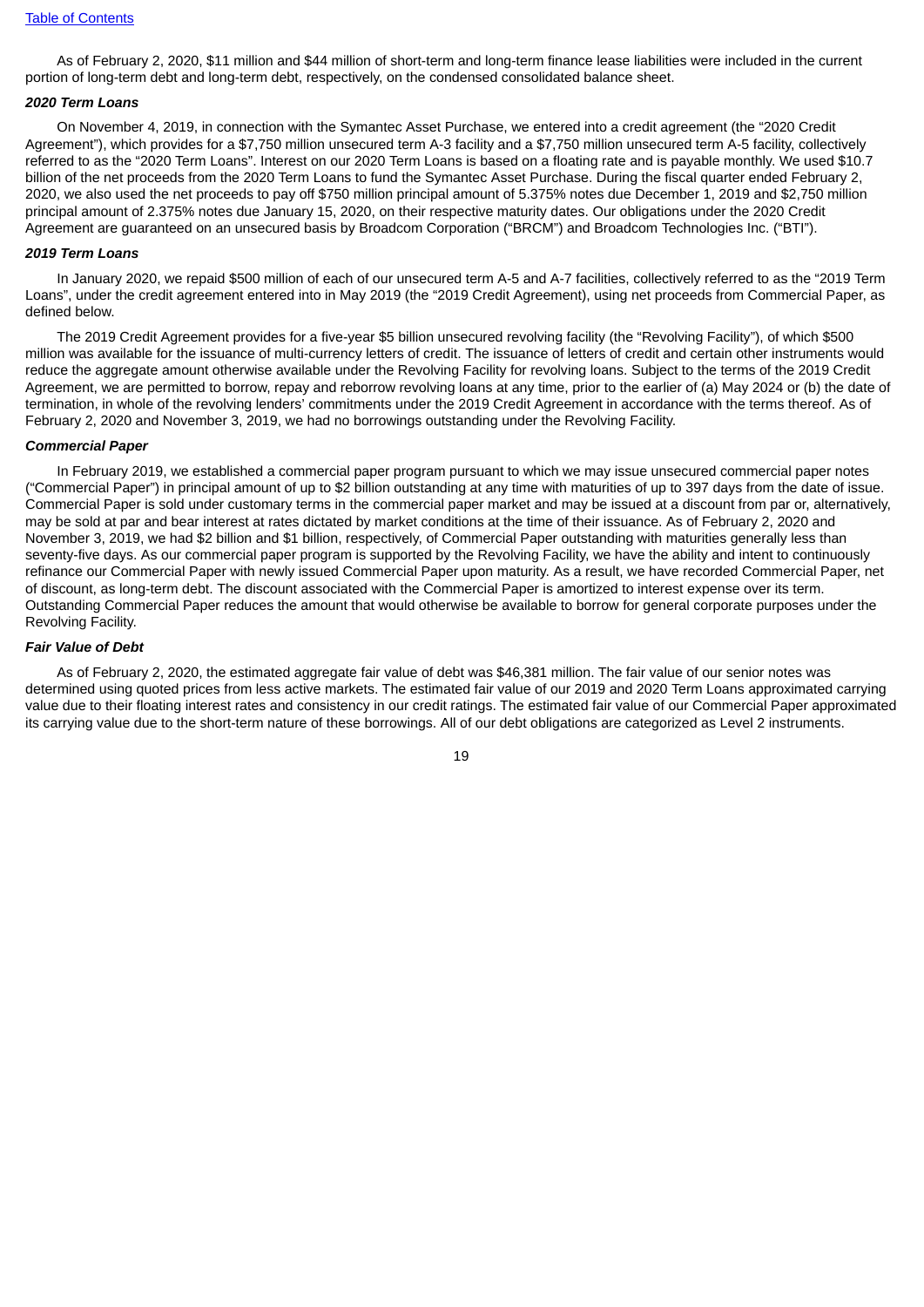## *Future Principal Payments of Debt*

The future scheduled principal payments of debt as of February 2, 2020 were as follows:

| <b>Future Scheduled</b><br><b>Principal Payments</b> |               |  |
|------------------------------------------------------|---------------|--|
|                                                      | (In millions) |  |
| $\frac{1}{2}$                                        | 3,162         |  |
|                                                      | 4,300         |  |
|                                                      | 7,059         |  |
|                                                      | 7,644         |  |
|                                                      | 5,582         |  |
|                                                      | 17,275        |  |
| $\mathcal{F}$                                        | 45,022        |  |
|                                                      |               |  |

As of February 2, 2020 and November 3, 2019, we accrued interest payable of \$203 million and \$214 million, respectively, and were in compliance with all debt covenants.

#### **9. Stockholders' Equity**

#### *Mandatory Convertible Preferred Stock*

On September 30, 2019, we completed an offering of approximately 4 million shares of 8.00% Mandatory Convertible Preferred Stock, Series A, \$0.001 par value per share (the "Mandatory Convertible Preferred Stock"), which generated net proceeds of approximately \$3,679 million.

On September 30, 2022, unless earlier converted, each outstanding share of the Mandatory Convertible Preferred Stock will automatically convert into shares of our common stock at a rate between the then minimum and maximum conversion rate. At any time prior to September 30, 2022, holders may elect to convert each share of the Mandatory Convertible Preferred Stock into shares of our common stock at the then minimum conversion rate. The conversion rates are subject to anti-dilution adjustments. As of February 2, 2020, the minimum conversion rate was 3.0360 and the maximum conversion rate was 3.5488.

We recognized \$28 million and \$29 million of accrued preferred stock dividends, which were presented as temporary equity on our condensed consolidated balance sheets as of February 2, 2020 and November 3, 2019, respectively.

#### *Cash Dividends Declared and Paid*

|                                               | <b>Fiscal Quarter Ended</b>          |      |                     |  |  |
|-----------------------------------------------|--------------------------------------|------|---------------------|--|--|
|                                               | February 2,<br>2020                  |      | February 3,<br>2019 |  |  |
|                                               | (In millions, except per share data) |      |                     |  |  |
| Dividends per share to common stockholders    | \$<br>$3.25$ \$                      |      | 2.65                |  |  |
| Dividends to common stockholders              | \$<br>1.297                          |      | 1,067               |  |  |
| Dividends per share to preferred stockholders | \$<br>20.00                          | - SS |                     |  |  |
| Dividends to preferred stockholders           | \$<br>75                             | - \$ |                     |  |  |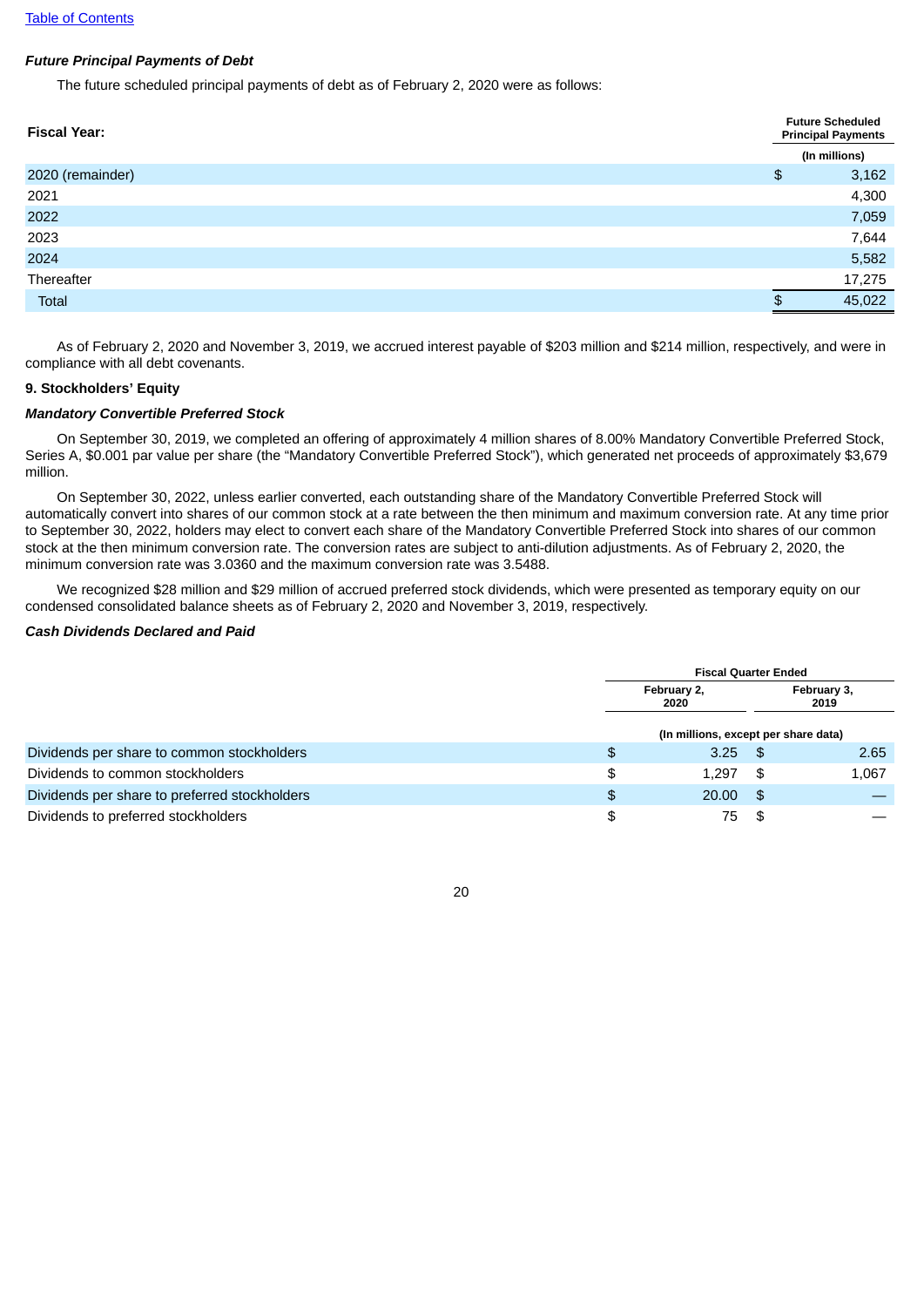## *Stock-Based Compensation Expense*

|                                        |                     | <b>Fiscal Quarter Ended</b> |      |                     |  |
|----------------------------------------|---------------------|-----------------------------|------|---------------------|--|
|                                        | February 2,<br>2020 |                             |      | February 3,<br>2019 |  |
|                                        |                     |                             |      |                     |  |
| Cost of products sold                  | \$                  | 31                          | - \$ | 26                  |  |
| Cost of subscriptions and services     |                     | 12                          |      | 8                   |  |
| Research and development               |                     | 391                         |      | 311                 |  |
| Selling, general and administrative    |                     | 111                         |      | 120                 |  |
| Total stock-based compensation expense | \$                  | 545                         | -S   | 465                 |  |

As of February 2, 2020, the total unrecognized compensation cost related to unvested stock-based awards was \$5,454 million, which is expected to be recognized over the remaining weighted-average service period of 3.9 years.

## *Equity Incentive Award Plans*

A summary of time- and market-based RSU activity is as follows:

|                                | <b>Number of RSUs</b><br>Outstanding |      | <b>Weighted-Average</b><br><b>Grant Date</b><br><b>Fair Value</b><br>Per Share |
|--------------------------------|--------------------------------------|------|--------------------------------------------------------------------------------|
|                                | (In millions, except per share data) |      |                                                                                |
| Balance as of November 3, 2019 | 40                                   | - \$ | 188.52                                                                         |
| Granted                        | 2                                    | -\$  | 277.80                                                                         |
| Vested                         | (2)                                  | - \$ | 206.58                                                                         |
| Forfeited                      | (1)                                  | -\$  | 192.84                                                                         |
| Balance as of February 2, 2020 | 39                                   | - \$ | 191.37                                                                         |

The aggregate fair value of time- and market-based RSUs that vested during the fiscal quarter ended February 2, 2020 was \$503 million, which represents the market value of our common stock on the date that the RSUs vested. The number of RSUs vested included shares of common stock that we withheld for settlement of employees' tax obligations due upon the vesting of RSUs.

A summary of time- and market-based stock option activity is as follows:

|                                                          | Number of<br><b>Options</b><br>Outstanding |    | Weighted-<br>Average<br><b>Exercise Price</b><br><b>Per Share</b> | Weighted-<br>Average<br>Remaining<br>Contractual<br>Life (In years) | Aggregate<br><b>Intrinsic</b><br>Value |
|----------------------------------------------------------|--------------------------------------------|----|-------------------------------------------------------------------|---------------------------------------------------------------------|----------------------------------------|
|                                                          |                                            |    |                                                                   | (In millions, except years and per share data)                      |                                        |
| Balance as of November 3, 2019                           | $\overline{4}$                             | \$ | 51.83                                                             |                                                                     |                                        |
| Exercised                                                | $-$ *                                      | \$ | 45.70                                                             |                                                                     | \$<br>217                              |
| Balance as of February 2, 2020                           | 4                                          | \$ | 53.22                                                             | $0.9 \text{ }$ \$                                                   | 908                                    |
| Fully vested as of February 2, 2020                      | 4                                          | \$ | 53.21                                                             | $0.9 \text{ } $$                                                    | 906                                    |
| Fully vested and expected to vest as of February 2, 2020 | 4                                          | \$ | 53.22                                                             | 0.9 <sup>5</sup>                                                    | 908                                    |
|                                                          |                                            |    |                                                                   |                                                                     |                                        |

\* Represents fewer than 1 million shares.

#### **10. Income Taxes**

The benefit from income taxes was \$76 million and \$203 million for the fiscal quarters ended February 2, 2020 and February 3, 2019, respectively.

The benefit from income taxes for the fiscal quarter ended February 2, 2020 was primarily due to the remeasurement of certain foreign deferred tax assets and liabilities and excess tax benefits from stock-based awards that vested or were exercised during the period.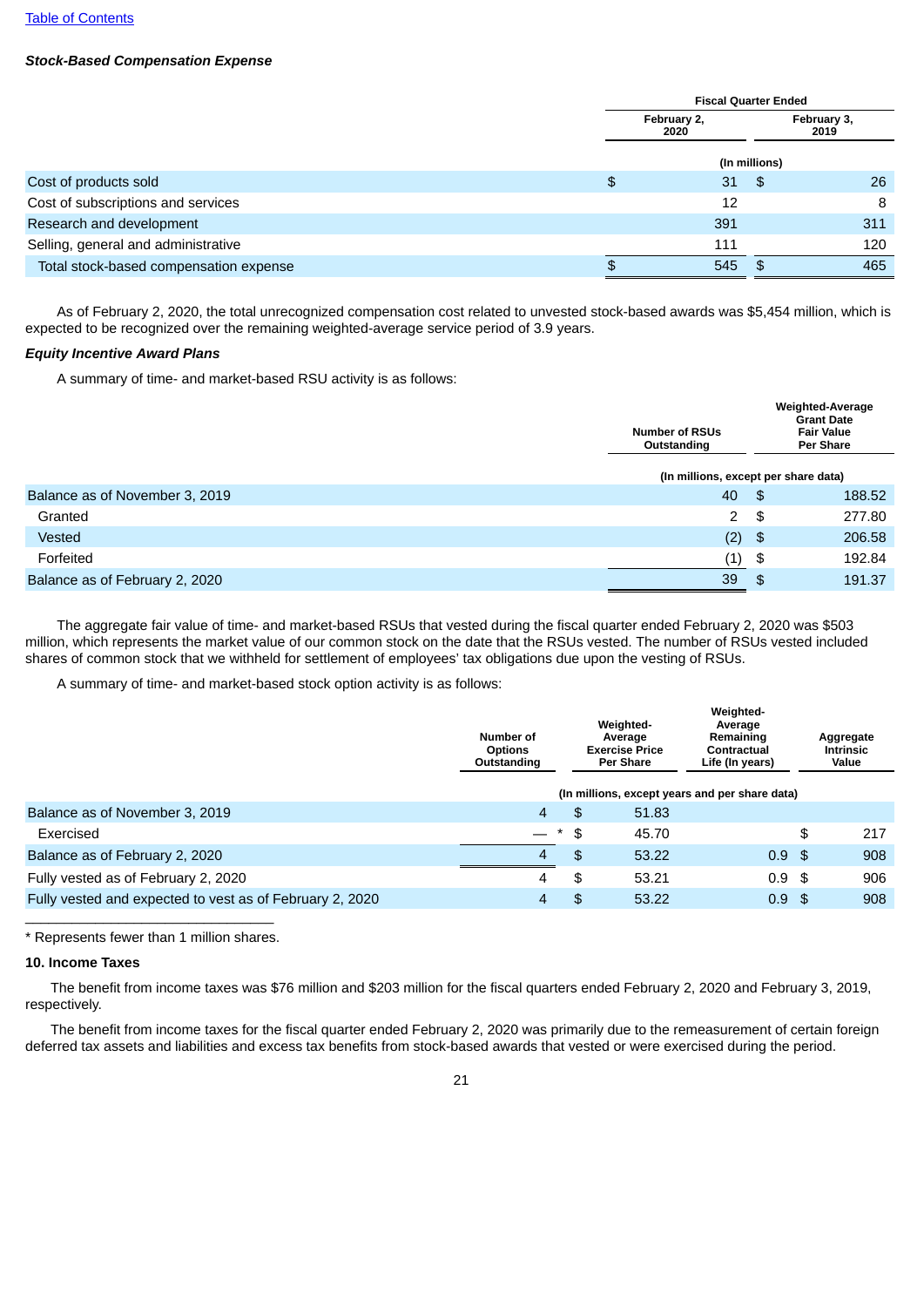The benefit from income taxes for the fiscal quarter ended February 3, 2019 was primarily due to the resolution of uncertain tax positions as a result of audit settlements and lapses of statutes of limitations, partial release of our valuation allowance as a result of the CA Merger, and excess tax benefits from stock-based awards that were vested or exercised during the period.

In connection with the Symantec Asset Purchase, we established \$28 million of net deferred tax assets primarily as a result of the difference in the book basis and tax basis related to acquired assets. The deferred tax assets are based upon certain assumptions underlying our preliminary purchase price allocation. Upon finalization of the purchase price allocation, additional adjustments to the amount of our net deferred taxes may be required, provided we are in the measurement period.

#### *Uncertain Tax Positions*

The balance of gross unrecognized tax benefits was \$4,483 million and \$4,422 million as of February 2, 2020 and November 3, 2019, respectively. This increase was primarily due to changes in uncertain tax positions from audit adjustments.

Accrued interest and penalties are included in other long-term liabilities on the condensed consolidated balance sheets. As of February 2, 2020 and November 3, 2019, the combined amount of cumulative accrued interest and penalties was approximately \$315 million and \$303 million, respectively.

As of February 2, 2020 and November 3, 2019, approximately \$4,798 million and \$4,725 million, respectively, of the unrecognized tax benefits, including accrued interest and penalties, would affect our effective tax rate if favorably resolved.

We are subject to U.S. income tax examination for fiscal years 2013 and later. Certain of our acquired companies are subject to tax examinations in major jurisdictions outside of the U.S. for fiscal years 2008 and later. It is possible that our existing unrecognized tax benefits may change up to \$168 million as a result of lapses of the statute of limitations for certain audit periods and/or audit examinations expected to be completed within the next 12 months.

## **11. Segment Information**

#### *Reportable Segments*

During the first quarter of fiscal year 2020, we updated our organizational structure resulting in two reportable segments: semiconductor solutions and infrastructure software. Each segment represents components for which separate financial information is available that is utilized on a regular basis by the CODM in determining how to allocate resources and evaluate performance. The reportable segments are determined based on several factors including, but not limited to, customer base, homogeneity of products, technology, delivery channels and similar economic characteristics.

*Semiconductor solutions*. We provide semiconductor solutions for managing the movement of data in data center, telecom, enterprise and embedded networking applications. We provide a broad variety of radio frequency semiconductor devices, wireless connectivity solutions and custom touch controllers for mobile applications. We also provide semiconductor solutions for enabling the set-top box and broadband access markets and for enabling secure movement of digital data to and from host machines, such as servers, personal computers and storage systems, to the underlying storage devices, such as hard disk drives and solid state drives. We also provide a broad variety of products for the general industrial and automotive markets. Our semiconductor solutions segment also includes our IP licensing.

*Infrastructure software.* We provide a portfolio of mainframe, enterprise and storage area networking solutions, which enables customers to leverage the benefits of agility, automation, insights, resiliency and security in managing business processes and technology investments, and to reduce the cost and complexity of managing business information within a shared storage environment. We also offer a cybersecurity solutions portfolio, including data loss prevention, endpoint protection, and web, email and cloud security solutions.

Our CODM assesses the performance of each segment and allocates resources to each segment based on net revenue and operating results and does not evaluate each segment using discrete asset information. Operating results by segment include items that are directly attributable to each segment and also include shared expenses such as global operations, including manufacturing support, logistics and quality control, in addition to expenses associated with selling, general and administrative activities for the business, which are allocated primarily based on revenue, while facilities expenses are allocated primarily based on site-specific headcount.

#### *Unallocated Expenses*

Unallocated expenses include amortization of acquisition-related intangible assets, stock-based compensation expense, restructuring, impairment and disposal charges, acquisition-related costs, charges related to inventory step-up to fair value, and other costs, which are not used in evaluating the results of, or in allocating resources to, our segments. Acquisition-related costs include transaction costs and any costs directly related to the acquisition and integration of acquired businesses.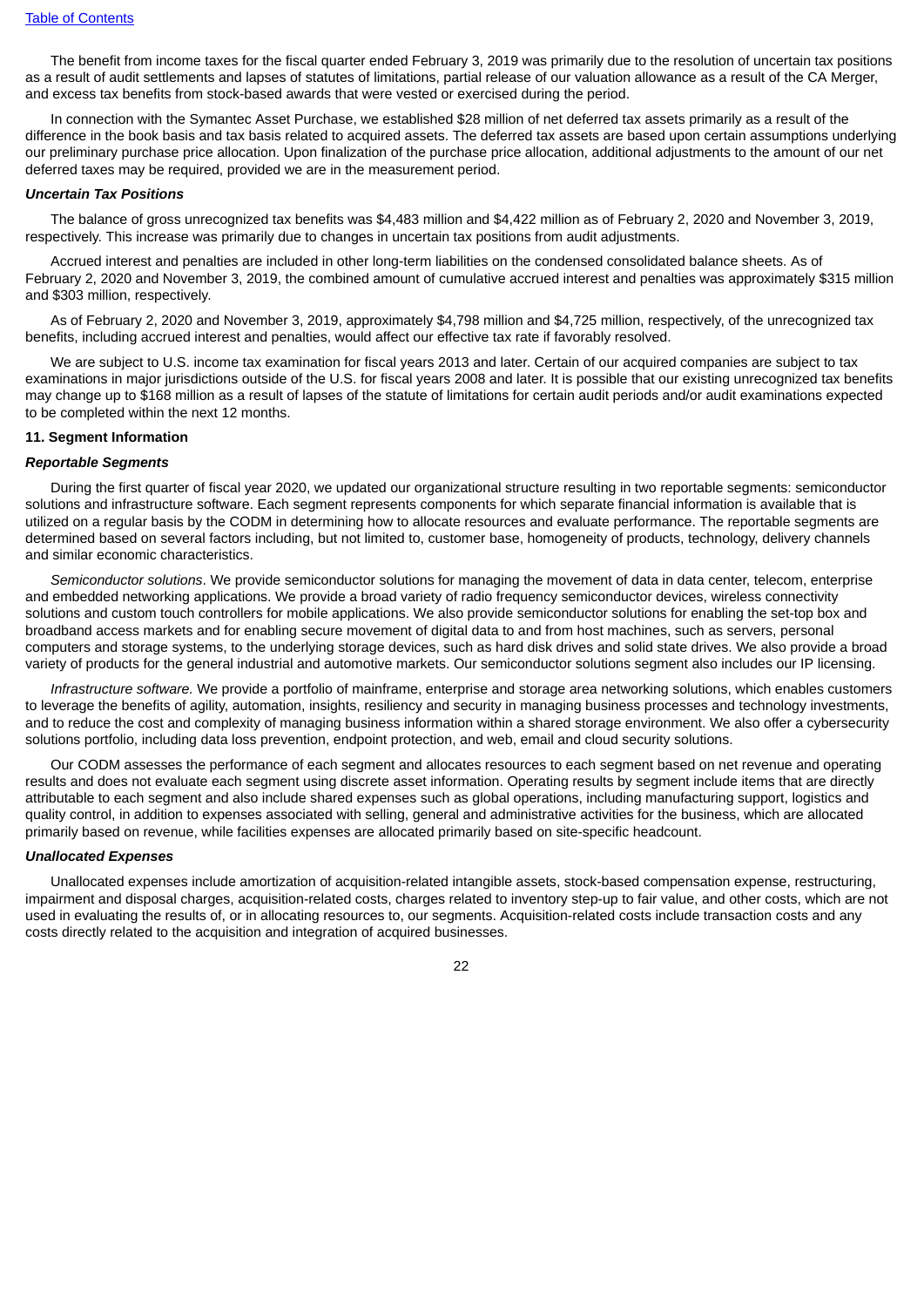Depreciation expense directly attributable to each reportable segment is included in the operating results of each segment. However, the CODM does not evaluate depreciation expense by operating segment and, therefore, it is not separately presented. There was no intersegment revenue for the fiscal quarters ended February 2, 2020 and February 3, 2019. The accounting policies of the segments are the same as those described in the summary of significant accounting policies.

|                                 |               | <b>Fiscal Quarter Ended</b> |               |                     |  |
|---------------------------------|---------------|-----------------------------|---------------|---------------------|--|
|                                 |               | February 2,<br>2020         |               | February 3,<br>2019 |  |
|                                 |               |                             | (In millions) |                     |  |
| Net revenue:                    |               |                             |               |                     |  |
| Semiconductor solutions         | $\pmb{\$}$    | $4,191$ \$                  |               | 4,386               |  |
| Infrastructure software         |               | 1,667                       |               | 1,403               |  |
| Total net revenue               | $\frac{1}{2}$ | 5,858                       | $\frac{3}{2}$ | 5,789               |  |
|                                 |               |                             |               |                     |  |
| <b>Operating income (loss):</b> |               |                             |               |                     |  |
| Semiconductor solutions         | \$            | $1,979$ \$                  |               | 2,032               |  |
| Infrastructure software         |               | 1,105                       |               | 1,020               |  |
| Unallocated expenses            |               | (2,370)                     |               | (2, 497)            |  |
| Total operating income          | \$            | 714                         | \$            | 555                 |  |
|                                 |               |                             |               |                     |  |

#### *Significant Customer Information*

We sell our products through our direct sales force and a select network of distributors and channel partners globally. No customers accounted for 10% or more of our net accounts receivable balance at February 2, 2020, compared with one customer who accounted for 24% of our net accounts receivable balance at November 3, 2019.

One customer accounted for 14% of our net revenue during the fiscal quarter ended February 2, 2020, compared to 15% of our net revenue during the fiscal quarter ended February 3, 2019. Net revenue from this customer was included in our semiconductor solutions segment.

#### **12. Commitments and Contingencies**

#### *Commitments*

The following table summarizes contractual obligations and commitments as of February 2, 2020 that materially changed from the end of fiscal year 2019:

|                                   |          |                     |     |       | <b>Fiscal Year</b> |                |       |     |       |    |                   |
|-----------------------------------|----------|---------------------|-----|-------|--------------------|----------------|-------|-----|-------|----|-------------------|
|                                   | Total    | 2020<br>(remainder) |     | 2021  | 2022               |                | 2023  |     | 2024  |    | <b>Thereafter</b> |
|                                   |          |                     |     |       | (In millions)      |                |       |     |       |    |                   |
| Debt principal, interest and fees | \$51,917 | \$<br>4,236         | \$. | 5.668 | \$<br>8,289        | $\mathfrak{L}$ | 8,560 | \$. | 6,382 | \$ | 18,782            |
| Purchase commitments              | 823      | 743                 |     | 64    | 16                 |                |       |     |       |    |                   |
| Other contractual commitments     | 550      | 137                 |     | 105   | 90                 |                | 81    |     | 72    |    | 65                |
| Total                             | \$53,290 | \$<br>5.116         | \$  | 5.837 | \$<br>8,395        | \$             | 8,641 | \$  | 6.454 | S  | 18,847            |

*Debt Principal, Interest and Fees.* Represents principal, estimated interest and fees on our borrowings. For borrowings subject to a floating interest rate, the estimated interest was based on the rate in effect during the last month of the fiscal quarter ended February 2, 2020.

*Purchase Commitments.* Represents unconditional purchase obligations that include agreements to purchase goods or services, primarily inventory, that are enforceable and legally binding on us and that specify all significant terms, including fixed or minimum quantities to be purchased, fixed, minimum or variable price provisions, and the approximate timing of the transaction. Purchase obligations exclude agreements that are cancelable without penalty. Cancellation for outstanding purchase orders for capital expenditures in connection with construction of our new campuses is generally allowed but requires payment of all costs incurred through the date of cancellation and, therefore, cancelable purchase orders for these capital expenditures are included in the table above.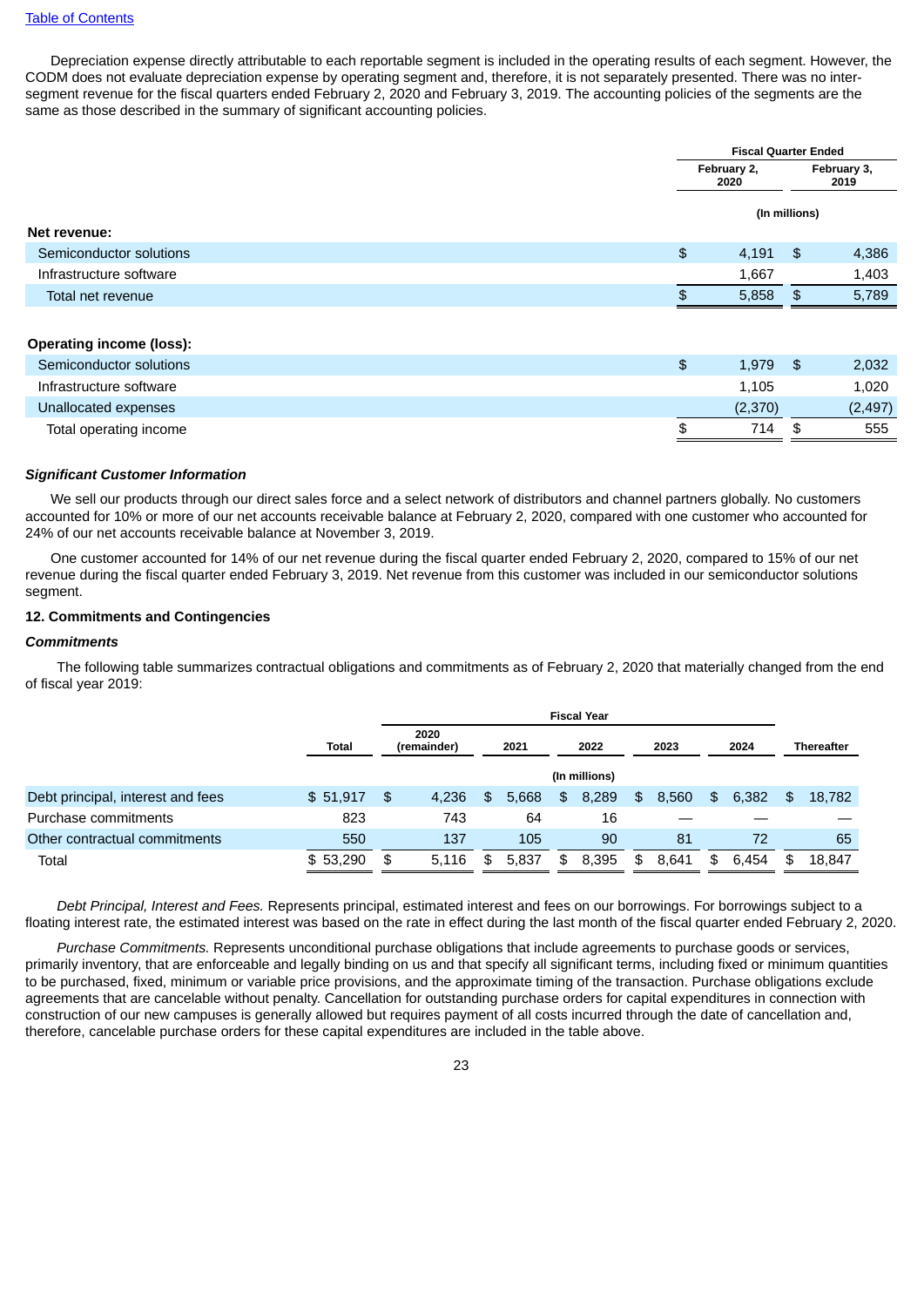*Other Contractual Commitments.* Represents amounts payable pursuant to agreements related to information technology, human resources, and other service agreements.

Due to the inherent uncertainty with respect to the timing of future cash outflows associated with our unrecognized tax benefits at February 2, 2020, we are unable to reliably estimate the timing of cash settlement with the respective taxing authorities. Therefore, \$3,297 million of unrecognized tax benefits and accrued interest classified within other long-term liabilities on our condensed consolidated balance sheet as of February 2, 2020 have been excluded from the contractual obligations table above.

#### *Standby Letters of Credit*

As of February 2, 2020 and November 3, 2019, we had standby letters of credit of \$59 million and \$62 million, respectively. Standby letters of credit are financial guarantees provided by third parties for leases, customs, taxes and certain self-insured risks. If the guarantees are called, we must reimburse the provider of the guarantees.

## *Contingencies*

From time to time, we are involved in litigation that we believe is of the type common to companies engaged in our line of business, including commercial disputes, employment issues and disputes involving claims by third parties that our activities infringe their patent, copyright, trademark or other IP rights. Legal proceedings are often complex, may require the expenditure of significant funds and other resources, and the outcome of litigation is inherently uncertain, with material adverse outcomes possible. IP property claims generally involve the demand by a third-party that we cease the manufacture, use or sale of the allegedly infringing products, processes or technologies and/or pay substantial damages or royalties for past, present and future use of the allegedly infringing IP. Claims that our products or processes infringe or misappropriate any third-party IP rights (including claims arising through our contractual indemnification of our customers) often involve highly complex, technical issues, the outcome of which is inherently uncertain. Moreover, from time to time, we pursue litigation to assert our IP rights. Regardless of the merit or resolution of any such litigation, complex IP litigation is generally costly and diverts the efforts and attention of our management and technical personnel.

#### *Lawsuits Relating to California Institute of Technology*

California Institute of Technology ("Caltech") filed a complaint against Broadcom and Apple on May 26, 2016 in the United States District Court for the Central District of California (the "U.S. Central District Court"), and an amended complaint adding Cypress Semiconductor Corporation as a defendant on August 15, 2016. The amended complaint alleged that chips that support certain error correction codes as specified in IEEE Standards 802.11n and 802.11ac willfully infringed four patents related to error correction coding: U.S. Patent Nos. 7,116,710; 7,421,032; 7,916,781; and 8,284,833 ("833 patent"). Prior to trial, Caltech dismissed its claims against Cypress and withdrew its infringement allegations as to '833 patent. The complaint sought a preliminary and permanent injunction, damages, pre- and post-judgment interest, as well as attorneys' fees, costs, and expenses. The trial was held in January 2020, and on January 29, 2020, the jury issued its verdict finding infringement and awarding Caltech past damages of \$270.2 million from Broadcom and \$837.8 million from Apple, for which Apple is seeking indemnification from Broadcom. The jury did not, however, find willful infringement, which if it had, could have resulted in enhanced damages up to three times the amount awarded. The parties will file post-trial motions with the Central District Court, and Broadcom and Apple will appeal to the United States Court of Appeals for the Federal Circuit.

We believe that the evidence and the law do not support the jury's findings of infringement and the award of damages and do not believe a material loss is probable at this time. We believe that there are strong grounds for appeal and we intend to vigorously challenge the U.S. Central District Court's judgment and rulings. As a result, we have not recorded a reserve with respect to this litigation, in accordance with the applicable accounting standards. We believe the low end of the possible range of loss is zero, but we cannot reasonably estimate the ultimate outcome, as a number of factors (including post-trial motions at the U.S. Central District Court and appeals by both Broadcom and Caltech) could significantly change the assessment of damages.

## *Lawsuits Relating to the Acquisition of Emulex Corporation*

On April 8, 2015, a putative class action complaint was filed in the U.S. Central District Court, entitled Gary Varjabedian, et al. v. Emulex Corporation, et al., No. 8:15-cv-554-CJC-JCG. The complaint names as defendants Emulex Corporation ("Emulex"), its directors, AT Wireless and Emerald Merger Sub, and purported to assert claims under Sections 14(d), 14(e) and 20(a) of the Exchange Act. The complaint alleged, among other things, that the board of directors of Emulex failed to provide material information and/or omitted material information from the Solicitation/Recommendation Statement on Schedule 14D-9 filed with the SEC on April 7, 2015 by Emulex, together with the exhibits and annexes thereto. The complaint sought to enjoin the tender offer to purchase all of the outstanding shares of Emulex common stock, as well as certain other equitable relief and attorneys' fees and costs. On July 28, 2015, the U.S. Central District Court issued an order appointing the lead plaintiff and approving lead counsel for the putative class. On September 9, 2015, plaintiff filed a first amended complaint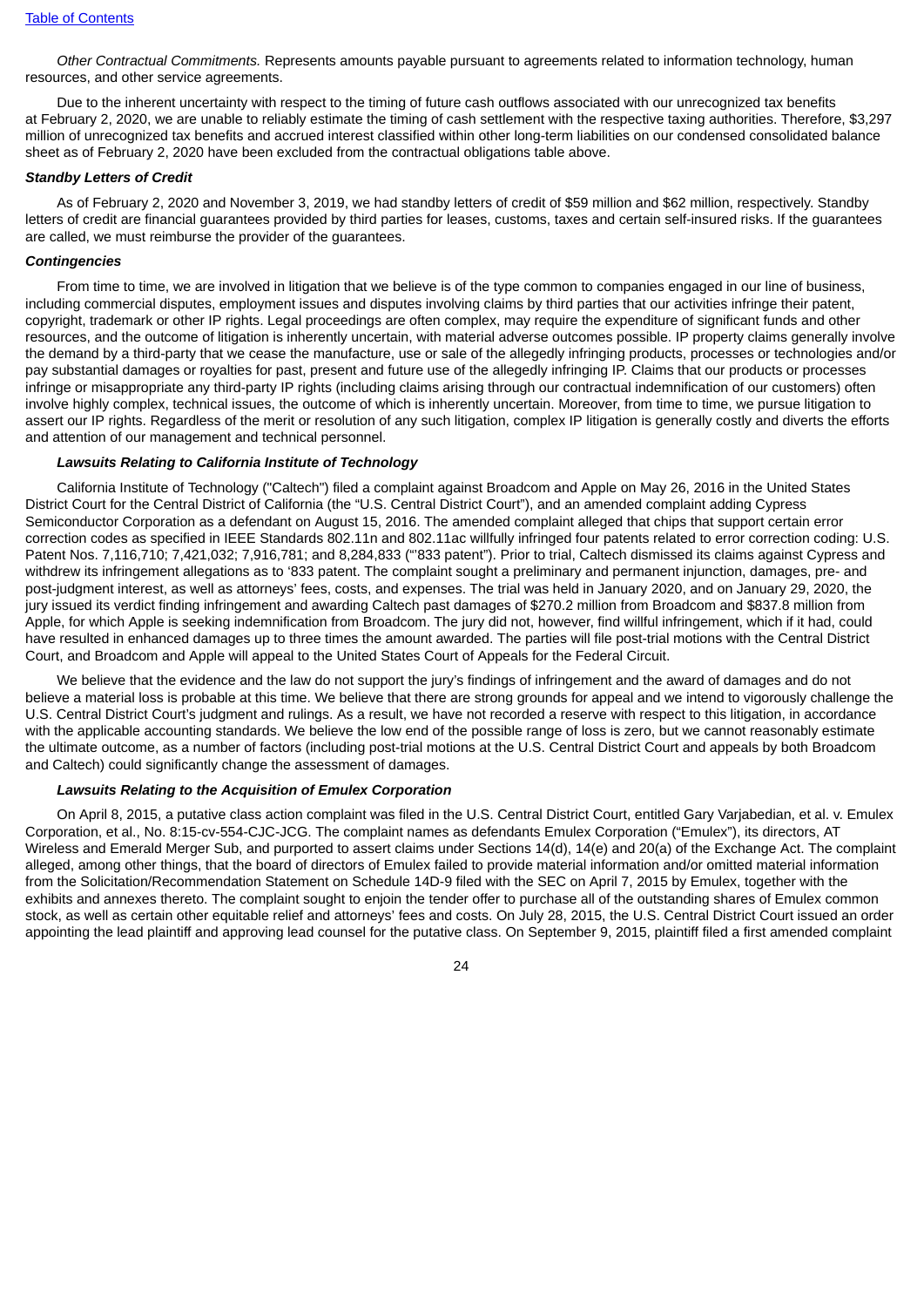seeking rescission of the merger, unspecified money damages, other equitable relief and attorneys' fees and costs. On October 13, 2015, defendants moved to dismiss the first amended complaint, which the U.S. Central District Court granted with prejudice on January 13, 2016. Plaintiff filed a notice of appeal to the United States Court of Appeals for the Ninth Circuit (the "Ninth Circuit Court") on January 15, 2016. The appeal is captioned Gary Varjabedian, et al. v. Emulex Corporation, et al., No. 16-55088. On June 27, 2016, the Plaintiff-Appellant filed his opening brief, on August 17 and August 22, 2016, the Defendants-Appellees filed their answering briefs, and on October 5, 2016 Plaintiff-Appellant filed his reply brief. The Ninth Circuit Court heard oral arguments on October 5, 2017. On April 20, 2018, the Ninth Circuit Court issued an opinion affirming in part and reversing in part the decision of the U.S. Central District Court and remanding Plaintiff-Appellant's claims under Sections 14(e) and 20(a) of the Exchange Act to the U.S. Central District Court for reconsideration. On May 4, 2018, the Defendants-Appellees filed a Petition for Rehearing En Banc with the Ninth Circuit Court. On July 13, 2018, Plaintiff-Appellant filed an Opposition to the Petition for Rehearing En Banc. On September 6, 2018, the Ninth Circuit Court issued an order denying the Petition for Rehearing En Banc. On October 11, 2018, Defendants-Appellees filed a Petition for a Writ of Certiorari to the United States Supreme Court (the "U.S. Supreme Court"), which was granted on January 4, 2019. On April 23, 2019, the U.S. Supreme Court dismissed the writ of certiorari as having been improvidently granted. On May 28, 2019, the Ninth Circuit Court remanded the case back to the U.S. Central District Court. On October 6, 2019, Plaintiff voluntarily dismissed AT Wireless from this action and the remaining defendants, Emulex and its directors, filed motions to dismiss the complaint on October 7, 2019. On February 26, 2020, the U.S. Central District Court dismissed Plaintiff's complaint with prejudice.

#### *Other Matters*

In addition to the matters discussed above, we are currently engaged in a number of legal actions in the ordinary course of our business.

#### *Contingency Assessment*

We do not believe, based on currently available facts and circumstances, that the final outcome of any pending legal proceedings or ongoing regulatory investigations, taken individually or as a whole, will have a material adverse effect on our condensed consolidated financial statements. However, lawsuits may involve complex questions of fact and law and may require the expenditure of significant funds and other resources to defend. The results of litigation or regulatory investigations are inherently uncertain, and material adverse outcomes are possible. From time to time, we may enter into confidential discussions regarding the potential settlement of such lawsuits. Any settlement of pending litigation could require us to incur substantial costs and other ongoing expenses, such as future royalty payments in the case of an intellectual property dispute.

During the periods presented, no material amounts have been accrued or disclosed in the accompanying condensed consolidated financial statements with respect to loss contingencies associated with any other legal proceedings or regulatory investigations, as potential losses for such matters are not considered probable and ranges of losses are not reasonably estimable. These matters are subject to many uncertainties and the ultimate outcomes are not predictable. There can be no assurances that the actual amounts required to satisfy any liabilities arising from the matters described above will not have a material adverse effect on our condensed consolidated financial statements.

#### *Other Indemnifications*

As is customary in our industry and as provided for in local law in the U.S. and other jurisdictions, many of our standard contracts provide remedies to our customers and others with whom we enter into contracts, such as defense, settlement, or payment of judgment for IP claims related to the use of our products. From time to time, we indemnify customers, as well as our suppliers, contractors, lessors, lessees, companies that purchase our businesses or assets and others with whom we enter into contracts, against combinations of loss, expense, or liability arising from various triggering events related to the sale and the use of our products, the use of their goods and services, the use of facilities and state of our owned facilities, the state of the assets and businesses that we sell and other matters covered by such contracts, usually up to a specified maximum amount. In addition, from time to time we also provide protection to these parties against claims related to undiscovered liabilities, additional product liabilities or environmental obligations. In our experience, claims made under such indemnifications are rare and the associated estimated fair value of the liability is not material.

#### **13. Restructuring Charges**

The following is a summary of significant restructuring expense recognized primarily in operating expenses:

• In connection with the Symantec Asset Purchase, we initiated cost reduction activities and recognized \$33 million of restructuring expense primarily related to employee termination costs during the fiscal quarter ended February 2, 2020. We expect these restructuring activities to be substantially completed by the end of fiscal year 2020.

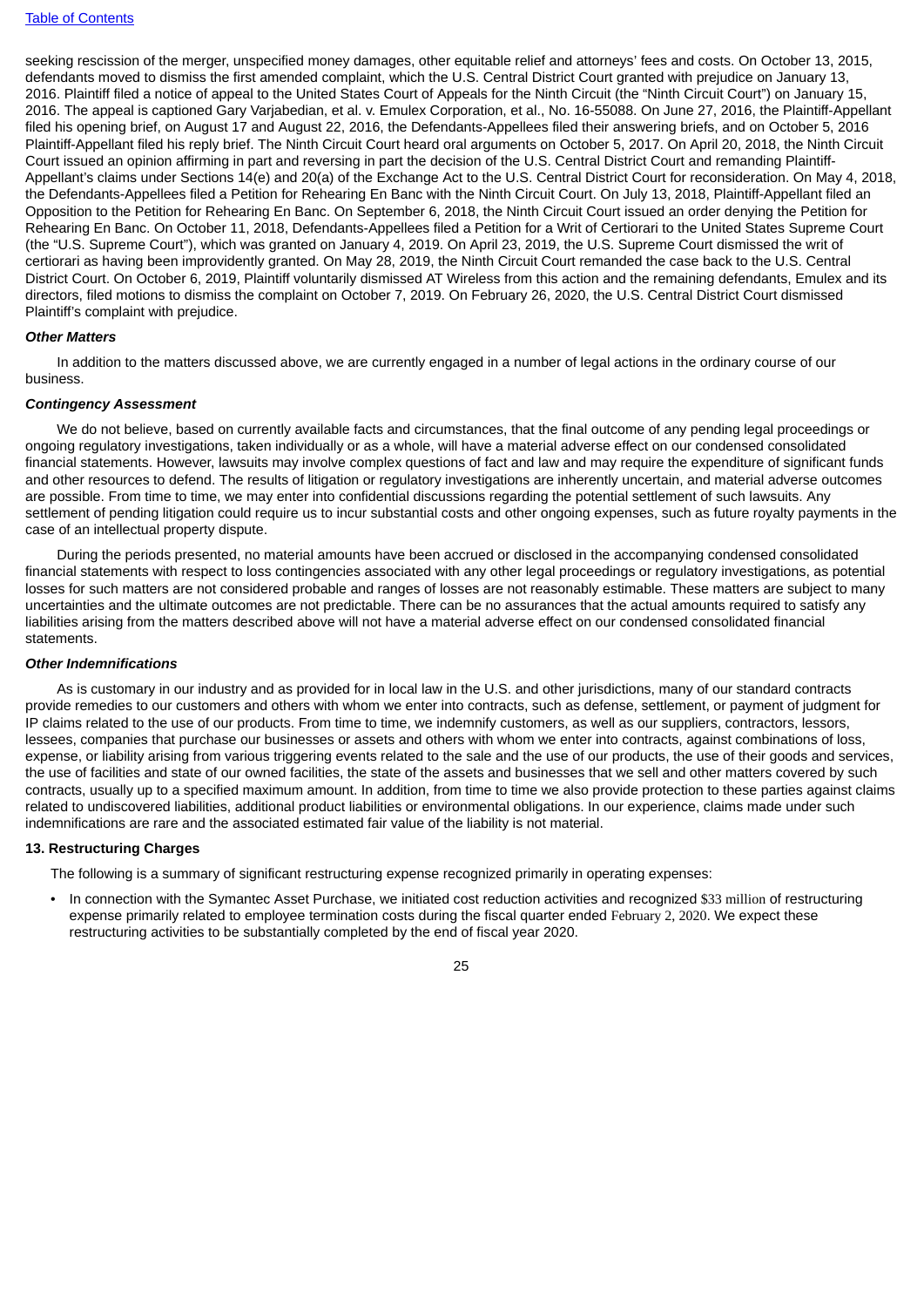• During the first quarter of fiscal year 2019, we initiated cost reduction activities associated with the CA Merger. As a result, we recognized \$19 million and \$594 million of restructuring expense primarily related to employee termination and lease and other exit costs during the fiscal quarters ended February 2, 2020 and February 3, 2019, respectively. We expect these restructuring activities to be substantially completed by the end of fiscal year 2020.

The following table summarizes the significant activities within, and components of, the restructuring liabilities during the fiscal quarter ended February 2, 2020.

|                                     | <b>Employee Termination</b><br>Costs |      | <b>Leases and Other Exit</b><br>Costs |     | <b>Total</b> |
|-------------------------------------|--------------------------------------|------|---------------------------------------|-----|--------------|
|                                     |                                      |      | (In millions)                         |     |              |
| Balance as of November 3, 2019      | \$<br>69                             | - \$ | 39                                    | -\$ | 108          |
| Restructuring charges (a)           | 51                                   |      | 11                                    |     | 62           |
| <b>Utilization</b>                  | (41)                                 |      | (14)                                  |     | (55)         |
| Effect of adoption of Topic 842 (b) |                                      |      | (36)                                  |     | (36)         |
| Balance as of February 2, 2020 (c)  | 79                                   | -\$  | $-$                                   | £.  | 79           |
|                                     |                                      |      |                                       |     |              |

(a) Included \$5 million of restructuring expense related to discontinued operations recognized during the fiscal quarter ended February 2, 2020, which was included in income from discontinued operations.

(b) Upon adoption of Topic 842, certain restructuring lease liabilities were required to be recognized as a reduction to the corresponding ROU assets.

(c) The majority of the employee termination costs balance is expected to be paid by the end of fiscal year 2020.

## **14. Condensed Consolidating Financial Information**

Broadcom and BTI, a 100%-owned subsidiary of Broadcom, fully and unconditionally guarantee, jointly and severally, on an unsecured, unsubordinated basis, the senior unsecured notes issued by BRCM and Broadcom Cayman Finance Limited ("Cayman Finance") in fiscal year 2017 (the "2017 Senior Notes"). Substantially all of the 2017 Senior Notes have been registered with the SEC. During fiscal year 2019, Cayman Finance was merged into BTI, with BTI remaining as the surviving entity. In connection with this merger, BTI remains a guarantor and became co-issuer of the 2017 Senior Notes.

We have applied the impacts of the change in guarantors and issuers retrospectively to all periods presented, which resulted in the following column headings in the proceeding tables:

- Parent Guarantor (Broadcom)
- Subsidiary Issuers (BTI and BRCM)
- Non-Guarantor Subsidiaries (our other subsidiaries)

The following tables set forth the condensed consolidating financial information for the Parent Guarantor, the Subsidiary Issuers, and the Non-Guarantor Subsidiaries for the periods presented. Investments in subsidiaries are accounted for under the equity method; accordingly, entries necessary to consolidate the Parent Guarantor, the Subsidiary Issuers and the Non-Guarantor Subsidiaries are reflected in the Eliminations column. In the opinion of management, separate complete financial statements of the Subsidiary Issuers would not provide additional material information that would be useful in assessing their financial composition.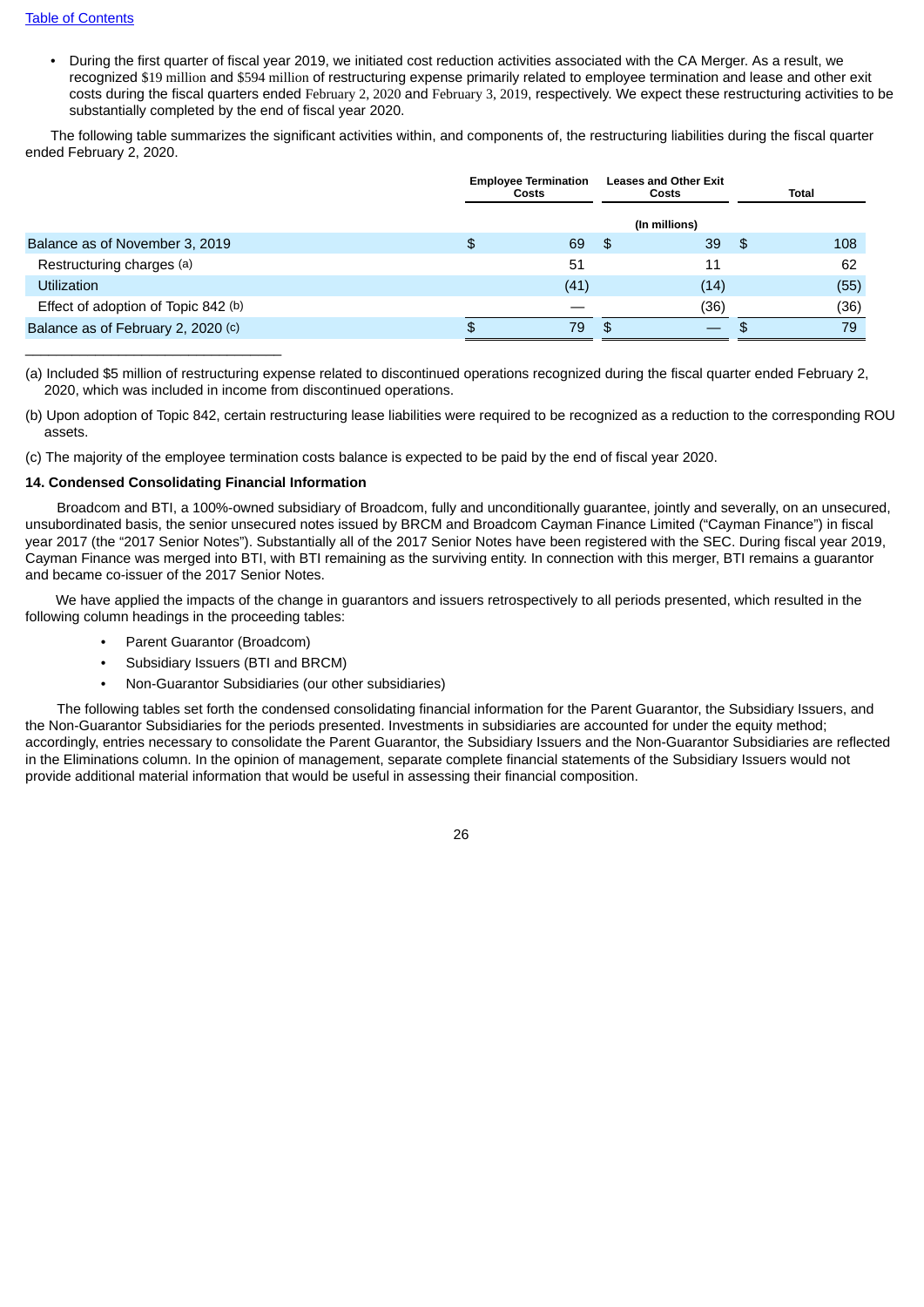|                                         |               |                            |                              | <b>Condensed Consolidating Balance Sheets</b> |                     |                          |                      |                                      |
|-----------------------------------------|---------------|----------------------------|------------------------------|-----------------------------------------------|---------------------|--------------------------|----------------------|--------------------------------------|
|                                         |               |                            |                              | <b>February 2, 2020</b>                       |                     |                          |                      |                                      |
|                                         |               | <b>Parent</b><br>Guarantor | Subsidiary<br><b>Issuers</b> | Non-<br>Guarantor<br><b>Subsidiaries</b>      | <b>Eliminations</b> |                          |                      | <b>Consolidated</b><br><b>Totals</b> |
|                                         |               |                            |                              | (In millions)                                 |                     |                          |                      |                                      |
| <b>ASSETS</b>                           |               |                            |                              |                                               |                     |                          |                      |                                      |
| Current assets:                         |               |                            |                              |                                               |                     |                          |                      |                                      |
| Cash and cash equivalents               | $\frac{1}{2}$ | 576                        | \$<br>758                    | \$<br>5,110                                   | $\frac{1}{2}$       |                          | $\frac{1}{2}$        | 6,444                                |
| Trade accounts receivable, net          |               |                            |                              | 3,651                                         |                     |                          |                      | 3,651                                |
| Inventory                               |               |                            |                              | 944                                           |                     |                          |                      | 944                                  |
| Intercompany receivable                 |               | 3,667                      | 835                          | 145                                           |                     | (4, 647)                 |                      |                                      |
| Intercompany loan receivable            |               |                            | 9,996                        | 8,228                                         |                     | (18, 224)                |                      |                                      |
| Other current assets                    |               | 170                        | 44                           | 856                                           |                     | —                        |                      | 1,070                                |
| Total current assets                    |               | 4,413                      | 11,633                       | 18,934                                        |                     | (22, 871)                |                      | 12,109                               |
| Long-term assets:                       |               |                            |                              |                                               |                     |                          |                      |                                      |
| Property, plant and equipment, net      |               |                            | 771                          | 1,845                                         |                     |                          |                      | 2,616                                |
| Goodwill                                |               |                            | 1,360                        | 42,112                                        |                     |                          |                      | 43,472                               |
| Intangible assets, net                  |               |                            | 74                           | 21,391                                        |                     |                          |                      | 21,465                               |
| Investment in subsidiaries              |               | 52,576                     | 47,524                       | $\overline{\phantom{0}}$                      |                     | (100, 100)               |                      |                                      |
| Intercompany loan receivable, long-term |               | 8,248                      |                              | 932                                           |                     | (9,180)                  |                      |                                      |
| Other long-term assets                  |               | 23                         | 389                          | 932                                           |                     |                          |                      | 1,344                                |
| <b>Total assets</b>                     | $\frac{1}{2}$ | 65,260                     | \$<br>61,751                 | \$<br>86,146                                  | \$                  | (132, 151)               | $\pmb{\mathfrak{P}}$ | 81,006                               |
| <b>LIABILITIES AND EQUITY</b>           |               |                            |                              |                                               |                     |                          |                      |                                      |
| <b>Current liabilities:</b>             |               |                            |                              |                                               |                     |                          |                      |                                      |
| Accounts payable                        | \$            | 23                         | \$<br>56                     | \$<br>906                                     | \$                  |                          | \$                   | 985                                  |
| Employee compensation and benefits      |               |                            | 90                           | 345                                           |                     |                          |                      | 435                                  |
| Current portion of long-term debt       |               | 1,550                      | 750                          | 11                                            |                     | $\overline{\phantom{0}}$ |                      | 2,311                                |
| Intercompany payable                    |               | 168                        | 2,784                        | 1,695                                         |                     | (4, 647)                 |                      |                                      |
| Intercompany loan payable               |               | 11,848                     | 5,271                        | 1,105                                         |                     | (18, 224)                |                      |                                      |
| Other current liabilities               |               | 150                        | 75                           | 3,783                                         |                     |                          |                      | 4,008                                |
| <b>Total current liabilities</b>        |               | 13,739                     | 9,026                        | 7,845                                         |                     | (22, 871)                |                      | 7,739                                |
| Long-term liabilities:                  |               |                            |                              |                                               |                     |                          |                      |                                      |
| Long-term debt                          |               | 27.287                     | 13,987                       | 1,133                                         |                     |                          |                      | 42,407                               |
| Deferred tax liabilities                |               | $(151)$ (a)                | $(292)$ (a)                  | 1,762                                         |                     |                          |                      | 1,319                                |
| Intercompany loan payable, long-term    |               |                            | 932                          | 8,248                                         |                     | (9, 180)                 |                      |                                      |
| Unrecognized tax benefits               |               | $(11)$ (b)                 | 2,472                        | 836                                           |                     | $\overline{\phantom{0}}$ |                      | 3,297                                |
| Other long-term liabilities             |               |                            | 382                          | 1,466                                         |                     |                          |                      | 1,848                                |
| <b>Total liabilities</b>                |               | 40,864                     | 26,507                       | 21,290                                        |                     | (32,051)                 |                      | 56,610                               |
| Preferred stock dividend obligation     |               | 28                         |                              |                                               |                     |                          |                      | 28                                   |
| Total stockholders' equity              |               | 24,368                     | 35,244                       | 64,856                                        |                     | (100, 100)               |                      | 24,368                               |
| Total liabilities and equity            | \$            | 65,260                     | \$61,751                     | \$<br>86,146                                  |                     | \$ (132, 151)            | \$                   | 81,006                               |

(a) Amount represents net deferred tax assets that are offset by net deferred tax liabilities on a consolidated basis.

\_\_\_\_\_\_\_\_\_\_\_\_\_\_\_\_\_\_\_\_\_\_\_\_\_\_\_\_\_\_\_\_

(b) Amount represents net unrecognized tax benefit assets that are offset by net unrecognized tax benefit liabilities on a consolidated basis.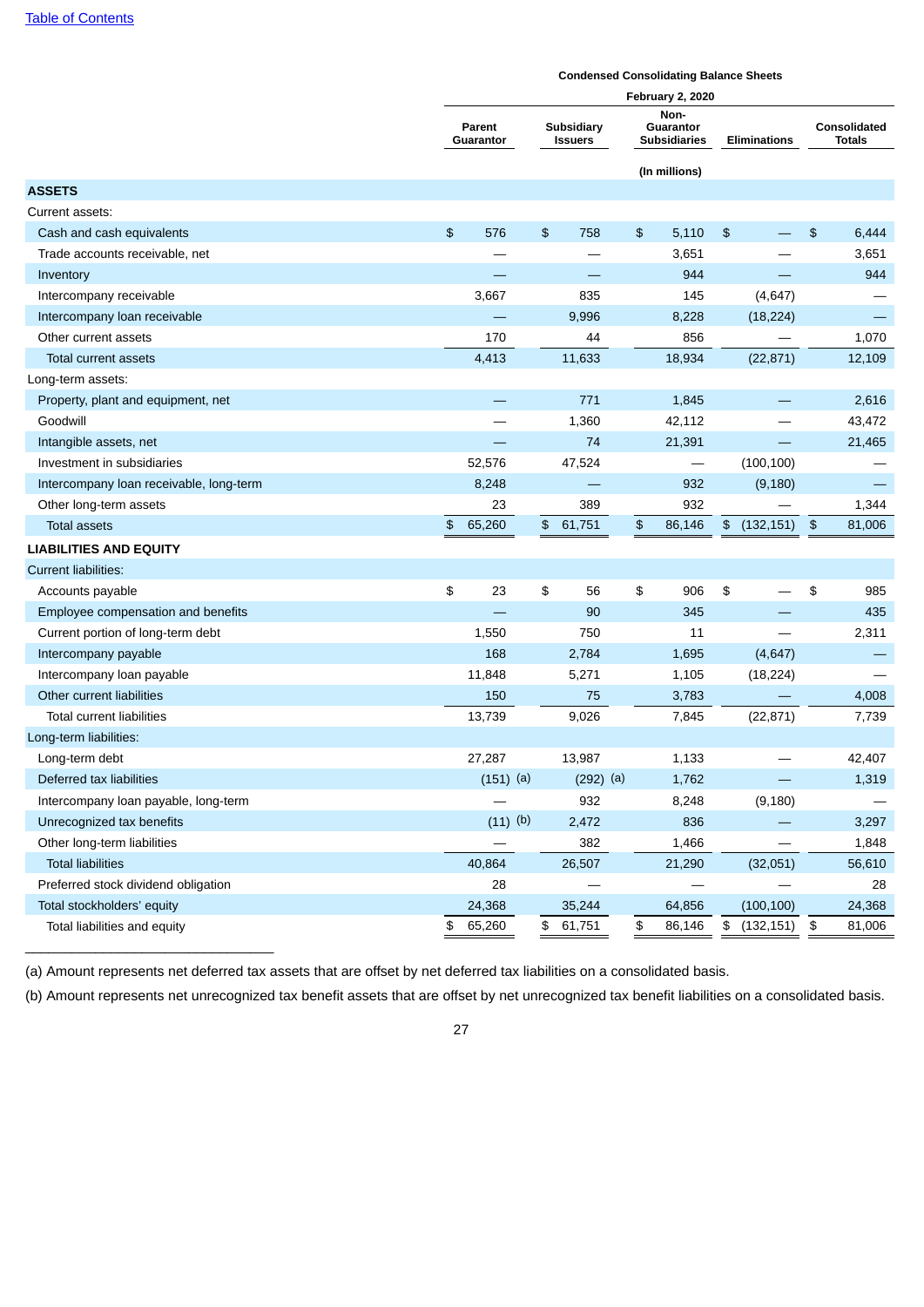|                                         | <b>Condensed Consolidating Balance Sheets</b> |             |  |                              |             |               |                                          |    |                          |                               |        |
|-----------------------------------------|-----------------------------------------------|-------------|--|------------------------------|-------------|---------------|------------------------------------------|----|--------------------------|-------------------------------|--------|
|                                         | <b>November 3, 2019</b>                       |             |  |                              |             |               |                                          |    |                          |                               |        |
|                                         | Parent<br>Guarantor                           |             |  | Subsidiary<br><b>Issuers</b> |             |               | Non-<br>Guarantor<br><b>Subsidiaries</b> |    | <b>Eliminations</b>      | Consolidated<br><b>Totals</b> |        |
|                                         |                                               |             |  |                              |             |               | (In millions)                            |    |                          |                               |        |
| <b>ASSETS</b>                           |                                               |             |  |                              |             |               |                                          |    |                          |                               |        |
| Current assets:                         |                                               |             |  |                              |             |               |                                          |    |                          |                               |        |
| Cash and cash equivalents               | \$                                            | 374         |  | \$                           | 613         | $\frac{1}{2}$ | 4,068                                    | \$ |                          | $\frac{1}{2}$                 | 5,055  |
| Trade accounts receivable, net          |                                               |             |  |                              |             |               | 3,259                                    |    |                          |                               | 3,259  |
| Inventory                               |                                               |             |  |                              |             |               | 874                                      |    |                          |                               | 874    |
| Intercompany receivable                 |                                               | 59          |  |                              | 439         |               | 35                                       |    | (533)                    |                               |        |
| Intercompany loan receivable            |                                               |             |  |                              | 10,576      |               | 9,188                                    |    | (19, 764)                |                               | -      |
| Other current assets                    |                                               | 58          |  |                              | 37          |               | 634                                      |    |                          |                               | 729    |
| Total current assets                    |                                               | 491         |  |                              | 11,665      |               | 18,058                                   |    | (20, 297)                |                               | 9,917  |
| Long-term assets:                       |                                               |             |  |                              |             |               |                                          |    |                          |                               |        |
| Property, plant and equipment, net      |                                               |             |  |                              | 759         |               | 1,806                                    |    |                          |                               | 2,565  |
| Goodwill                                |                                               |             |  |                              | 1,360       |               | 35,354                                   |    |                          |                               | 36,714 |
| Intangible assets, net                  |                                               |             |  |                              | 76          |               | 17,478                                   |    |                          |                               | 17,554 |
| Investment in subsidiaries              |                                               | 51,558      |  |                              | 45,981      |               | $\overline{\phantom{0}}$                 |    | (97, 539)                |                               |        |
| Intercompany loan receivable, long-term |                                               |             |  |                              |             |               | 932                                      |    | (932)                    |                               |        |
| Other long-term assets                  |                                               | 25          |  |                              | 95          |               | 623                                      |    |                          |                               | 743    |
| <b>Total assets</b>                     | $\frac{2}{3}$                                 | 52,074      |  | \$                           | 59,936      | $\frac{1}{2}$ | 74,251                                   | \$ | (118, 768)               | $\pmb{\mathfrak{P}}$          | 67,493 |
| <b>LIABILITIES AND EQUITY</b>           |                                               |             |  |                              |             |               |                                          |    |                          |                               |        |
| <b>Current liabilities:</b>             |                                               |             |  |                              |             |               |                                          |    |                          |                               |        |
| Accounts payable                        | \$                                            | 24          |  | \$                           | 38          | \$            | 793                                      | \$ |                          | \$                            | 855    |
| Employee compensation and benefits      |                                               |             |  |                              | 179         |               | 462                                      |    |                          |                               | 641    |
| Current portion of long-term debt       |                                               |             |  |                              | 2,750       |               | 37                                       |    |                          |                               | 2,787  |
| Intercompany payable                    |                                               | 32          |  |                              | 4           |               | 497                                      |    | (533)                    |                               |        |
| Intercompany loan payable               |                                               | 13,709      |  |                              | 4,935       |               | 1,120                                    |    | (19, 764)                |                               |        |
| Other current liabilities               |                                               | 25          |  |                              | 186         |               | 2,405                                    |    |                          |                               | 2,616  |
| <b>Total current liabilities</b>        |                                               | 13,790      |  |                              | 8,092       |               | 5,314                                    |    | (20, 297)                |                               | 6,899  |
| Long-term liabilities:                  |                                               |             |  |                              |             |               |                                          |    |                          |                               |        |
| Long-term debt                          |                                               | 13,440      |  |                              | 14,731      |               | 1,840                                    |    |                          |                               | 30,011 |
| Deferred tax liabilities                |                                               | $(126)$ (a) |  |                              | $(295)$ (a) |               | 1,952                                    |    |                          |                               | 1,531  |
| Intercompany loan payable, long-term    |                                               |             |  |                              | 932         |               |                                          |    | (932)                    |                               |        |
| Unrecognized tax benefits               |                                               |             |  |                              | 2,422       |               | 847                                      |    | $\overline{\phantom{0}}$ |                               | 3,269  |
| Other long-term liabilities             |                                               |             |  |                              | 107         |               | 706                                      |    |                          |                               | 813    |
| <b>Total liabilities</b>                |                                               | 27,104      |  |                              | 25,989      |               | 10,659                                   |    | (21, 229)                |                               | 42,523 |
| Preferred stock dividend obligation     |                                               | 29          |  |                              |             |               |                                          |    |                          |                               | 29     |
| Total stockholders' equity              |                                               | 24,941      |  |                              | 33,947      |               | 63,592                                   |    | (97, 539)                |                               | 24,941 |
| Total liabilities and equity            | \$                                            | 52,074      |  | \$ 59,936                    |             | \$            | 74,251                                   |    | \$ (118, 768)            | \$                            | 67,493 |

(a) Amount represents net deferred tax assets that are offset by net deferred tax liabilities on a consolidated basis.

\_\_\_\_\_\_\_\_\_\_\_\_\_\_\_\_\_\_\_\_\_\_\_\_\_\_\_\_\_\_\_\_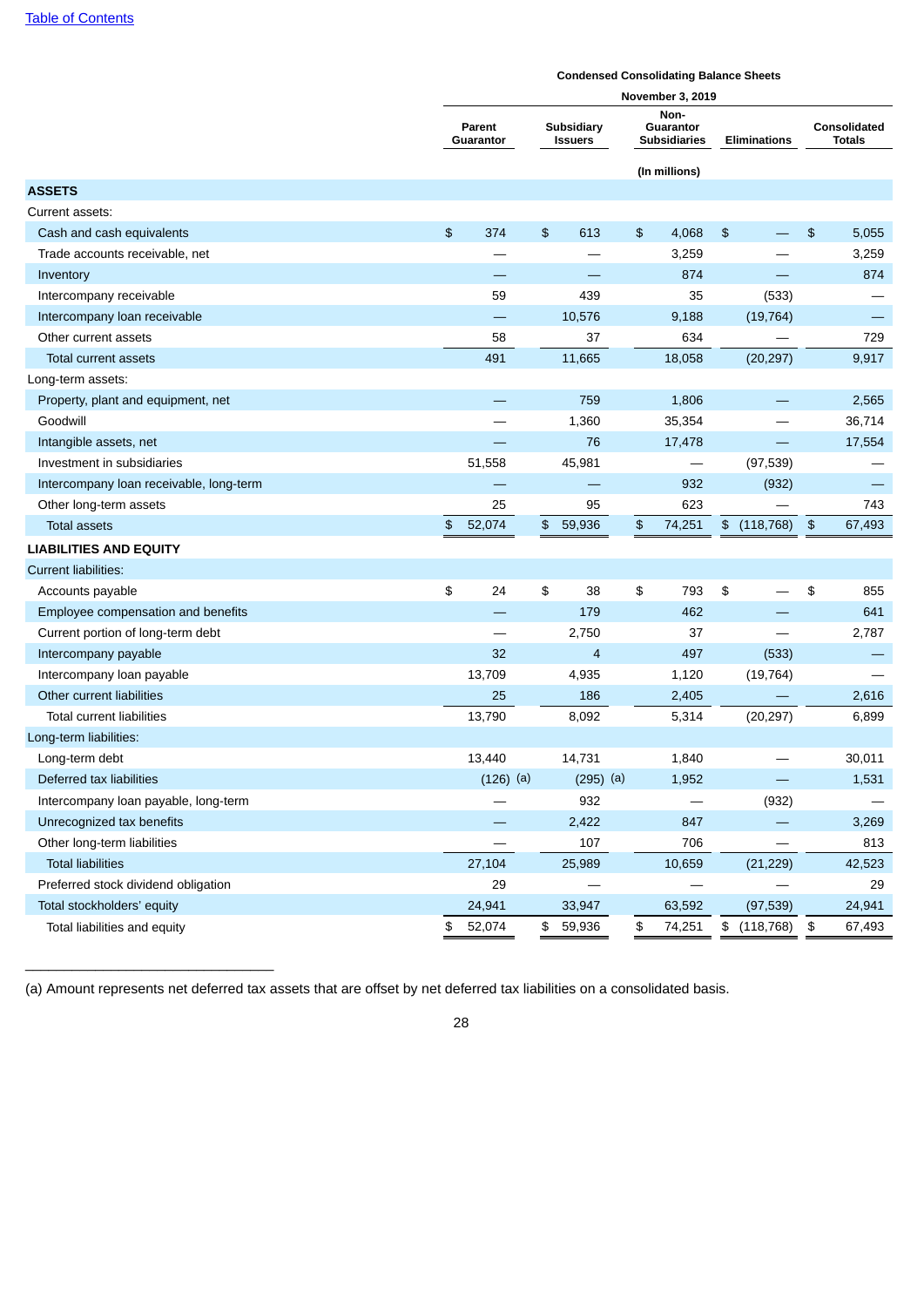#### **Condensed Consolidating Statements of Operations and Comprehensive Income**

|                                                                                              | <b>Fiscal Quarter Ended</b> |                     |    |                                     |                                          |               |                     |         |            |                               |
|----------------------------------------------------------------------------------------------|-----------------------------|---------------------|----|-------------------------------------|------------------------------------------|---------------|---------------------|---------|------------|-------------------------------|
|                                                                                              | <b>February 2, 2020</b>     |                     |    |                                     |                                          |               |                     |         |            |                               |
|                                                                                              |                             | Parent<br>Guarantor |    | <b>Subsidiary</b><br><b>Issuers</b> | Non-<br>Guarantor<br><b>Subsidiaries</b> |               | <b>Eliminations</b> |         |            | Consolidated<br><b>Totals</b> |
|                                                                                              |                             |                     |    |                                     |                                          | (In millions) |                     |         |            |                               |
| Net revenue:                                                                                 |                             |                     |    |                                     |                                          |               |                     |         |            |                               |
| Products                                                                                     | \$                          |                     | \$ |                                     | \$                                       | 4,204         | \$                  |         | \$         | 4,204                         |
| Subscriptions and services                                                                   |                             |                     |    |                                     |                                          | 1,654         |                     |         |            | 1,654                         |
| Intercompany revenue                                                                         |                             |                     |    | 405                                 |                                          |               |                     | (405)   |            |                               |
| Total net revenue                                                                            |                             |                     |    | 405                                 |                                          | 5,858         |                     | (405)   |            | 5,858                         |
| Cost of revenue:                                                                             |                             |                     |    |                                     |                                          |               |                     |         |            |                               |
| Cost of products sold                                                                        |                             |                     |    | 33                                  |                                          | 1,426         |                     |         |            | 1,459                         |
| Cost of subscriptions and services                                                           |                             |                     |    | 5                                   |                                          | 172           |                     |         |            | 177                           |
| Intercompany cost of products sold                                                           |                             |                     |    |                                     |                                          | 32            |                     | (32)    |            |                               |
| Amortization of acquisition-related intangible assets                                        |                             |                     |    |                                     |                                          | 950           |                     |         |            | 950                           |
| Restructuring charges                                                                        |                             |                     |    | —                                   |                                          | 8             |                     | —       |            | 8                             |
| Total cost of revenue                                                                        |                             |                     |    | 38                                  |                                          | 2,588         |                     | (32)    |            | 2,594                         |
| Gross margin                                                                                 |                             |                     |    | 367                                 |                                          | 3,270         |                     | (373)   |            | 3,264                         |
| Research and development                                                                     |                             |                     |    | 482                                 |                                          | 807           |                     |         |            | 1,289                         |
| Intercompany operating expense                                                               |                             |                     |    |                                     |                                          | 373           |                     | (373)   |            |                               |
| Selling, general and administrative                                                          |                             | 140                 |    | 76                                  |                                          | 385           |                     |         |            | 601                           |
| Amortization of acquisition-related intangible assets                                        |                             |                     |    |                                     |                                          | 603           |                     |         |            | 603                           |
| Restructuring, impairment and disposal charges                                               |                             |                     |    | 5                                   |                                          | 52            |                     |         |            | 57                            |
| Total operating expenses                                                                     |                             | 140                 |    | 563                                 |                                          | 2,220         |                     | (373)   |            | 2,550                         |
| Operating income (loss)                                                                      |                             | (140)               |    | (196)                               |                                          | 1,050         |                     |         |            | 714                           |
| Interest expense                                                                             |                             | (247)               |    | (145)                               |                                          | (14)          |                     |         |            | (406)                         |
| Intercompany interest expense                                                                |                             | (66)                |    | (34)                                |                                          | (43)          |                     | 143     |            |                               |
| Other income (expense), net                                                                  |                             | 3                   |    | $\overline{4}$                      |                                          | (11)          |                     |         |            | (4)                           |
| Intercompany interest income                                                                 |                             | 33                  |    | 64                                  |                                          | 46            |                     | (143)   |            |                               |
| Intercompany other income (expense), net                                                     |                             | 166                 |    |                                     |                                          | (166)         |                     |         |            |                               |
| Income (loss) from continuing operations before income taxes and earnings in<br>subsidiaries |                             | (251)               |    | (307)                               |                                          | 862           |                     |         |            | 304                           |
| Provision for (benefit from) income taxes                                                    |                             | (28)                |    | 81                                  |                                          | (129)         |                     |         |            | (76)                          |
| Income (loss) from continuing operations before earnings in subsidiaries                     |                             | (223)               |    | (388)                               |                                          | 991           |                     |         |            | 380                           |
| Earnings in subsidiaries                                                                     |                             | 608                 |    | 1,325                               |                                          |               |                     | (1,933) |            |                               |
| Income from continuing operations and earnings in subsidiaries                               |                             | 385                 |    | 937                                 |                                          | 991           |                     | (1,933) |            | 380                           |
| Income from discontinued operations, net of income taxes                                     |                             |                     |    |                                     |                                          | 5             |                     |         |            | $\sqrt{5}$                    |
| Net income                                                                                   | \$                          | 385                 | \$ | 937                                 | \$                                       | 996           | \$                  | (1,933) | $\, \, \$$ | 385                           |
|                                                                                              |                             |                     |    |                                     |                                          |               |                     |         |            |                               |
| Comprehensive income                                                                         | \$                          | 385                 | \$ | 937                                 | \$                                       | 996           | \$                  | (1,933) | \$         | 385                           |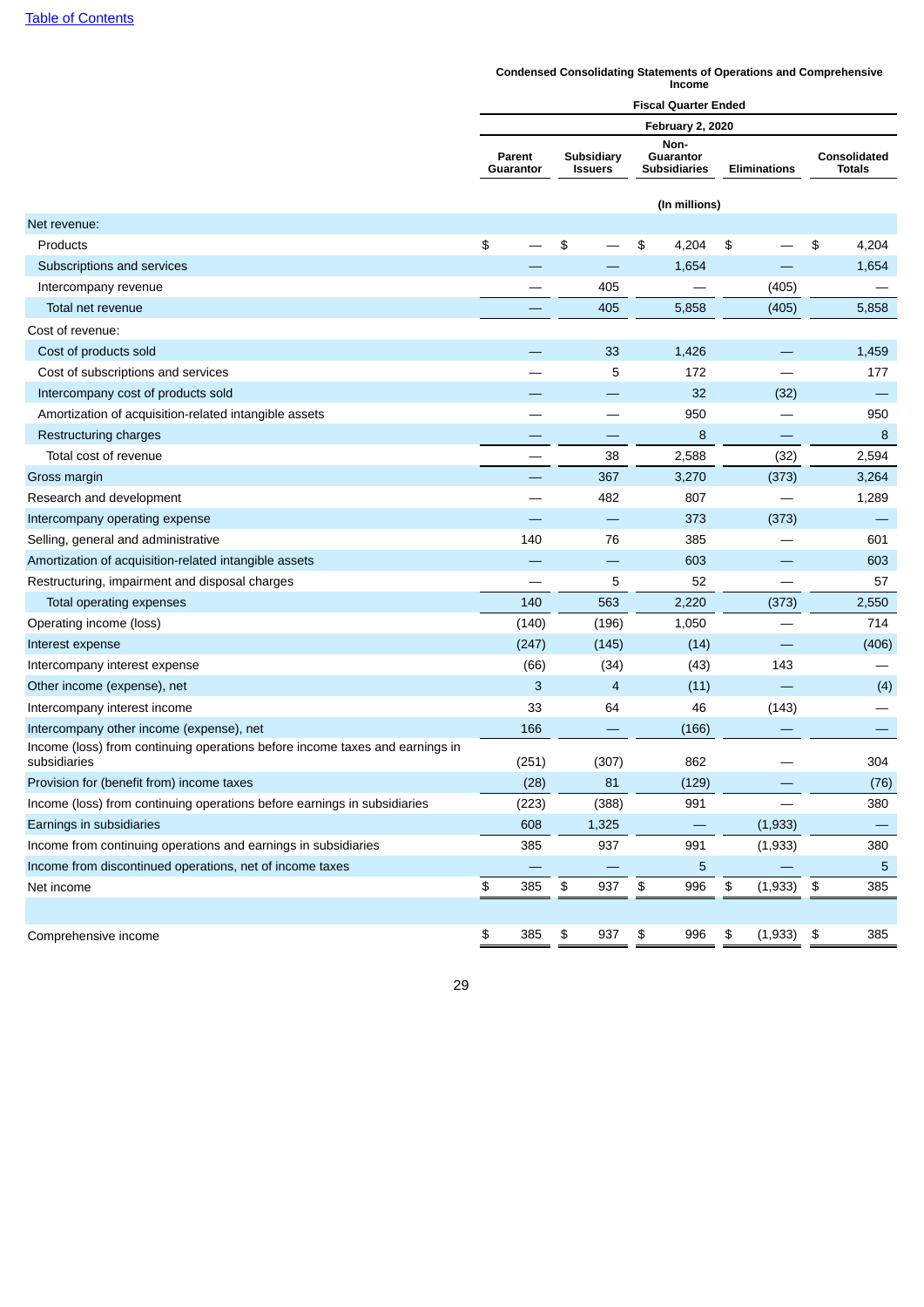#### **Condensed Consolidating Statements of Operations and Comprehensive Income**

|                                                                                              |                         |                     |    |                                     |                                          | <b>Fiscal Quarter Ended</b> |                     |          |      |                               |
|----------------------------------------------------------------------------------------------|-------------------------|---------------------|----|-------------------------------------|------------------------------------------|-----------------------------|---------------------|----------|------|-------------------------------|
|                                                                                              | <b>February 3, 2019</b> |                     |    |                                     |                                          |                             |                     |          |      |                               |
|                                                                                              |                         | Parent<br>Guarantor |    | <b>Subsidiary</b><br><b>Issuers</b> | Non-<br>Guarantor<br><b>Subsidiaries</b> |                             | <b>Eliminations</b> |          |      | Consolidated<br><b>Totals</b> |
|                                                                                              |                         |                     |    |                                     |                                          | (In millions)               |                     |          |      |                               |
| Net revenue:                                                                                 |                         |                     |    |                                     |                                          |                             |                     |          |      |                               |
| Products                                                                                     | \$                      |                     | \$ |                                     | \$                                       | 4,639                       | \$                  |          | \$   | 4,639                         |
| Subscriptions and services                                                                   |                         |                     |    |                                     |                                          | 1,150                       |                     |          |      | 1,150                         |
| Intercompany revenue                                                                         |                         |                     |    | 397                                 |                                          |                             |                     | (397)    |      |                               |
| Total net revenue                                                                            |                         |                     |    | 397                                 |                                          | 5,789                       |                     | (397)    |      | 5,789                         |
| Cost of revenue:                                                                             |                         |                     |    |                                     |                                          |                             |                     |          |      |                               |
| Cost of products sold                                                                        |                         |                     |    | 31                                  |                                          | 1,523                       |                     |          |      | 1,554                         |
| Cost of subscriptions and services                                                           |                         |                     |    | 3                                   |                                          | 135                         |                     |          |      | 138                           |
| Intercompany cost of products sold                                                           |                         |                     |    |                                     |                                          | 23                          |                     | (23)     |      |                               |
| Amortization of acquisition-related intangible assets                                        |                         |                     |    |                                     |                                          | 833                         |                     |          |      | 833                           |
| Restructuring charges                                                                        |                         |                     |    | (7)                                 |                                          | 63                          |                     |          |      | 56                            |
| Total cost of revenue                                                                        |                         |                     |    | 27                                  |                                          | 2,577                       |                     | (23)     |      | 2,581                         |
| Gross margin                                                                                 |                         |                     |    | 370                                 |                                          | 3,212                       |                     | (374)    |      | 3,208                         |
| Research and development                                                                     |                         |                     |    | 447                                 |                                          | 686                         |                     |          |      | 1,133                         |
| Intercompany operating expense                                                               |                         |                     |    |                                     |                                          | 374                         |                     | (374)    |      |                               |
| Selling, general and administrative                                                          |                         | 52                  |    | 81                                  |                                          | 338                         |                     |          |      | 471                           |
| Amortization of acquisition-related intangible assets                                        |                         |                     |    |                                     |                                          | 476                         |                     |          |      | 476                           |
| Restructuring, impairment and disposal charges                                               |                         |                     |    | 8                                   |                                          | 565                         |                     |          |      | 573                           |
| Total operating expenses                                                                     |                         | 52                  |    | 536                                 |                                          | 2,439                       |                     | (374)    |      | 2,653                         |
| Operating income (loss)                                                                      |                         | (52)                |    | (166)                               |                                          | 773                         |                     |          |      | 555                           |
| Interest expense                                                                             |                         | (175)               |    | (148)                               |                                          | (22)                        |                     |          |      | (345)                         |
| Intercompany interest expense                                                                |                         | (86)                |    | (41)                                |                                          | (8)                         |                     | 135      |      |                               |
| Other income (expense), net                                                                  |                         | (1)                 |    | 9                                   |                                          | 60                          |                     |          |      | 68                            |
| Intercompany interest income                                                                 |                         |                     |    | 79                                  |                                          | 56                          |                     | (135)    |      |                               |
| Intercompany other income (expense), net                                                     |                         | 77                  |    |                                     |                                          | (77)                        |                     |          |      |                               |
| Income (loss) from continuing operations before income taxes and earnings in<br>subsidiaries |                         | (237)               |    | (267)                               |                                          | 782                         |                     |          |      | 278                           |
| Benefit from income taxes                                                                    |                         | (24)                |    | (153)                               |                                          | (26)                        |                     |          |      | (203)                         |
| Income (loss) from continuing operations before earnings in subsidiaries                     |                         | (213)               |    | (114)                               |                                          | 808                         |                     |          |      | 481                           |
| Earnings in subsidiaries                                                                     |                         | 684                 |    | 1,569                               |                                          |                             |                     | (2, 253) |      |                               |
| Income from continuing operations and earnings in subsidiaries                               |                         | 471                 |    | 1,455                               |                                          | 808                         |                     | (2, 253) |      | 481                           |
| Loss from discontinued operations, net of income taxes                                       |                         |                     |    |                                     |                                          | (10)                        |                     |          |      | (10)                          |
| Net income                                                                                   | \$                      | 471                 | \$ | 1,455                               | \$                                       | 798                         | $\, \, \$$          | (2, 253) | $\,$ | 471                           |
|                                                                                              |                         |                     |    |                                     |                                          |                             |                     |          |      |                               |
| Comprehensive income                                                                         | \$                      | 471                 | \$ | 1,455                               | \$                                       | 798                         | \$                  | (2, 253) | \$   | 471                           |

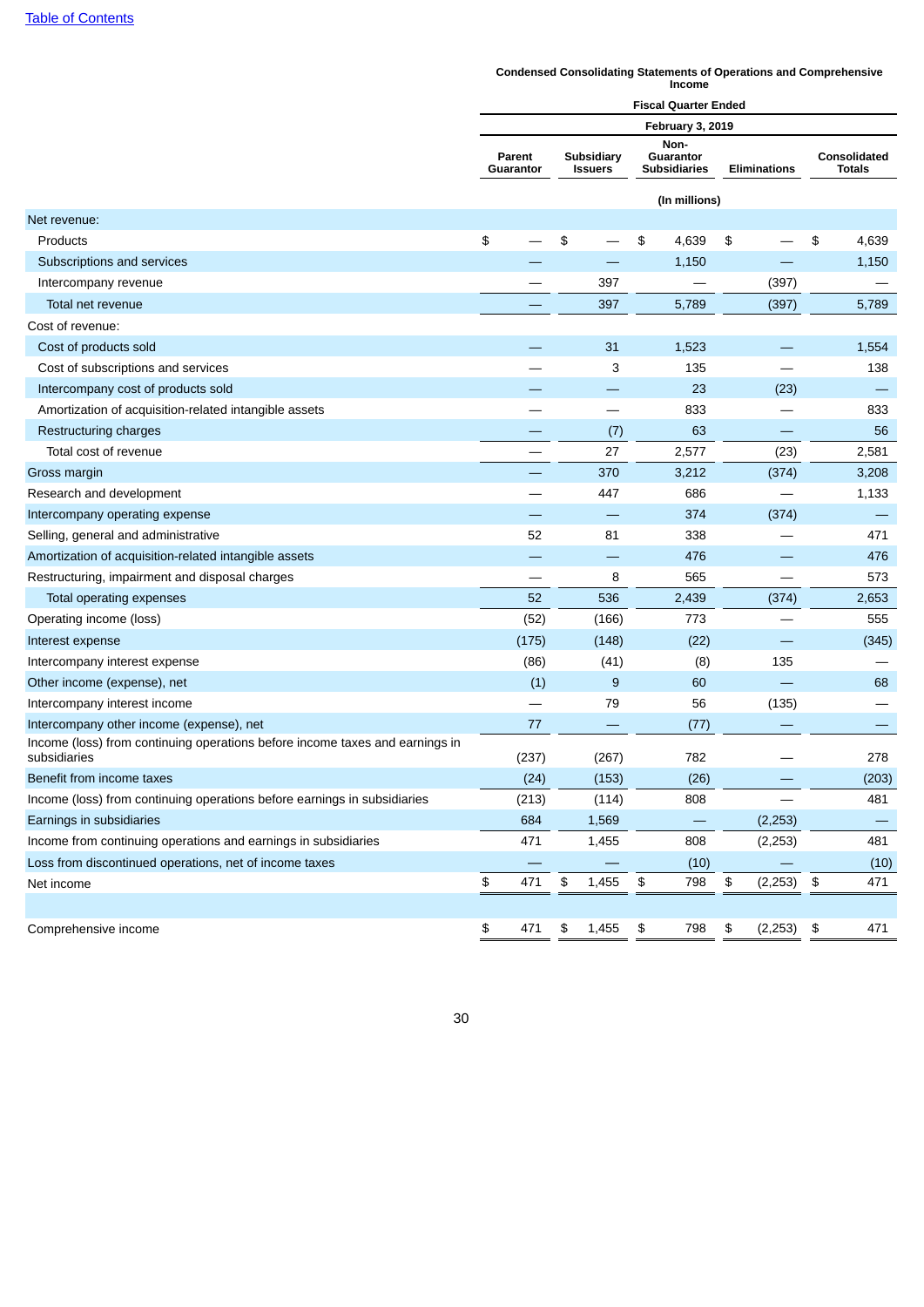|  | <b>Condensed Consolidating Statements of Cash Flows</b> |
|--|---------------------------------------------------------|
|--|---------------------------------------------------------|

|                                                                                               | <b>Fiscal Quarter Ended</b> |                            |    |              |    |                              |                                          |                          |      |                     |  |                                      |
|-----------------------------------------------------------------------------------------------|-----------------------------|----------------------------|----|--------------|----|------------------------------|------------------------------------------|--------------------------|------|---------------------|--|--------------------------------------|
|                                                                                               | <b>February 2, 2020</b>     |                            |    |              |    |                              |                                          |                          |      |                     |  |                                      |
|                                                                                               |                             | <b>Parent</b><br>Guarantor |    |              |    | Subsidiary<br><b>Issuers</b> | Non-<br>Guarantor<br><b>Subsidiaries</b> |                          |      | <b>Eliminations</b> |  | <b>Consolidated</b><br><b>Totals</b> |
|                                                                                               |                             |                            |    |              |    | (In millions)                |                                          |                          |      |                     |  |                                      |
| Cash flows from operating activities:                                                         |                             |                            |    |              |    |                              |                                          |                          |      |                     |  |                                      |
| Net income                                                                                    | \$                          | 385                        | \$ | 937          | \$ | 996                          | \$                                       | (1,933)                  | - \$ | 385                 |  |                                      |
| Adjustments to reconcile net income to net cash provided by (used in)<br>operating activities |                             | (4,106)                    |    | 1,166        |    | 2,944                        |                                          | 1,933                    |      | 1,937               |  |                                      |
| Net cash provided by (used in) operating activities                                           |                             | (3,721)                    |    | 2,103        |    | 3,940                        |                                          |                          |      | 2,322               |  |                                      |
| Cash flows from investing activities:                                                         |                             |                            |    |              |    |                              |                                          |                          |      |                     |  |                                      |
| Net change in intercompany loans                                                              |                             | (8, 248)                   |    | 580          |    | 959                          |                                          | 6,709                    |      |                     |  |                                      |
| Acquisitions of businesses, net of cash acquired                                              |                             |                            |    |              |    | (10, 870)                    |                                          |                          |      | (10, 870)           |  |                                      |
| Purchases of property, plant and equipment                                                    |                             |                            |    | (40)         |    | (69)                         |                                          | $\mathbf{1}$             |      | (108)               |  |                                      |
| Proceeds from disposals of property, plant and equipment                                      |                             |                            |    | $\mathbf{1}$ |    |                              |                                          | (1)                      |      |                     |  |                                      |
| Other                                                                                         |                             |                            |    | (4)          |    | (5)                          |                                          |                          |      | (9)                 |  |                                      |
| Net cash provided by (used in) investing activities                                           |                             | (8, 248)                   |    | 537          |    | (9,985)                      |                                          | 6,709                    |      | (10, 987)           |  |                                      |
| Cash flows from financing activities:                                                         |                             |                            |    |              |    |                              |                                          |                          |      |                     |  |                                      |
| Net intercompany borrowings                                                                   |                             | (1,861)                    |    | 337          |    | 8,233                        |                                          | (6,709)                  |      |                     |  |                                      |
| Proceeds from long-term borrowings                                                            |                             | 15,381                     |    |              |    |                              |                                          |                          |      | 15,381              |  |                                      |
| Repayment of debt                                                                             |                             | (1,000)                    |    | (2,750)      |    | (787)                        |                                          | —                        |      | (4,537)             |  |                                      |
| Other borrowings, net                                                                         |                             | 991                        |    |              |    | (273)                        |                                          |                          |      | 718                 |  |                                      |
| Payment of dividends                                                                          |                             | (1, 372)                   |    |              |    |                              |                                          | -                        |      | (1, 372)            |  |                                      |
| Shares repurchased for tax withholdings on vesting of equity awards                           |                             |                            |    | (82)         |    | (87)                         |                                          |                          |      | (169)               |  |                                      |
| Issuance of common stock                                                                      |                             | 37                         |    | —            |    |                              |                                          |                          |      | 37                  |  |                                      |
| Other                                                                                         |                             | (5)                        |    |              |    | 1                            |                                          |                          |      | (4)                 |  |                                      |
| Net cash provided by (used in) financing activities                                           |                             | 12,171                     |    | (2, 495)     |    | 7,087                        |                                          | (6, 709)                 |      | 10,054              |  |                                      |
| Net change in cash and cash equivalents                                                       |                             | 202                        |    | 145          |    | 1,042                        |                                          |                          |      | 1,389               |  |                                      |
| Cash and cash equivalents at beginning of period                                              |                             | 374                        |    | 613          |    | 4,068                        |                                          |                          |      | 5,055               |  |                                      |
| Cash and cash equivalents at end of period                                                    | \$                          | 576                        | \$ | 758          | \$ | 5,110                        | \$                                       | $\overline{\phantom{0}}$ | \$   | 6,444               |  |                                      |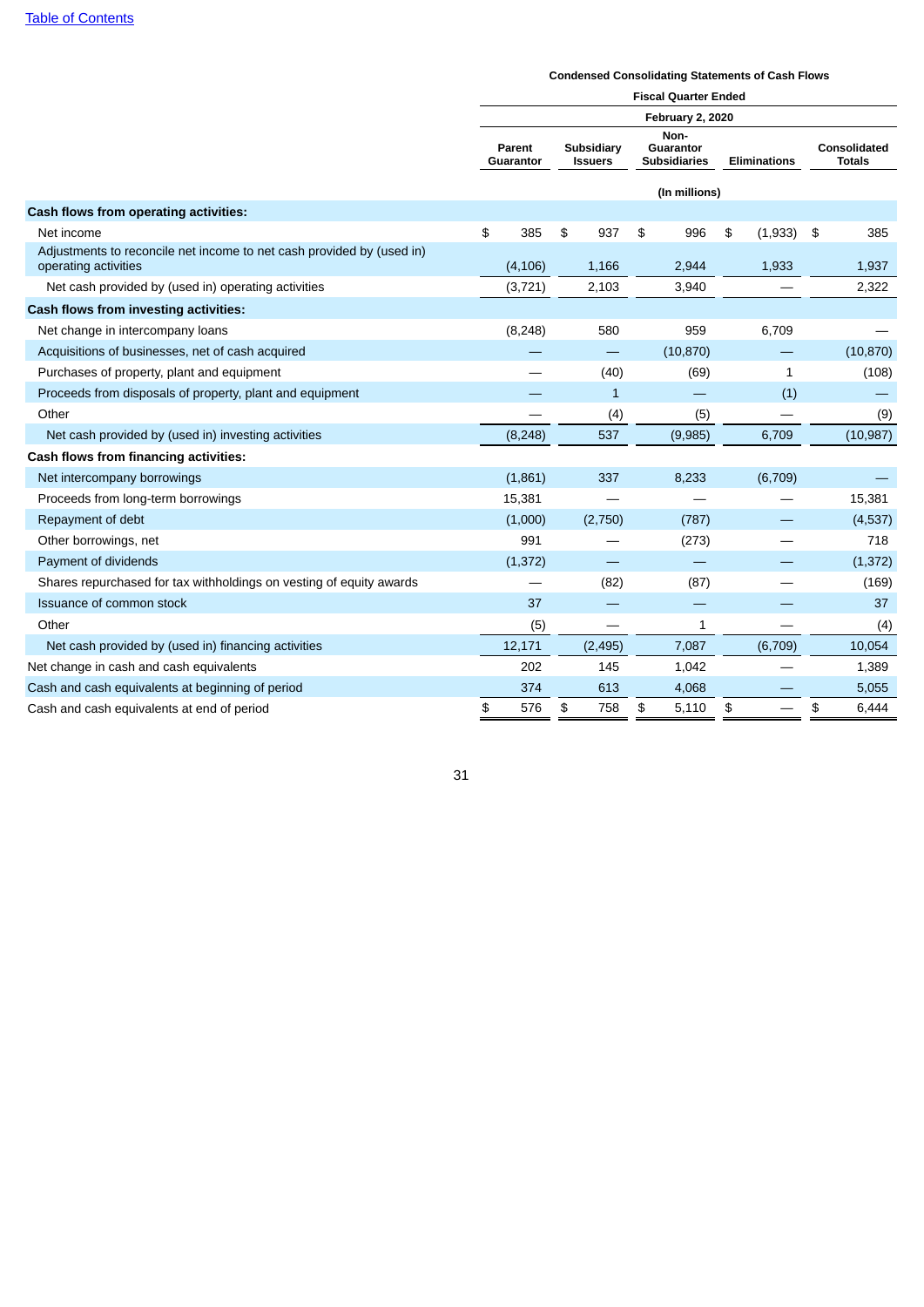|  | <b>Condensed Consolidating Statements of Cash Flows</b> |
|--|---------------------------------------------------------|
|--|---------------------------------------------------------|

|                                                                                               | <b>Fiscal Quarter Ended</b> |                              |                          |                                                           |         |                     |          |                               |           |  |
|-----------------------------------------------------------------------------------------------|-----------------------------|------------------------------|--------------------------|-----------------------------------------------------------|---------|---------------------|----------|-------------------------------|-----------|--|
|                                                                                               | <b>February 3, 2019</b>     |                              |                          |                                                           |         |                     |          |                               |           |  |
|                                                                                               | <b>Parent</b><br>Guarantor  | Subsidiary<br><b>Issuers</b> |                          | Non-<br>Guarantor<br><b>Subsidiaries</b><br>(In millions) |         | <b>Eliminations</b> |          | Consolidated<br><b>Totals</b> |           |  |
|                                                                                               |                             |                              |                          |                                                           |         |                     |          |                               |           |  |
| Cash flows from operating activities:                                                         |                             |                              |                          |                                                           |         |                     |          |                               |           |  |
| Net income                                                                                    | \$<br>471                   | \$                           | 1,455                    | \$                                                        | 798     | \$                  | (2, 253) | \$                            | 471       |  |
| Adjustments to reconcile net income to net cash provided by (used in)<br>operating activities | (561)                       |                              | (2, 451)                 |                                                           | 2,420   |                     | 2,253    |                               | 1,661     |  |
| Net cash provided by (used in) operating activities                                           | (90)                        |                              | (996)                    |                                                           | 3,218   |                     |          |                               | 2,132     |  |
| Cash flows from investing activities:                                                         |                             |                              |                          |                                                           |         |                     |          |                               |           |  |
| Net change in intercompany loans                                                              | 800                         |                              | (592)                    |                                                           | (3,087) |                     | 2,879    |                               |           |  |
| Acquisitions of businesses, net of cash acquired                                              | (17, 865)                   |                              |                          |                                                           | 1,838   |                     |          |                               | (16, 027) |  |
| Proceeds from sale of business                                                                |                             |                              | $\overline{\phantom{0}}$ |                                                           | 957     |                     |          |                               | 957       |  |
| Purchases of property, plant and equipment                                                    |                             |                              | (36)                     |                                                           | (71)    |                     | 8        |                               | (99)      |  |
| Proceeds from disposals of property, plant and equipment                                      |                             |                              | 8                        |                                                           |         |                     | (8)      |                               |           |  |
| Other                                                                                         |                             |                              |                          |                                                           | (24)    |                     |          |                               | (24)      |  |
| Net cash used in investing activities                                                         | (17,065)                    |                              | (620)                    |                                                           | (387)   |                     | 2,879    |                               | (15, 193) |  |
| Cash flows from financing activities:                                                         |                             |                              |                          |                                                           |         |                     |          |                               |           |  |
| Net intercompany borrowings                                                                   | 3,746                       |                              | (110)                    |                                                           | (757)   |                     | (2,879)  |                               |           |  |
| Proceeds from long-term borrowings                                                            | 17,896                      |                              |                          |                                                           |         |                     |          |                               | 17,896    |  |
| Other borrowings, net                                                                         |                             |                              | $\overline{\phantom{0}}$ |                                                           | 531     |                     |          |                               | 531       |  |
| Payment of dividends                                                                          | (1,067)                     |                              |                          |                                                           |         |                     |          |                               | (1,067)   |  |
| Repurchases of common stock - repurchase program                                              | (3,436)                     |                              |                          |                                                           |         |                     |          |                               | (3,436)   |  |
| Shares repurchased for tax withholdings on vesting of equity awards                           |                             |                              | (11)                     |                                                           | (66)    |                     |          |                               | (77)      |  |
| Issuance of common stock                                                                      | 62                          |                              |                          |                                                           |         |                     |          |                               | 62        |  |
| Other                                                                                         | (46)                        |                              |                          |                                                           | (1)     |                     |          |                               | (47)      |  |
| Net cash provided by (used in) financing activities                                           | 17,155                      |                              | (121)                    |                                                           | (293)   |                     | (2,879)  |                               | 13,862    |  |
| Net change in cash and cash equivalents                                                       |                             |                              | (1,737)                  |                                                           | 2,538   |                     |          |                               | 801       |  |
| Cash and cash equivalents at beginning of period                                              |                             |                              | 2,461                    |                                                           | 1,831   |                     |          |                               | 4,292     |  |
| Cash and cash equivalents at end of period                                                    | \$                          | \$                           | 724                      | \$                                                        | 4,369   | $\frac{1}{2}$       |          | \$                            | 5,093     |  |

## **15. Subsequent Events**

## *Preferred Stock Cash Dividends Declared*

On March 11, 2020, our Board of Directors declared a quarterly cash dividend of \$20.00 per share on our Mandatory Convertible Preferred Stock, payable on March 31, 2020 to stockholders of record on March 15, 2020.

## *Common Stock Cash Dividends Declared*

On March 11, 2020, our Board of Directors declared a quarterly cash dividend of \$3.25 per share on our common stock, payable on March 31, 2020 to stockholders of record on March 23, 2020.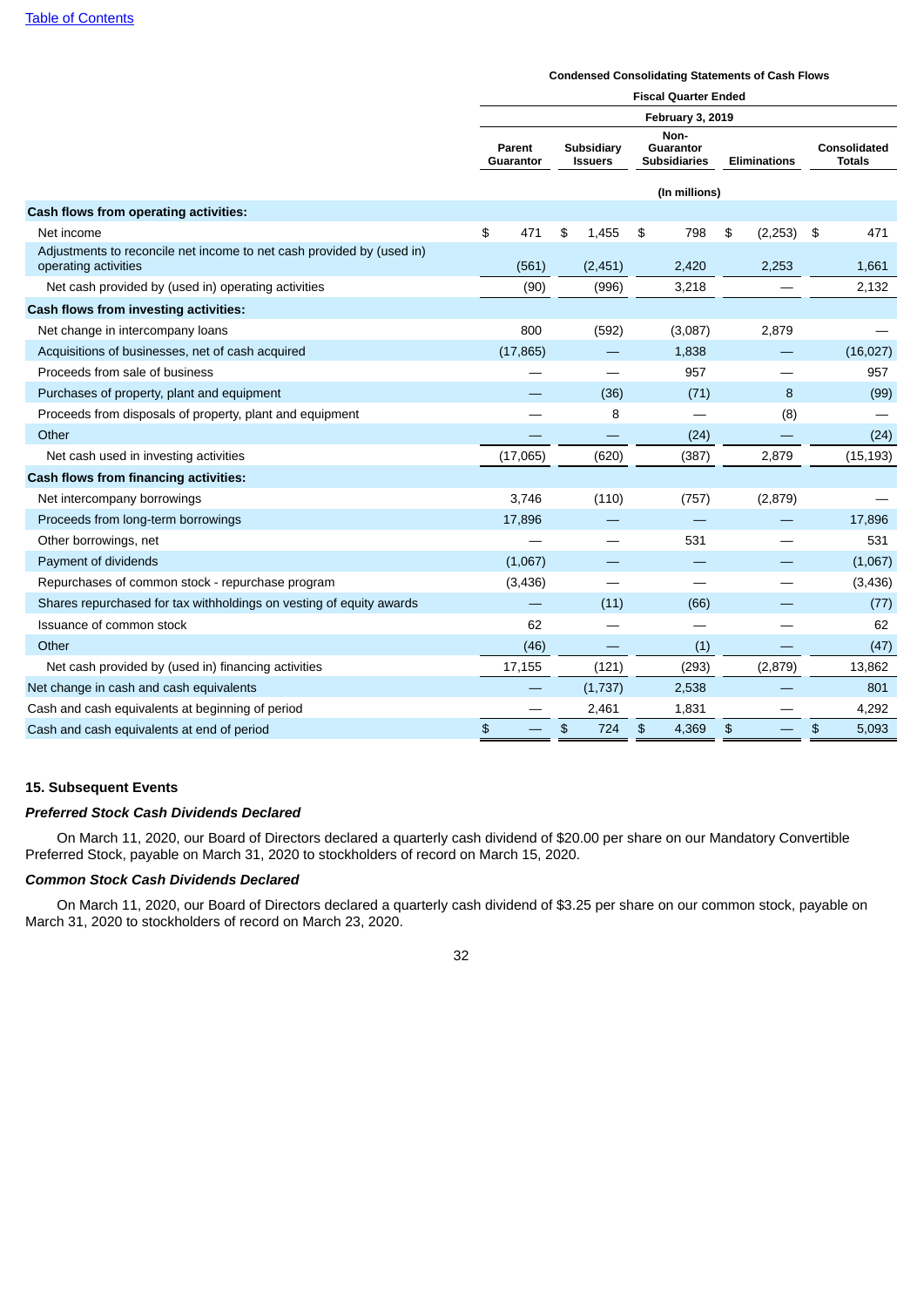#### <span id="page-34-0"></span>**Item 2. Management's Discussion and Analysis of Financial Condition and Results of Operations**

The following discussion and analysis of the financial condition and results of operations should be read in conjunction with the unaudited condensed consolidated financial statements and the related notes thereto included elsewhere in this Quarterly Report on Form 10-Q ("Form 10-Q") and the audited consolidated financial statements and notes thereto and management's discussion and analysis of financial condition and results of operations for the fiscal year ended November 3, 2019 ("fiscal year 2019") included in our Annual Report on Form 10-K for fiscal vear 2019 ("2019 Annual Report on Form 10-K"). References to "Broadcom." "we." "our" and "us" are to Broadcom Inc. and its consolidated subsidiaries, unless otherwise specified or the context otherwise requires. This Form 10-O may contain predictions, estimates and other forward-looking statements that involve a number of risks and uncertainties, which are made under the safe harbor provisions of Section 21E of the Securities Exchange Act of 1934, as amended (the "Exchange Act"). These forward-looking statements may include projections of financial information; statements about historical results that may suggest trends for our business; statements of the plans, strategies and objectives of management for future operations; and statements of expectation or belief regarding future events (including any acquisitions we may make), technology developments, our products, product sales, expenses, liquidity, cash flow and growth rates, customer concentration and relationships, or enforceability of our intellectual property ("IP") rights. Such statements are based on current expectations, estimates, forecasts and projections of our industry performance and macroeconomic conditions, based on management's judgment, beliefs, current trends and market conditions, and involve risks and uncertainties that may cause actual results to differ materially from those contained in the forward-looking statements. We derive most of our forward-looking statements from our operating budgets and forecasts, which are based upon many detailed assumptions. While we believe that our assumptions are reasonable, we caution that it is very difficult to predict the impact of known factors, and it is impossible for us to anticipate all factors that could affect our actual results. Accordingly, we caution you not to place undue reliance on these statements. Important factors that could cause actual results to differ materially from our expectations are disclosed under "Risk Factors" in Part II, Item 1A of this Form 10-O, and in other documents we file from time to time with the Securities and Exchange Commission (the "SEC"). All of the forward-looking statements in this Form 10-Q are qualified in their entirety by reference to the factors listed above and those discussed under the heading "Risk Factors" below. We undertake no intent or obligation to publicly update or revise any forward-looking statement, whether as a result of new information, future events or *otherwise, except as otherwise required by law.*

#### **Overview**

We are a global technology leader that designs, develops and supplies a broad range of semiconductor and infrastructure software solutions. We develop semiconductor devices with a focus on complex digital and mixed signal complementary metal oxide semiconductor based devices and analog III-V based products. We have a history of innovation in the semiconductor industry and offer thousands of products that are used in end products such as enterprise and data center networking, home connectivity, set-top boxes, broadband access, telecommunication equipment, smartphones and base stations, data center servers and storage systems, factory automation, power generation and alternative energy systems, and electronic displays. Our infrastructure software solutions enable customers to plan, develop, automate, manage and secure applications across mainframe, distributed, mobile and cloud platforms. We also offer a cybersecurity solutions portfolio, including data loss prevention, endpoint protection, and web, email and cloud security solutions.

During the first quarter of our fiscal year ending November 1, 2020 ("fiscal year 2020"), we changed our organizational structure, resulting in two reportable segments: semiconductor solutions and infrastructure software. Our semiconductor solutions segment includes all of our product lines, except for those related to our fibre channel storage area networking ("FC SAN") products, as well as our IP licensing. Our infrastructure software segment includes our FC SAN products; CA, Inc. ("CA") mainframe and enterprise software solutions; and enterprise security solutions. Prior period segment results have been recast to conform to the current presentation.

## **Quarterly Highlights**

Highlights during the first fiscal quarter ended February 2, 2020 include the following:

- We generated \$2,322 million of cash from operations.
- We paid \$1,372 million in cash dividends.
- We entered into a credit agreement which provides for a \$7,750 million unsecured term A-3 facility and a \$7,750 million unsecured term A-5 facility, collectively referred to as the "2020 Term Loans". See Note 8. Borrowings in Part I, Item 1 of this Form 10-Q for more details.
- During the fiscal quarter ended February 2, 2020, we completed the purchase of certain assets and assumption of certain liabilities of the Symantec Corporation (now known as NortonLifeLock Inc.) Enterprise Security business (the "Symantec Business") for \$10.7 billion in cash (the "Symantec Asset Purchase"). We financed the Symantec Asset Purchase with net proceeds from the 2020 Term Loans.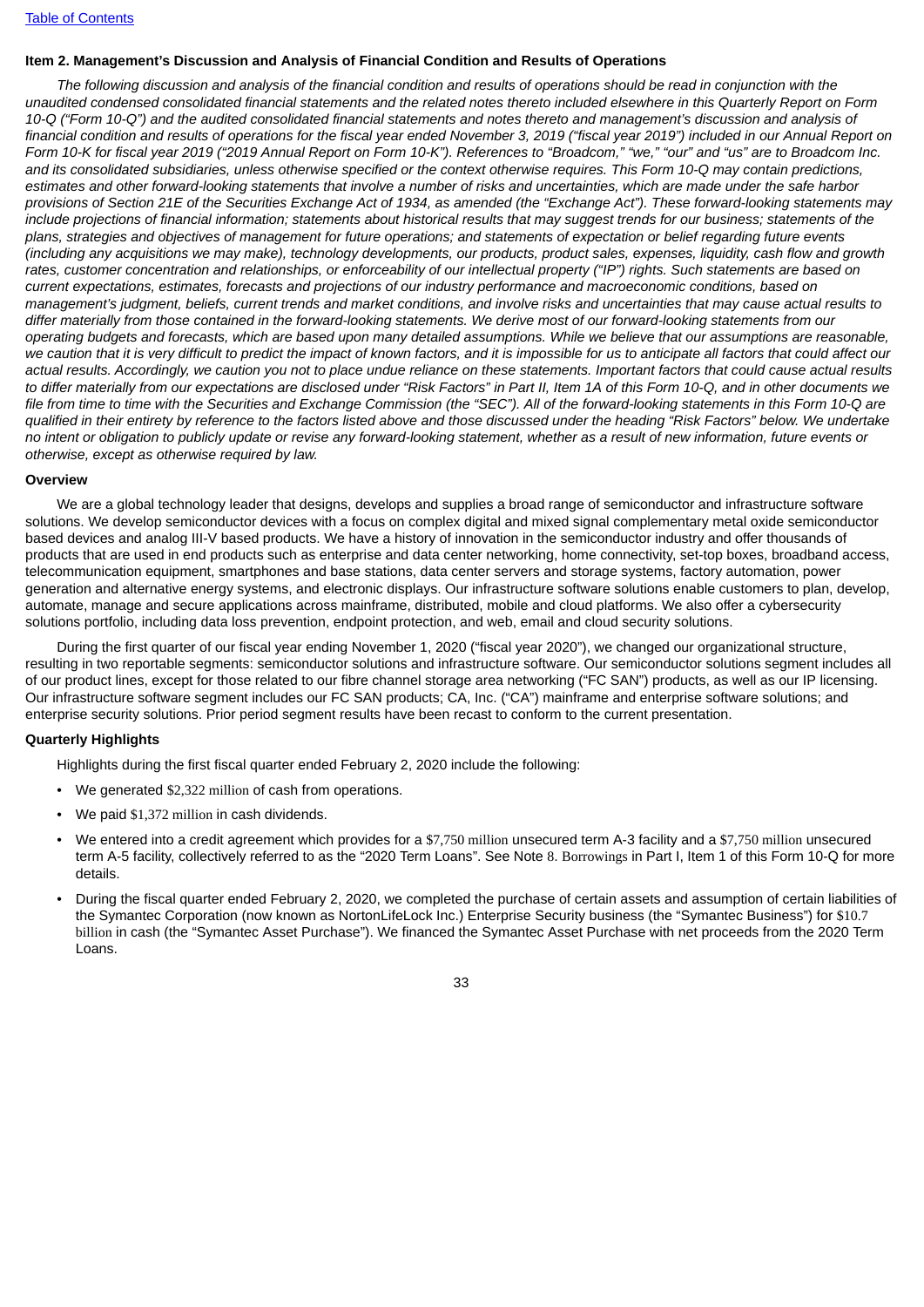- We paid off \$750 million aggregate principal amount of 5.375% notes on December 1, 2019 and \$2,750 million aggregate principal amount of 2.375% notes on January 15, 2020 with the remaining net proceeds from the 2020 Term Loans.
- We increased our unsecured commercial paper notes borrowings by \$1 billion and used the net proceeds to repay \$500 million of each of our unsecured term A-5 and A-7 facilities provided for by a credit agreement entered into in May 2019.

## **Acquisitions**

#### *Acquisition of Symantec Corporation's Enterprise Security Business*

During the fiscal quarter ended February 2, 2020, we completed the purchase of the Symantec Business for \$10.7 billion. We acquired the Symantec Business to expand our footprint of mission critical infrastructure software with our existing customer base. The Symantec Business includes a deep and broad mix of products, services and solutions, unifying cloud and on-premises security to provide advanced threat protection and information protection across endpoints, network, email and cloud applications.

#### *Other Acquisitions*

During the fiscal quarter ended February 2, 2020, we completed three other acquisitions for total consideration of \$201 million. One acquisition was included in our semiconductor solutions segment. Two acquisitions were included in our infrastructure software segment.

#### **Critical Accounting Estimates**

The preparation of financial statements in accordance with generally accepted accounting principles in the United States requires us to make estimates and assumptions that affect the reported amounts of assets and liabilities and disclosure of contingent assets and liabilities at the date of the financial statements and the reported amounts of revenue and expenses during the reporting period. We base our estimates and assumptions on current facts, historical experience and various other factors that we believe to be reasonable under the circumstances, the results of which form the basis for making judgments about the carrying values of assets and liabilities and the accrual of costs and expenses that are not readily apparent from other sources. Our actual financial results may differ materially and adversely from our estimates. Our critical accounting policies are those that affect our historical financial statements materially and involve difficult, subjective or complex judgments by management. Those policies include revenue recognition, business combinations, valuation of long-lived assets, intangible assets and goodwill, inventory valuation, income taxes, retirement and post-retirement benefit plan assumptions, stock-based compensation, and employee bonus programs.

There were no significant changes in our critical accounting policies during the fiscal quarter ended February 2, 2020 compared to those previously disclosed in "Critical Accounting Estimates" in "Management's Discussion and Analysis of Financial Condition and Results of Operations" included in the 2019 Annual Report on Form 10-K.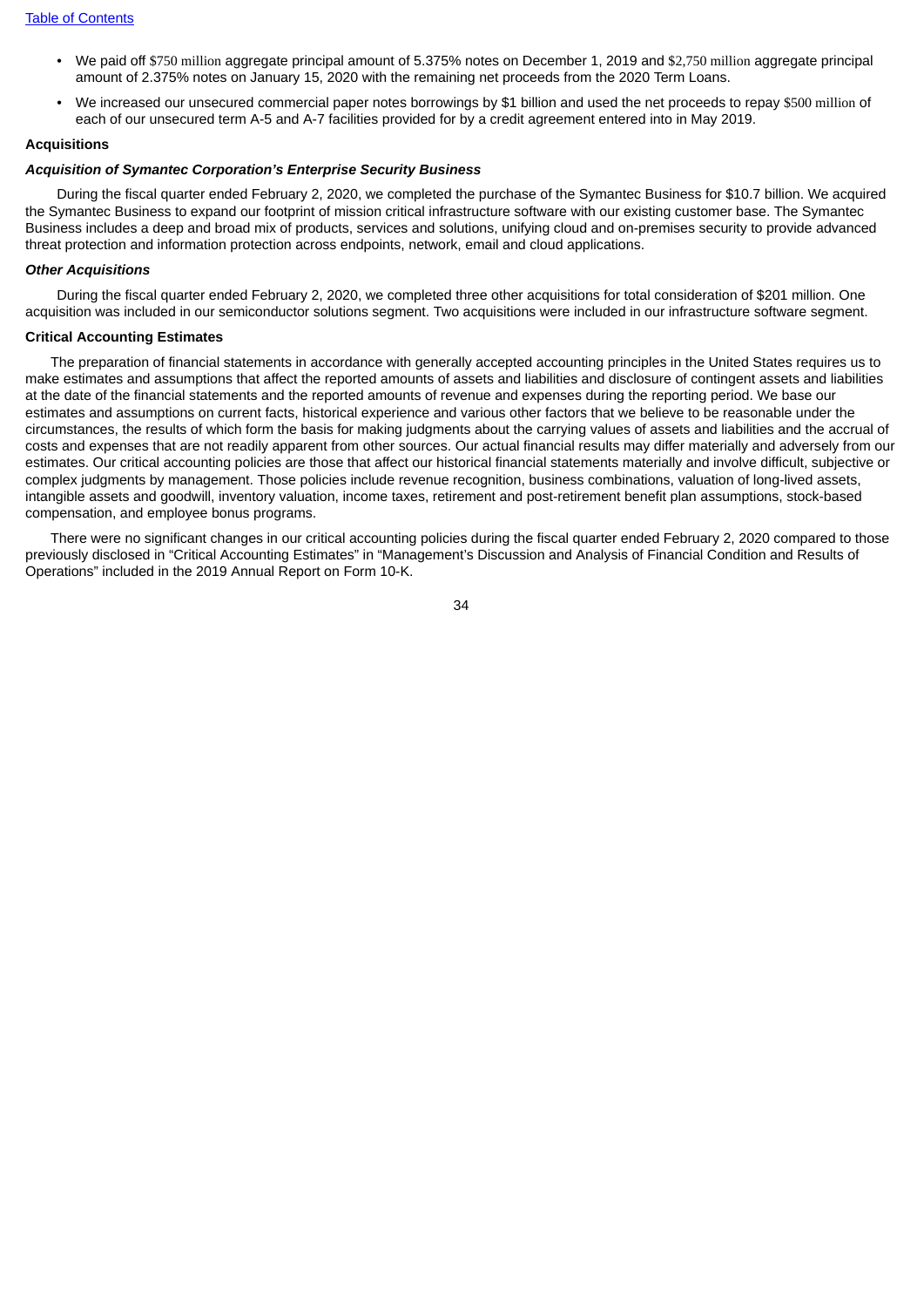## **Results of Operations**

### *Fiscal Quarter Ended February 2, 2020 Compared to Fiscal Quarter Ended February 3, 2019*

The following table sets forth our results of operations for the periods presented:

|                                                       | <b>Fiscal Quarter Ended</b> |                     |                |                     |                                        |                     |  |  |
|-------------------------------------------------------|-----------------------------|---------------------|----------------|---------------------|----------------------------------------|---------------------|--|--|
|                                                       |                             | February 2,<br>2020 |                | February 3,<br>2019 | February 2,<br>2020                    | February 3.<br>2019 |  |  |
|                                                       |                             | (In millions)       |                |                     | (As a percentage of total net revenue) |                     |  |  |
| <b>Statements of Operations Data:</b>                 |                             |                     |                |                     |                                        |                     |  |  |
| Net revenue:                                          |                             |                     |                |                     |                                        |                     |  |  |
| Products                                              | \$                          | 4,204               | \$             | 4,639               | 72%                                    | 80%                 |  |  |
| Subscriptions and services                            |                             | 1,654               |                | 1,150               | 28                                     | 20                  |  |  |
| Total net revenue                                     |                             | 5,858               |                | 5,789               | 100                                    | 100                 |  |  |
| Cost of revenue:                                      |                             |                     |                |                     |                                        |                     |  |  |
| Cost of products sold                                 |                             | 1,459               |                | 1,554               | 25                                     | 27                  |  |  |
| Cost of subscriptions and services                    |                             | 177                 |                | 138                 | 3                                      | 2                   |  |  |
| Amortization of acquisition-related intangible assets |                             | 950                 |                | 833                 | 16                                     | 15                  |  |  |
| Restructuring charges                                 |                             | 8                   |                | 56                  |                                        | $\mathbf{1}$        |  |  |
| Total cost of revenue                                 |                             | 2,594               |                | 2,581               | 44                                     | 45                  |  |  |
| Gross margin                                          |                             | 3,264               |                | 3,208               | 56                                     | 55                  |  |  |
| Research and development                              |                             | 1,289               |                | 1,133               | 22                                     | 19                  |  |  |
| Selling, general and administrative                   |                             | 601                 |                | 471                 | 11                                     | 8                   |  |  |
| Amortization of acquisition-related intangible assets |                             | 603                 |                | 476                 | 10                                     | 8                   |  |  |
| Restructuring, impairment and disposal charges        |                             | 57                  |                | 573                 | $\mathbf{1}$                           | 10                  |  |  |
| Total operating expenses                              |                             | 2,550               |                | 2,653               | 44                                     | 45                  |  |  |
| Operating income                                      | \$                          | 714                 | $\mathfrak{F}$ | 555                 | 12%                                    | 10%                 |  |  |

#### *Net Revenue*

Historically, a relatively small number of customers have accounted for a significant portion of our net revenue. Direct sales to WT Microelectronics, a distributor, accounted for 14% and 15% of our net revenue for the fiscal quarters ended February 2, 2020 and February 3, 2019, respectively. We believe aggregate sales to our top five end customers, through all channels, accounted for more than 30% and approximately 40% of our net revenue for the fiscal quarters ended February 2, 2020 and February 3, 2019, respectively. We believe aggregate sales to Apple Inc., through all channels, accounted for approximately 20% of our net revenue for both of the fiscal quarters ended February 2, 2020 and February 3, 2019. We expect to continue to experience significant customer concentration in future periods. The loss of, or significant decrease in demand from, any of our top five end customers could have a material adverse effect on our business, results of operations and financial condition.

From time to time, some of our key semiconductor customers place large orders or delay orders, causing our quarterly net revenue to fluctuate significantly. This is particularly true of our wireless products as fluctuations may be magnified by the launches of, and seasonal variations in sales of mobile handsets.

The fundamental semiconductor backdrop has been improving, and we did not see any material impact on our businesses due to the COVID-19 pandemic in the first fiscal quarter ended February 2, 2020. However, visibility in our global markets is lacking and demand uncertainty is intensifying. As a result, it is difficult for us to predict the effects of the pandemic on our business.

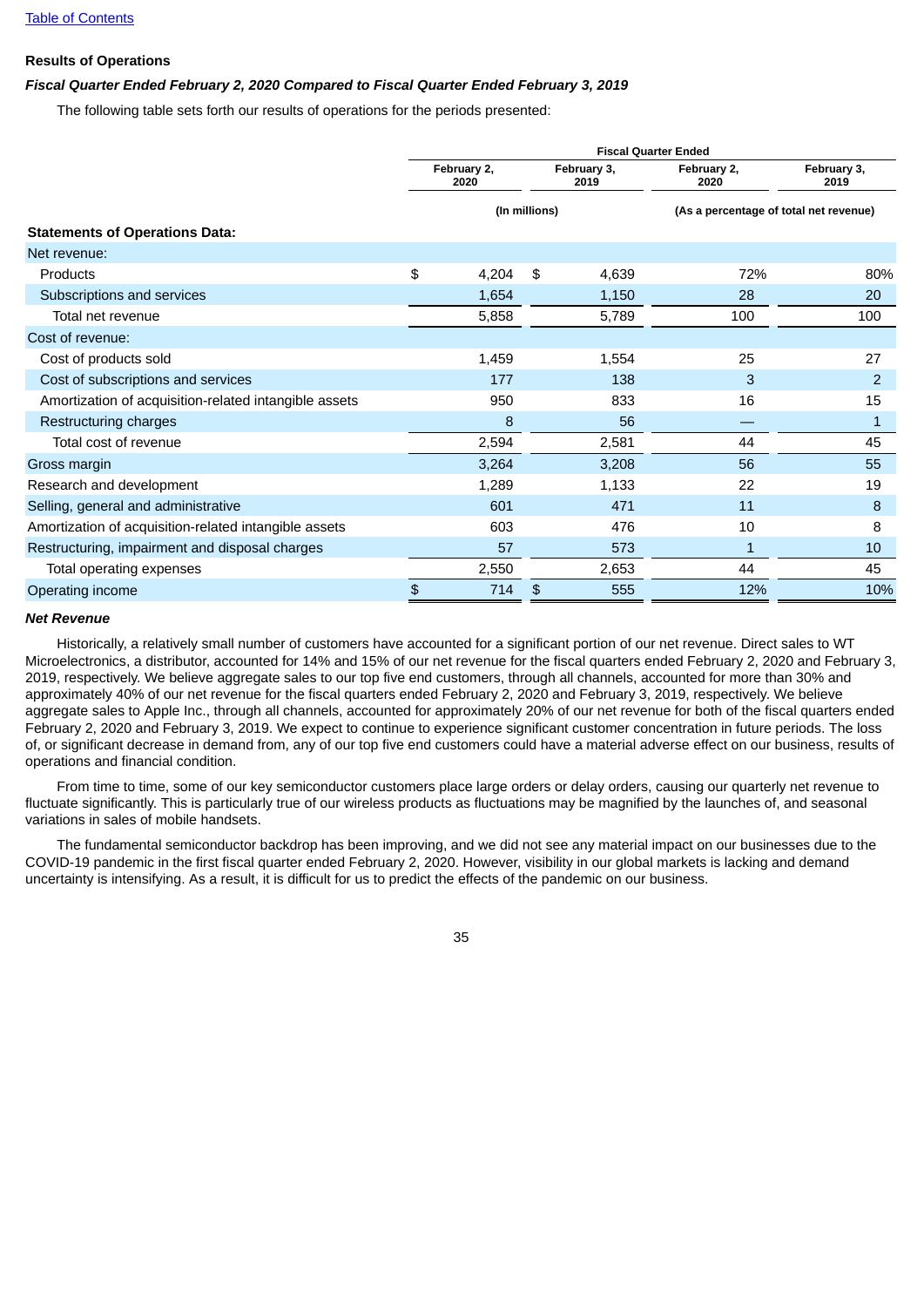The following tables set forth net revenue by segment for the periods presented:

|                               |    | <b>Fiscal Quarter Ended</b>           |     |                     |     |           |          |  |
|-------------------------------|----|---------------------------------------|-----|---------------------|-----|-----------|----------|--|
| <b>Net Revenue by Segment</b> |    | February 2,<br>2020                   |     | February 3,<br>2019 |     | \$ Change | % Change |  |
|                               |    | (In millions, except for percentages) |     |                     |     |           |          |  |
| Semiconductor solutions       | \$ | 4.191                                 | -\$ | 4,386               | -\$ | (195)     | (4)%     |  |
| Infrastructure software       |    | 1.667                                 |     | 1,403               |     | 264       | 19 %     |  |
| Total net revenue             |    | 5,858                                 | -\$ | 5,789               | \$  | 69        | 1 %      |  |

|                             |                     | <b>Fiscal Quarter Ended</b> |  |  |  |  |
|-----------------------------|---------------------|-----------------------------|--|--|--|--|
| % of Net Revenue by Segment | February 2,<br>2020 | February 3,<br>2019         |  |  |  |  |
| Semiconductor solutions     | 72%                 | 76%                         |  |  |  |  |
| Infrastructure software     | 28                  | 24                          |  |  |  |  |
| Total net revenue           | 100%                | 100%                        |  |  |  |  |

Net revenue from our semiconductor solutions segment decreased in the fiscal quarter ended February 2, 2020 compared to the prior year fiscal period primarily due to lower demand for our wireless content in mobile handsets, partially offset by an increase in demand for our storage and certain networking and broadband products during the fiscal quarter ended February 2, 2020. Net revenue from our infrastructure software segment increased primarily due to contributions from our Symantec enterprise software solutions, partially offset by lower demand for our FC SAN products.

### *Gross Margin*

Gross margin was \$3,264 million, or 56% of net revenue, for the fiscal quarter ended February 2, 2020, compared to \$3,208 million, or 55% of net revenue, for the fiscal quarter ended February 3, 2019.

Gross margin remained relatively flat as contributions from our Symantec enterprise software products were substantially offset by the effects of an unfavorable product mix in our semiconductor solutions products, and higher amortization of acquisition-related intangible assets as a result of the Symantec Asset Purchase, in the fiscal quarter ended February 2, 2020.

### *Research and Development Expense*

Research and development expense increased \$156 million, or 14%, for the fiscal quarter ended February 2, 2020 compared to the prior year fiscal period. The increase was primarily due to the Symantec Asset Purchase and higher stock-based compensation expense. The increase in stock-based compensation expense primarily resulted from the recognition of a full quarter of expense in the fiscal quarter ended February 2, 2020 for the multi-year equity grants of restricted stock units issued during the first quarter of fiscal year 2019.

#### *Selling, General and Administrative Expense*

Selling, general and administrative expense increased \$130 million, or 28%, for the fiscal quarter ended February 2, 2020 compared to the prior year fiscal period. The increase was primarily due to the Symantec Asset Purchase and associated acquisition-related costs.

#### *Amortization of Acquisition-Related Intangible Assets*

Amortization of acquisition-related intangible assets recognized in operating expenses increased \$127 million for the fiscal quarter ended February 2, 2020 compared to the prior year fiscal period. The increase was primarily due to intangible assets acquired in the Symantec Asset Purchase.

### *Restructuring, Impairment and Disposal Charges*

Restructuring, impairment and disposal charges recognized in operating expenses decreased \$516 million for the fiscal quarter ended February 2, 2020 compared to the prior year fiscal period. These charges were higher in the first quarter of fiscal year 2019 due to employee termination costs, as well as lease and other exit costs resulting from the acquisition of CA ("CA Merger").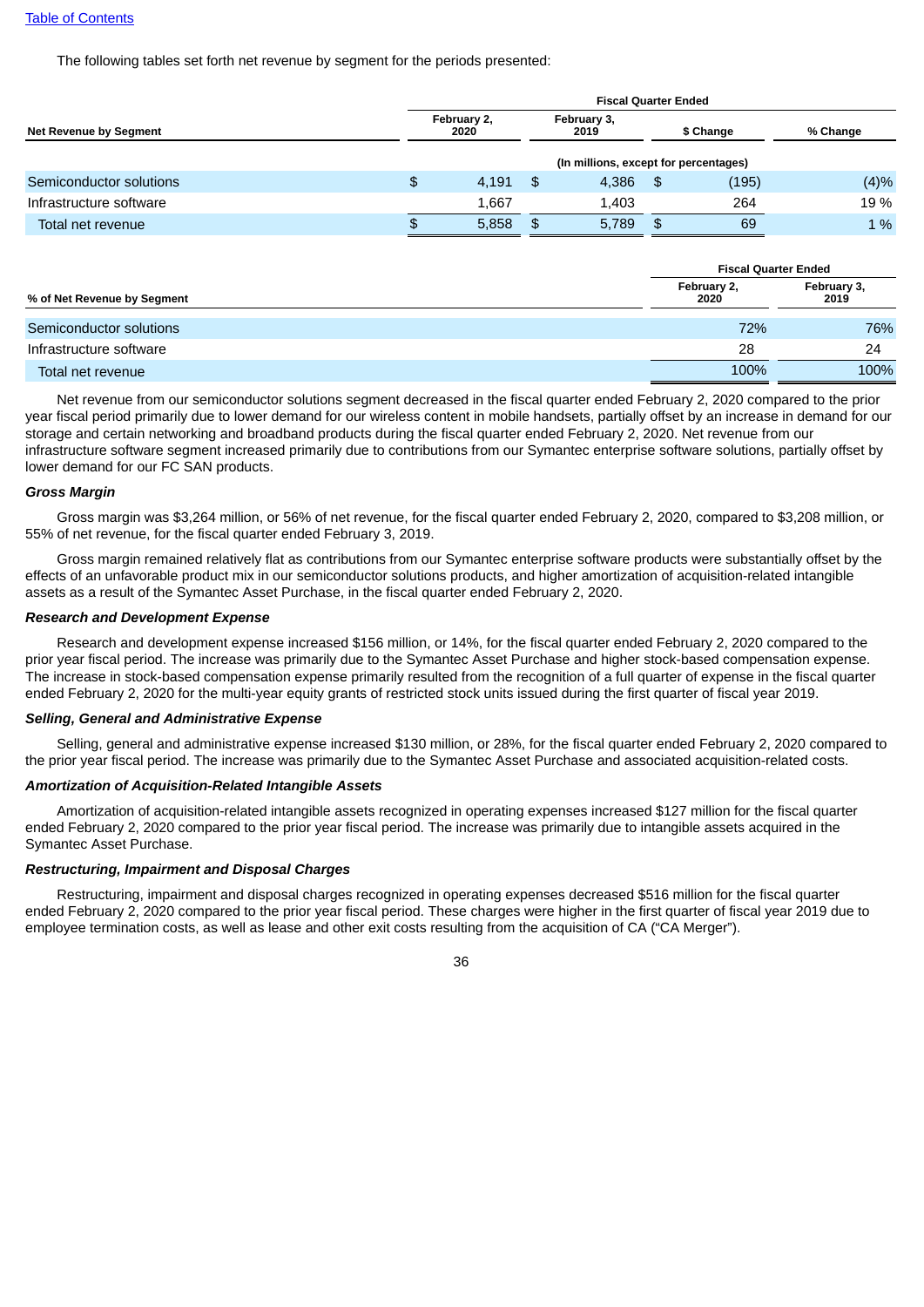## *Segment Operating Results*

|                                           |    | <b>Fiscal Quarter Ended</b> |                     |                                       |           |      |          |  |
|-------------------------------------------|----|-----------------------------|---------------------|---------------------------------------|-----------|------|----------|--|
| <b>Operating Income (Loss) by Segment</b> |    | February 2,<br>2020         | February 3,<br>2019 |                                       | \$ Change |      | % Change |  |
|                                           |    |                             |                     | (In millions, except for percentages) |           |      |          |  |
| Semiconductor solutions                   | \$ | 1,979                       | 8                   | 2,032                                 | -\$       | (53) | (3)%     |  |
| Infrastructure software                   |    | 1.105                       |                     | 1,020                                 |           | 85   | 8%       |  |
| Unallocated expenses                      |    | (2,370)                     |                     | (2, 497)                              |           | 127  | (5)%     |  |
| Total operating income                    | Φ  | 714                         | \$                  | 555                                   | \$        | 159  | 29 %     |  |

Operating income from our semiconductor solutions segment decreased for the fiscal quarter ended February 2, 2020, compared to the prior year fiscal period, primarily due to lower demand for our wireless content in mobile handsets. Operating income from our infrastructure software segment increased primarily due to contributions from our Symantec enterprise software solutions, partially offset by lower demand for our FC SAN products.

Unallocated expenses include amortization of acquisition-related intangible assets; stock-based compensation expense; acquisitionrelated costs; restructuring, impairment and disposal charges; and other costs that are not used in evaluating the results of, or in allocating resources to, our segments. Unallocated expenses decreased 5% for the fiscal quarter ended February 2, 2020, compared to the prior year fiscal period. The decrease was primarily due to lower restructuring, impairment and disposal charges partially offset by higher amortization of acquisition-related intangible assets, acquisition-related costs and stock-based compensation expense.

### *Non-Operating Income and Expenses*

*Interest expense.* Interest expense was \$406 million and \$345 million for the fiscal quarters ended February 2, 2020 and February 3, 2019, respectively. The increase was primarily due to interest on the debt we incurred to finance the Symantec Asset Purchase.

*Other income (expense), net.* Other income (expense), net includes interest income, gains or losses on investments, foreign currency remeasurement and other miscellaneous items. Other expense, net of \$4 million for the fiscal quarter ended February 2, 2020, as compared to other income, net of \$68 million for the fiscal quarter ended February 3, 2019, was primarily due to unrealized losses on investments.

*Benefit from income taxes.* The benefit from income taxes was \$76 million and \$203 million for the fiscal quarters ended February 2, 2020 and February 3, 2019, respectively. The benefit from income taxes for the fiscal quarter ended February 2, 2020 was primarily due to the remeasurement of certain foreign deferred tax assets and liabilities and excess tax benefits from stock-based awards that vested or were exercised during the period. The benefit from income taxes for the fiscal quarter ended February 3, 2019 was primarily due to the resolution of uncertain tax positions as a result of audit settlements and lapses of statutes of limitations, partial release of our valuation allowance as a result of the CA Merger, and excess tax benefits from stock-based awards that were vested or exercised during the period.

## **Liquidity and Capital Resources**

The following section discusses our principal liquidity and capital resources as well as our principal liquidity requirements and uses of cash. Our cash and cash equivalents are maintained in highly liquid investments with remaining maturities of 90 days or less at the time of purchase. We believe our cash equivalents are liquid and accessible.

Our primary sources of liquidity as of February 2, 2020 consisted of: (i) \$6,444 million in cash and cash equivalents, (ii) cash we expect to generate from operations and (iii) available capacity under our \$5 billion revolving credit facility (the "Revolving Facility"). In addition, we may also generate cash from the sale of assets and debt or equity financing from time to time.

Our short-term and long-term liquidity requirements primarily arise from: (i) business acquisitions and investments we may make from time to time, (ii) working capital requirements, (iii) research and development and capital expenditure needs, (iv) cash dividend payments (if and when declared by our Board of Directors), (v) interest and principal payments related to our \$45,022 million of outstanding indebtedness and (vi) payment of income taxes. Our ability to fund these requirements will depend, in part, on our future cash flows, which are determined by our future operating performance and, therefore, subject to prevailing global macroeconomic conditions and financial, business and other factors, some of which are beyond our control.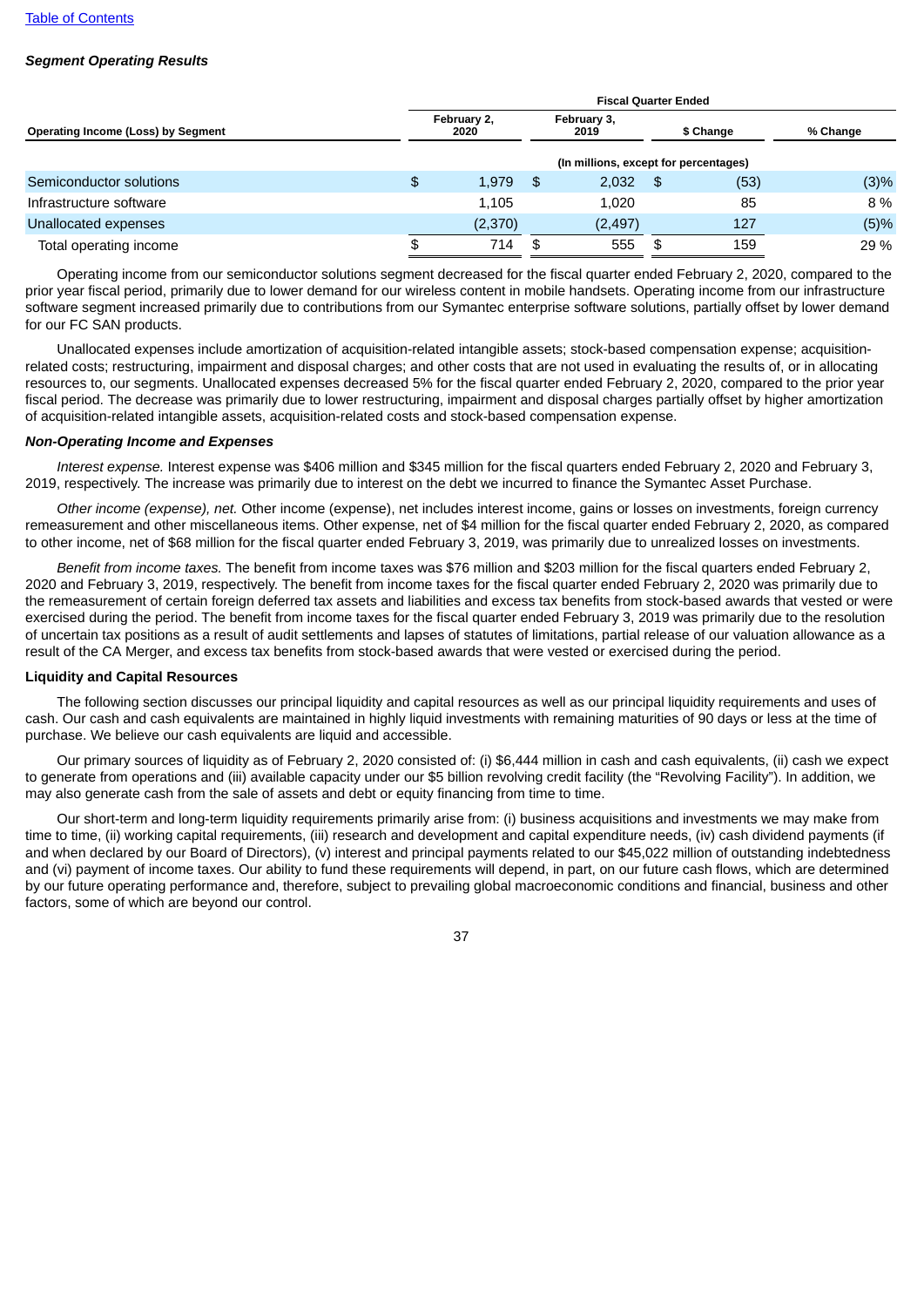We expect our capital expenditures for fiscal year 2020 will be higher than fiscal year 2019 due to the Symantec Asset Purchase on November 4, 2019.

We believe that our cash and cash equivalents on hand, cash flows from operations, and the Revolving Facility will provide sufficient liquidity to operate our business and fund our current and assumed obligations for at least the next 12 months.

From time to time, we engage in discussions with third parties regarding potential acquisitions of, or investments in, businesses, technologies and product lines. Any such transaction, or evaluation of potential transactions, could require significant use of our cash and cash equivalents, or require us to increase our borrowings to fund such transactions. If we do not have sufficient cash to fund our operations or finance growth opportunities, including acquisitions, or unanticipated capital expenditures, our business and financial condition could suffer. In such circumstances, we may also seek to obtain new debt or equity financing. However, we cannot assure you that such additional financing will be available on terms acceptable to us or at all. Our ability to service our senior unsecured notes, outstanding term loans and any other indebtedness we may incur will depend on our ability to generate cash in the future. We may also elect to sell additional debt or equity securities for reasons other than those specified above.

#### *Working Capital*

Working capital increased to \$4,370 million at February 2, 2020 from \$3,018 million at November 3, 2019. The increase was primarily attributable to the following:

- Cash and cash equivalents increased to \$6,444 million at February 2, 2020 from \$5,055 million at November 3, 2019, primarily due to \$16,099 million in proceeds from borrowings and \$2,322 million in net cash provided by operating activities. These increases were partially offset by \$10.7 billion paid for the Symantec Asset Purchase, \$4,537 million of debt repayments, and \$1,372 million of dividend payments.
- Accounts receivable increased to \$3,651 million at February 2, 2020 from \$3,259 million at November 3, 2019 primarily due to revenue linearity, partially offset by \$901 million of receivables sold through factoring arrangements.
- Other current assets increased to \$1,070 million at February 2, 2020 from \$729 million at November 3, 2019, primarily due to assets acquired in the Symantec Asset Purchase and increases in prepaid taxes.
- Employee compensation and benefits liabilities decreased to \$435 million at February 2, 2020 from \$641 million at November 3, 2019 primarily due to the timing of employee bonus plan payments.
- Current portion of long-term debt decreased to \$2,311 million at February 2, 2020 from \$2,787 million at November 3, 2019 due to repayment of certain debt instruments, partially offset by certain debt instruments becoming due within the next twelve months.

These increases in working capital were offset in part by the following:

- Accounts payable increased to \$985 million at February 2, 2020 from \$855 million at November 3, 2019, primarily due to timing of vendor payments.
- Other current liabilities increased to \$4,008 million at February 2, 2020 from \$2,616 million at November 3, 2019, primarily due to the Symantec Asset Purchase, increases in contract liabilities, taxes payable, and lease liabilities resulting from the adoption of the new lease standard, partially offset by repayments of notional pooling liabilities.

Working capital decreased to \$2,255 million at February 3, 2019 from \$6,769 million at November 4, 2018. The decrease was attributable to the following:

- Current portion of long-term debt increased \$3,537 million due to certain debt instruments becoming due within the next twelve months.
- Other current liabilities increase to \$3,611 million at February 3, 2019 from \$812 million at November 4, 2018, primarily due to liabilities assumed in the CA Merger and increases in notional pooling liabilities and taxes payable. The increase was partially offset by interest payments for our long-term debt.

These decreases in working capital were offset in part by the following:

- Our cash and cash equivalents increased to \$5,093 million at February 3, 2019 from \$4,292 million at November 4, 2018, primarily due to \$17,896 million in proceeds from borrowings, \$2,132 million in net cash provided by operating activities and \$957 million in proceeds from the sale of a business, partially offset by \$16,027 million paid for the CA Merger, \$3,436 million of common stock repurchases and \$1,067 million of dividend payments.
- Other current assets increased to \$760 million at February 3, 2019 from \$366 million at November 4, 2018, primarily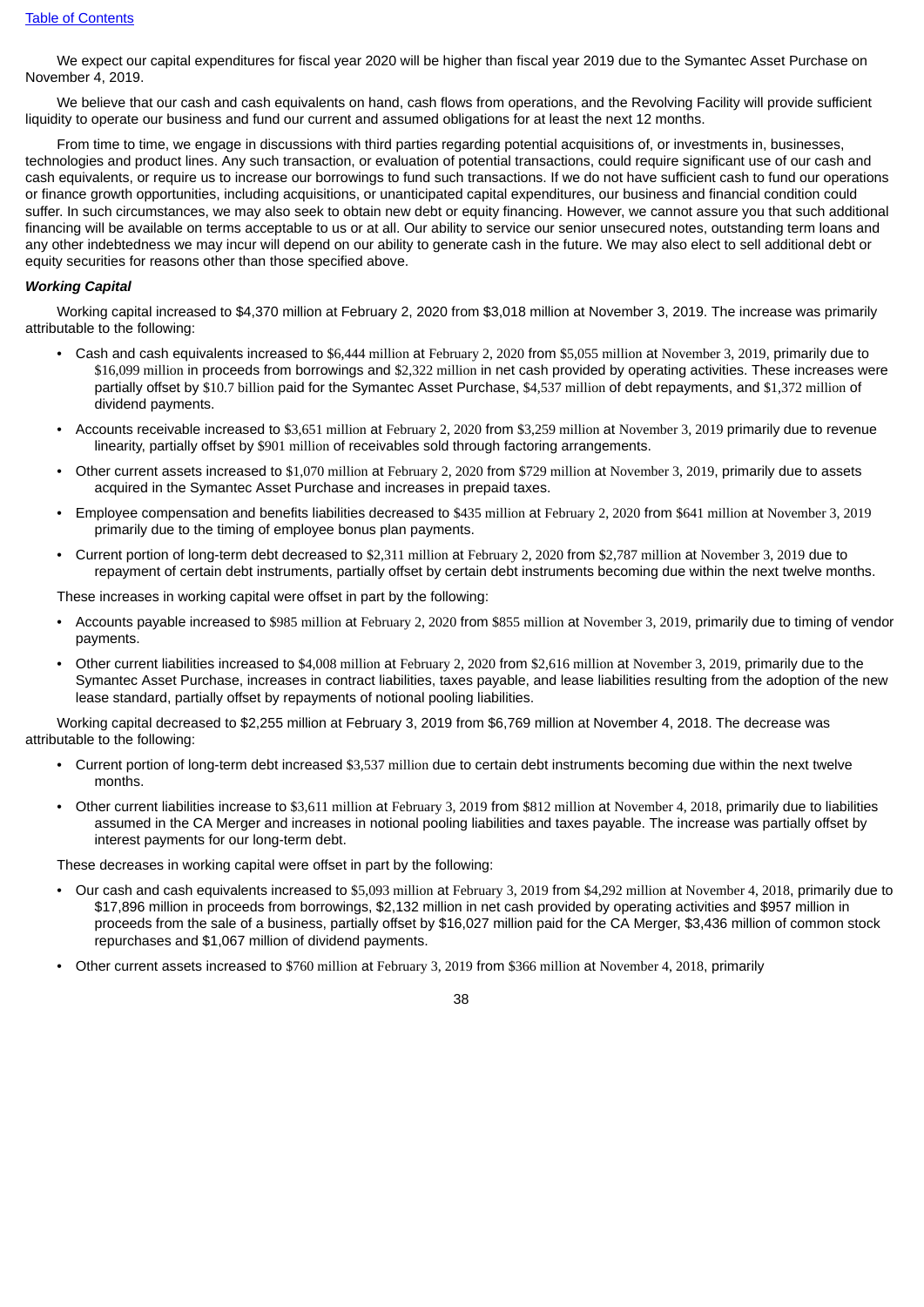due to assets acquired in the CA Merger and an increase in taxes receivable.

- Accounts receivable increased to \$3,677 million at February 3, 2019 from \$3,325 million at November 4, 2018, primarily due to revenue linearity and an increase due to the CA Merger.
- Employee compensation and benefits decreased to \$463 million at February 3, 2019 from \$715 million at November 4, 2018, primarily due to timing of employee bonus plan payments, partially offset by increases attributable to the CA Merger.
- Accounts payable decreased to \$738 million at February 3, 2019 from \$811 million at November 4, 2018, primarily due to timing of vendor payments, partially offset by increases due to the CA Merger.

### *Capital Returns*

|                                               |                     | <b>Fiscal Quarter Ended</b>          |                     |       |
|-----------------------------------------------|---------------------|--------------------------------------|---------------------|-------|
|                                               | February 2,<br>2020 |                                      | February 3,<br>2019 |       |
|                                               |                     | (In millions, except per share data) |                     |       |
| Dividends per share to common stockholders    | \$                  | 3.25                                 | - \$                | 2.65  |
| Dividends to common stockholders              | \$                  | 1.297                                | \$                  | 1.067 |
| Dividends per share to preferred stockholders | \$                  | 20.00                                | -\$                 |       |
| Dividends to preferred stockholders           | \$                  | 75                                   | -\$                 |       |
| Stock repurchases                             | \$                  |                                      | - \$                | 3,436 |

In addition, during the fiscal quarters ended February 2, 2020 and February 3, 2019, we paid approximately \$169 million and \$77 million, respectively, in employee withholding taxes due upon the vesting of, and related to net settled equity awards. We withheld approximately 0.5 million and 0.3 million shares of common stock from employees in connection with such net share settlements during the fiscal quarters ended February 2, 2020 and February 3, 2019, respectively.

### *Cash Flows*

|                                           |                     | <b>Fiscal Quarter Ended</b> |                     |           |  |
|-------------------------------------------|---------------------|-----------------------------|---------------------|-----------|--|
|                                           | February 2,<br>2020 |                             | February 3,<br>2019 |           |  |
|                                           |                     | (In millions)               |                     |           |  |
| Net cash provided by operating activities | \$                  | 2,322                       | -\$                 | 2,132     |  |
| Net cash used in investing activities     |                     | (10, 987)                   |                     | (15, 193) |  |
| Net cash provided by financing activities |                     | 10.054                      |                     | 13,862    |  |
| Net change in cash and cash equivalents   | \$.                 | 1,389                       | \$                  | 801       |  |

## *Operating Activities*

Cash provided by operating activities consisted of net income adjusted for certain non-cash items and changes in assets and liabilities. The \$190 million increase in cash provided by operations during the fiscal quarter ended February 2, 2020 compared to the fiscal quarter ended February 3, 2019 was due to cash flows from net income adjusted for non-cash items, including amortization of intangible and right-ofuse assets, stock-based compensation and deferred taxes and other non-cash taxes. The increase was partially offset by changes in operating assets and liabilities.

#### *Investing Activities*

Cash flows from investing activities primarily consisted of cash used for acquisitions and capital expenditures and proceeds from the sale of a business. The \$4,206 million decrease in cash used in investing activities during the fiscal quarter ended February 2, 2020 compared to the fiscal quarter ended February 3, 2019 was primarily related to \$10.7 billion paid for the Symantec Asset Purchase in the fiscal year 2020 period, compared to \$16,027 million paid for the CA Merger, offset in part by \$957 million in proceeds from the sale of a business, in the prior year fiscal period.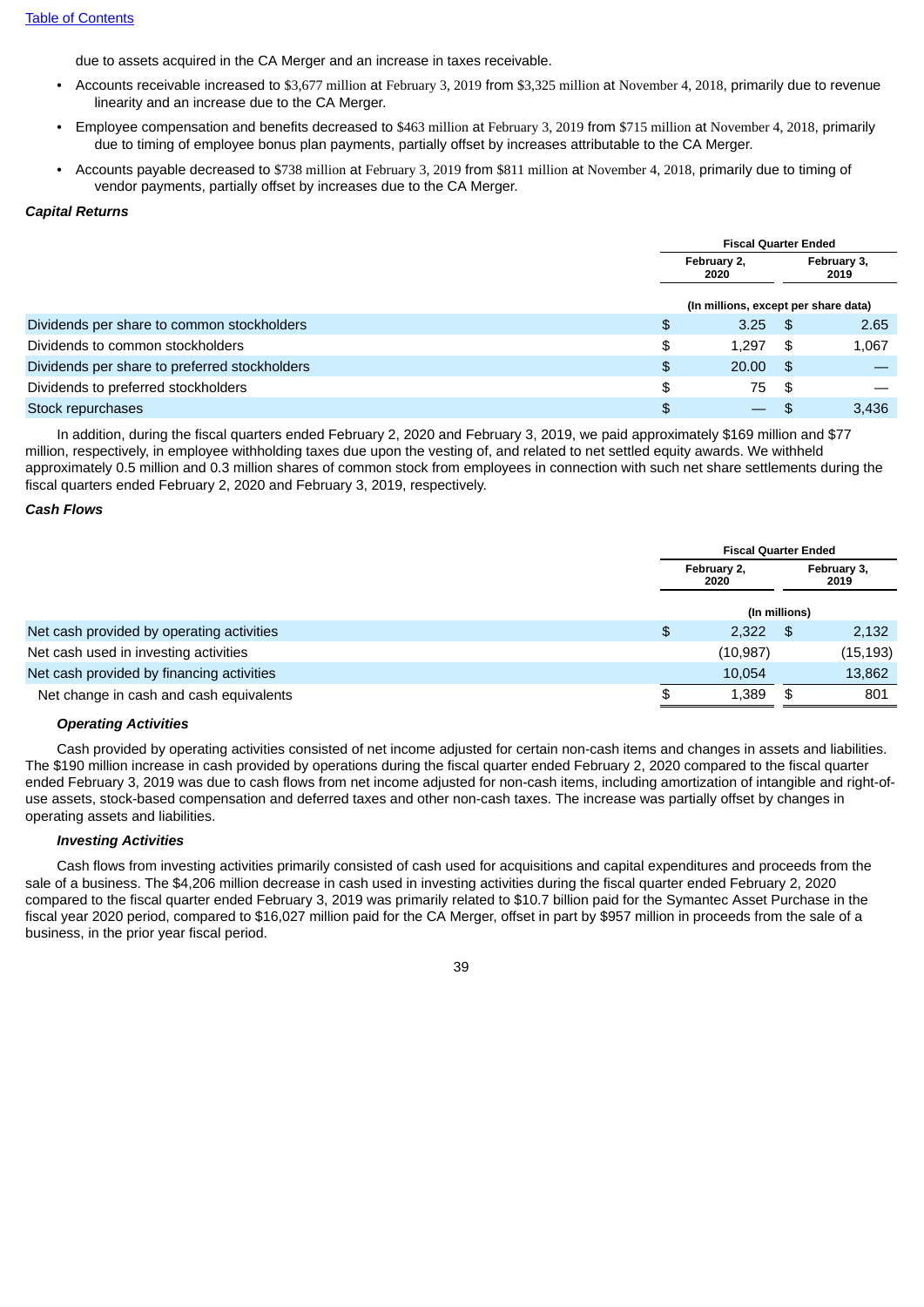### *Financing Activities*

Cash flows from financing activities primarily consisted of net proceeds and payments related to our long-term debt, dividend payments and stock repurchases. The \$3,808 million decrease in cash provided by financing activities during the fiscal quarter ended February 2, 2020 compared to the fiscal quarter ended February 3, 2019 was primarily due to a decrease of \$6,865 million in net proceeds from borrowings and an increase of \$305 million of dividend payments, partially offset by an absence of repurchases of common stock under our repurchase program, which ended in the fiscal year 2019, as compared to \$3,436 million of repurchases in the fiscal year 2019 period.

#### **Indebtedness**

See Note 8. "Borrowings" in Part I, Item 1 of this Form 10-Q for additional information related to our indebtedness.

#### **Contractual Commitments**

See Note 12. "Commitments and Contingencies" in Part I, Item 1 of this Form 10-Q.

### **Off-Balance Sheet Arrangements**

We had no material off-balance sheet arrangements at February 2, 2020 as defined in Item 303(a)(4)(ii) of Regulation S-K under the Exchange Act.

### **Indemnifications**

See Note 12. "Commitments and Contingencies" in Part I, Item 1 of this Form 10-Q.

### **Accounting Changes and Recent Accounting Standards**

For a description of accounting changes and recent accounting standards, including the expected dates of adoption and estimated effects, if any, in our condensed consolidated financial statements, see Note 1. "Overview, Basis of Presentation and Significant Accounting Policies" in Part I, Item 1 of this Form 10-Q.

### **Item 3. Quantitative and Qualitative Disclosures About Market Risk**

There have been no material changes in market risk from the information presented in Part II, Item 7A. "Quantitative and Qualitative Disclosures About Market Risk," in the 2019 Annual Report on Form 10-K other than those noted below.

#### **Interest Rate Risk**

At February 2, 2020, we had \$16.1 billion of outstanding term loans, which are subject to floating interest rates. A 1% change in the interest rate would affect interest expense on our term loans by approximately \$155 million over the next 12 months.

### **Item 4. Controls and Procedures**

(a) *Evaluation of Disclosure Controls and Procedures.* Our management, with the participation of our Chief Executive Officer ("CEO") and Chief Financial Officer ("CFO"), evaluated the effectiveness of our disclosure controls and procedures as of February 2, 2020. We maintain disclosure controls and procedures that are intended to ensure that the information required to be disclosed in our Exchange Act filings is properly and timely recorded, processed, summarized and reported. These disclosure controls and procedures are also intended to ensure that information is accumulated and communicated to management, including our CEO and CFO, as appropriate, to allow timely decisions regarding required disclosures. Based on this evaluation, our CEO and CFO concluded that, as of February 2, 2020, our disclosure controls and procedures were effective at the reasonable assurance level.

In designing and evaluating our disclosure controls and procedures, our management recognized that any controls and procedures, no matter how well designed and operated, can provide only reasonable assurance of achieving their desired control objectives, and our management is required to apply its judgment in evaluating the cost-benefit relationship of possible controls and procedures.

(b) *Changes in Internal Control over Financial Reporting.* There was no change in our internal control over financial reporting identified in connection with the evaluation required by Rules 13a-15(d) and 15d-15(d) of the Exchange Act that occurred during the period covered by this report that has materially affected, or is reasonably likely to materially affect, our internal control over financial reporting.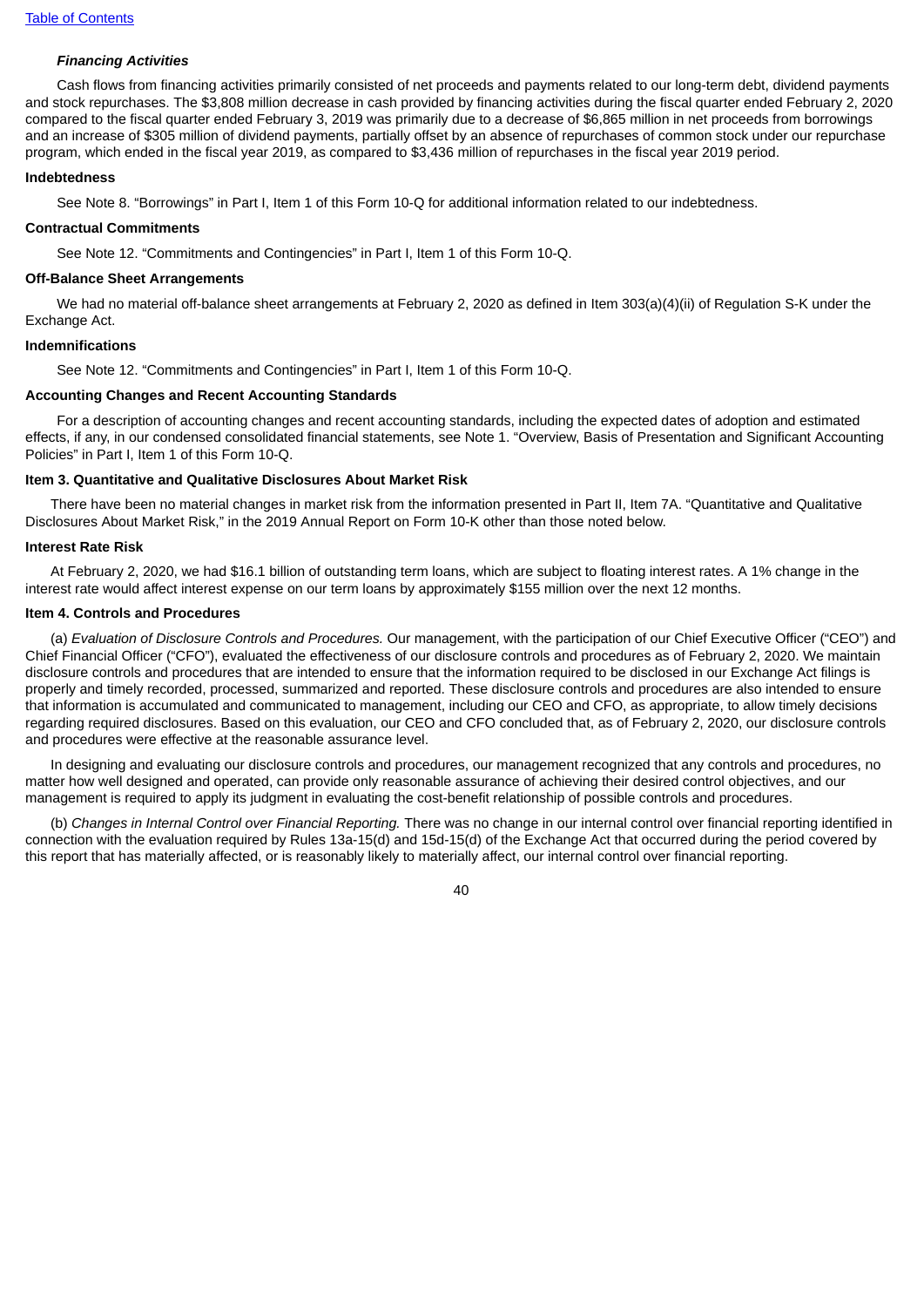### **PART II — OTHER INFORMATION**

## **Item 1. Legal Proceedings**

The information set forth under Note 12. "Commitments and Contingencies" included in Part I, Item 1 of this Form 10-Q, is incorporated herein by reference. For an additional discussion of certain risks associated with legal proceedings, see "Risk Factors" immediately below.

### **Item 1A. Risk Factors**

Our business, operations and financial results are subject to various risks and uncertainties, including those described below, that could adversely affect our business, financial condition, results of operations, cash flows, and the trading price of our common stock. Many of the following risks and uncertainties are, and will be, exacerbated by the COVID-19 pandemic and any worsening of the global business and economic environment as a result. The following important factors, among others, could cause our actual results to differ materially from historical results and those expressed in forward-looking statements made by us or on our behalf in filings with the SEC, press releases, communications with investors and oral statements.

#### **Risks Related to Our Business**

### The majority of our sales come from a small number of customers and a reduction in demand or loss of one or more of our *significant customers may adversely affect our business.*

We are dependent on a small number of end customers, OEMs, their respective contract manufacturers, and certain distributors for a majority of our business, revenue and results of operations. For the fiscal quarter ended February 2, 2020, sales to distributors accounted for 42% of our net revenue. Direct sales to WT Microelectronics accounted for 14% of our net revenue for the fiscal quarter ended February 2, 2020. We believe our aggregate sales to our top five end customers, through all channels, accounted for more than 30% for the fiscal quarter ended February 2, 2020. We believe aggregate sales to Apple Inc., through all channels, accounted for approximately 20% of our net revenue for the fiscal quarter ended February 2, 2020. This customer concentration increases the risk of quarterly fluctuations in our operating results and our sensitivity to any material, adverse developments experienced by our significant customers.

In addition, our top customers' purchasing power has, in some cases, given them the ability to make greater demands on us with regard to pricing and contractual terms in general. We expect this trend to continue, which may adversely affect our gross margin on certain products and, should we fail to comply with such terms, might also result in substantial liability that could harm our business, financial condition and results of operations.

Moreover, the terms and conditions under which we do business with most of our semiconductor customers generally do not include commitments by those customers to purchase any specific quantities of products from us. Even in those instances where we enter into an arrangement under which a customer agrees to source an agreed portion of its product needs from us (provided that we are able to meet specified development, supply and quality commitments), the arrangement often includes pricing schedules or methodologies that apply regardless of the volume of products purchased, and those customers may not purchase the amount of product we expect. As a result, we may not generate the amount of revenue or the level of profitability we expect under such arrangements. If we do not perform under these arrangements, we could also be liable for significant monetary damages. In addition, we are selling an increasing amount of our semiconductor products through a limited number of distributors, which may expose us to additional customer concentration and related credit risks.

The loss of, or any substantial reduction in sales to, any of our major customers could have a material adverse effect on our business, financial condition, results of operations and cash flows.

### Dependence on contract manufacturing and suppliers of critical components within our supply chain may adversely affect our *ability to bring products to market, damage our reputation and adversely affect our results of operations.*

We operate a primarily outsourced manufacturing business model that principally utilizes third-party wafer foundry and module assembly and test capabilities, referred to as contract manufacturers. Our semiconductor products require semiconductor wafer manufacturers with state-of-the-art fabrication equipment and techniques, and most of our products are designed to be manufactured in a specific process, typically at one particular fab or foundry, either our own or with a particular contract manufacturer.

We depend on our contract manufacturers to allocate sufficient manufacturing capacity to meet our needs, to produce products of acceptable quality at acceptable yields, and to deliver those products to us on a timely basis. Although we often have long-term contracts with our contract manufacturers, we do not generally have long-term capacity commitments. We obtain substantially all of our manufacturing services on a purchase order basis and our contract manufacturers have no obligation to provide us with any specified minimum quantities of product. Further, from time to time, our contract manufacturers will cease to, or will become unable to, manufacture a component for us. As the lead time needed to identify, qualify and establish reliable production at acceptable yields, with a new contract manufacturer is typically lengthy, there is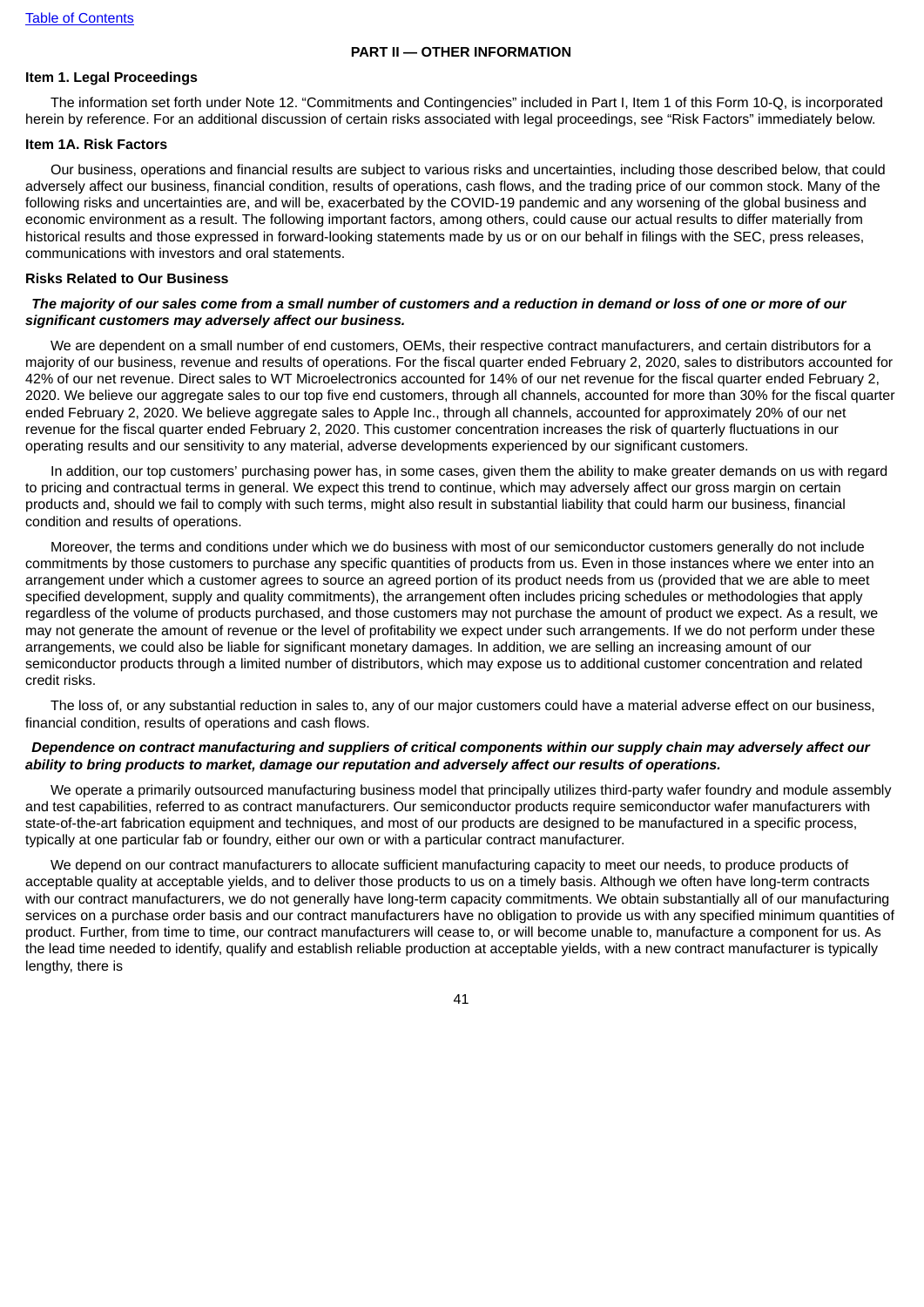often no readily available alternative source for the wafers or other contract manufacturing services we require, and there may be other constraints on our ability to change contract manufacturers. In addition, qualifying such contract manufacturers is often expensive, and they may not produce products as cost-effectively as our current suppliers, which would reduce our margins. In any such circumstances, we may be unable to meet our customer demand and may fail to meet our contractual obligations. This could result in the payment of significant damages by us to our customers, and our net revenue could decline, adversely affecting our business, financial condition and results of operations.

We utilize TSMC to produce the substantial majority of our semiconductor wafers. TSMC manufactured approximately 86% of the wafers manufactured by our contract manufacturers during the fiscal quarter ended February 2, 2020. Our wafer requirements represent a significant portion of the total production capacity of TSMC. However, TSMC also fabricates wafers for other companies, including certain of our competitors, and could choose to prioritize capacity for other customers or reduce or eliminate deliveries to us on short notice, or raise their prices to us, all of which could harm our business, results of operations and gross margin.

Any substantial disruption in TSMC's supply of wafers to us, or in the other contract manufacturing services that we utilize, as a result of a natural disaster, political unrest, military conflict, medical epidemics, such as the COVID-19 pandemic, climate change, economic instability, equipment failure or other cause, could materially harm our business, customer relationships and results of operations.

We also depend on our contract manufacturers to timely develop new, advanced manufacturing processes, including, in the case of wafer fabrication, transitions to smaller geometry process technologies. If these new processes are not timely developed or we do not have sufficient access to them, we may be unable to maintain or increase our manufacturing efficiency to the same extent as our competitors or to deliver products to our customers, which could result in loss of revenue opportunities and damage our relationships with our customers.

#### We purchase a significant amount of the materials used in our products from a limited number of suppliers.

Our manufacturing processes and those of our contract manufacturers rely on many materials, including silicon, gallium arsenide and indium phosphide wafers, copper lead frames, precious and rare earth metals, mold compound, ceramic packages and various chemicals and gases. We purchase a significant portion of our semiconductor materials, components and finished goods used in our products from a few materials providers, some of which are single source suppliers. During the fiscal quarter ended February 2, 2020, we purchased approximately two-thirds of the materials for our manufacturing processes from five materials providers. Substantially all of our purchases are on a purchase order basis, and we do not generally have long-term contracts with our materials providers. Suppliers may extend lead times, limit supplies or increase prices due to commodity price increases, capacity constraints or other factors, all of which may be exacerbated by the COVID-19 pandemic, and could lead to interruption of supply or increased demand in the industry. In the event that we cannot timely obtain sufficient quantities of materials or at reasonable prices, the quality of the material deteriorates or we are not able to pass on higher materials or energy costs to our customers, our business, financial condition and results of operations could be adversely impacted.

## Adverse global economic conditions could have a negative effect on our business, results of operations and financial condition *and liquidity.*

A general slowdown in the global economy or in a particular region or industry, an increase in trade tensions with U.S. trading partners or a tightening of the credit markets could negatively impact our business, financial condition and liquidity. Adverse global economic conditions have from time to time caused or exacerbated significant slowdowns in the industries and markets in which we operate, which have adversely affected our business and results of operations. In recent periods, investor and customer concerns about the global economic outlook have adversely affected market and business conditions in general. Macroeconomic weakness and uncertainty also make it more difficult for us to accurately forecast revenue, gross margin and expenses, and may make it more difficult to raise or refinance debt. An escalation of recent trade tensions between the U.S. and China has resulted in trade restrictions and increased tariffs that harm our ability to participate in Chinese markets or compete effectively with Chinese companies. Sustained uncertainty about, or worsening of, current global economic conditions and further escalation of trade tensions between the U.S. and its trading partners, especially China, could result in a global economic slowdown and long-term changes to global trade. Such events may also (i) cause our customers and consumers to reduce, delay or forgo technology spending, (ii) result in customers sourcing products from other suppliers not subject to such restrictions or tariffs, (iii) lead to the insolvency or consolidation of key suppliers and customers, and (iv) intensify pricing pressures. Any or all of these factors could negatively affect demand for our products and our business, financial condition and results of operations.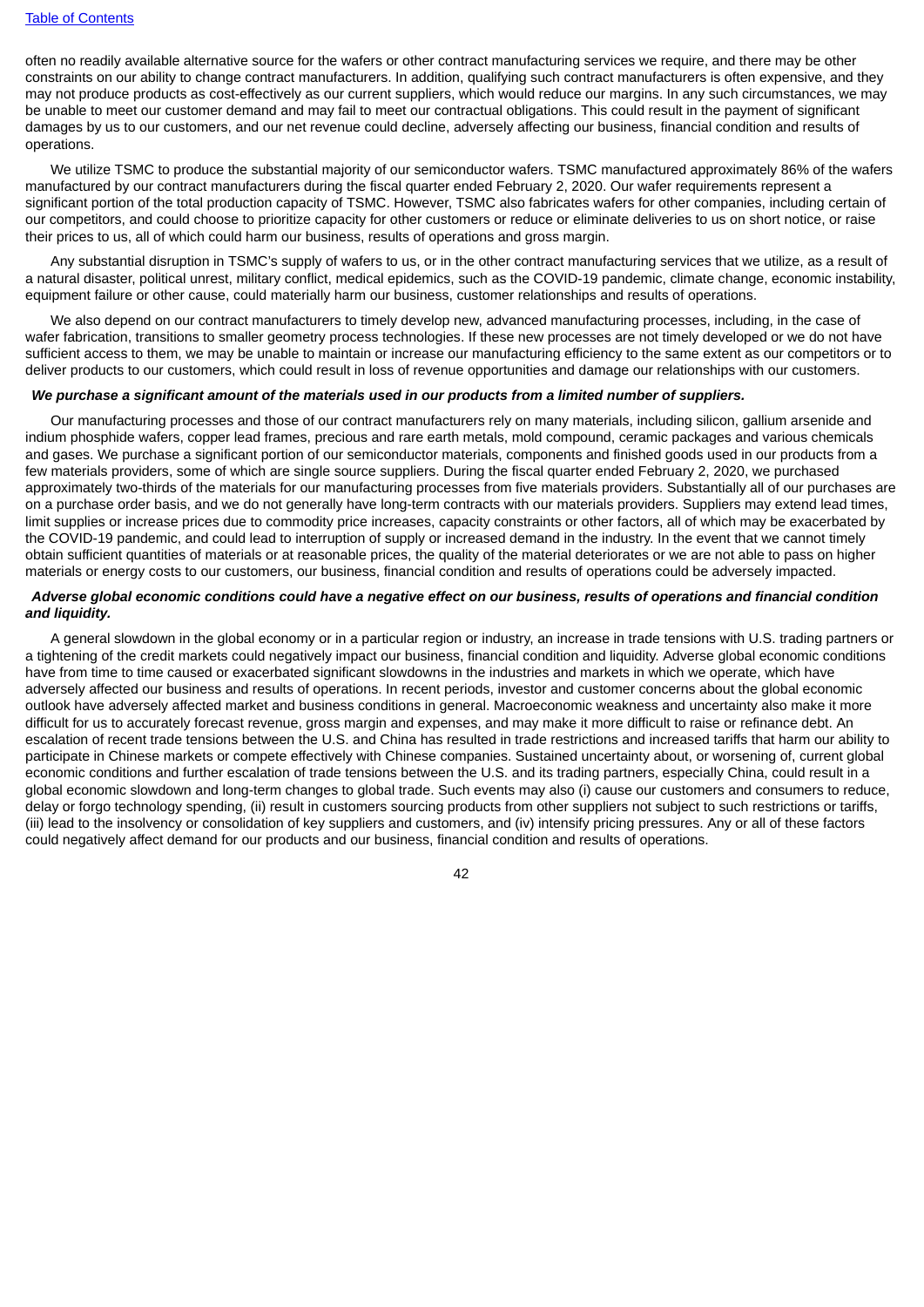## Our business, financial condition and results of operations could be adversely affected by the political and economic conditions *of the countries in which we conduct business and other factors related to our international operations.*

A majority of our products are produced, sourced and sold internationally and our international revenue represents a significant percentage of our overall revenue. In addition, as of February 2, 2020, approximately 50% of our employees are located outside the U.S. Multiple factors relating to our international operations and to particular countries in which we operate could have a material adverse effect on our business, financial condition and results of operations. These factors include:

- changes in political, regulatory, legal or economic conditions or geopolitical turmoil, including terrorism, war or political or military coups, or civil disturbances or political instability;
- restrictive governmental actions, such as restrictions on the transfer or repatriation of funds and foreign investments, data privacy regulations and trade protection measures, including increasing protectionism, import/export restrictions, import/export duties and quotas, trade sanctions and customs duties and tariffs, all of which have increased under the current U.S. administration;
- difficulty in obtaining product distribution and support, and transportation delays;
- potential inability to localize software products for a significant number of international markets;
- difficulty in conducting due diligence with respect to business partners in certain international markets;
- public health or safety concerns, medical epidemics or pandemics, such as COVID-19, and other natural- or man-made disasters;
- nationalization of businesses and expropriation of assets; and
- changes in tax laws.

A significant legal risk associated with conducting business internationally is compliance with the various and differing laws and regulations, including anti-corruption and anti-bribery laws and regulations, of the countries in which we do business, antitrust and competition laws, data privacy laws, money-laundering regulations and export regulations. In addition, the laws in various countries are constantly evolving and may, in some cases, conflict with each other. Although our Code of Ethics and Business Conduct and other policies prohibit us, our employees and our agents from engaging in unethical business practices, there can be no assurance that all of our employees, distributors or other agents will refrain from acting in violation of our related anti-corruption policies and procedures. Any such violation could have a material adverse effect on our business.

## We may pursue acquisitions, investments, joint ventures and dispositions, which could adversely affect our results of operations.

Our growth strategy includes the acquisition of, and investment in, businesses that offer complementary products, services and technologies, augment our market coverage, or enhance our technological capabilities, such as our recent acquisition of the Symantec Business. We may also enter into strategic alliances or joint ventures to achieve these goals. We may not be able to identify suitable acquisition, investment, alliance, or joint venture opportunities, or to consummate any such transactions. In addition, our original estimates and assumptions used in assessing any transaction may be inaccurate and we may not realize the expected financial or strategic benefits of any such transaction, including our recent acquisition of the Symantec Business.

Any acquisitions we may undertake and their integration, including our recent acquisition of the Symantec Business, involve risks and uncertainties, such as:

- unexpected delays, challenges and related expenses, and disruption of our business;
- diversion of management's attention from daily operations and the pursuit of other opportunities;
- our ability to effectively identify and timely transfer acquired assets and liabilities;
- the need to assign or novate acquired customer contracts;
- our ability to identify and directly hire acquired company or business employees;
- our ability to identify, manage and coordinate the performance of acquired company or business personnel providing services to us on a transitional basis or under third party transition services agreements;

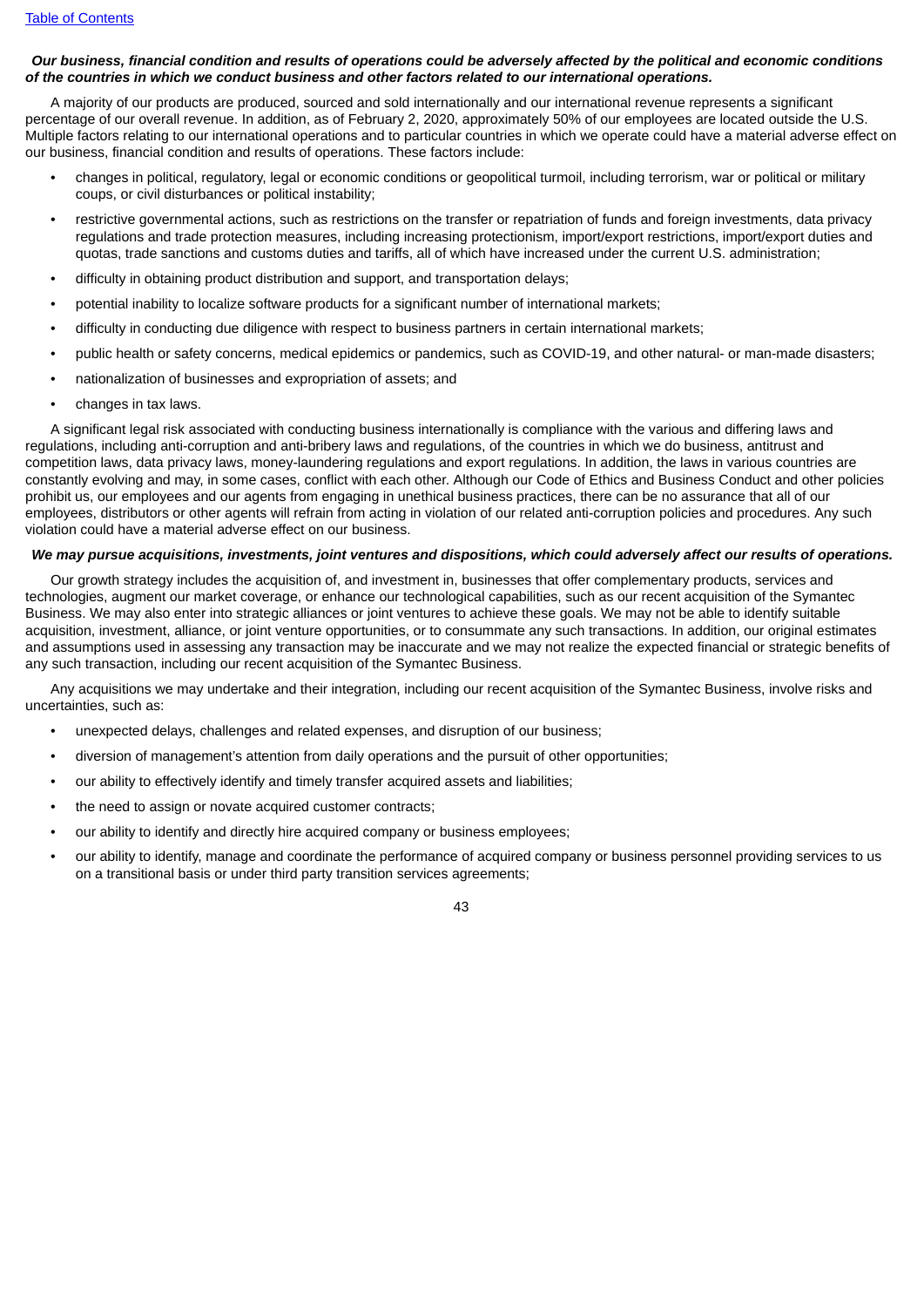- incurring significant restructuring charges and amortization expense, assuming liabilities and ongoing lawsuits, potential impairment of acquired goodwill and other intangible assets, and increasing our expenses and working capital requirements;
- implementing our management information systems, operating systems and internal controls for the acquired operations;
- our due diligence process may fail to identify significant issues with the acquired company's products, financial disclosures, accounting practices, legal, tax and other contingencies, compliance with local laws and regulations (and interpretations thereof) in multiple international jurisdictions, as well as compliance with U.S. laws and regulations;
- additional acquisition-related debt, which could increase our leverage and potentially negatively affect our credit ratings resulting in more restrictive borrowing terms or increased borrowing costs thereby limiting our ability to borrow; and
- dilution of stock ownership of existing stockholders.

In addition, regulatory approvals required in connection with an acquisition, such as those from the U.S. Department of Justice, the U.S. Federal Trade Commission ("FTC"), the European Commission Directorate-General for Competition or, where applicable, the China State Administration for Market Regulation, may take longer than anticipated to obtain, may not be obtained at all or may contain materially burdensome conditions. If any conditions or changes to the structure of an acquisition are required to obtain these regulatory approvals, they may have the effect of jeopardizing or delaying completion of such acquisition or reducing our anticipated benefits of the transaction. If we agree to any material conditions in order to obtain any such approvals or if we fail to comply with any such conditions, our business and results of operations may be adversely affected.

These difficulties may be complicated by factors such as the size of the business or entity acquired, geographic and cultural differences, lack of experience operating in the industry or geographic markets of the acquired business, potential loss of key employees and customers, the potential for deficiencies in internal controls at the acquired or combined business, performance problems with the acquired business' technology, failure to realize the benefits of transition services arrangements, exposure to unanticipated liabilities of the acquired business, insufficient revenue to offset increased expenses associated with the acquisition, adverse tax consequences and our potential inability to achieve the growth prospects or synergies expected from any such acquisition.

If we fail to complete an announced acquisition, our stock price could fall to the extent the price reflects an assumption that such acquisition will be completed, and we may incur significant unrecoverable costs. Further, the failure to consummate an acquisition may result in negative publicity and adversely impact our relationships with our customers, vendors and employees. We may become subject to legal proceedings relating to the acquisition and the integration of acquired businesses may not be successful. Failure to manage and successfully integrate acquired businesses, achieve anticipated levels of profitability of the acquired business, improve margins of the acquired businesses and products, or realize other anticipated benefits of an acquisition could materially harm our business, operating results and margins.

From time to time, we may also seek to divest or wind down portions of our business, either acquired or otherwise, or we may exit minority investments, each of which could materially affect our cash flows and results of operations. Any future dispositions we may make could involve risks and uncertainties, including our ability to sell such businesses on terms acceptable to us, or at all. In addition, any such dispositions could result in disruption to other parts of our business, potential loss of employees or customers, or exposure to unanticipated liabilities or ongoing obligations to us following any such dispositions. For example, in connection with such dispositions, we often enter into transition services agreements or other strategic relationships, including long-term research and development arrangements and sales arrangements, or agree to provide certain indemnities to the purchaser, which may result in additional expenses and may adversely affect our financial condition and results of operations. In addition, dispositions may include the transfer of technology and/or the licensing of certain IP rights to third-party purchasers, which could limit our ability to utilize such IP rights or assert these rights against such third-party purchasers or other third parties.

## Our business is subject to various governmental regulations, and compliance with these regulations may cause us to incur significant expense. If we fail to maintain compliance with applicable regulations, we may be forced to cease the manufacture and *distribution of certain products, and we could be subject to civil or criminal penalties.*

Our business is subject to various international laws and other legal requirements, including packaging, product content, labor and import/export regulations, such as the U.S. Export Administration Regulations, and applicable executive orders, and many of our semiconductor products are regulated or sold into regulated industries. These laws, regulations and orders are complex, may change frequently and with limited notice, have generally become more stringent over time and have intensified under the current U.S. administration, especially in light of recent trade tensions with China. We may be required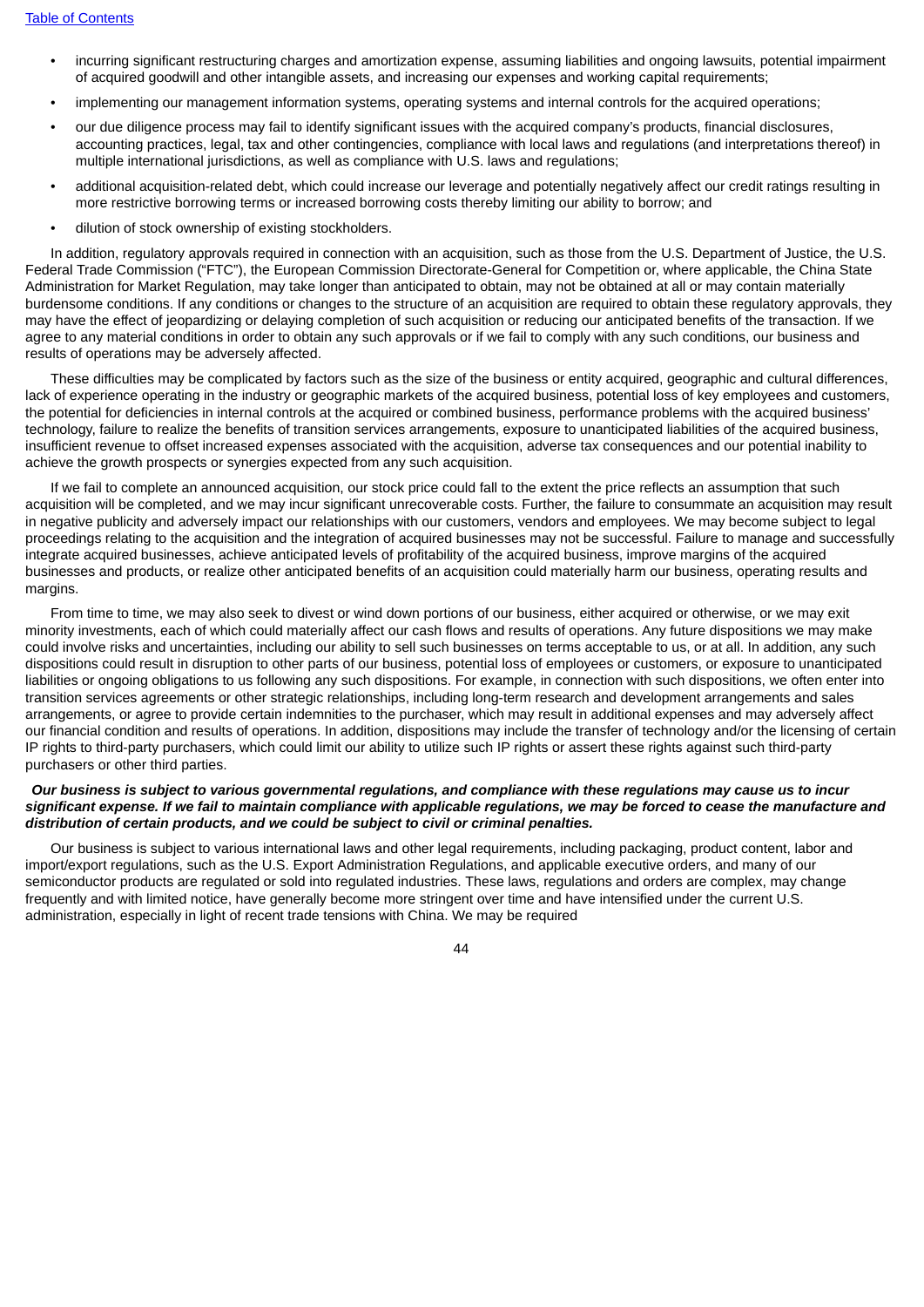to incur significant expense to comply with, or to remedy violations of, these regulations. In addition, if our customers fail to comply with these regulations, we may be required to suspend sales to these customers, which could damage our reputation and negatively impact our results of operations. For example, Huawei Technologies Co. Ltd., one of our customers, is subject to certain U.S. export restrictions on, which has required us to suspend certain sales to Huawei during the pendency of such restrictions.

In addition, the manufacture and distribution of our semiconductors must comply with various laws and adapt to changes in regulatory requirements as they occur. For example, if a country in which our products are manufactured or sold sets technical standards that are not widely shared, it may require us to stop distributing our products commercially until they comply with such new standards, lead certain of our customers to suspend imports of their products into that country, require manufacturers in that country to manufacture products with different technical standards and disrupt cross-border manufacturing relationships, any of which could have a material adverse effect on our business, financial condition and results of operations. If we fail to comply with these requirements, we could also be required to pay civil penalties or face criminal prosecution. In addition, it is expected that the current U.S. administration's trade policy will promote U.S. manufacturing and manufacturers. It is unclear what effect this will have on us as a multinational company that conducts business world-wide, or on our suppliers, customers, contract manufacturers and OEMs.

Our products and operations are also subject to the rules of industrial standards bodies, like the International Standards Organization, as well as regulation by other agencies, such as the FTC. If we fail to adequately address any of these rules or regulations, our business could be harmed.

## We are subject to risks associated with our distributors and other channel partners, including product inventory levels and *product sell-through.*

We sell our products through a direct sales force and a select network of distributors and other channel partners globally. Sales to distributors accounted for 42% of our net revenue in the fiscal quarter ended February 2, 2020 and are subject to a number of risks, including:

- fluctuations in demand based on our distributors' product inventory levels and end customer demand in a given quarter;
- our distributors and other channel partners are generally not subject to minimum sales requirements or any obligation to market our products to their customers;
- our distributors and other channel partners agreements are generally nonexclusive and may be terminated at any time without cause;
- our lack of control over the timing of delivery of our products to end customers;
- our distributors and other channel partners may market and distribute competing products and may, from time to time, place greater emphasis on the sale of these products due to pricing, promotions and other terms offered by our competitors; and
- dependence on a limited number of semiconductor distributors may exacerbate the foregoing risks and increase our related credit risk.

One of our significant distributors, Tech Data Corporation, recently agreed to be acquired by a private equity firm, which may result in a change in their operations, business focus and financial capacity. If and when completed, this could adversely affect our relationship with, and ability to sell products to, them.

We do not always have a direct relationship with the end customers of our products. As a result, our semiconductor products may be used in applications for which they were not necessarily designed or tested, including, for example, medical devices, and they may not perform as anticipated in such applications. In such event, failure of even a small number of parts could result in significant liabilities to us, damage our reputation and harm our business and results of operations.

## Our business would be adversely affected by the departure of existing members of our senior management team.

Our success depends, in large part, on the continued contributions of our senior management team, and in particular, the services of Mr. Hock E. Tan, our President and Chief Executive Officer. Effective succession planning is also important for our long-term success. Failure to ensure effective transfers of knowledge and smooth transitions involving senior management could hinder our strategic planning and execution. None of our senior management is bound by written employment contracts. In addition, we do not currently maintain key person life insurance covering our senior management. The loss of any of our senior management could harm our ability to implement our business strategy and respond to the rapidly changing market conditions in which we operate.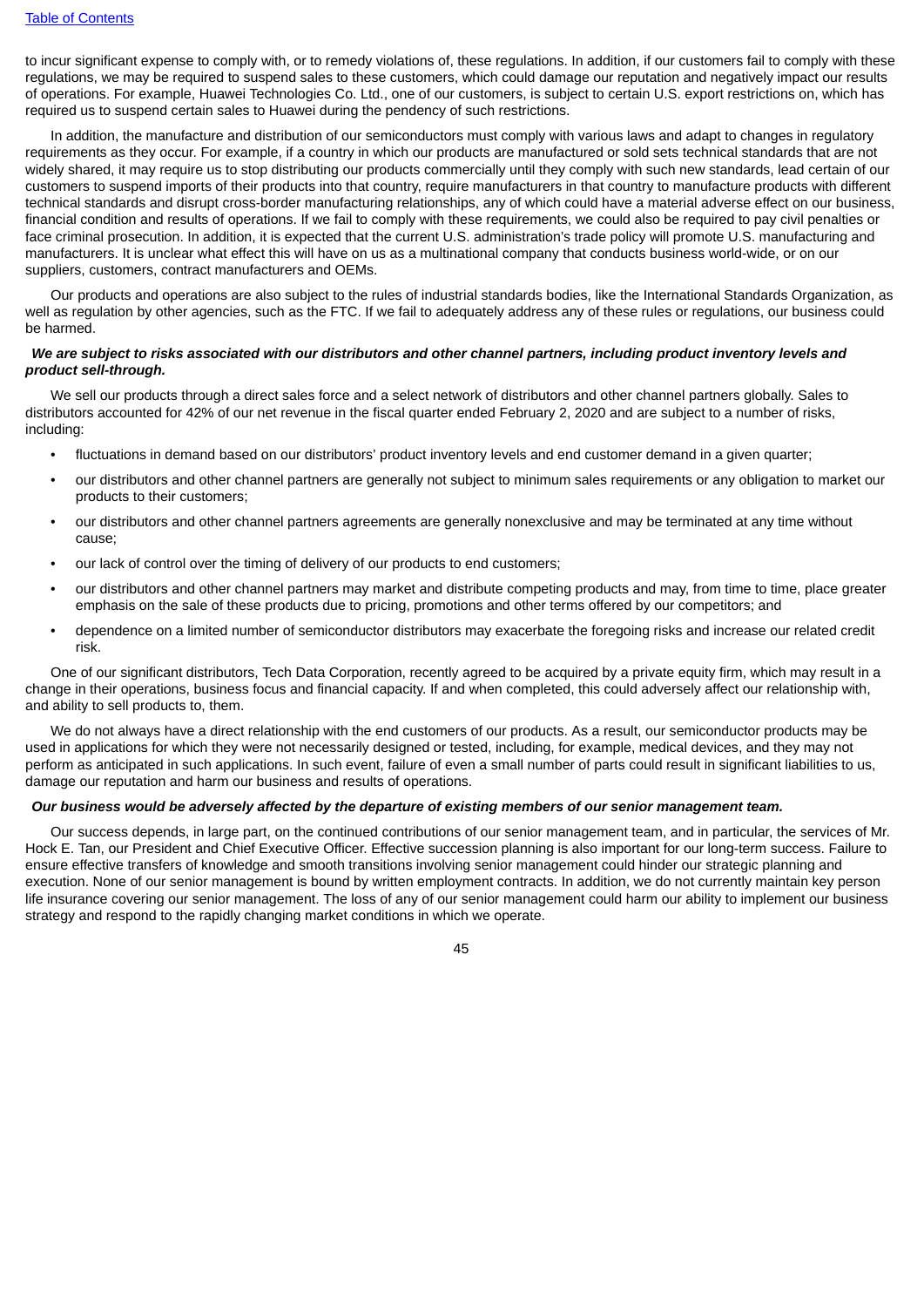### If we are unable to attract and retain qualified personnel, especially our engineering and technical personnel, we may not be able *to execute our business strategy effectively.*

Our future success depends on our ability to retain, attract and motivate qualified personnel. We also seek to acquire talented engineering and technical personnel (including cybersecurity experts), as well as effective sales professionals, through acquisitions we may make from time to time or otherwise. We have historically encountered some difficulties in hiring and retaining qualified engineers. particularly in Silicon Valley and Southeast Asia where qualified engineers are in high demand. In addition, current or future immigration laws may make it more difficult to hire or retain qualified engineers, further limiting the pool of available talent. Further, our employees, including employees whom we have retained as a result of an acquisition, may decide not to continue working for us and may leave with little or no notice. As the source of our technological and product innovations, our engineering and technical personnel are a significant asset. We have granted multi-year equity awards to most of our employees. These awards approximate four consecutive annual grants that vest in four tranches with successive four-year vesting periods. While we believe these awards provide a powerful long-term retention incentive to employees, we may be incorrect in this assumption, particularly if there is a material and persistent decline in the price of our stock. In addition, we may be unable to obtain required stockholder approvals of future equity compensation plans. As a result, we may be limited in granting equity-based incentives and may impair our efforts to attract and retain necessary personnel. Any inability to retain, attract or motivate such personnel could have a material adverse effect on our business, financial condition and results of operations.

### We may be involved in legal proceedings, including IP, anti-competition and securities litigation, employee-related claims and regulatory investigations, which could, among other things, divert efforts of management and result in significant expense and *loss of our IP rights.*

We are often involved in legal proceedings, including cases involving our IP rights and those of others, anti-competition and commercial matters, acquisition-related suits, securities class action suits, employee-related claims and other actions. Some of these actions may seek injunctive relief, including injunctions or exclusion orders against the sale of our products and substantial monetary damages, which if granted or awarded could materially harm our business, financial condition and results of operations. From time to time, we may also be involved or required to participate in regulatory investigations or inquiries, such as the ongoing investigations by the FTC and the European Commission into certain of our contracting practices, which may evolve into legal or other administrative proceedings. Litigation or settlement of such actions, regardless of their merit, or involvement in regulatory investigations or inquiries, can be complex, can extend for a protracted period of time, can divert the efforts and attention of our management and technical personnel, and is frequently costly, with the related expenditures unpredictable. An unfavorable resolution of a governmental investigation may include, among others, fines or other orders to disgorge profits or make other payments, and/or the issuance of orders to cease certain conduct and/or modify our contracting practices, any or all of which could materially adversely affect our reputation and our business, financial condition and results of operations.

The industries in which we operate are characterized by companies holding large numbers of patents, copyrights, trademarks and trade secrets and by the vigorous pursuit, protection and enforcement of IP rights, including actions by patent-holding companies that do not make or sell products. From time to time, third parties assert against us and our customers and distributors their patent, copyright, trademark, trade secret and other IP rights to technologies that are important to our business. For example, in January 2020 a jury issued a verdict against Broadcom and Apple for infringement of certain patents and awarded California Institute of Technology past damages of \$270.2 million from Broadcom and \$837.8 million from Apple, for which Apple is seeking indemnification from Broadcom. Although we plan to appeal this verdict, there are no assurances that we will be successful. In addition, such third parties may also seek the enhancement of damages by up to as much as three times by claiming the infringement is willful.

Many of our customer agreements, and in some cases our asset sale agreements, and/or the laws of certain jurisdictions may require us to indemnify our customers or purchasers for third-party IP infringement claims, including costs to defend those claims, and payment of damages in the case of adverse rulings. However, our contract manufacturers and suppliers may or may not be required to indemnify us should we or our customers be subject to such third-party claims. Claims of this sort could also harm our relationships with our customers and might deter future customers from doing business with us. We do not know whether we will prevail in such proceedings, given the complex technical issues and inherent uncertainties in IP litigation. If any pending or future proceedings result in an adverse outcome, we could be required to:

- cease the manufacture, use or sale of the infringing products, processes or technology and/or make changes to our processes or products;
- pay substantial damages for past, present and future use of the infringing technology;
- expend significant resources to develop non-infringing technology;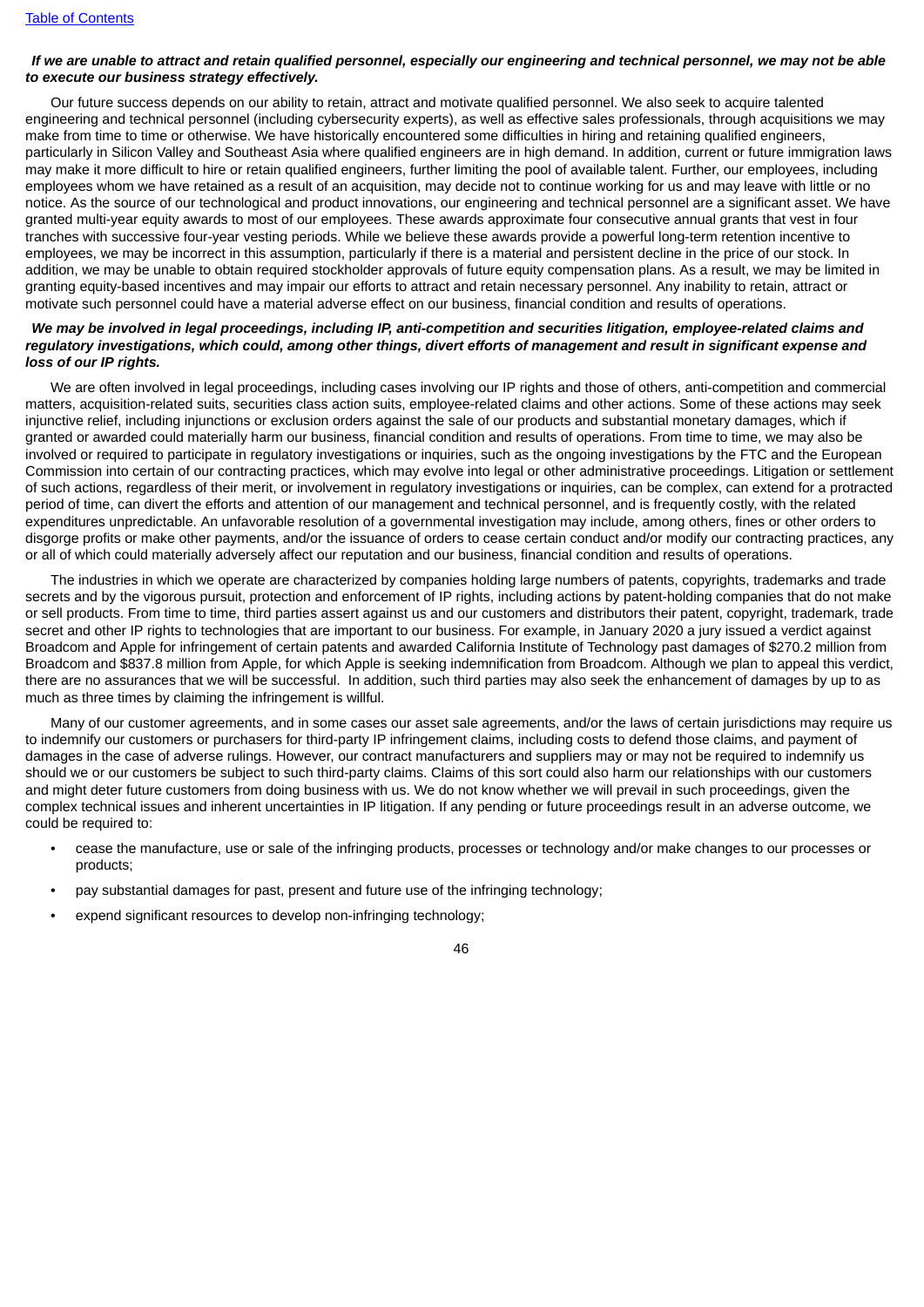- license technology from the third-party claiming infringement, which license may not be available on commercially reasonable terms, or at all;
- enter into cross-licenses with our competitors, which could weaken our overall IP portfolio and our ability to compete in particular product categories;
- indemnify our customers or distributors and/or recall, or accept the return of, infringing products;
- pay substantial damages to our direct or end customers to discontinue use or replace infringing technology with non-infringing technology; or
- relinquish IP rights associated with one or more of our patent claims, if such claims are held invalid or otherwise unenforceable.

Any of the foregoing results could have a material adverse effect on our business, financial condition and results of operations.

In addition, we may be obligated to indemnify our current or former directors or employees, or former directors or employees of companies that we have acquired, in connection with litigation or regulatory investigations. These liabilities could be substantial and may include, among other things, the cost of defending lawsuits against these individuals, as well as stockholder derivative suits; the cost of government, law enforcement or regulatory investigations; civil or criminal fines and penalties; legal and other expenses; and expenses associated with the remedial measure, if any, which may be imposed.

## *Our operating results are subject to substantial quarterly and annual fluctuations.*

Our operating results have fluctuated in the past and are likely to fluctuate in the future. These fluctuations may occur on a quarterly and annual basis and are due to a number of factors, many of which are beyond our control. These factors include, among others:

- customer concentration and the gain or loss of significant customers;
- the timing of launches by our customers of new products, such as mobile handsets, in which our products are included and changes in end-user demand for the products manufactured and sold by our customers;
- changes in our product mix or customer mix and their effect on our gross margin;
- the shift to cloud-based IT solutions and services, such as hyperscale computing, which may adversely affect the timing and volume of sales of our products for use in traditional enterprise data centers;
- the timing of receipt, reduction or cancellation of significant product orders by customers;
- the timing of new software contracts and renewals, as well as the timing of any terminations of software contracts that require us to refund to customers any pre-paid amounts under the contract, which may adversely affect our cash flows;
- fluctuations in the levels of component or product inventories held by our customers;
- utilization of our internal manufacturing facilities and fluctuations in manufacturing yields;
- our ability to successfully and timely integrate, and realize the benefits of acquisitions we may make and the timing of acquisitions or dispositions of, or making and exiting investments in, other entities, businesses or technologies;
- our ability to develop, introduce and market new products and technologies on a timely basis;
- the timing and extent of our software license and subscription revenue, and other non-product revenue, such as product development revenue and royalty and other payments from IP sales and licensing arrangements;
- new product announcements and introductions by us or our competitors;
- seasonality or other fluctuations in demand in our markets;
- IP disputes and associated litigation expense;
- timing and amount of research and development and related new product expenditures, and the timing of receipt of any research and development grant monies;
- significant warranty claims, including those not covered by our suppliers or our insurers;
- availability and cost of raw materials and components from our suppliers;

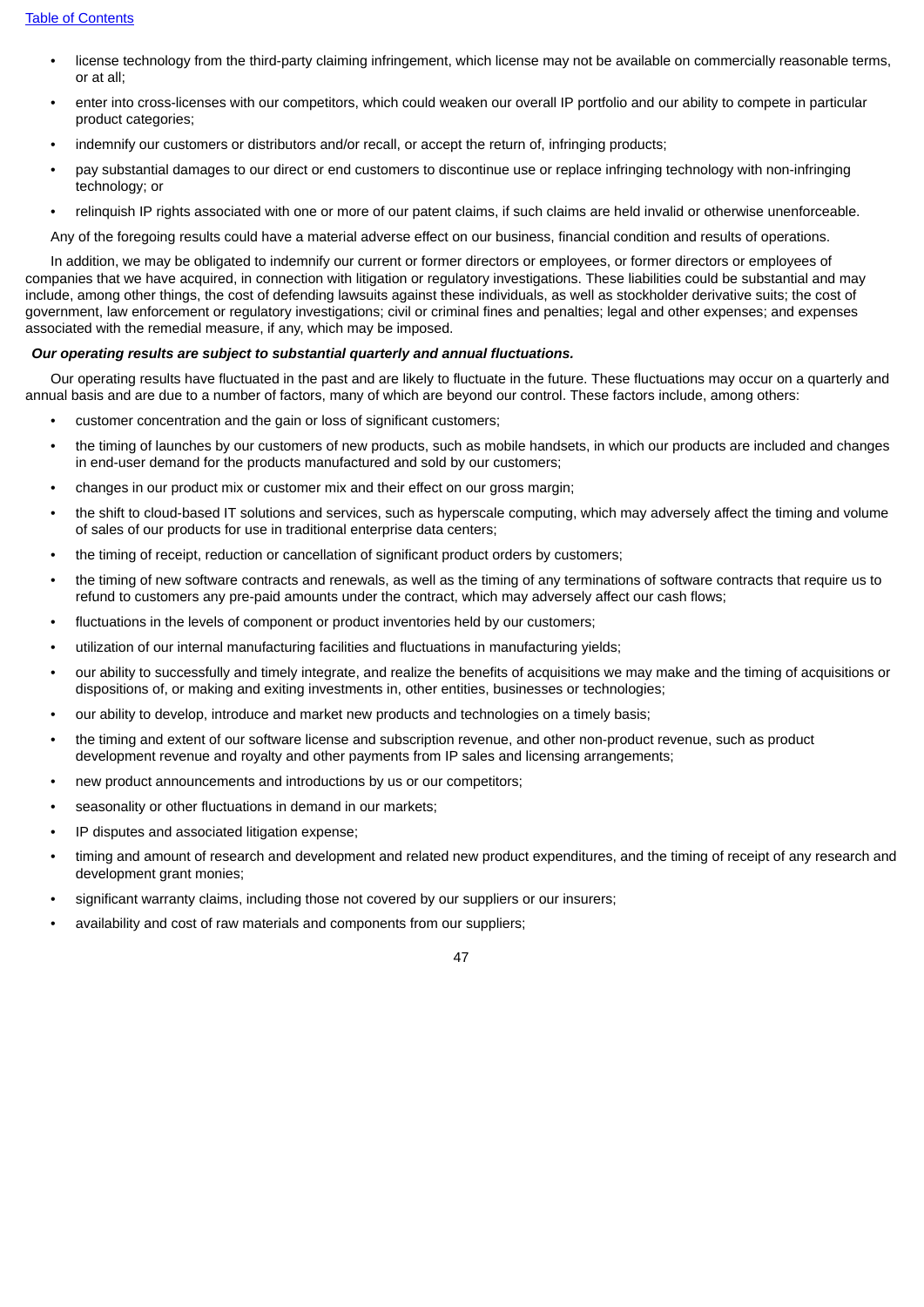- timing of any regulatory changes, particularly with respect to trade sanctions and customs duties and tariffs, and tax reform;
- fluctuations in currency exchange and interest rates;
- changes in taxation of international businesses, which could increase our overall cash tax costs;
- changes in our tax structure or incentive arrangements, which may adversely affect our net tax expense and our cash flow in any quarter in which such an event occurs;
- loss of key personnel or the shortage of available skilled workers; and
- the effects of competitive pricing pressures, including decreases in average selling prices of our products.

The foregoing factors are often difficult to predict, and these, as well as other factors, could materially adversely affect our quarterly or annual operating results. In addition, a significant amount of our operating expenses are relatively fixed in nature due to our significant sales, research and development, and internal manufacturing overhead expenses. Any failure to adjust spending quickly enough to compensate for a revenue shortfall could magnify the adverse impact of such revenue shortfall on our results of operations. As a result, we believe that quarter-to-quarter comparisons of our revenue and operating results may not be meaningful or a reliable indicator of our future performance. If our operating results in one or more future quarters fail to meet the expectations of securities analysts or investors, a significant decline in the trading price of our common stock may occur, which may happen immediately or over time.

## Failure to adjust our manufacturing and supply chain to accurately meet customer demand could adversely affect our results of *operations.*

We make significant decisions, including determining the levels of business that we will seek and accept, production schedules, levels of reliance on contract manufacturing and outsourcing, internal fabrication utilization and other resource requirements, based on our estimates of customer requirements. Factors that can impact our ability to accurately estimate future customer requirements include the short-term nature of many customers' commitments, our customers' ability to reschedule, cancel and modify orders with little or no notice and without significant penalty, the accuracy of our customers' forecasts and the possibility of rapid changes in demand for our customers' products, as well as seasonal or cyclical trends in their industries or the semiconductor industry.

To ensure the availability of our semiconductor products, particularly for our largest customers, we typically start manufacturing our relevant products based on our customers' forecasts, which are not binding. As a result, we incur inventory and manufacturing costs in advance of anticipated sales that may never materialize or that may be substantially lower than expected. If actual demand for our products is lower than forecast, we may also experience higher inventory carrying and operating costs and product obsolescence. Because certain of our sales, research and development, and internal manufacturing overhead expenses are relatively fixed, a reduction in customer demand may also decrease our gross margin and operating income.

Conversely, customers often require rapid increases in production on short notice. We may be unable to secure sufficient materials or contract manufacturing capacity to meet such increases in demand. This could damage our customer relationships, reduce revenue growth and margins, subject us to additional liabilities, harm our reputation, and prevent us from taking advantage of opportunities.

## *We operate in the highly cyclical semiconductor industry, which is subject to significant downturns.*

The semiconductor industry is highly cyclical and is characterized by constant and rapid technological change and price erosion, evolving technical standards, frequent new product introductions, short product life cycles (for semiconductors and for many of the end products in which they are used) and wide fluctuations in product supply and demand. From time to time, these factors, together with changes in general economic conditions, cause significant upturns and downturns in the industry in general, and in our business in particular. Periods of industry downturns have been characterized by diminished demand for end-user products, high inventory levels and periods of inventory adjustment, under-utilization of manufacturing capacity, changes in revenue mix and accelerated erosion of average selling prices. We expect our business to continue to be subject to cyclical downturns even when overall economic conditions are relatively stable. If we cannot offset industry or market downturns, our net revenue may decline and our financial condition and results of operations may suffer.

### Winning business in the semiconductor solutions industry is subject to a lengthy process that often requires us to incur *significant expense, from which we may ultimately generate no revenue.*

Our semiconductor business is dependent on us winning competitive bid selection processes, known as "design wins". These selection processes are typically lengthy and can require us to dedicate significant development expenditures and scarce engineering resources in pursuit of a single customer opportunity. Failure to obtain a particular design win may prevent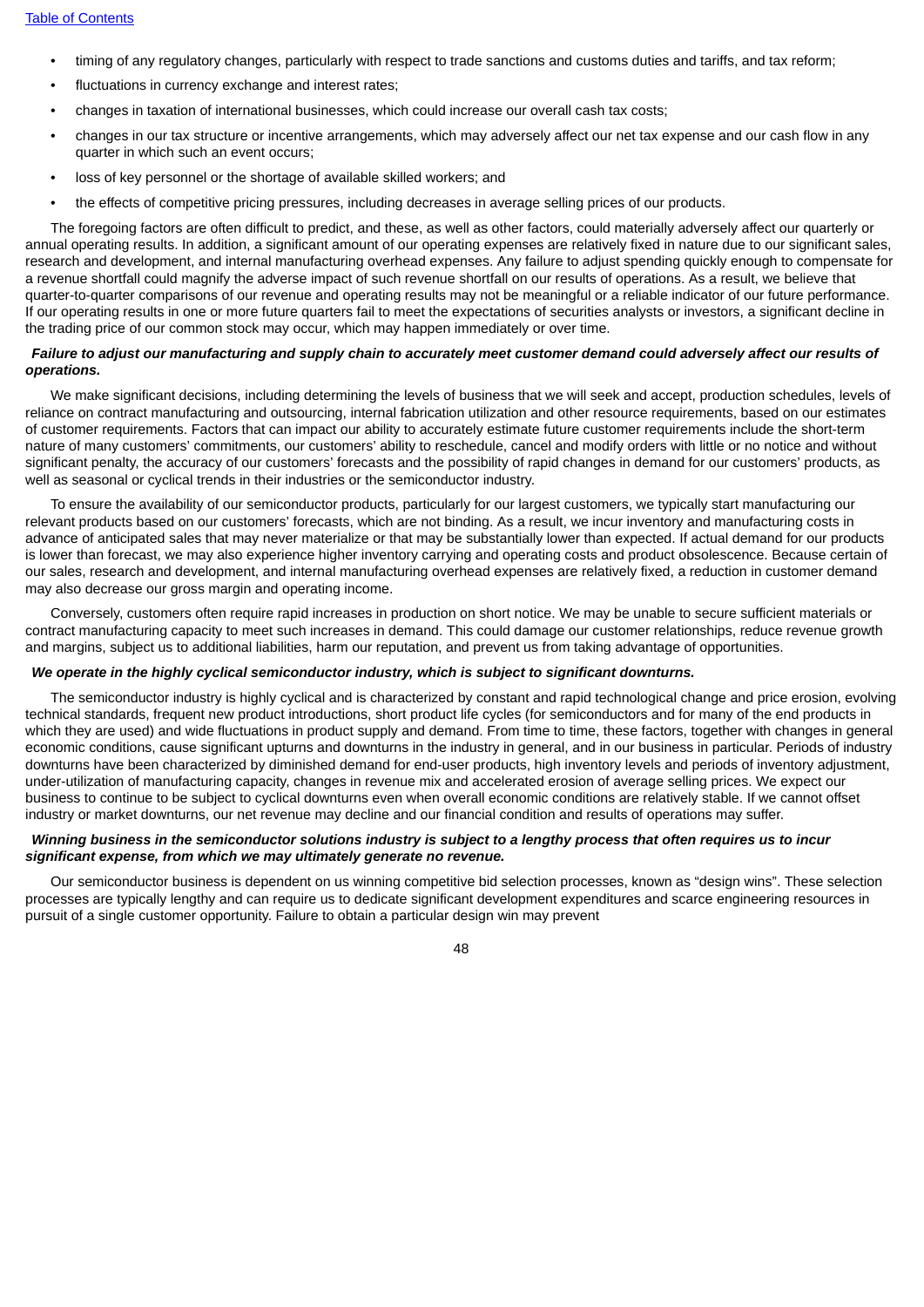us from obtaining design wins in subsequent generations of a particular product. This can result in lost revenue and can weaken our position in future competitive bid selection processes.

Winning a product design does not guarantee sales to a customer or that we will realize as much revenue as anticipated, if any. A delay or cancellation of a customer's plans could materially and adversely affect our financial results, as we incur significant expense in the design process and may generate little or no revenue from it. In addition, the timing of design wins is unpredictable and implementing production for a major design win, or multiple design wins occurring at the same time, may strain our resources and those of our contract manufacturers. In such event, we may be forced to dedicate significant additional resources and incur additional, unanticipated costs and expenses. Often customers will only purchase limited numbers of evaluation units from us until they qualify the products and/or the manufacturing line for those products. The qualification process can take significant time and resources and we may not always be able to satisfy customers' qualification requirements. Delays in qualification or failure to qualify our products may cause a customer to discontinue use of our products and result in a significant loss of revenue. Finally, customers could choose at any time to stop using our products or could fail to successfully market and sell their products, which could reduce demand for our products, and cause us to hold excess inventory, materially adversely affecting our business, financial condition and results of operations. These risks are exacerbated by the fact that many of our products, and the end products into which our products are incorporated, often have very short life cycles.

### *Competition in our industries could prevent us from growing our revenue.*

The industries in which we operate are highly competitive and characterized by rapid technological changes, evolving industry standards, changes in customer requirements, often aggressive pricing practices and, in some cases, new delivery methods. We expect competition in these industries to continue to increase as existing competitors improve or expand their product offerings or as new competitors enter our markets.

In addition, the competitive landscape is changing in these industries as a result of a trend toward consolidation. Some of our direct competitors have merged with or been acquired by other competitors. We expect this consolidation trend to continue, which may result in the combined competitors having greater manufacturing, distribution, financial, research and development or marketing resources than us. In addition, some of our competitors may also receive financial and other support from their home country government or may have a greater presence in key markets, a larger customer base or more comprehensive IP portfolio and patent protection than us.

We compete with integrated device manufacturers and fabless semiconductor companies, as well as the internal resources of large, integrated OEMs. Because our products are often building block semiconductors, providing functions that in some cases can be integrated into more complex integrated circuits ("ICs"), we also face competition from manufacturers of ICs, as well as customers that may develop their own IC products. Our competitors in these markets range from large, international companies offering a wide range of semiconductor products and devices to smaller companies specializing in niche markets and new technologies.

Our competitors also include large vendors of hardware and operating system software and cloud service providers. Some of our competitors have longer operating histories, greater name recognition, a larger installed base of customers in any particular market, larger technical staffs, more established relationships with hardware vendors, or greater financial, technical and marketing resources than us. We also face competition from numerous start-ups and smaller companies that specialize in specific aspects of the highly fragmented software industry, open source authors who may provide software and intellectual property for free, competitors who may offer their products through try-and-buy or freemium models, and customers who may develop competing products.

The actions of our competitors, in the areas of pricing and product bundling in particular, could have a substantial adverse impact on us. Further, competitors may leverage their superior market position, as well as IP or other proprietary information, including interface, interoperability or technical information, in new and emerging technologies and platforms that may inhibit our ability to compete effectively. If we are unable to compete successfully, we may lose market share for our products or incur significant reduction in our gross margins, either of which could have a material adverse effect on our business and results of operations.

## A prolonged disruption of our manufacturing facilities, research and development facilities, warehouses or other significant operations, or those of our suppliers, could have a material adverse effect on our business, financial condition and results of *operations.*

Although we operate a primarily outsourced manufacturing business model, we also rely on our own manufacturing facilities, in particular in Fort Collins, Colorado, Singapore, and Breinigsville, Pennsylvania. We use these internal fabrication facilities for products utilizing our innovative and proprietary processes, in order to protect our IP, to accelerate time to market of our products and to ensure supply of certain components. Our Fort Collins and Breinigsville facilities are the sole sources for the film bulk acoustic resonator components used in many of our wireless devices and for the indium phosphide-based wafers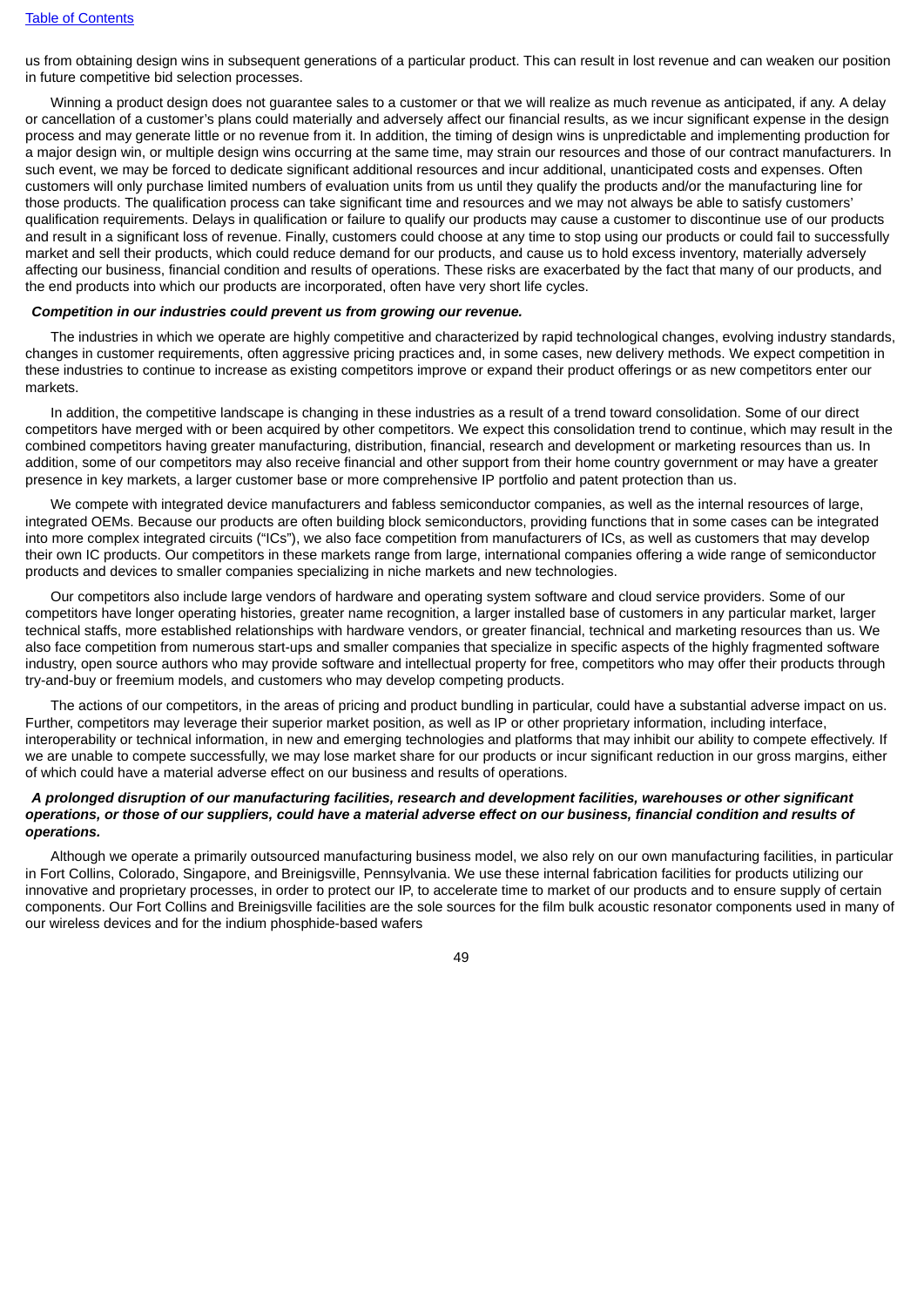used in our fibre optics products, respectively. Many of our facilities, and those of our contract manufacturers and suppliers, are located in California and the Pacific Rim region, which has above average seismic activity and severe weather activity. In addition, our research and development personnel are primarily concentrated in China, Czech Republic, India, Israel, Malaysia, Singapore, South Korea, Taiwan, Colorado, California and Pennsylvania, with the expertise of the personnel at each such location tending to be focused on one or two specific areas, and our primary warehouse is in Malaysia.

A prolonged disruption at or shut-down of one or more of our manufacturing facilities for any reason, especially our Colorado, Singapore and Pennsylvania facilities, or those of our contract manufacturers or suppliers, due to natural- or man-made disasters or other events outside of our control, such as equipment malfunction or widespread outbreaks of acute illness, including COVID-19, at one or more of these facilities, would limit our capacity to meet customer demands and delay new product development until a replacement facility and equipment, if necessary, were found. Any such event would likely disrupt our operations, delay production, shipments and revenue, result in us being unable to timely satisfy customer demand, expose us to claims by our customers resulting in significant expense to repair or replace our affected facilities, and, in some instances, could significantly curtail our research and development efforts in a particular product area or target market. As a result, we could forgo revenue opportunities, potentially lose market share, damage our customer relationships and be subject to litigation and additional liabilities, all of which could materially and adversely affect our business. Although we purchase insurance to mitigate certain losses, such insurance often carries a high deductible amount and any uninsured losses could negatively affect our operating results. In addition, even if we were able to promptly resume production of our affected products, if our customers cannot timely resume their own manufacturing following such an event, they may cancel or scale back their orders from us and this may in turn adversely affect our results of operations. Such events could also result in increased fixed costs relative to the revenue we generate and adversely affect our results of operations.

### We may be unable to maintain appropriate manufacturing capacity at our own manufacturing facilities, which could adversely *affect our relationships with our customers, and our business, financial condition and results of operations.*

We must maintain appropriate capacity at our own manufacturing facilities to meet anticipated customer demand for our proprietary products. From time to time, this requires us to invest in expansion or improvements of those facilities, which often involves substantial cost and other risks, such as delays in completion. Such expanded manufacturing capacity may still be insufficient, or may not come online soon enough, to meet customer demand and we may have to put customers on product allocation, forgo sales or lose customers as a result. Conversely, if we overestimate customer demand, we would experience excess capacity and fixed costs at these facilities, all of which could adversely affect our results of operations.

### Any failure of our IT systems or one or more of our corporate infrastructure vendors to provide necessary services could have a *material adverse effect on our business.*

We depend on various IT systems, including networks, applications, internal IT systems and personnel, and outsourced services for, among other things, financial reporting and product orders and shipments. We rely on third-party vendors to provide critical corporate infrastructure services on a timely and effective basis and to adequately address cybersecurity threats to their own systems. Services provided by these third parties include certain services related to shipping, human resources, benefit plan administration, IT network development and network monitoring. While we may be entitled to damages if our vendors fail to perform under their agreements with us, we may be unable to collect on any award of damages and any award may be insufficient to cover the actual costs we may incur as a result of a vendor's failure to perform under its agreement with us. Upon expiration or termination of any of our third-party vendor agreements we may not be able to timely replace the vendor on terms and conditions, including service levels and costs, which are favorable to us. In addition, a transition from one vendor to another vendor could subject us to operational delays and inefficiencies until the transition is complete.

Any failure of these internal or third-party systems and services to operate effectively could disrupt our operations and could have a material adverse effect on our business, financial condition and results of operations by harming our ability to accurately forecast sales demand, manage our supply chain and production facilities, fulfill customer orders, and report financial and other information on a timely and accurate basis.

## Our gross margin is dependent on a number of factors, including our product mix, price erosion, acquisitions we may make, level *of capacity utilization and commodity prices.*

Our gross margin is highly dependent on product mix, which is susceptible to seasonal and other fluctuations in our markets. A shift in sales mix away from our higher margin products, as well as the timing and amount of our software licensing and non-product revenue, could adversely affect our future gross margin percentages. In addition, increased competition and the existence of product alternatives, more complex engineering requirements, lower demand or reductions in our technological lead compared to our competitors, and other factors may lead to further price erosion, lower revenue and lower margin for us in the future.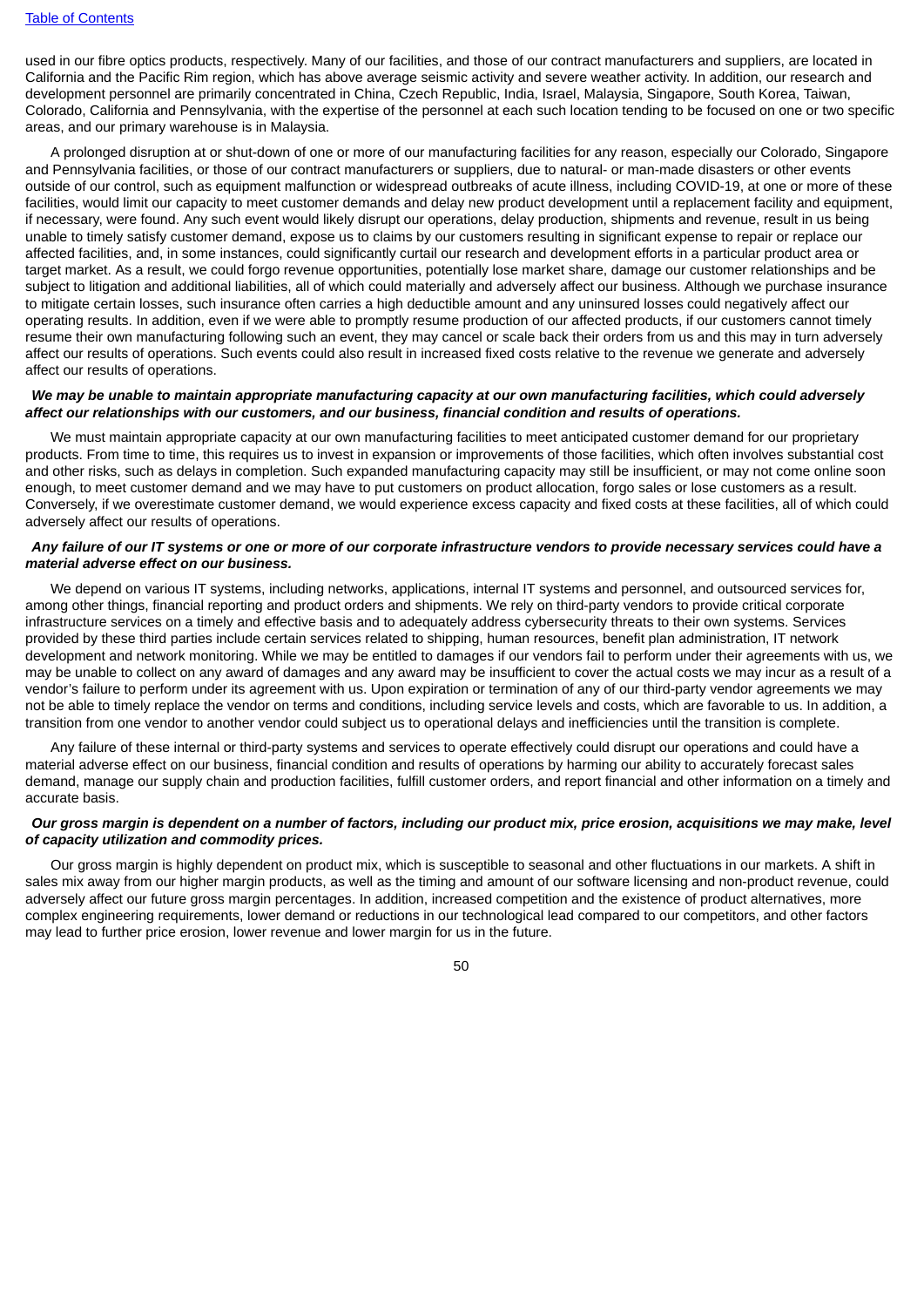Our gross margin may also be adversely affected by expenses related to the acquisitions of businesses, such as amortization of intangible assets and restructuring and impairment charges. Furthermore, businesses or companies that we acquire may have different gross margin profiles than us and could, therefore, also affect our overall gross margin.

In addition, semiconductor manufacturing requires significant capital investment, leading to high fixed costs, including depreciation expense. If we are unable to utilize our owned manufacturing facilities at a high level, the fixed costs associated with these facilities, such as depreciation expense, will not be fully absorbed, resulting in higher average unit costs and a lower gross margin. Furthermore, fluctuations in commodity prices, either directly in the price of the raw materials we buy, or as a result of price increases passed on to us by our suppliers, could negatively impact our margins. We do not hedge our exposure to commodity prices, some of which (including gold and fuel prices) are very volatile, and sudden or prolonged increases in commodities prices may adversely affect our gross margin.

## We utilize a significant amount of IP in our business. If we are unable or fail to protect our IP, our business could be adversely *affected.*

Our success depends in part upon protecting our IP. To accomplish this, we rely on a combination of IP rights, including patents, copyrights, trademarks and trade secrets, as well as customary contractual protections with our customers, suppliers, employees and consultants. We may be required to spend significant resources to monitor and protect our IP rights, including unauthorized use of our products, the usage rates of the software seat licenses and subscriptions that we sell, and even with significant expenditures we may not be able to protect the IP rights that are valuable to our business. We are unable to predict or assure that:

- the IP rights that we presently employ in our business will not lapse or be invalidated, circumvented, challenged, or, in the case of third-party IP rights licensed to us, be licensed to others;
- our IP rights will provide competitive advantages to us:
- rights previously granted by third parties to IP licensed or assigned to us, including portfolio cross-licenses, will not hamper our ability to assert our IP rights against potential competitors or hinder the settlement of currently pending or future disputes;
- any of our pending or future patent, trademark or copyright applications will be issued or have the coverage originally sought;
- our IP rights will be enforced in certain jurisdictions where competition may be intense or where legal protection may be weak; or
- we have sufficient IP rights to protect our products or our business.

In addition, our competitors or others may develop products or technologies that are similar or superior to our products or technologies, duplicate our products or technologies or design around our protected technologies. Effective patent, trademark, copyright and trade secret protection may be unavailable or more limited in other jurisdictions, relative to those protections available in the U.S., and may not be applied for or may be abandoned in one or more relevant jurisdictions. We may elect to abandon or divest patents or otherwise not pursue prosecution of certain pending patent applications, due to strategic concerns or other factors. In addition, when patents expire, we lose the protection and competitive advantages they provided to us.

We also generate some of our revenue from licensing royalty payments and from technology claim settlements relating to certain of our IP. Licensing of our IP rights, particularly exclusive licenses, may limit our ability to assert those IP rights against third parties, including the licensee of those rights. In addition, we may acquire companies with IP that is subject to licensing obligations to other third parties. These licensing obligations may extend to our own IP following any such acquisition and may limit our ability to assert our IP rights. From time to time, we pursue litigation to assert our IP rights, including, in some cases, against third parties with whom we have ongoing relationships, such as customers and suppliers. Claims of this sort could also harm our relationships with our customers and might deter future customers from doing business with us. Conversely, third parties may pursue IP litigation against us, including as a result of our IP licensing business. An adverse decision in such types of legal action could limit our ability to assert our IP rights and limit the value of our technology, including the loss of opportunities to sell or license our technology to others or to collect royalty payments based upon successful protection and assertion of our IP against others. In addition, such legal actions or adverse decisions could otherwise negatively impact our business, financial condition and results of operations.

From time to time, we may need to obtain additional IP licenses or renew existing license agreements. We are unable to predict whether these license agreements can be obtained or renewed on acceptable terms or at all.

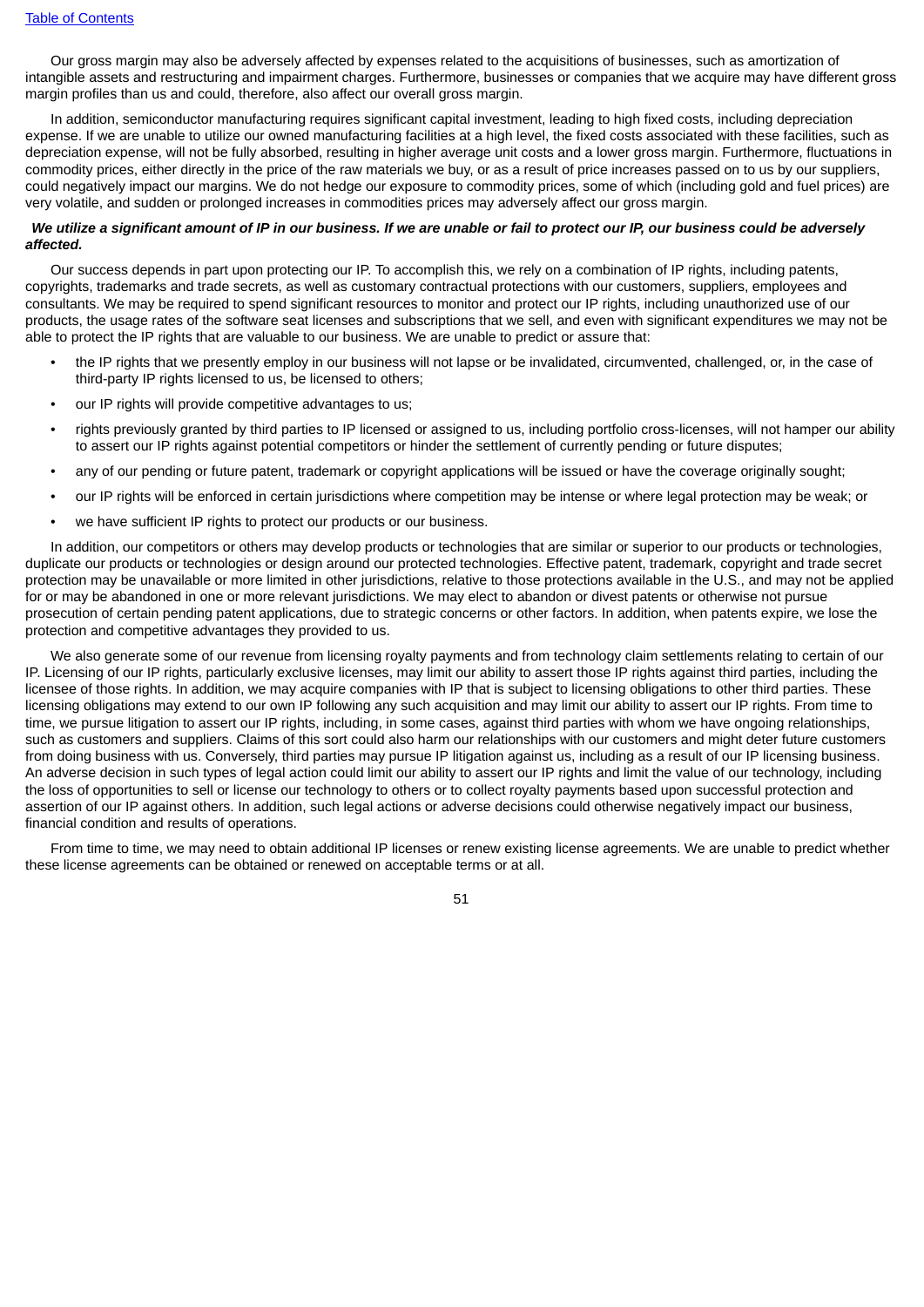### If our software products do not remain compatible with ever-changing operating environments, platforms, or third-party products, *demand for our products and services could decrease, which could materially adversely affect our business.*

The largest suppliers of systems and computing software are, in most cases, the manufacturers of the computer hardware systems used by most of our customers, particularly in the mainframe space. These companies periodically modify or introduce new operating systems, systems software and computer hardware, which could require substantial modification of our products to maintain compatibility with these companies' hardware or software. Additionally, we must continually address the challenges of dynamic and accelerating market trends and competitive developments, such as the emergence of advanced persistent threats in the security space to compete effectively. Customers may require features and capabilities that our current solutions do not have. There can be no assurance that we will be able to adapt our products in response to these developments.

Further, our software solutions interact with a variety of software and hardware developed by third parties. If we lose access to third-party code and specifications for the development of code, this could negatively impact our ability to develop compatible software. In addition, if software providers and hardware manufacturers, including some of our largest vendors, adopt new policies restricting the use or availability of their code or technical documentation for their operating systems, applications, or hardware, or otherwise impose unfavorable terms and conditions for such access, this could result in higher research and development costs for the enhancement and modification of our existing products or development of new products. Any additional restrictions could materially adversely affect our business, financial condition and operating results and cash flow.

## Failure to enter into software license agreements on a satisfactory basis could materially adversely affect our business.

Many of our existing customers have multi-year enterprise license agreements, some of which involve substantial aggregate fee amounts. These customers have no contractual obligation to purchase additional solutions. Customer renewal rates may decline or fluctuate as a result of a number of factors, including the level of customer satisfaction with our solutions or customer support, customer budgets and the pricing of our solutions as compared with the solutions offered by our competitors, any of which may cause our revenue to grow more slowly than expected, if at all. The failure to renew customer agreements of similar scope, on terms that are commercially attractive to us, could materially adversely affect our business, financial condition and operating results and cash flow.

## Our sales to government clients subject us to uncertainties regarding fiscal funding approvals, renegotiations or terminations at the discretion of the government, as well as audits and investigations, which could result in litigation, penalties and sanctions *including early termination, suspension and debarment.*

Our multi-year contracts signed with the U.S. federal government and other U.S. state and local government agencies are generally subject to annual fiscal funding approval and may be renegotiated or terminated at the discretion of the government. Termination, renegotiation or the lack of funding approval for a contract could adversely affect our sales, revenue and reputation. Additionally, our government contracts are generally subject to certain requirements, some of which are generally not present in commercial contracts and/or may be complex, as well as to audits and investigations. Failure to meet contractual requirements could result in various civil and criminal actions and penalties, and administrative sanctions, including termination of contracts, refund of a portion of fees received, forfeiture of profits, suspension of payments, fines and suspensions or debarment from doing business with the government and could materially adversely affect our business, financial condition, operating results and cash flow.

## Certain software that we use in our products is licensed from third parties and may not be available to us in the future, which may *delay product development and production or cause us to incur additional expense.*

Some of our solutions contain software licensed from third parties, some of which may not be available to us in the future on terms that are acceptable to us or allow our products to remain competitive. The loss of these licenses or the inability to maintain any of them on commercially acceptable terms could delay development of future products or the enhancement of existing products.

## Certain software we use is from open source code sources, which, under certain circumstances could materially adversely affect *our business, financial condition, operating results and cash flow.*

Some of our products contain software from open source code sources, the use of which may subject us to certain conditions, including the obligation to offer such products for no cost or to make the proprietary source code of those products publicly available. Further, although some open source vendors provide warranty and support agreements, it is common for such software to be available "as-is" with no warranty, indemnity or support. Although we monitor our use of such open source code to avoid subjecting our products to unintended conditions, such use, under certain circumstances, could materially adversely affect our business, financial condition and operating results and cash flow, including if we are required to take remedial action that may divert resources away from our development efforts.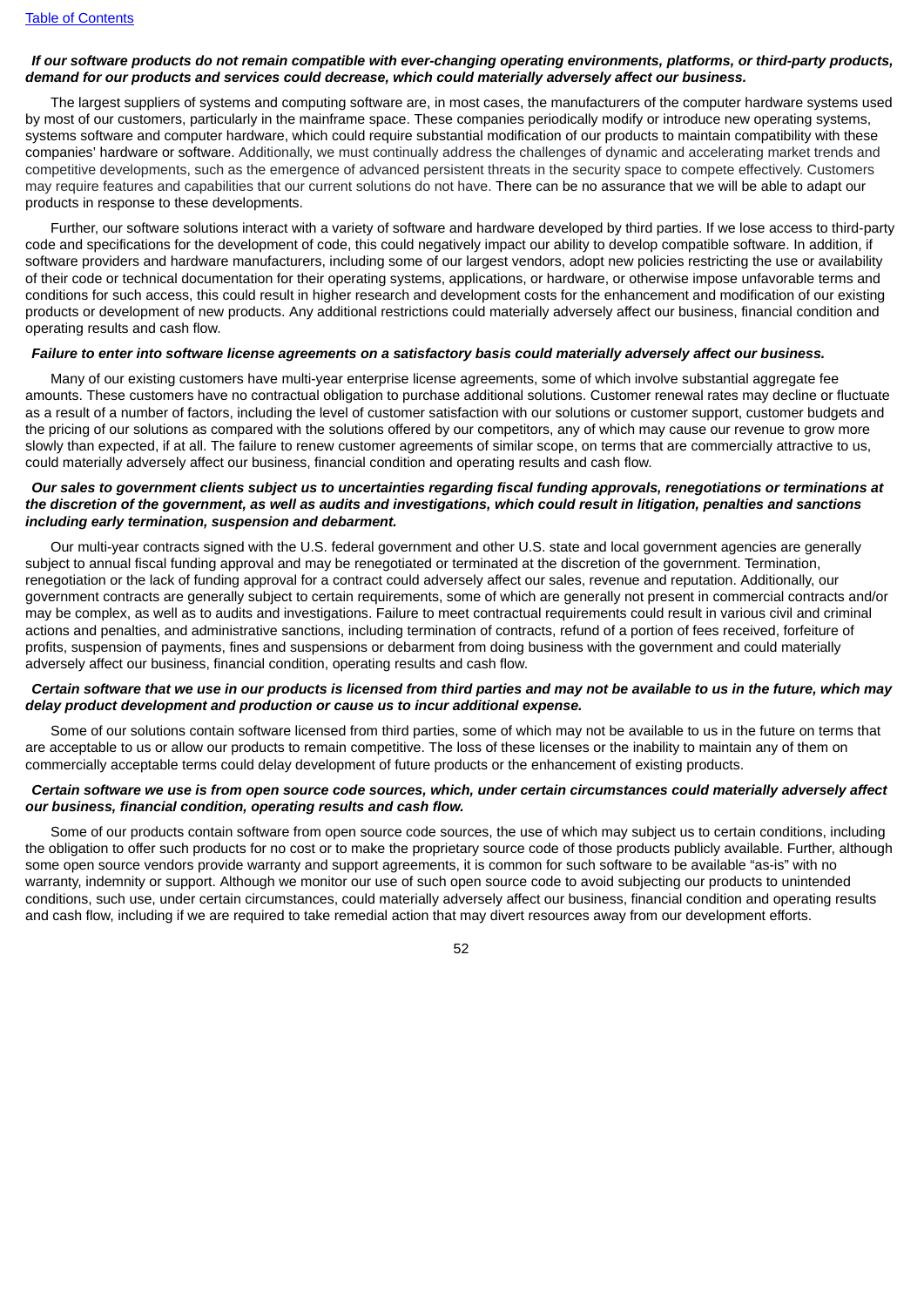### *We are subject to warranty claims, product recalls and product liability.*

From time to time, we may be subject to warranty or product liability claims that may in the future lead to significant expense. Our customer contracts typically contain warranty and indemnification provisions, and in certain cases may also contain liquidated damages provisions, relating to product quality issues. The potential liabilities associated with such provisions are significant, and in some cases, including in agreements with some of our largest customers, are potentially unlimited. Any such liabilities may greatly exceed any revenue we receive from the relevant products. Costs, payments or damages incurred or paid by us in connection with warranty and product liability claims and product recalls could materially adversely affect our financial condition and results of operations. We may also be exposed to such claims as a result of any acquisition we may undertake in the future.

Product liability insurance is subject to significant deductibles and there is no guarantee that such insurance will be available or adequate to protect against all such claims, or we may elect to self-insure with respect to certain matters. For example, it is possible for one of our customers to recall a product containing one of our semiconductor devices. In such an event, we may incur significant costs and expenses, including among others, replacement costs, contract damage claims from our customers and reputational harm. Although we maintain reserves for reasonably estimable liabilities and purchase product liability insurance, our reserves may be inadequate to cover the uninsured portion of such claims. Conversely, in some cases, amounts we reserve may ultimately exceed our actual liability for particular claims and may need to be reversed.

## The complexity of our products could result in unforeseen delays or expense or undetected defects or bugs, which could adversely affect the market acceptance of new products, damage our reputation with current or prospective customers, and *materially and adversely affect our operating costs.*

Highly complex products, such as those we offer, may contain defects and bugs when they are first introduced or as new versions, software documentation or enhancements are released, or their release may be delayed due to unforeseen difficulties during product development. If any of our products, including the products of companies we have acquired, or third-party components used in our products, contain defects or bugs, or have reliability, quality or compatibility problems, we may not be able to successfully design workarounds. Furthermore, if any of these problems are not discovered until after we have commenced commercial production of or deployed a new product, we may be required to incur additional development costs and product recall, repair or replacement costs. Significant technical challenges also arise with our software products because our customers license and deploy our products across a variety of computer platforms and integrate them with a number of third party software applications and databases. As a result, if there is system-wide failure, it may be difficult to determine which product is at fault and we could ultimately be harmed by the failure of another supplier's product. Consequently, our reputation may be damaged and customers may be reluctant to buy our products, which could materially and adversely affect our ability to retain existing customers and attract new customers. To resolve these problems, we may have to invest significant capital and other resources. These problems may also result in claims against us by our customers or others. For example, if a delay in the manufacture and delivery of our products causes the delay of a customer's end-product delivery, we may be required, under the terms of our agreement with that customer, to compensate the customer for the adverse effects of such delays. In addition, if an actual or perceived breach of information integrity, security, or availability occurs in one of our end-user customer's systems, regardless of whether the breach is attributable to our products, the market perception of the effectiveness of our solutions could be harmed. These problems may divert our technical and other resources from other development efforts, and we would likely lose, or experience a delay in, market acceptance of the affected product or products. As a result, our financial results could be materially adversely affected.

## We make substantial investments in research and development to enhance existing and develop new technologies to keep pace with technological advances and to remain competitive in our business, and unsuccessful investments could materially adversely *affect our business, financial condition and results of operations.*

The industries in which we compete are characterized by rapid technological change, changes in customer requirements, frequent new product introductions and enhancements, short product cycles and evolving industry standards, new delivery methods and require substantial investment in our research and development in order to develop and bring to market new and enhanced technologies and products. In addition, semiconductor products transition over time to increasingly smaller line width geometries. This requires us to adapt our products and manufacturing processes to these new technologies, which requires expertise in new procedures. Our failure to successfully transition to smaller geometry process technologies could impair our competitive position. In order to remain competitive, we have made, and expect to continue to make, significant investments in research and development. We expect the dollar amount of research and development expenses to increase for the foreseeable future, due to the increasing complexity and number of products we plan to develop. If we fail to develop new and enhanced products and technologies, if we focus on technologies that do not become widely adopted, or if new competitive technologies that we do not support become widely accepted, demand for our products may be reduced. Significant investments in unsuccessful research and development efforts could materially adversely affect our business, financial condition and results of operations. In addition, increased investments in research and development could cause our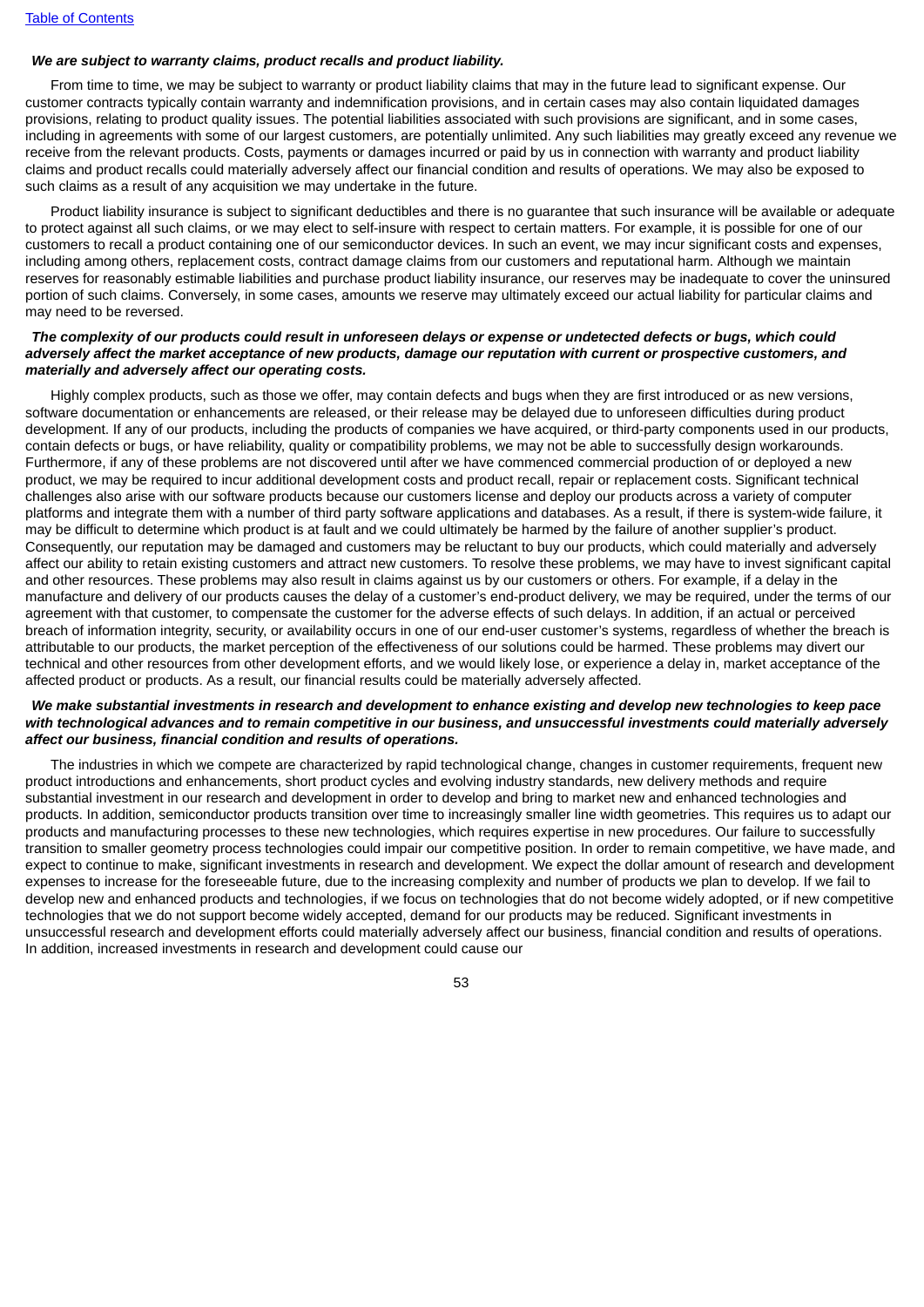cost structure to fall out of alignment with demand for our products, which would have a negative impact on our financial results.

### We collect, use, store, or otherwise process personal information, which subjects us to privacy and data security laws and contractual commitments, and our actual or perceived failure to comply with such laws and commitments could harm our *business.*

We collect, use and store (collectively, "process") a high volume, variety and velocity of certain personal information in connection with the operation of our business, particularly in relation to our Symantec Business. The personal information we process is subject to an increasing number of federal, state, local, and foreign laws regarding privacy and data security, as well as contractual commitments. Any failure or perceived failure by us to comply with such obligations may result in governmental enforcement actions, fines or litigation and could cause our customers to lose trust in us, which could have an adverse effect on our reputation and business.

Privacy legislation, enforcement and policy activity in this area are expanding rapidly in many jurisdictions and creating a complex regulatory compliance environment. The cost of complying with and implementing these privacy-related and data protection measures could be significant. In addition, even our inadvertent failure or perceived failure to comply with federal, state or international privacy-related or data protection laws and regulations could result in proceedings against us by governmental entities or others, and substantial fines and damages. The theft, loss or misuse of personal data collected, used, stored or transferred by us to run our business could result in significantly increased business and security costs or costs related to defending legal claims.

Further, to ensure that its products are continually enhanced to protect against constantly evolving, increasingly sophisticated and widespread cyber-threats, NortonLifeLock Inc. relied on threat intelligence gathered from both its consumer business and the Symantec Business. We and NortonLifeLock Inc. have agreed to continue sharing threat intelligence relating to the Symantec Business and the NortonLifeLock Inc. consumer business, respectively, following the closing of the transaction. Failure to continue to receive such threat intelligence could cause the Symantec Business products to become less effective and adversely affect our business.

## We are subject to environmental, health and safety laws, which could increase our costs, restrict our operations and require *expenditures that could have a material adverse effect on our results of operations and financial condition.*

We are subject to a variety of international laws and regulations relating to the use, disposal, clean-up of and human exposure to, hazardous materials. Compliance with environmental, health and safety requirements could, among other things, require us to modify our manufacturing processes, restrict our ability to expand our facilities, or require us to acquire pollution control equipment, all of which can be very costly. Any failure by us to comply with such requirements could result in the limitation or suspension of the manufacture of our products and could result in litigation against us and the payment of significant fines and damages by us in the event of a significant adverse judgment. In addition, complying with any cleanup or remediation obligations for which we are or become responsible could be costly and have a material adverse effect on our business, financial condition and results of operations.

Changing requirements relating to the materials composition of our semiconductor products, including the restrictions on lead and certain other substances in electronics that apply to specified electronics products sold in various countries, including the U.S., China, Japan, and in the European Union, increase the complexity and costs of our product design and procurement operations and may require us to re-engineer our products. Such re-engineering may result in excess inventory or other additional costs and could have a material adverse effect on our results of operations. We may also experience claims from employees from time to time with regard to exposure to hazardous materials or other workplace related environmental claims.

### Social and environmental responsibility regulations, policies and provisions, as well as customer demand, may make our supply *chain more complex and may adversely affect our relationships with customers.*

There is an increasing focus on corporate social and environmental responsibility in the semiconductor industry, particularly with OEMs that manufacture consumer electronics. A number of our customers have adopted, or may adopt, procurement policies that include social and environmental responsibility provisions that their suppliers should comply with, or they may seek to include such provisions in their procurement terms and conditions. An increasing number of participants in the semiconductor industry are also joining voluntary social responsibility initiatives such as the U.N. Global Compact, a voluntary initiative for businesses to develop, implement and disclose sustainability policies and practices. These social and environmental responsibility provisions and initiatives are subject to change, can be unpredictable, and may be difficult and expensive for us to comply with, given the complexity of our supply chain and our significant outsourced manufacturing. If we are unable to comply, or are unable to cause our suppliers or contract manufacturers to comply, with such policies or provisions, a customer may stop purchasing products from us, and may take legal action against us, which could harm our reputation, revenue and results of operations.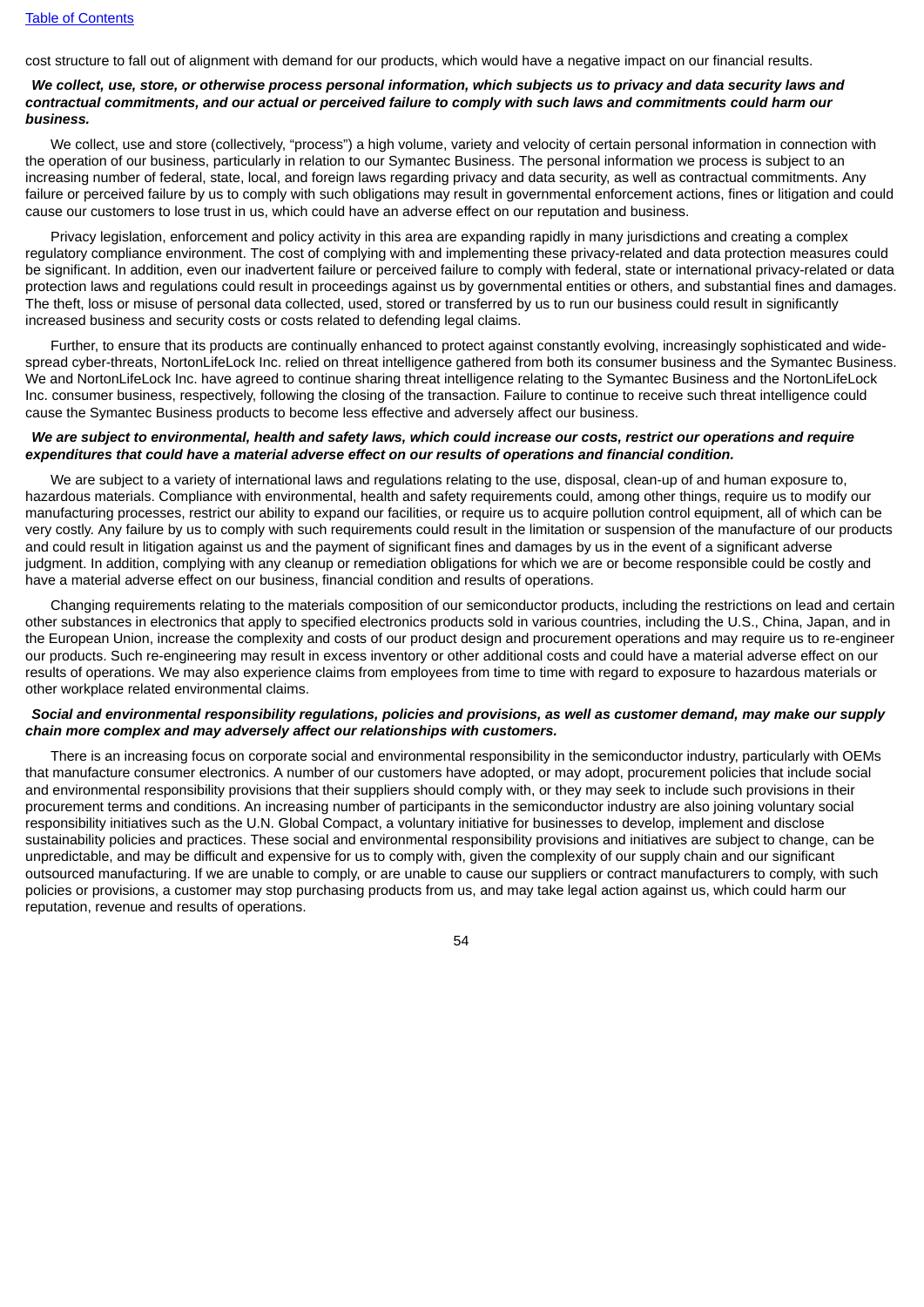In addition, as part of their corporate social and environmental responsibility programs, an increasing number of OEMs are seeking to source products that do not contain minerals sourced from areas where proceeds from the sale of such minerals are likely to be used to fund armed conflicts, such as in the Democratic Republic of Congo. This could adversely affect the sourcing, availability and pricing of minerals used in the manufacture of semiconductor devices, including our products. Since our supply chain is complex, we are not currently able to definitively ascertain the origins of all of the minerals and metals used in our products. As a result, we may face difficulties in satisfying these customers' demands, which may harm our sales and operating results.

### The average selling prices of semiconductor products in our markets have often decreased rapidly and may do so in the future, *which could harm our revenue and gross profit.*

The semiconductor products we develop and sell are used for high volume applications. As a result, the prices of those products have often decreased rapidly. Gross profit on our products may be negatively affected by, among other things, pricing pressures from our customers. In the past, we have reduced the average selling prices of our products in anticipation of future competitive pricing pressures, new product introductions by us or our competitors and other factors. In addition, some of our customer agreements provide for volumebased pricing and product pricing roadmaps, which can also reduce the average selling prices of our products over time. Our margins and financial results will suffer if we are unable to offset any reductions in our average selling prices by increasing our sales volumes, reducing manufacturing costs, or developing new and higher value-added products on a timely basis.

#### *A breach of our security systems may have a material adverse effect on our business.*

Our security systems are designed to maintain the physical security of our facilities and protect our customers', suppliers' and employees' confidential information, as well as our own proprietary information. However, we are also dependent on a number of third-party cloud-based and other service providers of critical corporate infrastructure services relating to, among other things, human resources, electronic communication services and certain finance functions, and we are, out of necessity, dependent on the security systems of these providers.

Accidental or willful security breaches or other unauthorized access by third parties or our employees or contractors of our facilities, our information systems or the systems of our cloud-based or other service providers, or the existence of computer viruses or malware in our or their data or software could expose us to a risk of information loss and misappropriation of proprietary and confidential information, including information relating to our products or customers and the personal information of our employees. In addition, we have, from time to time, also been subject to unauthorized network intrusions and malware on our own IT networks.

Certain of our software products are intended to manage and secure IT infrastructures and environments, and as a result, we expect these products to be ongoing targets of cybersecurity attacks. Open source code or other third-party software used in these products could also be targeted. Additionally, we use third-party data centers, including for part of our SaaS business, which may also be subject to hacking incidents. Although we continually seek to improve our countermeasures to prevent such incidents, we may be unable to anticipate every scenario and it is possible that certain cyber threats or vulnerabilities will be undetected or unmitigated in time to prevent an attack on us and our customers. Cybersecurity attacks could require significant expenditures of our capital and diversion of our resources. Additionally, efforts by malicious cyber actors or others could cause interruptions, delays or cessation of our product licensing, or modification of our software, which could cause us to lose existing or potential customers. A successful cybersecurity attack involving our products and IT infrastructure could also negatively impact the market perception of their effectiveness.

Any theft or misuse of confidential, personally identifiable or proprietary information could disrupt our business and result in, among other things, unfavorable publicity, damage to our reputation, loss of our trade secrets and other competitive information, difficulty in marketing our products, allegations by our customers that we have not performed our contractual obligations, litigation by affected parties and possible financial obligations for liabilities and damages related to the theft or misuse of such information, as well as fines and other sanctions resulting from any related breaches of data privacy regulations (such as the General Data Protection Regulation), any of which could have a material adverse effect on our business, profitability and financial condition. Interruptions in our operations and services or disruptions to the functionality provided by our software, including the operation of our global civilian cyber intelligence threat network, could adversely impact our revenues or cause customers to cease doing business with us. In addition, our business would be harmed if any of the events of this nature caused our customers and potential customers to believe our services are unreliable. Our operations are dependent upon our ability to protect our technology infrastructure against damage from business continuity events that could have a significant disruptive effect on our operations. Since the techniques used to obtain unauthorized access to systems or to otherwise sabotage them, change frequently and are often not recognized until launched against a target, we may be unable to anticipate these techniques or to implement adequate preventative measures.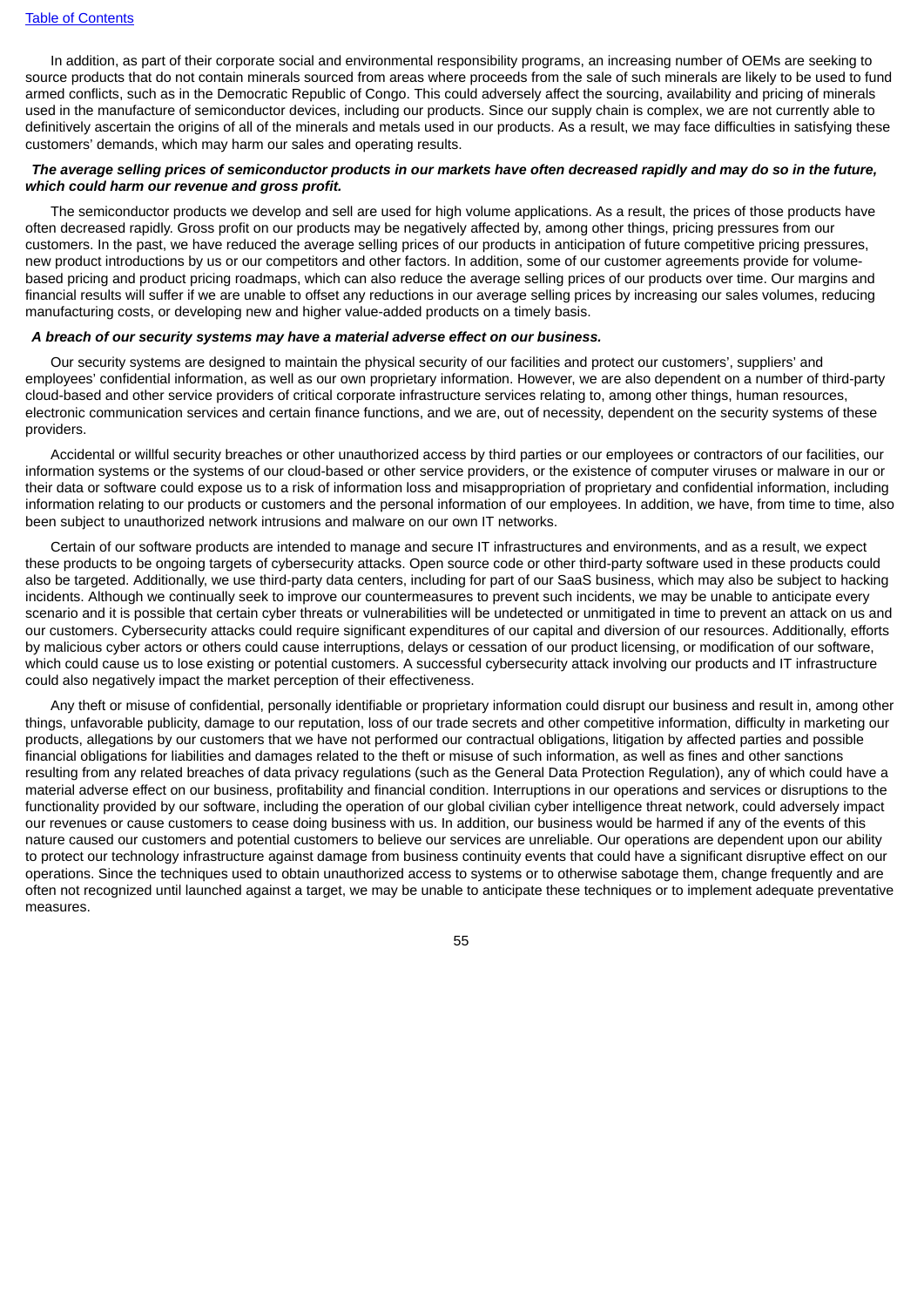## We are required to assess our internal control over financial reporting on an annual basis and any adverse findings from such assessment could result in a loss of investor confidence in our financial reports, significant expense to remediate any internal *control deficiencies and ultimately have an adverse effect on our stock price.*

We are required to assess the effectiveness of our internal control over financial reporting annually, as required by Section 404 of the Sarbanes-Oxley Act. Even though, as of November 3, 2019, we concluded that our internal control over financial reporting was effective, we need to maintain our processes and systems and adapt them as our business grows and changes, including to reflect our integration of the Symantec Business, as well as any future acquisitions we may undertake. This continuous process of maintaining and adapting our internal controls and complying with Section 404 is expensive, time consuming and requires significant management attention. We cannot be certain that our internal control measures will continue to provide adequate control over our financial processes and reporting and ensure compliance with Section 404. Furthermore, as we grow our business or acquire other businesses, our internal controls may become more complex and we may require significantly more resources to ensure they remain effective. Failure to implement required new or improved controls, or difficulties encountered in the implementation of such controls, either in our existing business or in businesses that we acquire, could harm our operating results or cause us to fail to meet our reporting obligations. If we or our independent registered public accounting firm identify material weaknesses in our internal controls, the disclosure of that fact, even if quickly remedied, may cause investors to lose confidence in our financial statements and the trading price of our common stock may decline.

Remediation of a material weakness could require us to incur significant expenses and if we fail to remedy any material weakness, our financial statements may be inaccurate, we may be required to restate our financial statements, our ability to report our financial results on a timely and accurate basis may be adversely affected, our access to the capital markets may be restricted, the trading price of our common stock may decline, and we may be subject to sanctions or investigation by regulatory authorities, including the SEC or The Nasdaq Global Select Market.

### *Current and future accounting pronouncements and other financial reporting standards, especially concerning revenue recognition, may negatively impact our financial results.*

Our reported financial results are impacted by the accounting standards promulgated by the SEC and national accounting standards bodies and the methods, estimates and judgments that we use in applying those standards in our accounting policies. New standards, changes to existing standards and changes in their interpretation, have required and, in the future, may require us to change our accounting policies and procedures, or implement new or enhance existing systems. For example, ASU 2014-09, Revenue from Contracts with Customers ("Topic 606") became effective for us starting with fiscal year 2019. In connection with the CA Merger and our changes to CA's business strategy, including our adoption of a policy that allows customers to terminate their CA software contracts for convenience, we have been required to establish revenue recognition accounting policies and procedures under Topic 606 that we believe are appropriate for the business as we intend to conduct it. While we believe our policies and procedures are reasonable and appropriate, they are based on methods, estimates and judgments that are subject to risks, uncertainties, assumptions and changes that could adversely affect our reported financial position and financial results.

### *Fluctuations in foreign exchange rates could result in losses.*

We operate global businesses and our consolidated financial results are reported in U.S. dollars. However, some of the revenue and expenses of our foreign subsidiaries are denominated in local currencies. Fluctuations in foreign exchange rates against the U.S. dollar could result in substantial changes in reported revenues and operating results due to the foreign exchange impact of translating these transactions into U.S. dollars.

In the normal course of business, we employ various hedging strategies to partially mitigate these risks, including the use of derivative instruments. These strategies may not be effective in protecting us against the effects of fluctuations in foreign exchange rates. As a result, fluctuations in foreign exchange rates could result in financial losses.

## The enactment of legislation implementing changes in taxation of international business activities, the adoption of other corporate tax reform policies, or changes in tax legislation or policies could materially impact our financial position and results of *operations.*

Corporate tax reform, base-erosion efforts and tax transparency continue to be high priorities in many tax jurisdictions where we have business operations. As a result, policies regarding corporate income and other taxes in numerous jurisdictions are under heightened scrutiny and tax reform legislation is being proposed or enacted in a number of jurisdictions. For example, the U.S. Tax Cuts and Jobs Act (the "2017 Tax Reform Act") adopted broad U.S. corporate income tax reform, which among other things, reduced the U.S. corporate income tax rate, but imposed base-erosion prevention measures on earnings of non-U.S. subsidiaries of U.S. entities as well as the transition tax on mandatory deemed repatriation of accumulated non-U.S. earnings of U.S. controlled foreign corporations.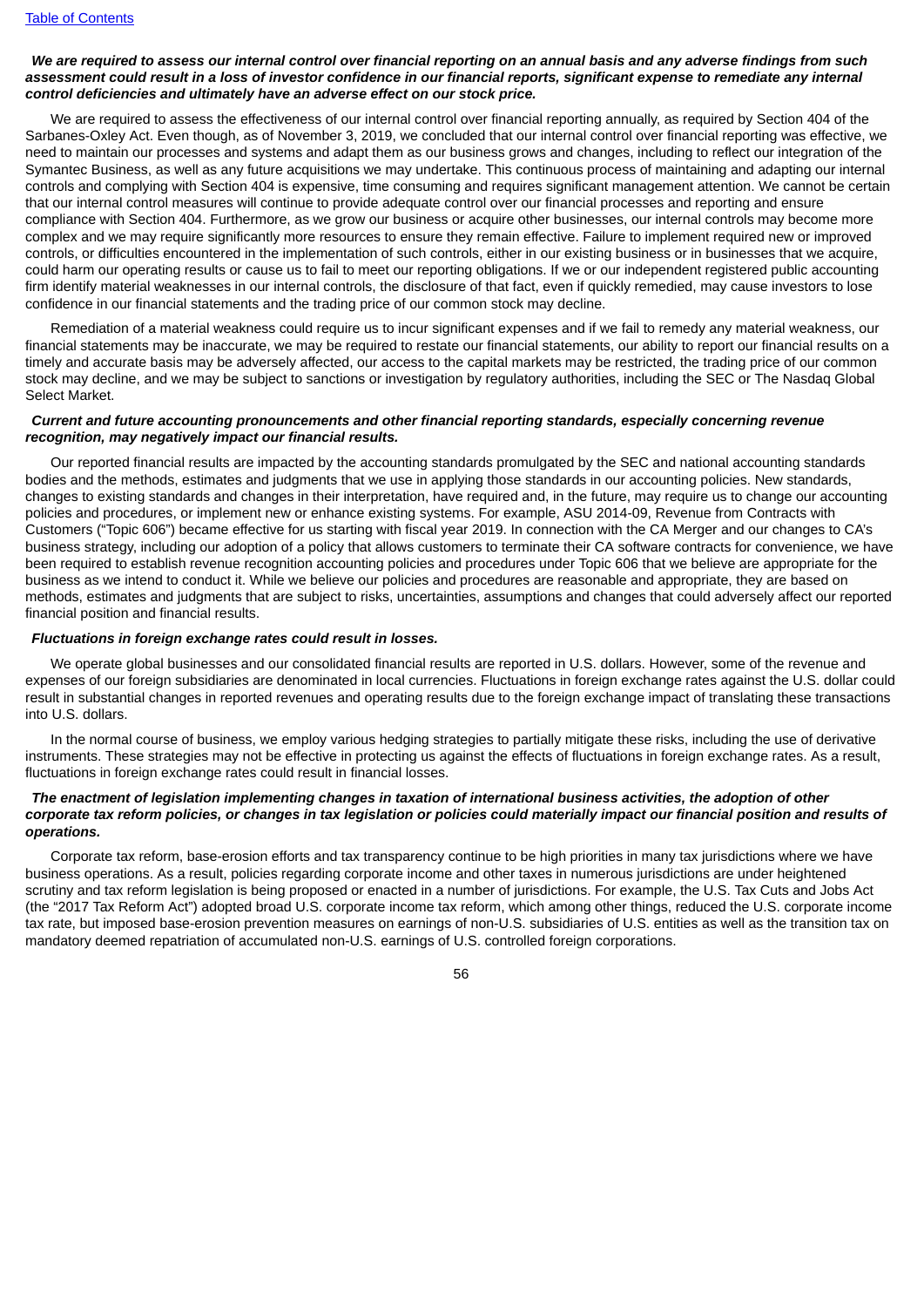In addition, many countries are beginning to implement legislation and other guidance to align their international tax rules with the Organisation for Economic Co-operation and Development's ("OECD") Base Erosion and Profit Shifting recommendations and action plan that aim to standardize and modernize global corporate tax policy, including changes to cross-border tax, transfer pricing documentation rules, and nexus-based tax incentive practices. The OECD is also continuing discussions surrounding fundamental changes in allocation of profits among tax jurisdictions in which companies do business, as well as the implementation of a global minimum tax (namely the "Pillar One" and "Pillar Two" proposals). As a result of the heightened scrutiny of corporate taxation policies, prior decisions by tax authorities regarding treatments and positions of corporate income taxes could be subject to enforcement activities, and legislative investigation and inquiry, which could also result in changes in tax policies or prior tax rulings. Any such changes in policies or rulings may also result in the taxes we previously paid being subject to change.

Any substantial changes in domestic or international corporate tax policies, regulations or guidance, enforcement activities or legislative initiatives may materially adversely affect our business, the amount of taxes we are required to pay and our financial condition and results of operations generally.

## If the tax incentives or tax holiday arrangements we have negotiated in Singapore and other jurisdictions change or cease to be in effect or applicable, in part or in whole, for any reason, or if our assumptions and interpretations regarding tax laws and incentives or holiday arrangements prove to be incorrect, the amount of corporate income taxes we have to pay could significantly increase.

Our operations are currently structured to benefit from the various tax incentives and tax holidays extended to us in various jurisdictions to encourage investment or employment. For example, our principal tax incentives from the Singapore Economic Development Board, an agency of the Government of Singapore, provides that any qualifying income we earn in Singapore is subject to tax incentives or reduced rates of Singapore income tax. Absent these tax incentives, the corporate income tax rate that would otherwise apply to our Singapore taxable income would be 17%. These Singapore tax incentives are expected to expire in November 2025, subject to potential extensions, which we may or may not be able to obtain, and any subsequent changes in incentive scope or legislative developments. We also have a tax holiday on our qualifying income in Malaysia, which is scheduled to expire in fiscal year 2028. The tax incentives and tax holiday that we have obtained are also subject to our compliance with various operating and other conditions and may, in some instances, be amended or terminated prior to their scheduled termination date by the relevant governmental authority. If we cannot, or elect not to, comply with the operating conditions included in any particular tax incentive or tax holiday, we could, in some instances, be required to refund previously realized material tax benefits, or if such tax incentive or tax holiday is terminated prior to its expiration absent a new incentive applying, we will lose the related tax benefits earlier than scheduled. Depending on the incentive at issue, we could also be required to modify our operational structure and tax strategy in order to keep the incentive, which may not be as beneficial to us as the present structure or tax strategy. Our tax incentives and tax holiday, before taking into consideration the effects of the 2017 Tax Reform Act and other indirect tax provisions, increased the benefit from income taxes by approximately \$923 million in the aggregate and increased diluted net income per share by \$2.20 for fiscal year 2019.

Our interpretations and conclusions regarding the tax incentives are not binding on any taxing authority, and if our assumptions about tax and other laws are incorrect or if these tax incentives are substantially modified or rescinded, we could suffer material adverse tax and other financial consequences, which would increase our expenses, reduce our profitability and adversely affect our cash flows.

## Our provision for income taxes and overall cash tax costs are affected by a number of factors, including reorganizations or restructurings of our businesses or assets, jurisdictional revenue mix and changes in tax regulations or policy, and may be further *impacted by corporate transactions, all of which could materially, adversely affect financial results.*

We are a multinational company subject to tax in various tax jurisdictions. Significant judgment is required in determining our worldwide provision for income taxes. In the ordinary course of our business, there are many transactions where the ultimate tax determination is uncertain. Additionally, our calculations of income taxes payable currently and on a deferred basis are based on our interpretations of applicable tax laws in the jurisdictions in which we are required to file tax returns.

Our provision for income taxes is subject to volatility and could be adversely affected by numerous factors including:

- reorganization or restructuring of our businesses, tangible and intangible assets, outstanding indebtedness and corporate structure, such as in connection with acquiring businesses;
- jurisdictional mix of our income and assets, and the resulting tax effects of differing tax rates in different countries;
- changes in the allocation of income and expenses, including adjustments related to changes in our corporate structure, acquisitions or tax law;
- changes in transfer pricing rules or methods of applying these rules;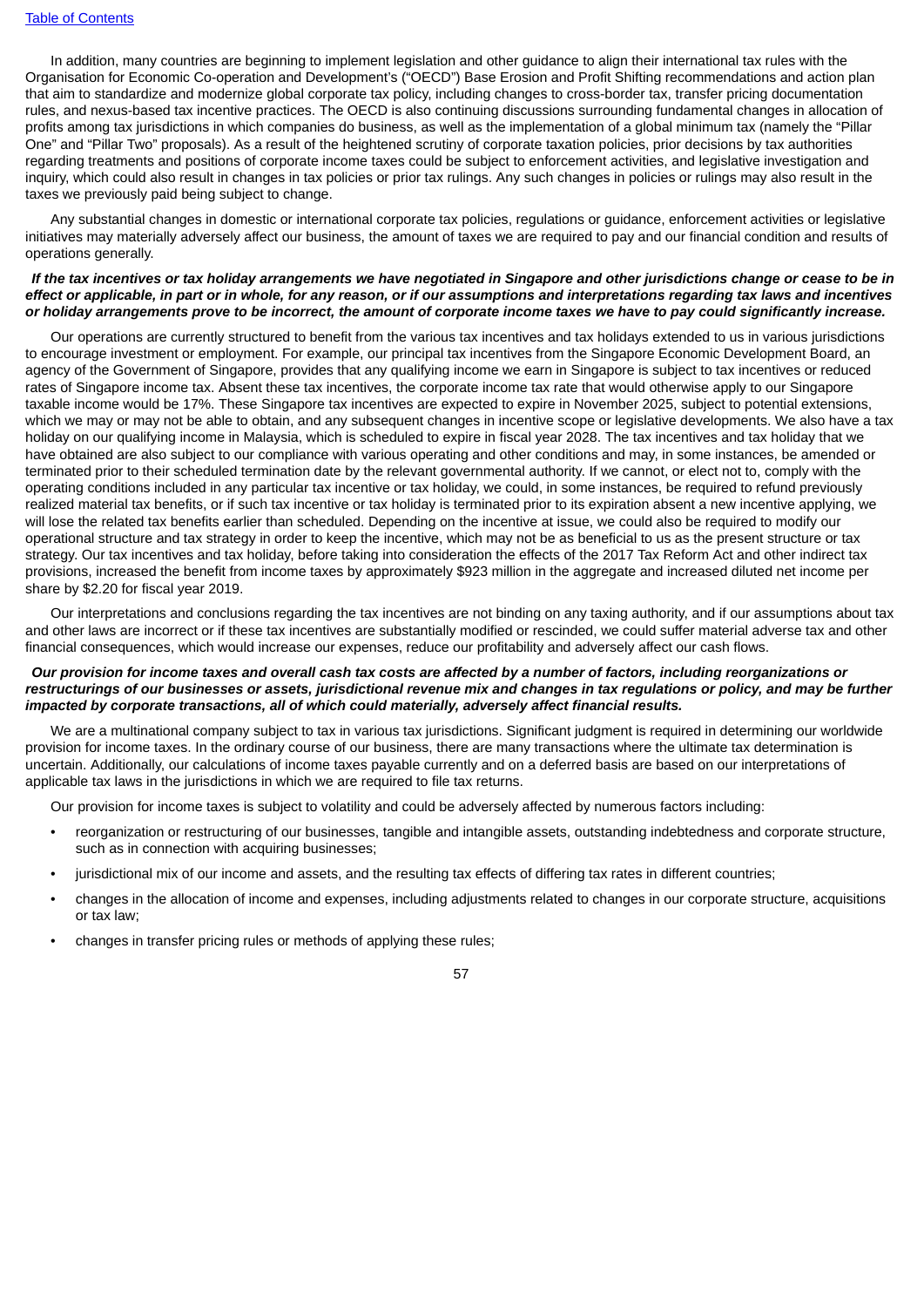- changes in tax laws and regulations, including in the U.S., changes to the taxation of earnings of foreign subsidiaries, taxation of U.S. income generated from foreign parties, the deductibility of expenses attributable to income and foreign tax credit rules;
- tax effects of increases in non-deductible employee compensation;
- changes in tax accounting rules or principles and in the valuation of deferred tax assets and liabilities;
- outcomes of income tax audits; and
- modifications, expiration, lapses or termination of tax credits or incentives.

We have adopted transfer pricing policies between our affiliated entities. Our policies call for the provision of services, the sale of products, the advance of financing and grant of licenses from one affiliate to another at prices that we believe are negotiated on an arm's length basis. Our taxable income in any jurisdiction is dependent upon acceptance of our operational practices and intercompany transfer pricing by local tax authorities as being on an arm's length basis. Due to inconsistencies in application of the arm's length standard among taxing authorities, as well as lack of comprehensive treaty-based protection, transfer pricing challenges by tax authorities could, if successful, result in adjustments for prior or future years. As a result of these adjustments, we could become subject to higher taxes and our earnings and results of operations would be adversely affected in any period in which such determination is made.

Although we believe our tax estimates are reasonable, there is no assurance that the final determination of our income tax liability will not be materially different than what is reflected in our income tax provisions and accruals. Significant judgment is required to determine the recognition and measurement of tax liabilities prescribed in the relevant accounting guidance for uncertainty in income taxes. The accounting guidance for uncertainty in income taxes applies to all income tax positions, which, if resolved unfavorably, could adversely impact our provision for income taxes and our payment obligation with respect to any such taxes.

In addition, we are subject to, and are under, tax audit in various jurisdictions, and such jurisdictions may assess additional income tax against us. Although we believe our tax positions are reasonable, the final determination of tax audits could be materially different from our income tax provisions and accruals. The ultimate result of an audit could have a material adverse effect on our results of operations and cash flows in the period or periods for which that determination is made.

### The Internal Revenue Service may not agree that prior to our redomiciliation into the U.S., our predecessor, Broadcom Limited *should have been treated as a foreign corporation for U.S. federal income tax purposes.*

Although Broadcom Limited, our predecessor, was a Singapore entity, the Internal Revenue Service ("IRS") may assert that following our acquisition of BRCM, Broadcom Limited should have been treated as a U.S. corporation for U.S. federal income tax purposes pursuant to Section 7874 of the Internal Revenue Code of 1986, as amended (the "Code"). If the IRS were to determine that under Section 7874 of the Code, the former shareholders of BRCM held at least 60% of the vote or value of the ordinary shares of Broadcom Limited immediately after our acquisition of BRCM, such percentage referred to as the "Section 7874 Percentage", Broadcom Limited would be treated as a "surrogate foreign corporation" and several limitations could then apply to BRCM. For example, BRCM would be prohibited from using its net operating losses, foreign tax credits or other tax attributes to offset the income or gain recognized by reason of the transfer of property to a foreign related person during the 10-year period following our acquisition of BRCM or any income received or accrued during such period by reason of a license of any property by BRCM to a foreign related person. Moreover, in such case, Section 4985 of the Code and rules related thereto would impose an excise tax on the value of certain stock compensation held directly or indirectly by certain BRCM "disqualified individuals" (including former officers and directors of BRCM) at a rate equal to 15%, but only if a gain is otherwise recognized by BRCM former shareholders as a result of our acquisition of BRCM. If the IRS were to determine the Section 7874 Percentage was 80% or more, then Broadcom Limited would be treated as a U.S. corporation for U.S. federal income tax purposes.

While we believe the Section 7874 Percentage was significantly less than 60%, determining the Section 7874 Percentage is complex and is subject to factual and legal uncertainties. There can be no assurance that the IRS will agree with our position.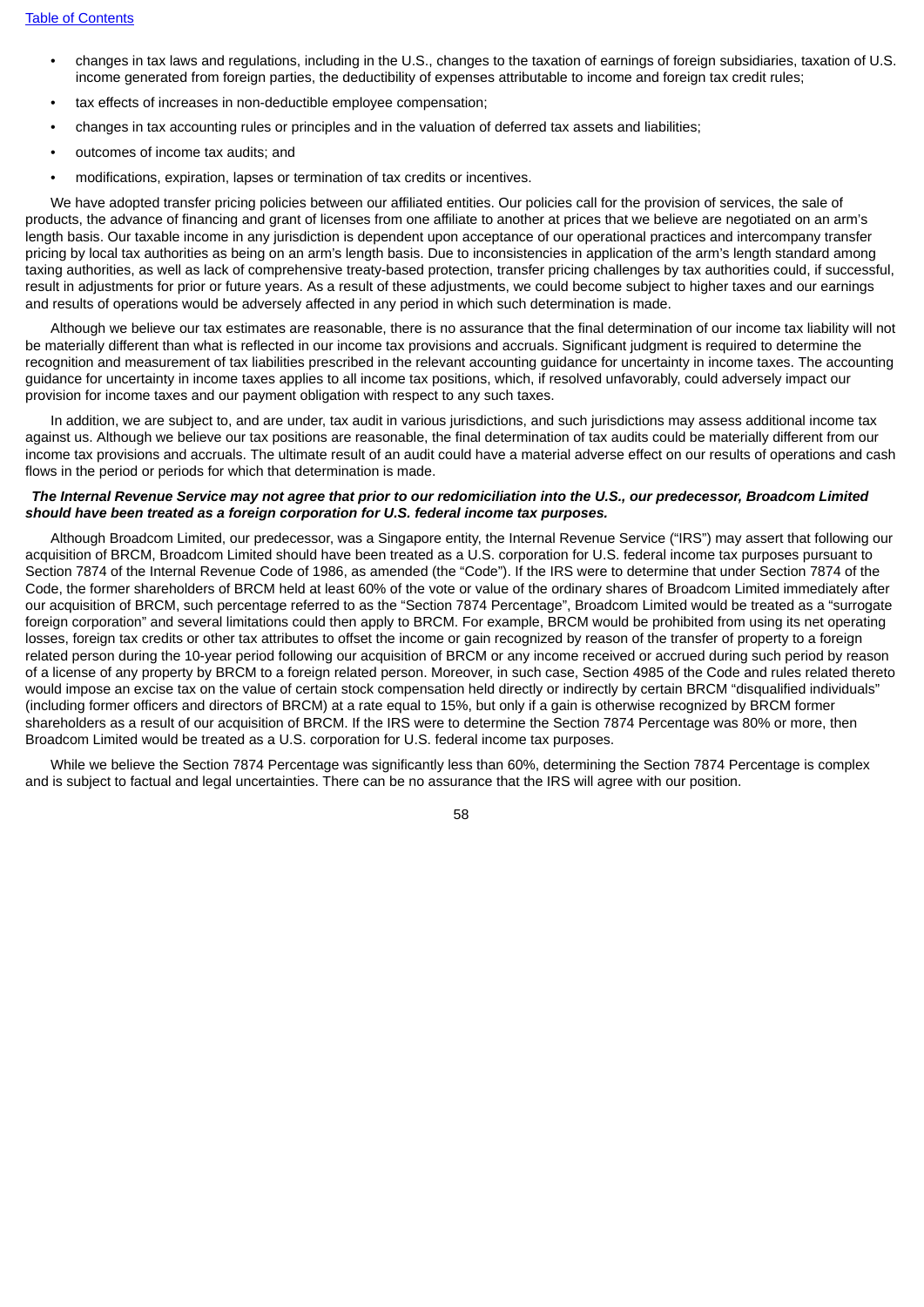### **Risks Relating to Our Indebtedness**

### Our substantial indebtedness could adversely affect our financial health and our ability to raise additional capital to fund our operations or potential acquisitions, could limit our ability to react to changes in the economy or our industry, and exposes us to interest rate risk to the extent of our variable rate indebtedness and prevent us from fulfilling our obligations under our *indebtedness.*

As of February 2, 2020, our indebtedness under the 2020 Term Loans, the 2017 Senior Notes, the 2019 Senior Notes, the Assumed CA Senior Notes and the 2019 Term Loans was \$15,500 million, \$14,800 million, \$11,000 million, \$1,100 million and \$600 million, respectively. In addition, we have \$2,000 million commercial paper notes outstanding as of February 2, 2020. We expect to maintain significant levels of indebtedness going forward.

Our substantial indebtedness could have important consequences including:

- increasing our vulnerability to adverse general economic and industry conditions;
- exposing us to interest rate risk due to our variable rate term facilities, which we do not typically hedge against;
- limiting our flexibility in planning for, or reacting to, changes in the economy and the semiconductor industry;
- placing us at a competitive disadvantage compared to our competitors with less indebtedness;
- making it more difficult to borrow additional funds in the future to fund growth, acquisitions, working capital, capital expenditures and other purposes; and
- potentially requiring us to dedicate a substantial portion of our cash flow from operations to payments on our indebtedness, thereby reducing the availability of our cash flow to fund our other business needs.

In addition, our variable rate indebtedness may use LIBOR as a benchmark for establishing the rate. LIBOR is the subject of recent national, international and other regulatory guidance and proposals for reform. These reforms and other pressures may cause LIBOR to disappear entirely or to perform differently than in the past. The consequences of these developments cannot be entirely predicted, but could include an increase in the cost of our variable rate indebtedness.

We receive debt ratings from the major credit rating agencies in the U.S. Factors that may impact our credit ratings include debt levels. planned asset purchases or sales and near-term and long-term production growth opportunities. Liquidity, asset quality, cost structure, reserve mix and commodity pricing levels could also be considered by the rating agencies. While we are focused on maintaining investment grade ratings from these agencies, we may be unable to do so. Any downgrade in our credit rating or the ratings of our indebtedness, or adverse conditions in the debt capital markets, could:

- adversely affect the trading price of, or market for, our debt securities;
- increase interest expense under our term facilities;
- increase the cost of, and adversely affect our ability to refinance, our existing debt; and
- adversely affect our ability to raise additional debt.

### *The instruments governing our indebtedness impose certain restrictions on our business.*

The instruments governing our indebtedness contain certain covenants imposing restrictions on our business. These restrictions may affect our ability to operate our business, to plan for, or react to, changes in the market conditions or our capital needs and may limit our ability to take advantage of potential business opportunities as they arise. The restrictions placed on us include maintenance of an interest coverage ratio and limitations on our ability to incur certain secured debt, enter into certain sale and lease-back transactions and consolidate, merge, sell or otherwise dispose of all or substantially all of our assets. In addition, the instruments contain customary events of default upon the occurrence of which, after any applicable grace period, the indebtedness could be declared immediately due and payable. In such event, we may not have sufficient available cash to repay such debt at the time it becomes due, or be able to refinance such debt on acceptable terms or at all. Any of the foregoing could materially adversely affect our business, financial condition and results of operations.

### Servicing our debt requires a significant amount of cash, and we may not have sufficient cash flow from our business to pay our *substantial debt.*

Our ability to make scheduled payments of the principal of, to pay interest on, and to refinance our debt, depends on our future performance, which is subject to economic, financial, competitive and other factors. Our business may not continue to generate cash flow from operations in the future sufficient to satisfy our obligations under our current indebtedness and any future indebtedness we may incur and to make necessary capital expenditures. If we are unable to generate such cash flow, we may be required to adopt one or more alternatives, such as reducing or delaying investments or capital expenditures, selling assets, refinancing or obtaining additional equity capital on terms that may be onerous or highly dilutive. Our ability to

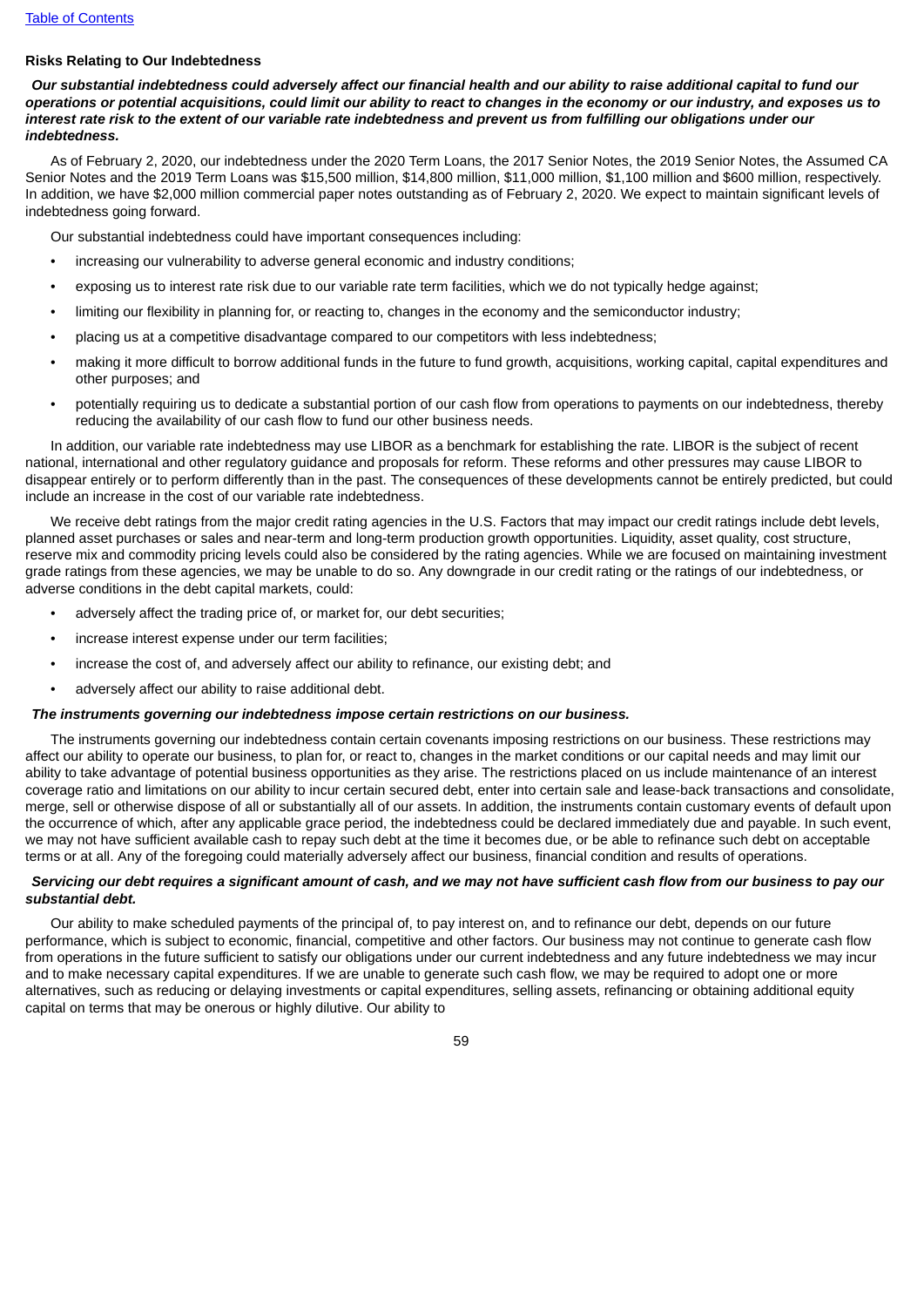refinance our outstanding indebtedness or future indebtedness will depend on the capital markets and our financial condition at such time. We may not be able to engage in any of these activities or engage in these activities on desirable terms when needed, which could result in a default on our indebtedness.

### **Risks Relating to Owning Our Common Stock**

At times, our stock price has been volatile and it may fluctuate substantially in the future, which could result in substantial losses for our investors as well as class action litigation against us and our management which could cause us to incur substantial costs *and divert our management's attention and resources.*

The trading price of our common stock has, at times, fluctuated significantly and could be subject to wide fluctuations in response to any of the risk factors listed in this "Risk Factors" section, and others, including:

- actual or anticipated fluctuations in our financial condition and operating results;
- issuance of new or updated research or other reports by securities analysts;
- fluctuations in the valuation and results of operations of our significant customers as well as companies perceived by investors to be comparable to us;
- announcements of proposed acquisitions by us or our competitors;
- announcements of, or expectations of, additional debt or equity financing transactions;
- stock price and volume fluctuations attributable to inconsistent trading volume levels of our common stock;
- changes in our dividend or stock repurchase policies or our ability to pay dividends;
- issuance, and subsequent sale, of common stock upon conversion of our 8.00% Mandatory Convertible Preferred Stock, Series A ("Mandatory Convertible Preferred Stock");
- hedging or arbitrage trading activity involving our Mandatory Convertible Preferred Stock or common stock;
- the initiation or conclusion of legal proceedings or government inquiries or investigations involving Broadcom;
- announcement or imposition of restrictive governmental actions, such as import/export restrictions, duties and quotas, trade sanctions or customs duties and tariffs that may affect our business; and
- unsubstantiated news reports or other inaccurate publicity regarding us or our business.

These fluctuations are often unrelated or disproportionate to our operating performance. Broad market and industry fluctuations, as well as general economic, political and market conditions such as recessions, interest rate changes or currency fluctuations, may negatively impact the market price of our common stock. You may not realize any return on your investment in us and may lose some or all of your investment. In the past, companies that have experienced volatility in the market price of their stock have been subject to securities class action litigation. We may be the target of this type of litigation in the future. We are also the subject of a number of lawsuits stemming from our acquisitions. Securities litigation against us, including the lawsuits related to such transactions, could result in substantial costs and divert our management's attention from other business concerns, which could seriously harm our business.

### *The amount and frequency of our stock repurchases may fluctuate.*

The amount, timing and execution of our stock repurchase program may fluctuate based on our priorities for the use of cash for other purposes. These purposes include operational spending, capital spending, acquisitions, repayment of debt and returning cash to our stockholders as dividend payments. Changes in cash flows, tax laws and our stock price could also impact our stock repurchase program.

## A substantial amount of our stock is held by a small number of large investors and significant sales of our common stock in the *public market by one or more of these holders could cause our stock price to fall.*

As of December 31, 2019, we believe 11 of our 20 largest holders of common stock were active institutional investors who held approximately 32% of our outstanding shares of common stock in the aggregate, with Capital World Investors being our largest stockholder with approximately 11% of our outstanding shares of common stock. These investors may sell their shares at any time for a variety of reasons and such sales could depress the market price of our common stock. In addition, any such sales of our common stock by these entities could also impair our ability to raise capital through the sale of additional equity securities.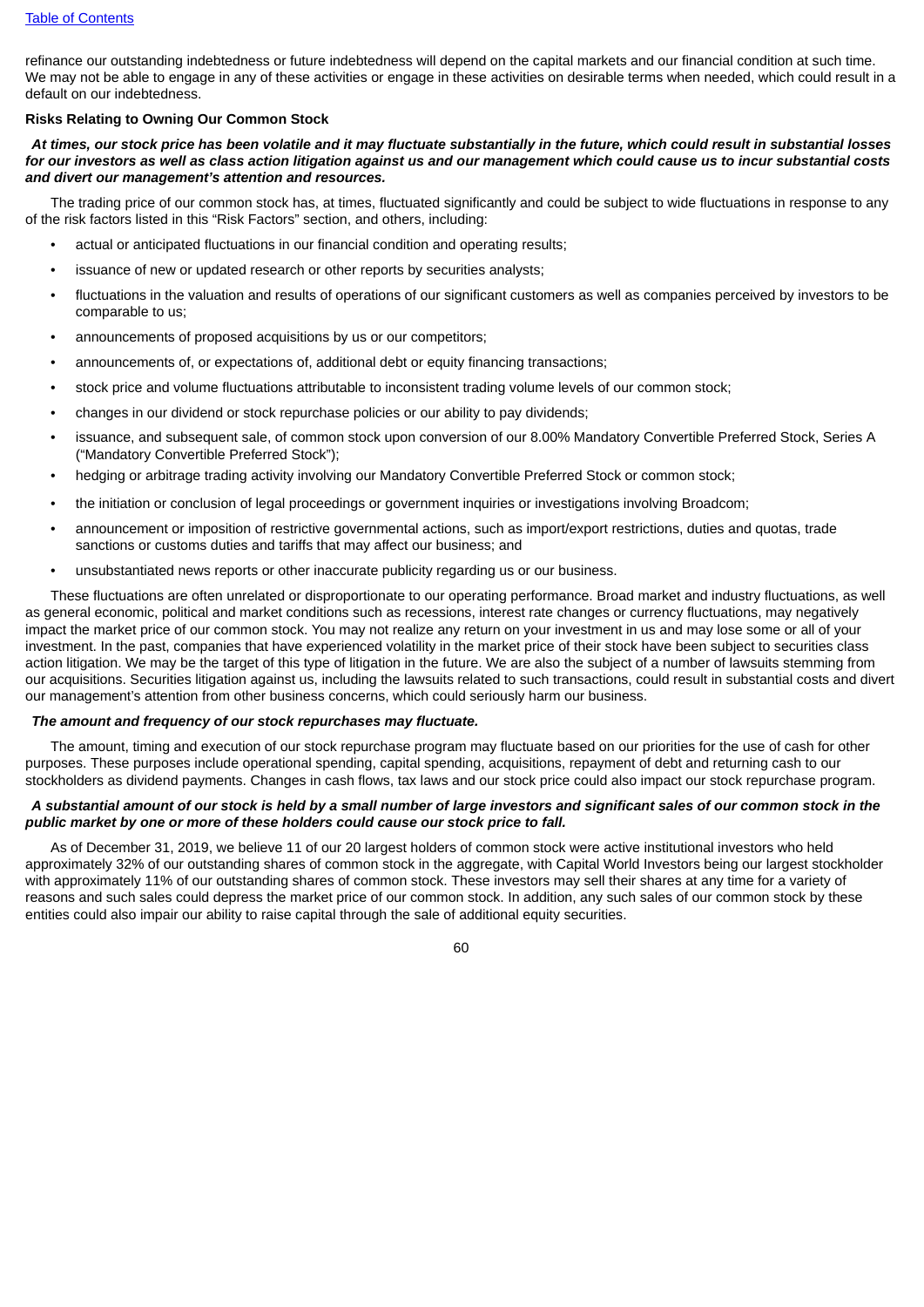### *There can be no assurance that we will continue to declare cash dividends.*

Our Board of Directors has adopted a dividend policy pursuant to which we currently pay a cash dividend on our common stock on a quarterly basis. The declaration and payment of any dividend is subject to the approval of our Board of Directors and our dividend may be discontinued or reduced at any time. In addition, any payment of dividends on our common stock is subject to and conditioned upon our payment of quarterly dividends on our Mandatory Convertible Preferred Stock. There can be no assurance that we will declare cash dividends in the future in any particular amounts, or at all.

Future dividends, if any, and their timing and amount, may be affected by, among other factors: management's views on potential future capital requirements for strategic transactions, including acquisitions; earnings levels; contractual restrictions cash position and overall financial condition; and changes to our business model. The payment of cash dividends is restricted by applicable law, contractual restrictions and our corporate structure. Because we are a holding company, our ability to pay cash dividends is also limited by restrictions or limitations on our ability to obtain sufficient funds through dividends from subsidiaries.

#### *Our actual operating results may differ significantly from our guidance.*

From time to time, we release guidance regarding our future performance that represents our management's estimates as of the date of release. This guidance, which consists of forward-looking statements, is prepared by our management and is qualified by, and subject to, the assumptions and the other information contained or referred to in the release. Our guidance is not prepared with a view toward compliance with published quidelines of the American Institute of Certified Public Accountants, and neither any independent registered public accounting firm nor any other independent expert or outside party compiles, examines or reviews the guidance and, accordingly, no such person expresses any opinion or any other form of assurance with respect thereto.

Guidance is based upon a number of assumptions and estimates that, while presented with numerical specificity, is inherently subject to significant business, economic and competitive uncertainties and contingencies, many of which are beyond our control, and is based upon specific assumptions with respect to future business decisions, some of which will change. We generally state possible outcomes as high and low ranges which are intended to provide a sensitivity analysis as variables are changed but are not intended to represent that actual results could not fall outside of these ranges. The principal reason that we release this data is to provide a basis for our management to discuss our business outlook with analysts and investors. We do not accept any responsibility for any projections or reports published by any such persons.

Guidance is necessarily speculative in nature, and it can be expected that some or all of the assumptions of the guidance furnished by us will not materialize or will vary significantly from actual results, particularly any guidance relating to the results of operations of acquired businesses or companies as our management will, necessarily, be less familiar with their business, procedures and operations. Accordingly, our guidance is only an estimate of what management believes is realizable as of the date of release. Actual results will vary from the guidance and the variations may be material. Investors should also recognize that the reliability of any forecasted financial data will diminish the farther in the future that the data are forecast. Extraordinary externalities, like the recent COVID-19 pandemic, make providing reliable guidance even more challenging and actual results are more likely to differ from any guidance we may provide during the pendency of such circumstances. In light of the foregoing, investors are urged to put the guidance in context and not to place undue reliance on it.

Any failure to successfully implement our operating strategy or the occurrence of any of the events or circumstances set forth in this Form 10-Q could result in the actual operating results being different than the guidance, and such differences may be adverse and material.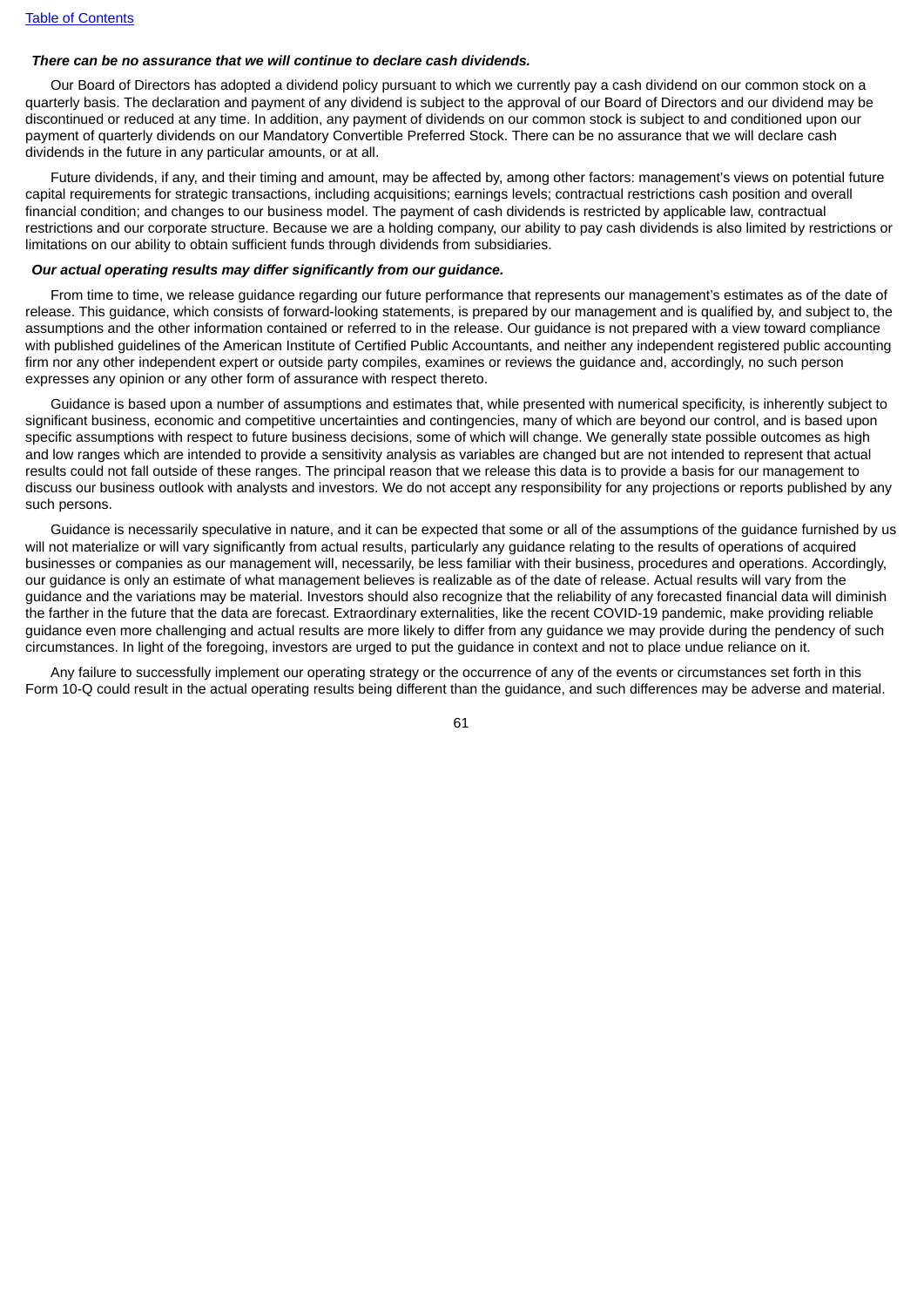## **Item 2. Unregistered Sales of Equity Securities and Use of Proceeds**

### **Issuer Purchases of Equity Securities**

During the fiscal quarter ended February 2, 2020, we paid approximately \$169 million in employee withholding taxes due upon the vesting of, and related to net settled equity awards. We withheld approximately 1 million shares of common stock from employees in connection with such net share settlement at an average price of \$313.12 per share. These shares may be deemed to be "issuer purchases" of shares.

## **Item 3. Defaults Upon Senior Securities**

None.

# **Item 4. Mine Safety Disclosures**

None.

## **Item 5. Other Information**

None.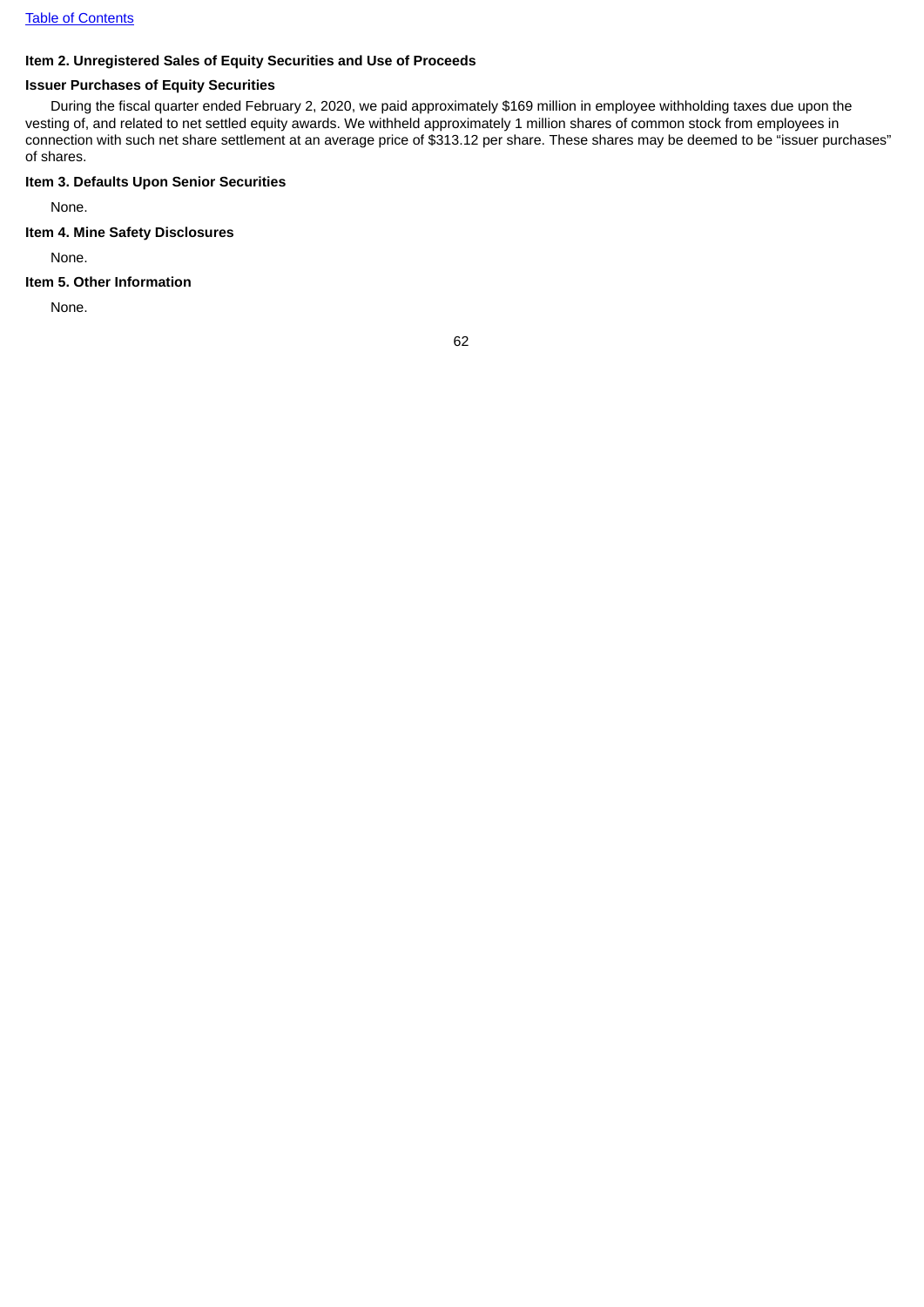## **Item 6. Exhibits**

## **EXHIBIT INDEX**

Incorporated by Reference Herein Exhibit Number Description Form Filing Date Filed Herewith 2.1# [Agreement](http://www.sec.gov/Archives/edgar/data/1730168/000119312518216419/d431012dex21.htm) and Plan of Merger, dated as of July 11, 2018, by and among Broadcom Inc., Collie Acquisition Corp. and CA, Inc. Broadcom Inc. Current Report on Form 8-K (Commission File No. 001- 38449) July 12, 2018 2.2# Asset Purchase Agreement, dated August 8, 2019, by and between Broadcom Inc. and Symantec [Corporation.](http://www.sec.gov/Archives/edgar/data/1730168/000119312519217369/d790567dex21.htm) Broadcom Inc. Current Report on Form 8-K (Commission File No. 001- 38449) August 9, 2019 3.1 Amended and Restated Certificate of [Incorporation](http://www.sec.gov/Archives/edgar/data/1730168/000119312518107559/d562806dex31.htm) Broadcom Inc. Current Report on Form 8-K12B (Commission File No.001- 38449) April 4, 2018 3.2 Certificate of [Designation](http://www.sec.gov/Archives/edgar/data/1730168/000119312519258822/d779141dex31.htm) of the 8.00% Mandatory Convertible Preferred Stock, Series A. Broadcom Inc. Current Report on Form 8-K (Commission File No. 001- 38449) September 30, 2019 3.3 [Amended](http://www.sec.gov/Archives/edgar/data/1730168/000119312518107559/d562806dex32.htm) and Restated Bylaws Broadcom Inc. Current Report on Form 8-K12B (Commission File No. 001- 38449) April 4, 2018 4.1 Form of Common Stock [Certificate.](http://www.sec.gov/Archives/edgar/data/1730168/000173016818000019/ex41formofstockcertificate.htm) Broadcom Inc. Quarterly Report on Form 10-Q (Commission File No. 001- 38449) June 14, 2018 4.2 Form of Certificate of the 8.00% Mandatory [Convertible](http://www.sec.gov/Archives/edgar/data/1730168/000119312519258822/d779141dex31.htm) Preferred Stock, Series A (included in the Exhibit 3.2). Broadcom Inc. Current Report on Form 8-K (Commission File No. 001- 38449) September 30, 2019 4.3 [Description](http://www.sec.gov/Archives/edgar/data/1730168/000173016819000144/ex43descriptionofcommo.htm) of Common Stock. Broadcom Inc. Annual Report on Form 10-K (Commission File No. 001-38449) December 20, 2019 4.4 Description of 8.00% Mandatory [Convertible](http://www.sec.gov/Archives/edgar/data/1730168/000173016819000144/ex44descriptionofprefe.htm) Preferred Stock, Series A. Broadcom Inc. Annual Report on Form 10-K (Commission File No. 001-38449) December 20, 2019 4.5 Indenture, dated as of January 19, 2017, by and among the Broadcom Corporation and Broadcom Cayman Finance Limited (the ["Co-Issuers"\),](http://www.sec.gov/Archives/edgar/data/1649338/000119312517013399/d332675dex41.htm) the Company, Broadcom Cayman L.P., and BC Luxembourg S.à r.l., as guarantors, and Wilmington Trust, National Association, as trustee. Broadcom Limited Current Report on Form 8-K (Commission File No. 001- 37690) January 20, 2017 4.6 [Supplement](http://www.sec.gov/Archives/edgar/data/1730168/000119312518111706/d562929dex41.htm) Indenture to the January 2017 Indenture, dated as of April 9, 2018. Broadcom Inc. Current Report on Form 8-K (Commission File No. 001- 38449) April 9, 2018 4.7 Second [Supplement](http://www.sec.gov/Archives/edgar/data/1730168/000119312519017097/d684347dex41.htm) Indenture to the January 2017 Indenture, dated as of January 25, 2019. Broadcom Inc. Current Report on Form 8-K (Commission File No. 001- 38449) January 25, 2019 4.8 Form of 2.375% Senior Note due 2020 [\(included](http://www.sec.gov/Archives/edgar/data/1649338/000119312517013399/d332675dex41.htm) in Exhibit 4.5). Broadcom Limited Current Report on Form 8-K (Commission File No. 001- 37690) January 20, 2017 4.9 Form of 3.000% Senior Note due 2022 [\(included](http://www.sec.gov/Archives/edgar/data/1649338/000119312517013399/d332675dex41.htm) in Exhibit 4.5). Broadcom Limited Current Report on Form 8-K (Commission File No. 001- 37690) January 20, 2017 4.10 Form of 3.625% Senior Note due 2024 [\(included](http://www.sec.gov/Archives/edgar/data/1649338/000119312517013399/d332675dex41.htm) in Exhibit  $4.5$ ). Broadcom Limited Current Report on Form 8-K (Commission File No. 001- 37690) January 20, 2017 4.11 Form of 3.875% Senior Note due 2027 [\(included](http://www.sec.gov/Archives/edgar/data/1649338/000119312517013399/d332675dex41.htm) in **Exhibit 4.5).** Broadcom Limited Current Report on Form 8-K (Commission File No. 001- 37690) January 20, 2017 4.12 Indenture, dated as of October 17, 2017, by and among the [Co-Issuers,](http://www.sec.gov/Archives/edgar/data/1649338/000119312517311851/d472495dex41.htm) the Company and Broadcom Broadcom Limited Current Report on Form 8-K October 17, 2017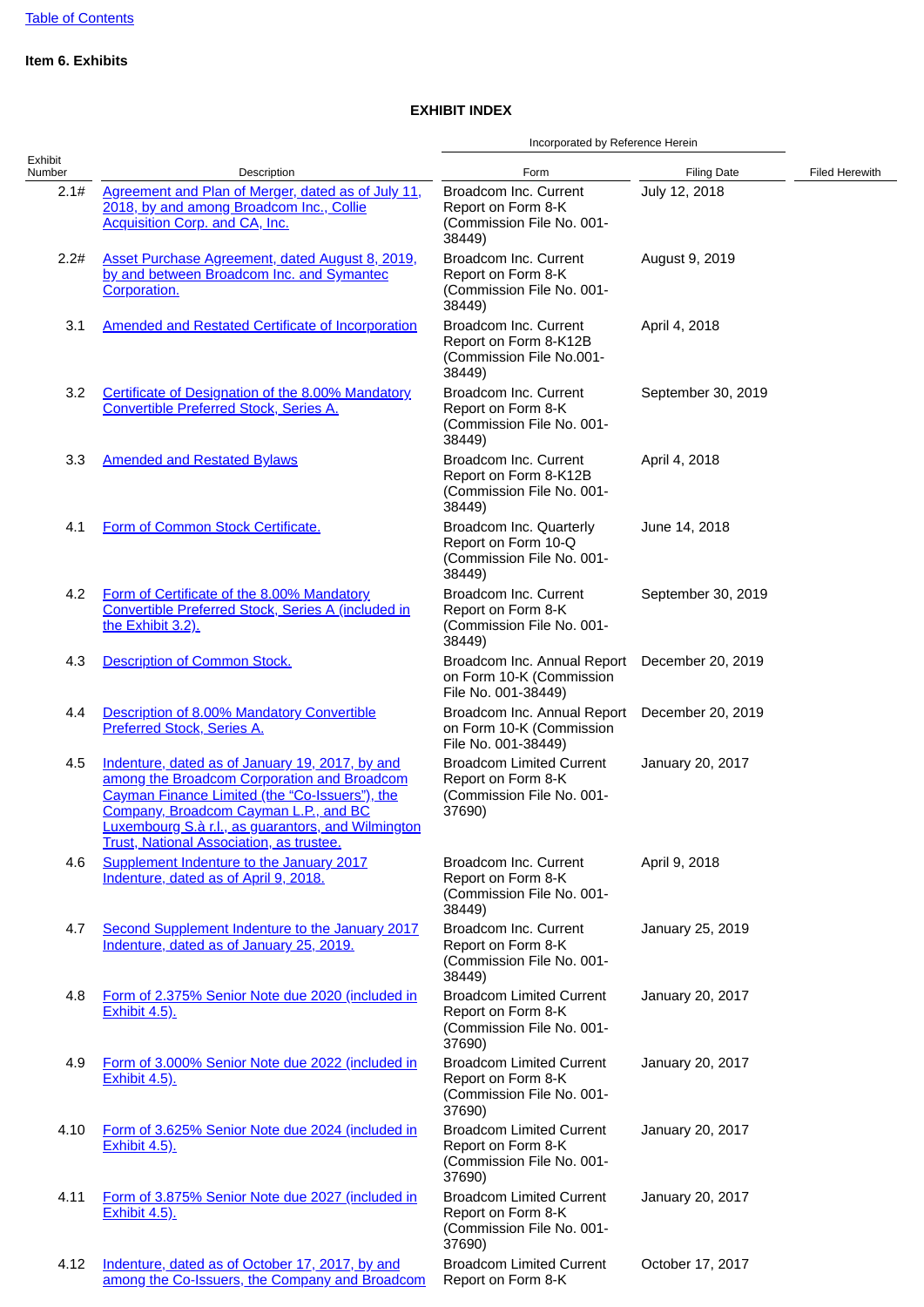|      | Cayman L.P., as guarantors, and Wilmington Trust,<br><b>National Association, as trustee.</b>                                                                                                                                                                                                | (Commission File No. 001-<br>37690)                                                          |                   |
|------|----------------------------------------------------------------------------------------------------------------------------------------------------------------------------------------------------------------------------------------------------------------------------------------------|----------------------------------------------------------------------------------------------|-------------------|
| 4.13 | Supplemental Indenture to October 2017 Indenture.<br>dated as of April 9, 2018.                                                                                                                                                                                                              | Broadcom Inc. Current<br>Report on Form 8-K<br>(Commission File No. 001-<br>38449)           | April 9, 2018     |
| 4.14 | Second Supplemental Indenture to October 2017<br>Indenture, dates as of January 25, 2019.                                                                                                                                                                                                    | Broadcom Inc. Current<br>Report on Form 8-K<br>(Commission File No. 001-<br>38449)           | January 25, 2019  |
| 4.15 | Form of 2.200% Senior Note due 2021 (included in<br><b>Exhibit 4.12).</b>                                                                                                                                                                                                                    | <b>Broadcom Limited Current</b><br>Report on Form 8-K<br>(Commission File No. 001-<br>37690) | October 17, 2017  |
| 4.16 | Form of 2.650% Senior Note due 2023 (included in<br><b>Exhibit 4.12).</b>                                                                                                                                                                                                                    | <b>Broadcom Limited Current</b><br>Report on Form 8-K<br>(Commission File No. 001-<br>37690) | October 17, 2017  |
| 4.17 | Form of 3.125% Senior Note due 2025 (included in<br><b>Exhibit 4.12).</b>                                                                                                                                                                                                                    | <b>Broadcom Limited Current</b><br>Report on Form 8-K<br>(Commission File No. 001-<br>37690) | October 17, 2017  |
| 4.18 | Form of 3.500% Senior Note due 2028 (included in<br><b>Exhibit 4.12).</b>                                                                                                                                                                                                                    | <b>Broadcom Limited Current</b><br>Report on Form 8-K<br>(Commission File No. 001-<br>37690) | October 17, 2017  |
| 4.19 | Indenture, dated as of April 5, 2019, by and among<br>the Company, as Issuer, Broadcom Technologies<br>Inc., Broadcom Corporation and Broadcom Cayman<br>Finance Limited (the "2019 Guarantors"), and<br>Wilmington Trust, National Association, as trustee.                                 | Broadcom Inc. Current<br>Report on Form 8-K<br>(Commission File No. 001-<br>38449)           | April 5, 2019     |
| 4.20 | Form of 3.125% Senior Notes due 2021 (included in<br><b>Exhibit 4.19).</b>                                                                                                                                                                                                                   | Broadcom Inc. Current<br>Report on Form 8-K12B<br>(Commission File No. 001-<br>38449)        | April 5, 2019     |
| 4.21 | Form of 3.125% Senior Notes due 2022 (included in<br><b>Exhibit 4.19).</b>                                                                                                                                                                                                                   | Broadcom Inc. Current<br>Report on Form 8-K<br>(Commission File No. 001-<br>38449)           | April 5, 2019     |
| 4.22 | Form of 3.625% Senior Notes due 2024 (included in<br><b>Exhibit 4.19).</b>                                                                                                                                                                                                                   | Broadcom Inc. Current<br>Report on Form 8-K<br>(Commission File No. 001-<br>38449)           | April 5, 2019     |
| 4.23 | Form of 4.250% Senior Notes due 2026 (included in<br><b>Exhibit 4.19).</b>                                                                                                                                                                                                                   | Broadcom Inc. Current<br>Report on Form 8-K<br>(Commission File No. 001-<br>38449)           | April 5, 2019     |
| 4.24 | Form of 4.750% Senior Notes due 2029 (included in<br><b>Exhibit 4.19).</b>                                                                                                                                                                                                                   | Broadcom Inc. Current<br>Report on Form 8-K<br>(Commission File No. 001-<br>38449)           | April 5, 2019     |
| 4.25 | Registration Rights Agreement, dated as of April 5,<br>2019, by and among the Company, the 2019<br>Guarantors and Merrill Lynch, Pierce, Fenner &<br>Smith Incorporated and J.P. Morgan Securities LLC,<br>as representatives of the several initial purchasers of<br>the 2019 Senior Notes. | Broadcom Inc. Current<br>Report on Form 8-K<br>(Commission File No. 001-<br>38449)           | April 5, 2019     |
| 10.1 | Credit Agreement, dated as of November 4, 2019,<br>among the Company, the lenders and other parties<br>party thereto, and Bank of America, N.A., as<br>administrative agent.                                                                                                                 | Broadcom Inc. Current<br>Report on Form 8-K<br>(Commission File No. 001-<br>38449)           | November 4, 2019  |
| 10.2 | Form of Restricted Stock Unit Award Agreement<br>under Broadcom Corporation 2012 Stock Inventive<br>Plan, as amended (effective December 6, 2019).                                                                                                                                           | Broadcom Inc. Current<br>Report on Form 10-K<br>(Commission File No. 001-<br>38449)          | December 20, 2019 |
| 10.3 | Form of Performance Stock Unit Award Agreement<br>under Broadcom Corporation 2012 Stock Incentive<br>Plan, as amended (effective December 6, 2019).                                                                                                                                          | Broadcom Inc. Current<br>Report on Form 10-K<br>(Commission File No. 001-<br>38449)          | December 20, 2019 |
| 10.4 | Bay Dynamics, Inc. 2016 Equity Incentive Plan.                                                                                                                                                                                                                                               | Broadcom Inc. Form S-8<br>(Commission File No. 333-<br>235753)                               | December 30, 2019 |
| 31.1 | <b>Certification of Principal Executive Officer of</b><br>Broadcom Inc. Pursuant to Rule 13a-14 of the<br>Securities Exchange Act of 1934, As Adopted<br>Pursuant to Section 302 of the Sarbanes-Oxley Act                                                                                   |                                                                                              |                   |

of 2002.

X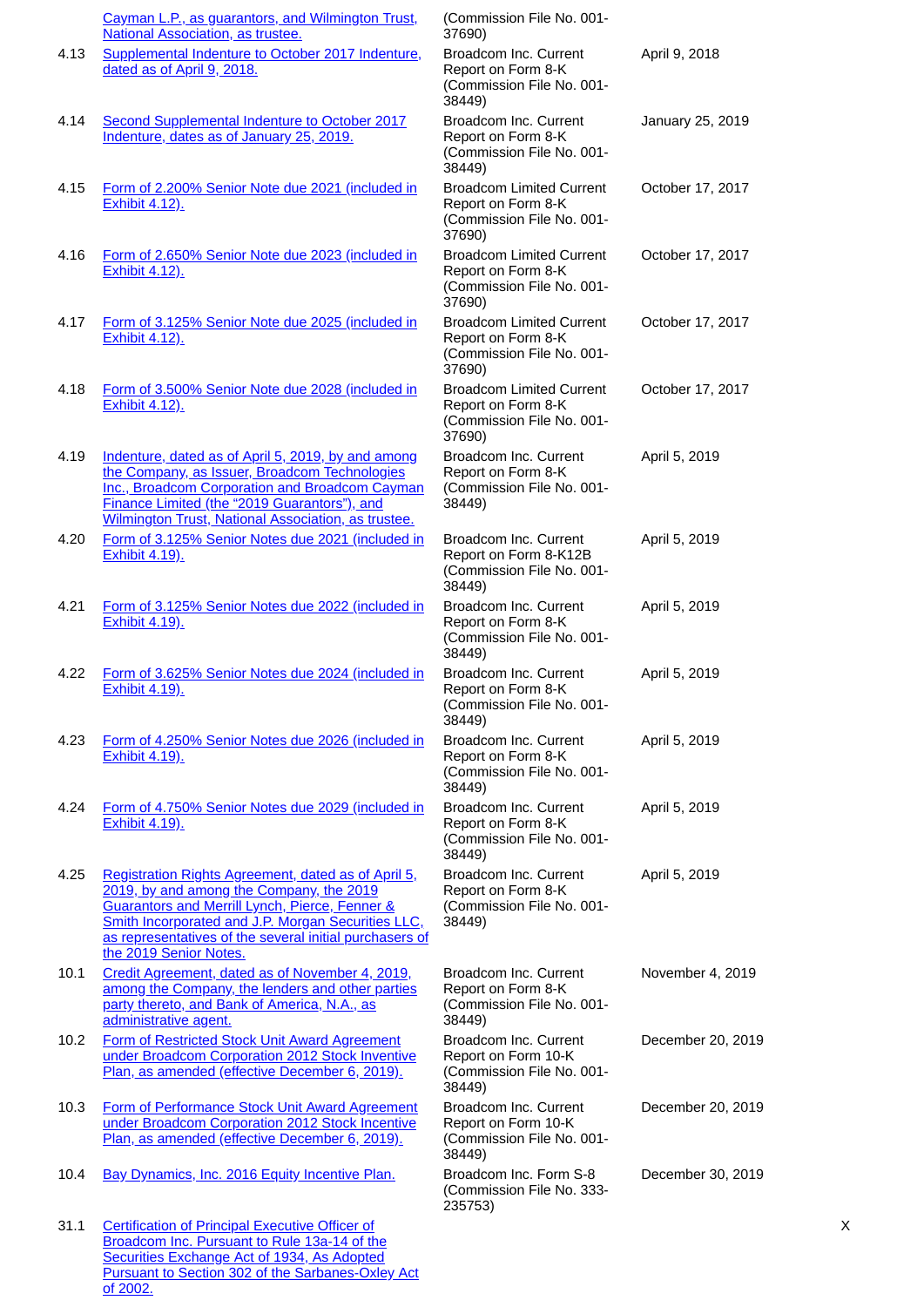| 31.2           | <b>Certification of Principal Financial Officer of</b><br>Broadcom Inc. Pursuant to Rule 13a-14 of the<br>Securities Exchange Act of 1934, As Adopted<br><b>Pursuant to Section 302 of the Sarbanes-Oxley Act</b>                               | X        |
|----------------|-------------------------------------------------------------------------------------------------------------------------------------------------------------------------------------------------------------------------------------------------|----------|
| 32.1           | of 2002.<br><b>Certification of Principal Executive Officer of</b><br>Broadcom Inc. Pursuant to 18 U.S.C. Section 1350,<br>As Adopted Pursuant to Section 906 of the                                                                            | $\times$ |
| 32.2           | Sarbanes-Oxley Act of 2002.<br><b>Certification of Principal Financial Officer of</b><br>Broadcom Inc. Pursuant to 18 U.S.C. Section 1350,<br>As Adopted Pursuant to Section 906 of the<br>Sarbanes-Oxley Act of 2002.                          | X        |
| 101.INS        | XBRL Instance Document - the instance document<br>does not appear in the Interactive Data File because<br>its XBRL tags are embedded within the Inline XBRL<br>document.                                                                        | X        |
|                | 101.SCH XBRL Schema Document                                                                                                                                                                                                                    | $\times$ |
|                | 101.CAL XBRL Calculation Linkbase Document                                                                                                                                                                                                      | X        |
| 101.DEF        | <b>XBRL Definition Linkbase Document</b>                                                                                                                                                                                                        | X        |
| 101.LAB        | XBRL Labels Linkbase Document                                                                                                                                                                                                                   | Χ        |
| 101.PRE<br>104 | <b>XBRL Presentation Linkbase Document</b><br>Cover Page Interactive Data File - the cover page<br>interactive data file does not appear in the Interactive<br>Data File because its XBRL tags are embedded<br>within the Inline XBRL document. | Χ<br>X   |

# Schedules have been omitted pursuant to Item 601(b)(2) of Regulation S-K. Broadcom Inc. hereby undertakes to furnish supplementally copies of any omitted schedules upon request by the SEC.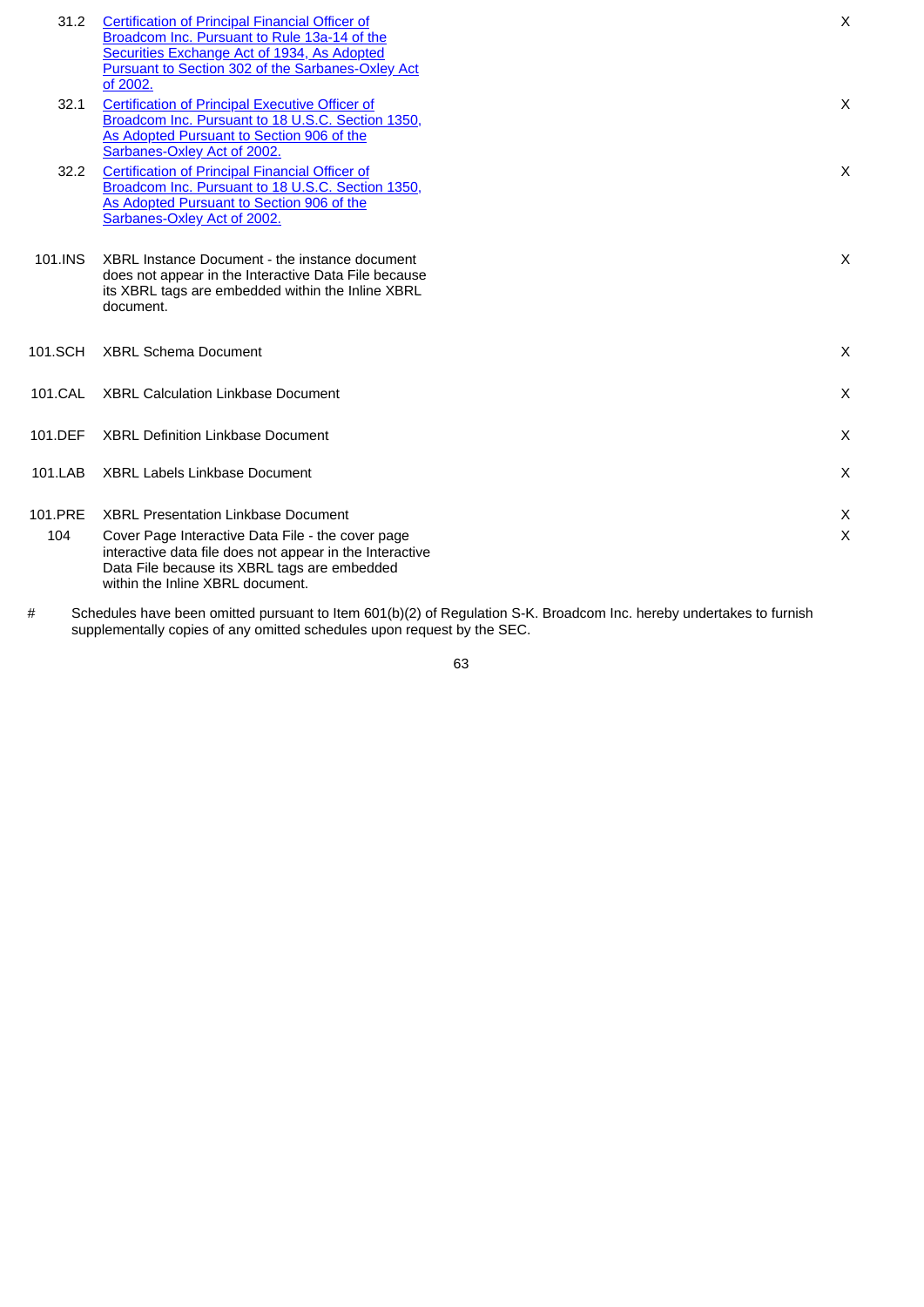### **SIGNATURES**

Pursuant to the requirements of the Securities Exchange Act of 1934, the registrant has duly caused this report to be signed on its behalf by the undersigned thereunto duly authorized.

# **BROADCOM INC.**

By: /s/ Thomas H. Krause, Jr.

Thomas H. Krause, Jr. Chief Financial Officer

Date: March 13, 2020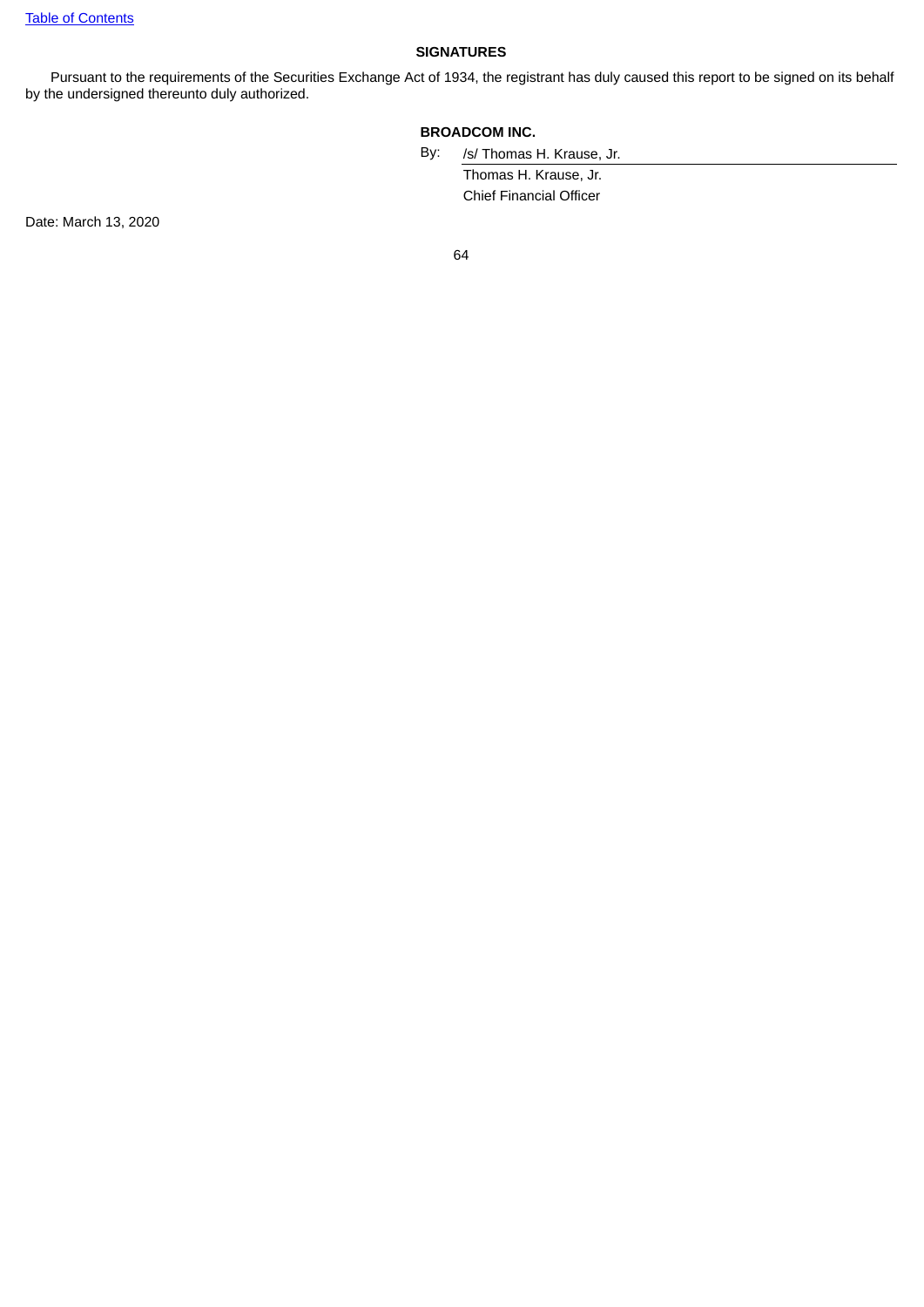### **CERTIFICATION OF CHIEF EXECUTIVE OFFICER PURSUANT TO SECTION 302 OF THE SARBANES-OXLEY ACT OF 2002**

<span id="page-68-0"></span>I, Hock E. Tan, certify that:

- 1. I have reviewed this Quarterly Report on Form 10-Q of Broadcom Inc.;
- 2. Based on my knowledge, this report does not contain any untrue statement of a material fact or omit to state a material fact necessary to make the statements made, in light of the circumstances under which such statements were made, not misleading with respect to the period covered by this report;
- 3. Based on my knowledge, the financial statements, and other financial information included in this report, fairly present in all material respects the financial condition, results of operations and cash flows of the registrant as of, and for, the periods presented in this report;
- 4. The registrant's other certifying officer and I are responsible for establishing and maintaining disclosure controls and procedures (as defined in Exchange Act Rules 13a-15(e) and 15d-15(e)) and internal control over financial reporting (as defined in Exchange Act Rules 13a-15(f) and 15d-15(f)) for the registrant and have:
	- a. Designed such disclosure controls and procedures, or caused such disclosure controls and procedures to be designed under our supervision, to ensure that material information relating to the registrant, including its consolidated subsidiaries, is made known to us by others within those entities, particularly during the period in which this report is being prepared;
	- b. Designed such internal control over financial reporting, or caused such internal control over financial reporting to be designed under our supervision, to provide reasonable assurance regarding the reliability of financial reporting and the preparation of financial statements for external purposes in accordance with generally accepted accounting principles;
	- c. Evaluated the effectiveness of the registrant's disclosure controls and procedures and presented in this report our conclusions about the effectiveness of the disclosure controls and procedures, as of the end of the period covered by this report based on such evaluation; and
	- d. Disclosed in this report any change in the registrant's internal control over financial reporting that occurred during the registrant's most recent fiscal quarter (the registrant's fourth fiscal quarter in the case of an annual report) that has materially affected, or is reasonably likely to materially affect, the registrant's internal control over financial reporting; and
- 5. The registrant's other certifying officer and I have disclosed, based on our most recent evaluation of internal control over financial reporting, to the registrant's auditors and the audit committee of the registrant's board of directors (or persons performing the equivalent functions):
	- a. All significant deficiencies and material weaknesses in the design or operation of internal control over financial reporting which are reasonably likely to adversely affect the registrant's ability to record, process, summarize and report financial information; and
	- b. Any fraud, whether or not material, that involves management or other employees who have a significant role in the registrant's internal control over financial reporting.

Date: March 13, 2020

/s/ Hock E. Tan

Hock E. Tan Chief Executive Officer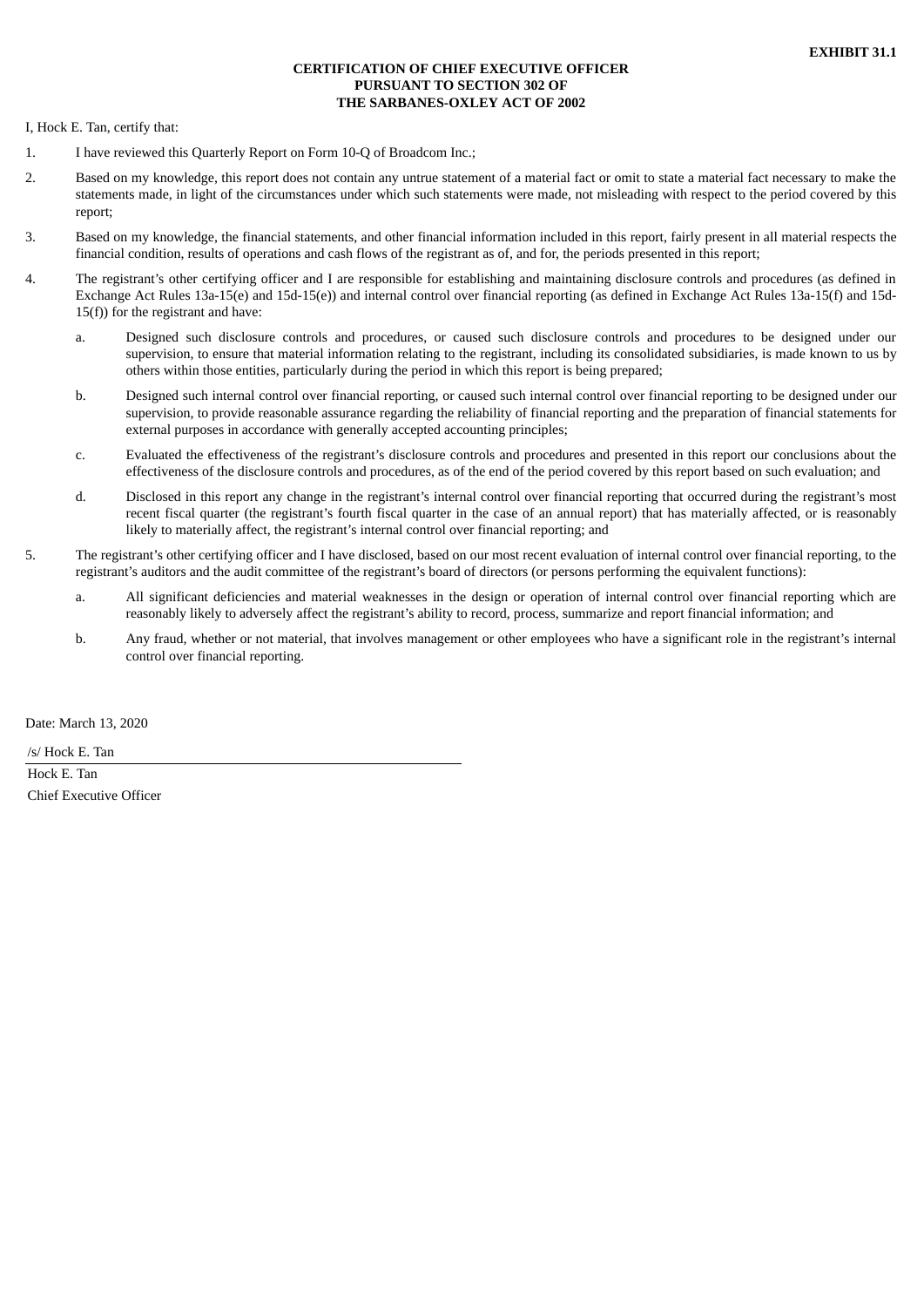### **CERTIFICATION OF PRINCIPAL FINANCIAL OFFICER PURSUANT TO SECTION 302 OF THE SARBANES-OXLEY ACT OF 2002**

<span id="page-69-0"></span>I, Thomas H. Krause, Jr., certify that:

- 1. I have reviewed this Quarterly Report on Form 10-Q of Broadcom Inc.;
- 2. Based on my knowledge, this report does not contain any untrue statement of a material fact or omit to state a material fact necessary to make the statements made, in light of the circumstances under which such statements were made, not misleading with respect to the period covered by this report;
- 3. Based on my knowledge, the financial statements, and other financial information included in this report, fairly present in all material respects the financial condition, results of operations and cash flows of the registrant as of, and for, the periods presented in this report;
- 4. The registrant's other certifying officer and I are responsible for establishing and maintaining disclosure controls and procedures (as defined in Exchange Act Rules 13a-15(e) and 15d-15(e)) and internal control over financial reporting (as defined in Exchange Act Rules 13a-15(f) and 15d-15(f)) for the registrant and have:
	- a. Designed such disclosure controls and procedures, or caused such disclosure controls and procedures to be designed under our supervision, to ensure that material information relating to the registrant, including its consolidated subsidiaries, is made known to us by others within those entities, particularly during the period in which this report is being prepared;
	- b. Designed such internal control over financial reporting, or caused such internal control over financial reporting to be designed under our supervision, to provide reasonable assurance regarding the reliability of financial reporting and the preparation of financial statements for external purposes in accordance with generally accepted accounting principles;
	- c. Evaluated the effectiveness of the registrant's disclosure controls and procedures and presented in this report our conclusions about the effectiveness of the disclosure controls and procedures, as of the end of the period covered by this report based on such evaluation; and
	- d. Disclosed in this report any change in the registrant's internal control over financial reporting that occurred during the registrant's most recent fiscal quarter (the registrant's fourth fiscal quarter in the case of an annual report) that has materially affected, or is reasonably likely to materially affect, the registrant's internal control over financial reporting; and
- 5. The registrant's other certifying officer and I have disclosed, based on our most recent evaluation of internal control over financial reporting, to the registrant's auditors and the audit committee of the registrant's board of directors (or persons performing the equivalent functions):
	- a. All significant deficiencies and material weaknesses in the design or operation of internal control over financial reporting which are reasonably likely to adversely affect the registrant's ability to record, process, summarize and report financial information; and
	- b. Any fraud, whether or not material, that involves management or other employees who have a significant role in the registrant's internal control over financial reporting.

Date: March 13, 2020

/s/ Thomas H. Krause, Jr.

Thomas H. Krause, Jr. Chief Financial Officer and Principal Financial Officer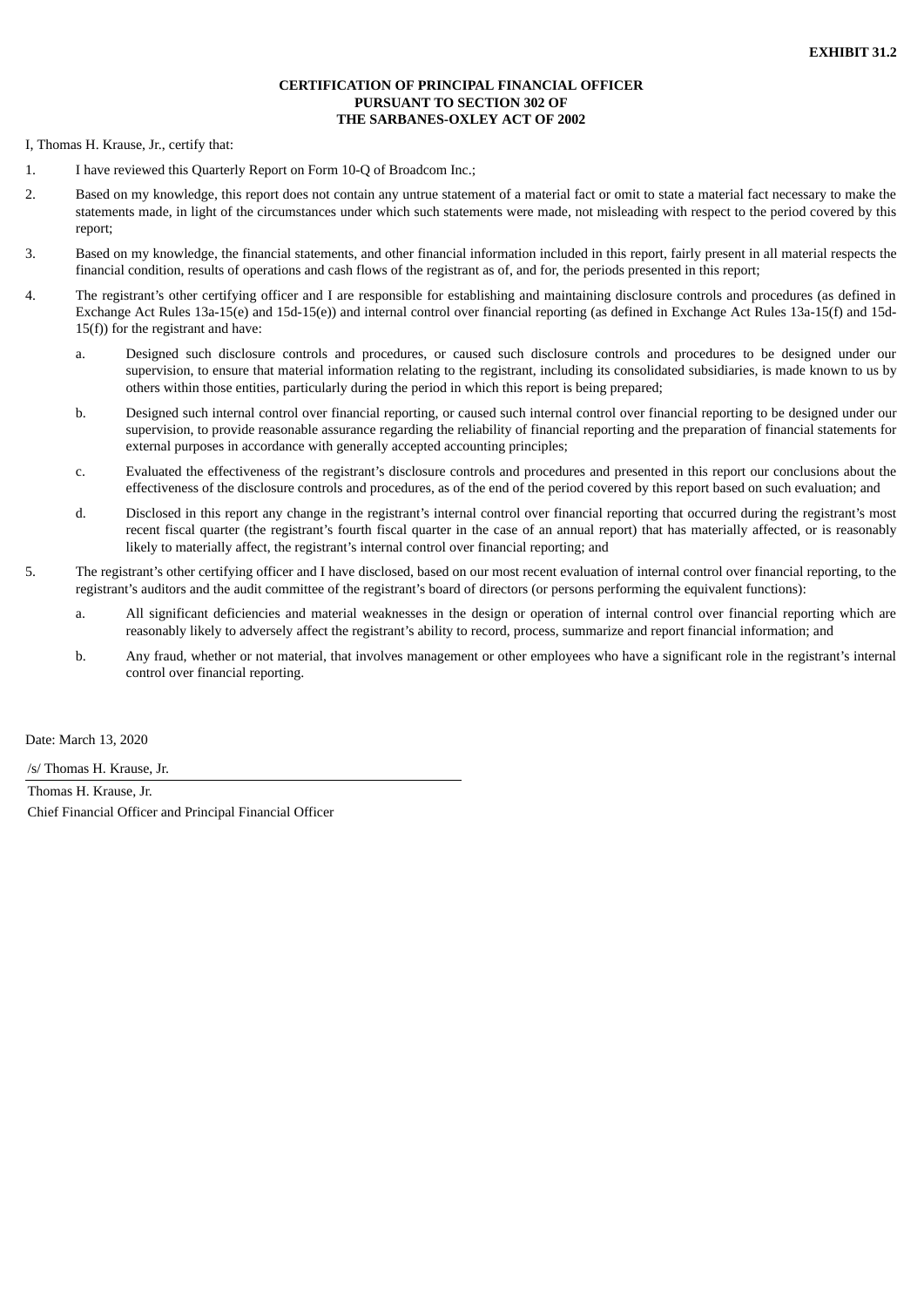### <span id="page-70-0"></span>**CERTIFICATION OF THE CHIEF EXECUTIVE OFFICER PURSUANT TO 18 U.S.C. SECTION 1350, AS ADOPTED PURSUANT TO SECTION 906 OF THE SARBANES-OXLEY ACT OF 2002**

In connection with the Quarterly Report on Form 10-Q of Broadcom Inc. (the "Company") for the fiscal quarter ended February 2, 2020 as filed with the Securities and Exchange Commission on the date hereof (the "Report"), the undersigned, Hock E. Tan, Chief Executive Officer of the Company, hereby certifies, pursuant to 18 U.S.C. Section 1350, that:

- (1) The Report fully complies with the requirements of Section 13(a) or 15(d) of the Securities Exchange Act of 1934; and
- (2) The information contained in the Report fairly presents, in all material respects, the financial condition and results of operations of the Company.

Date: March 13, 2020 /s/ Hock E. Tan

Hock E. Tan Chief Executive Officer

The foregoing certification is being furnished solely pursuant to 18 U.S.C. § 1350 and is not being filed as part of the Report or as a separate disclosure document.